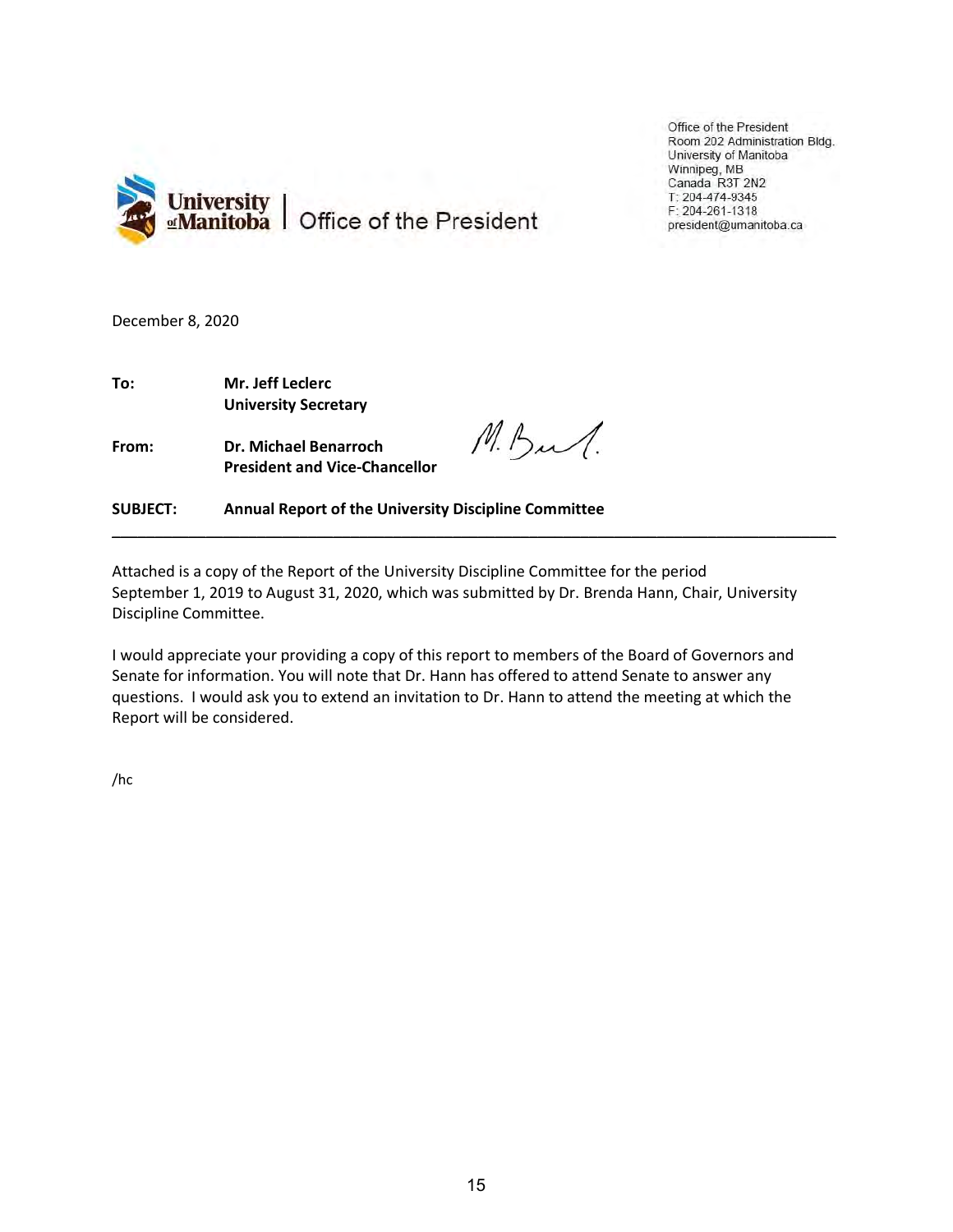

Office of the University Secretary 312 Administration Building Winnipeg, Manitoba Canada R3T 2N2 Phone: 204-474-9593 Fax: 204-474-7511

December 1, 2020

Dr. Michael Benarroch President and Vice-Chancellor University of Manitoba Room 202, Administration Building

Dear Dr. Benarroch:

In accordance with the Student Discipline By-Law, I hereby submit the Annual Report of the University Discipline Committee (UDC) for the period September 1, 2019 to August 31, 2020.

The attached Report on University Discipline cases summarizes all offenses and dispositions reported to me by all disciplinary authorities. I wish to thank all those offices who responded quickly to my request for submissions.

The UDC has continued to produce its report in chart format, and we have maintained the two major divisions, the first dealing with varying forms of "Academic Misconduct" and the second addressing disciplinary matters which involve "Non-Academic Misconduct". Within each of the two major categories, like disciplinary matters have been grouped together for easier reference. Further, we have provided two graphs which offer a visual overview of disciplinary matters, graph 1 and graph 2, which include incidents from September 1, 2016 to August 31, 2020[\\*](#page-1-0).

I would make the following observations concerning the report's contents:

- 1) The overall number of incidents increased this year in relation to last year, with the percentage increasing to 4.3% of the student body, from 3.0% last year. There were 1303 incidents reported this year, an increase from 891 in 2018-2019.
- 2) There were 1137 incidents of Academic Misconduct reported, involving 943 students.
- 3) There were 101 incidents which are pending and not included in the current report, as outcomes were not yet determined or were not available. Updates on these incidents will be included in the 2020-2021 report.
- 4) Details for some incidents were not available. Missing information will be included in the 2020-2021 report.

<span id="page-1-0"></span> $\overline{a}$ \*Graphs prior to September 1, 2016 are available in the February 5, 2020 Senate agenda.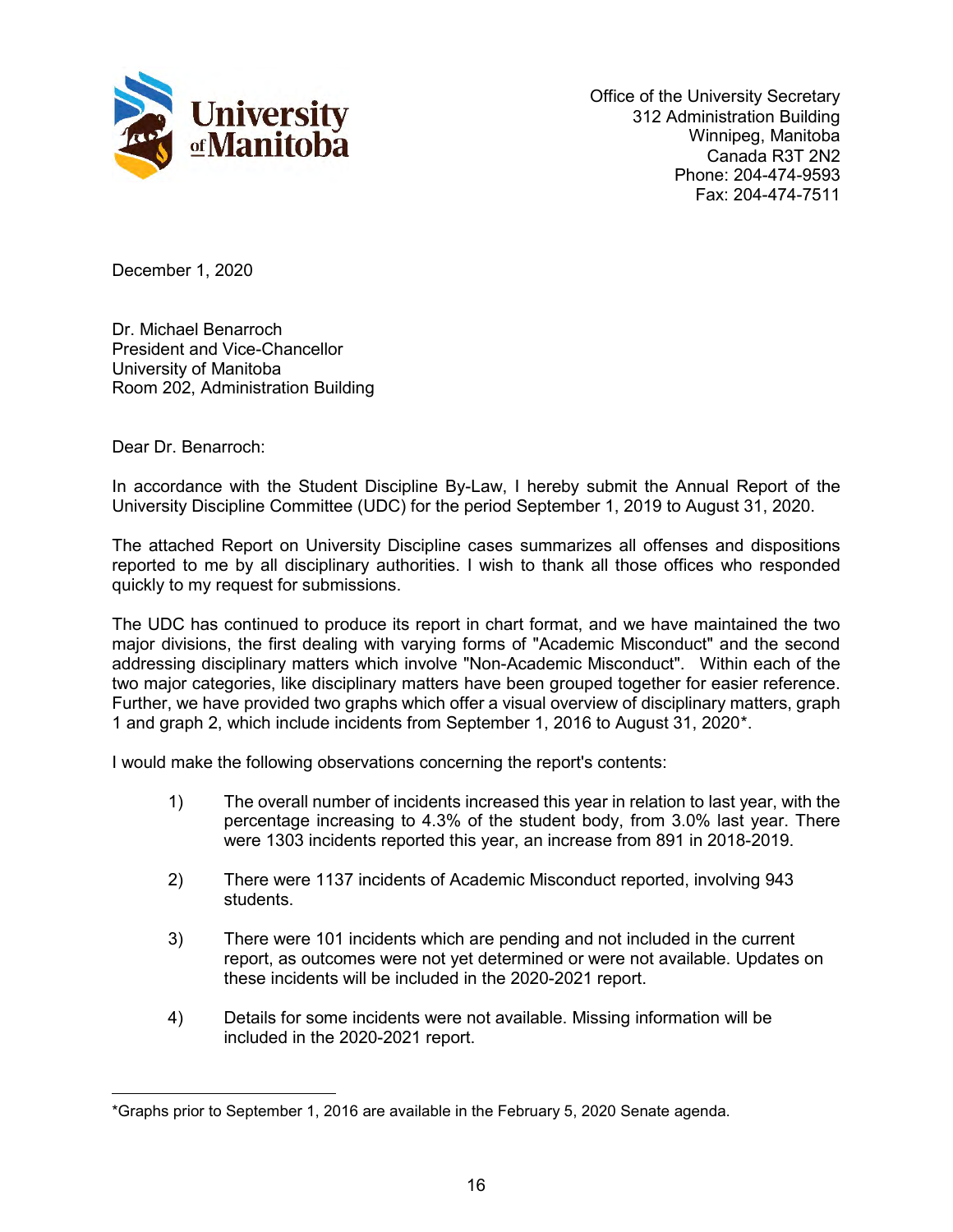5) There were 166 incidents of Non-Academic Misconduct reported, involving 138 students.

Disciplinary Authorities were contacted for more information where a significant change was observed, or an item of University wide interest was observed, as noted below.

- Several Disciplinary Authorities saw an increase in the number of overall number of incidents of academic misconduct reported, mostly in the category of cheating, although plagiarism and inappropriate collaboration also saw increases. A number of these Disciplinary Authorities suggested that this is due to remote delivery/testing methods.
- A Disciplinary Authority saw an increase in incidents of plagiarism, related to one course. Educational outcomes were assigned.
- There has been a decrease in the number of credit card fraud cases, from 47 incidents in 2017-2018 to zero incidents in the current year. A Disciplinary Authority suggested that this may be due to improved payment authentication processes, external to the University.
- A Disciplinary Authority noted a trend in their unit, beginning in 2016-2017, which involved students submitting academic work (essays) which was not their own, with the suspicion that the students hired someone to produce the academic work (contract cheating). The Disciplinary Authority noted several similarities in the incidents including a marked difference in the quality of writing in the essay when compared to other work in the course as well as unusual metadata attached to the essays in question. It was noted in previous reports that incidents of this nature should be taken seriously and warrant further observation. There were 40 incidents involving four courses in 2016-2017, 19 incidents in 2017-2018, 13 incidents in 2018-2019, and 5 incidents reported in 2019- 2020.

| Year      | Total # of incidents<br>reported | Total # of students<br>at the University of<br><b>Manitoba</b> | Percentage |
|-----------|----------------------------------|----------------------------------------------------------------|------------|
| 2015-2016 | 779                              | 29,929                                                         | 2.6%       |
| 2016-2017 | 681                              | 29,987                                                         | 2.3%       |
| 2017-2018 | 741                              | 29,498                                                         | 2.5%       |
| 2018-2019 | 891                              | 29,620                                                         | 3.0%       |
| 2019-2020 | 1303                             | 30,290                                                         | 4.3%       |
| Average   | 879                              | 29,865                                                         | 2.9%       |

# **Total Number of Recorded Discipline Incidents in Relation to Total Number of Students**

I would respectfully request that this letter and the accompanying Annual Report be circulated to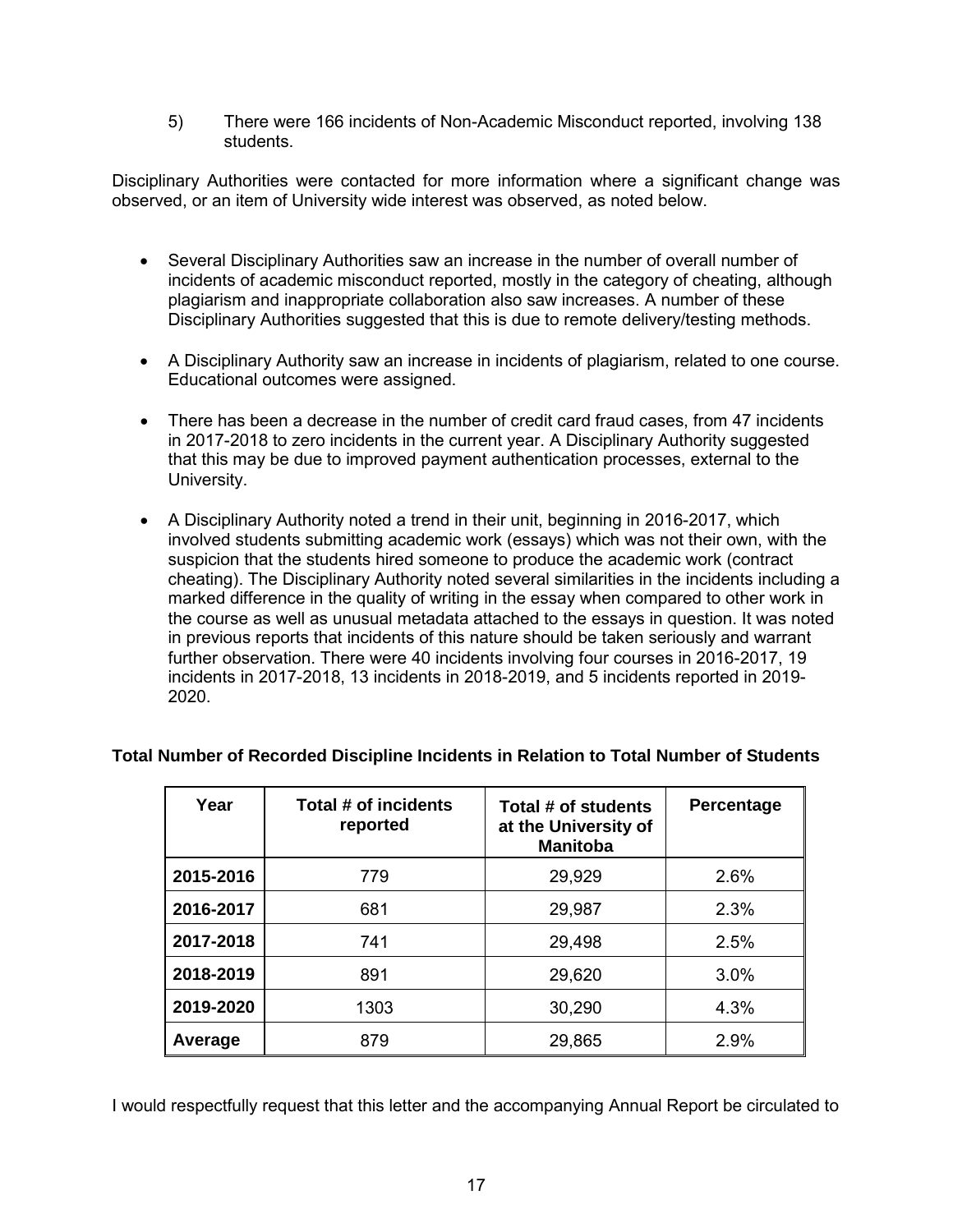those individuals who have occasion to be concerned with disciplinary matters. The sharing of the information concerned in the report will enable continued improvement on consistency in disciplinary matters.

It has been your practice to provide a copy of the Report of the University Discipline Committee to members of Senate and the Board of Governors for their information. Should you choose to continue this practice, I would be prepared to attend the Senate meeting at the time this Report is presented and to speak to it, if called upon to do so.

Yours sincerely,

Dr. Brenda Hann, Chair University Discipline Committee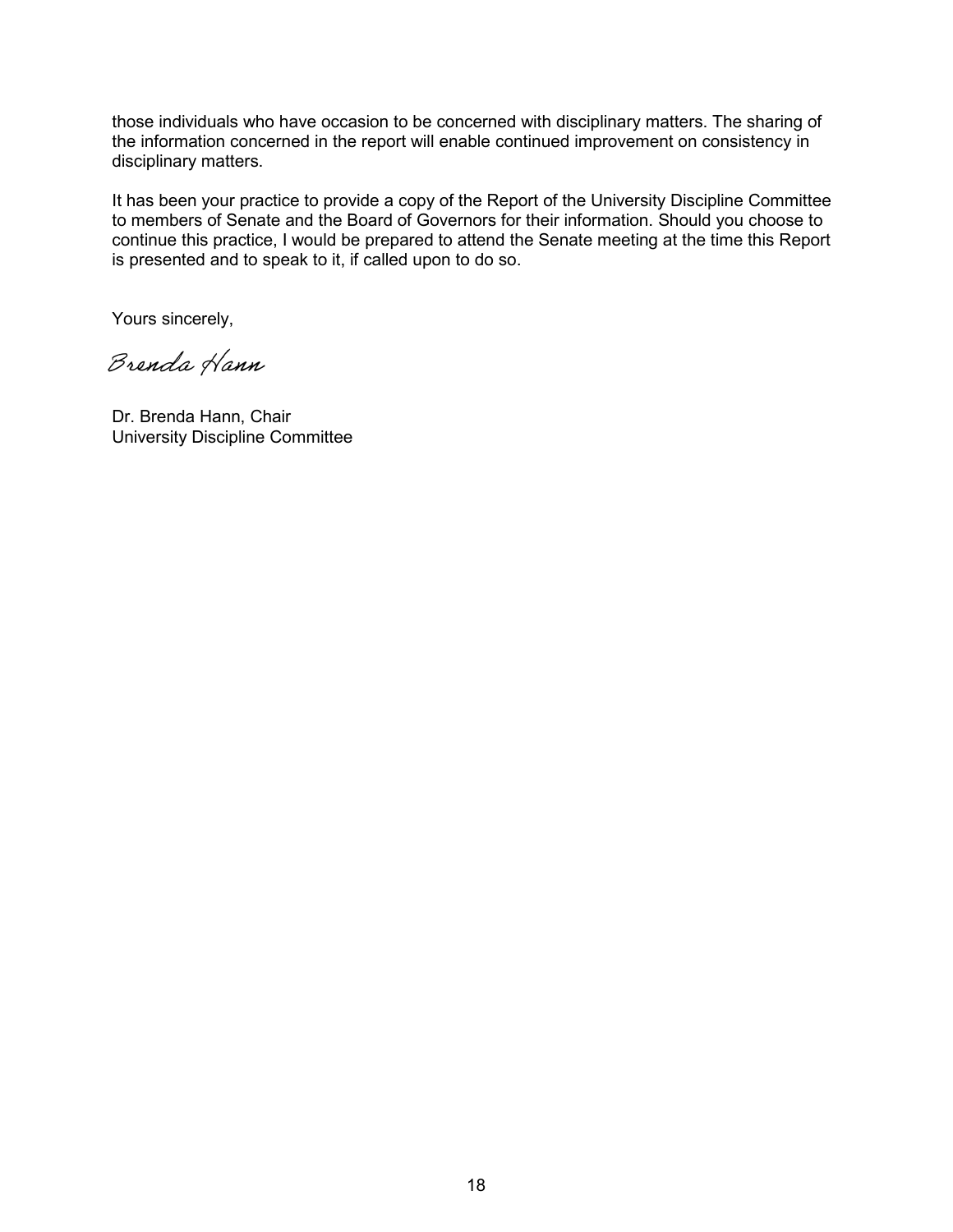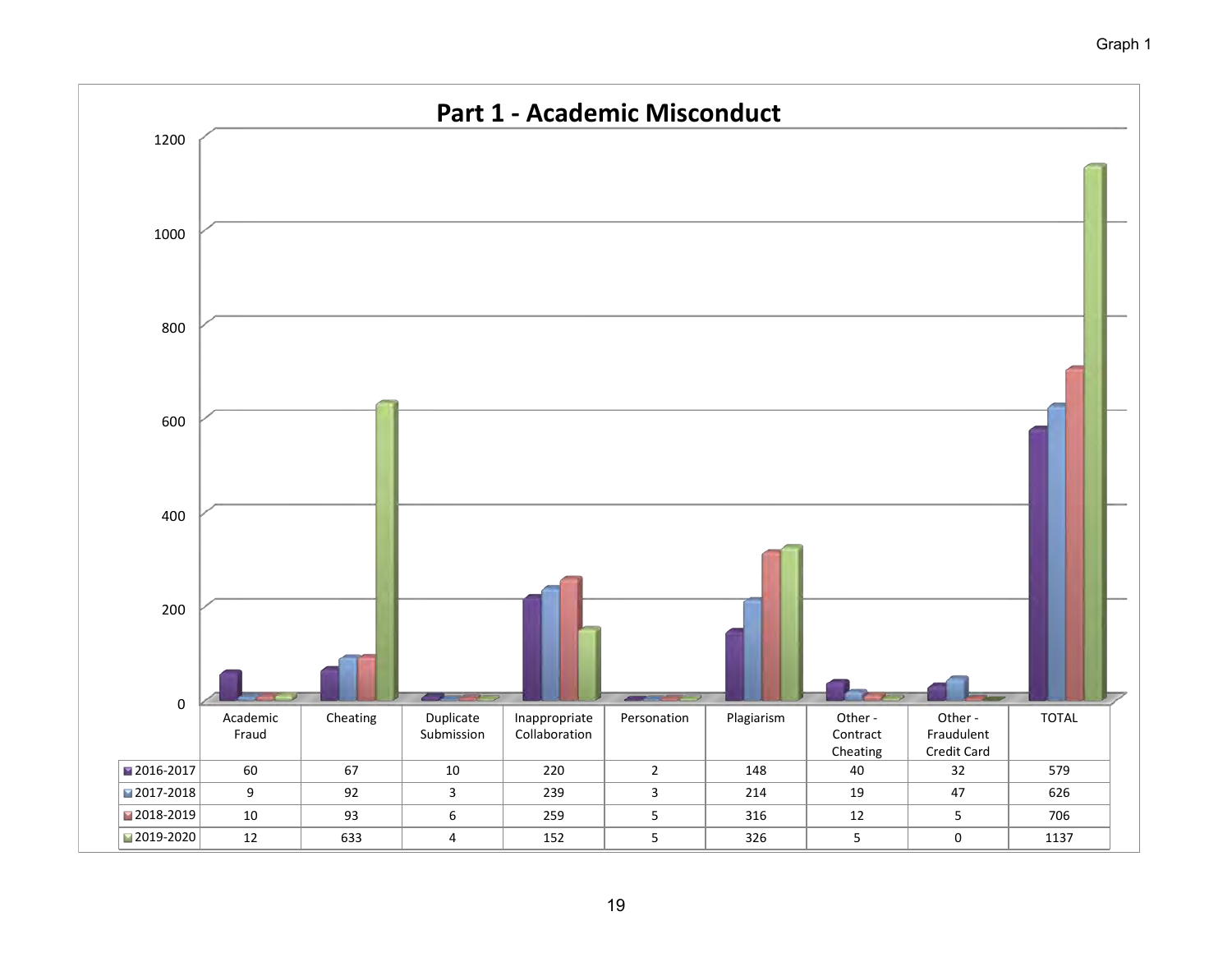

# Graph 2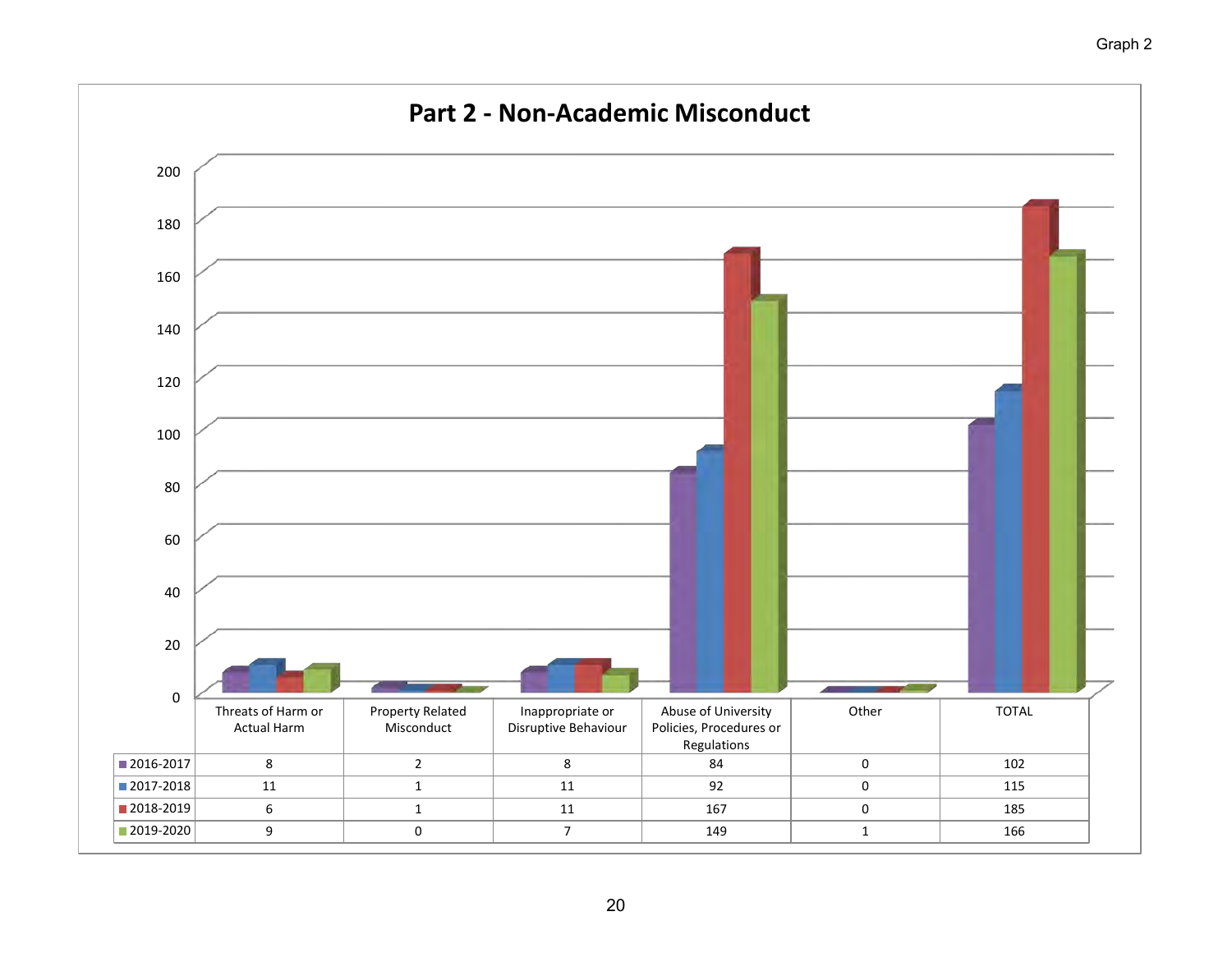### **PART 1: STUDENT ACADEMIC MISCONDUCT**

| <b>Disciplinary</b><br><b>Matter</b> | # of Students<br><b>Disciplined</b> | <b>Detail</b>                                                                      | <b>Disciplinary Action</b>                                                                                                             | <b>Disciplinary</b><br><b>Authority</b> | <b>Factors Impacting</b><br><b>Disciplinary Action</b>                                         | <b>Next Level of</b><br>Appeal   | <b>Disposition</b>                                                      | <b>Next Level of</b><br><b>Appeal</b> | <b>Disposition</b> |
|--------------------------------------|-------------------------------------|------------------------------------------------------------------------------------|----------------------------------------------------------------------------------------------------------------------------------------|-----------------------------------------|------------------------------------------------------------------------------------------------|----------------------------------|-------------------------------------------------------------------------|---------------------------------------|--------------------|
| <b>Academic Fraud</b>                |                                     | Altered medical note for<br>exam re-write                                          | Grade of zero on midterm;<br>"DISC" notation on final<br>grade; meet with Academic<br><b>Integrity Coordinator</b>                     | Associate Dean                          | None                                                                                           | Not sought                       | None                                                                    | Not sought                            | None               |
|                                      |                                     | Application Fraud;<br>misrepresented name of<br>a previous institution<br>attended | Educational programming<br>assigned by the Academic<br>Integrity Coordinator                                                           | Dean                                    | Mitigating circumstances;<br>strong letter of support from Not sought<br>the student's advisor |                                  | None                                                                    | Not sought                            | None               |
|                                      |                                     | Application Fraud;<br>omitted transcript                                           | Application nullified; offer of<br>admission rescinded;<br>indefinite suspension of right Dean<br>to apply for admission to<br>faculty |                                         | Professional code of ethics Discipline                                                         | University<br><b>I</b> Committee | Denied; duration of<br>application<br>suspension reduced<br>to one year | N/A                                   | N/A                |
|                                      |                                     | Submission of<br>fabricated medical note<br>in pursuit of deferred<br>midterm      | Grade of "F-DISC" in<br>course; transcript notation;<br>Academic Integrity Tutorial<br>and Quiz                                        | Associate Dean                          | <b>N</b> one                                                                                   | Not sought                       | None                                                                    | Not sought                            | None               |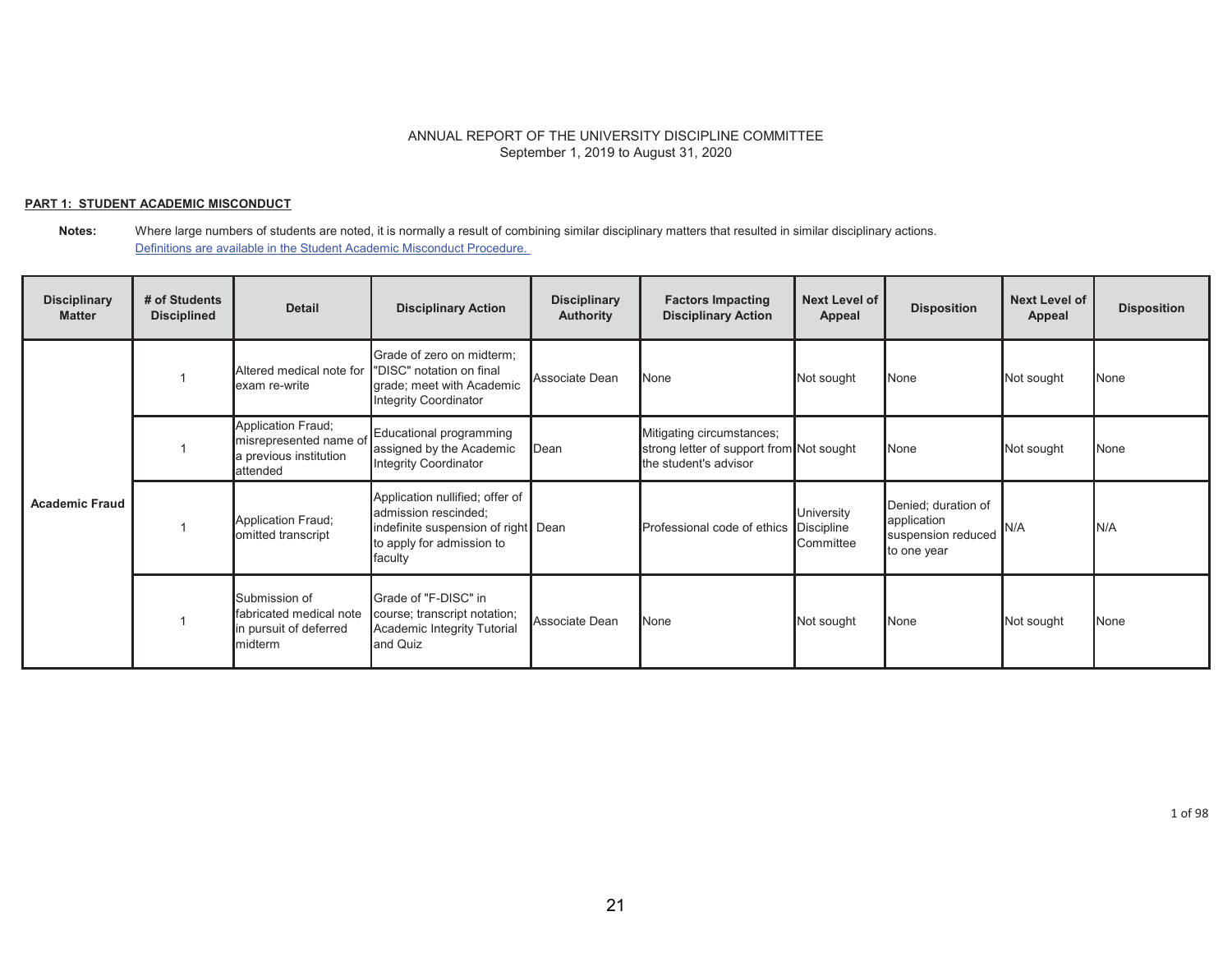### **PART 1: STUDENT ACADEMIC MISCONDUCT**

| <b>Disciplinary</b><br><b>Matter</b> | # of Students<br><b>Disciplined</b> | <b>Detail</b>                                                          | <b>Disciplinary Action</b>                                                                                                                                                                                  | <b>Disciplinary</b><br><b>Authority</b> | <b>Factors Impacting</b><br><b>Disciplinary Action</b>                                                                                                                         | <b>Next Level of</b><br>Appeal | <b>Disposition</b> | <b>Next Level of</b><br>Appeal | <b>Disposition</b> |
|--------------------------------------|-------------------------------------|------------------------------------------------------------------------|-------------------------------------------------------------------------------------------------------------------------------------------------------------------------------------------------------------|-----------------------------------------|--------------------------------------------------------------------------------------------------------------------------------------------------------------------------------|--------------------------------|--------------------|--------------------------------|--------------------|
| <b>Academic Fraud</b>                |                                     | Submission of<br>fraudulent English<br><b>Proficiency Test results</b> | Application withdrawn; in<br>order to apply again would<br>require a letter from IELTS<br>verifying the error in the<br>report was not due to the<br>applicant and a new score<br>report submitted          | <b>Director</b>                         | Student stated that the<br>error was made by IELTS;<br>submitted email from<br>IELTS confirming some<br>mixed up in the score, but<br>not enough detail to accept<br>the score | Not sought                     | None               | Not sought                     | <b>None</b>        |
|                                      |                                     | Submission of false<br>information on resume<br>used in admission      | Application withdrawn;<br>required to reapply for<br>admission                                                                                                                                              | <b>Director</b>                         | Claimed that the two<br>resumes submitted were<br>based on having two<br>different professional jobs<br>at the same time                                                       | Not sought                     | None               | Not sought                     | <b>None</b>        |
|                                      | 3                                   | Submission of<br>fraudulent English<br><b>Proficiency Test results</b> | Application withdrawn; five<br>year suspension from<br>applying to the institution;<br>name shared with other<br>institutions in Canada<br>through the ARUCC<br>document alert list;<br>transcript notation | Director                                | Score report was not<br>verifiable online; IELTS<br>deemed it fraudulent                                                                                                       | Not sought                     | None               | Not sought                     | None               |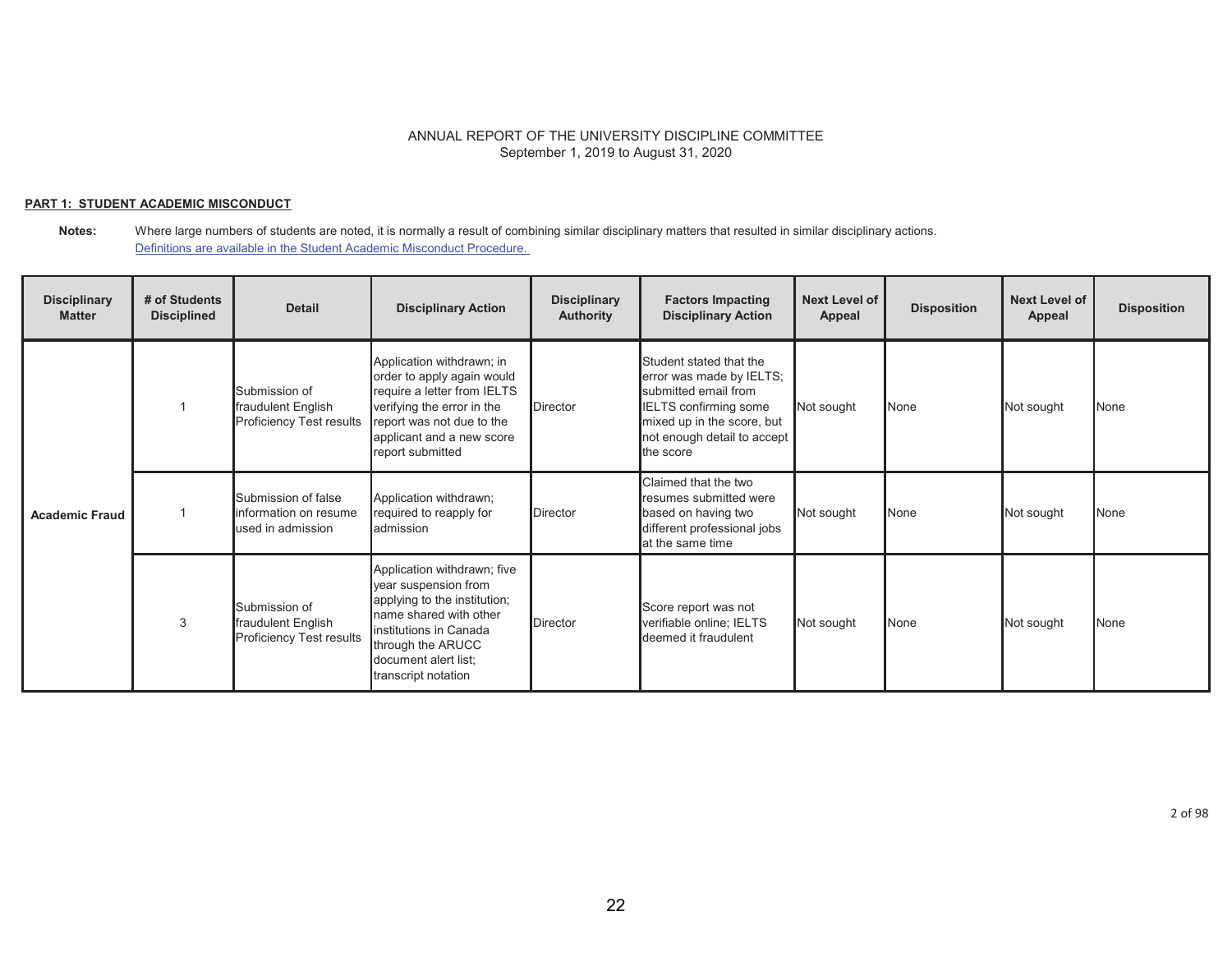### **PART 1: STUDENT ACADEMIC MISCONDUCT**

**Notes:** Where large numbers of students are noted, it is normally a result of combining similar disciplinary matters that resulted in similar disciplinary actions. Definitions are available in the Student Academic Misconduct Procedure.

| <b>Disciplinary</b><br><b>Matter</b>                             | # of Students<br><b>Disciplined</b> | <b>Detail</b>                                                                                           | <b>Disciplinary Action</b>                                                                                                                                  | <b>Disciplinary</b><br><b>Authority</b> | <b>Factors Impacting</b><br><b>Disciplinary Action</b>                                                                                                                 | <b>Next Level of</b><br>Appeal | <b>Disposition</b> | <b>Next Level of</b><br>Appeal | <b>Disposition</b> |
|------------------------------------------------------------------|-------------------------------------|---------------------------------------------------------------------------------------------------------|-------------------------------------------------------------------------------------------------------------------------------------------------------------|-----------------------------------------|------------------------------------------------------------------------------------------------------------------------------------------------------------------------|--------------------------------|--------------------|--------------------------------|--------------------|
| <b>Academic Fraud</b>                                            |                                     | Cited for non-disclosure<br>of post-secondary<br>attendance at another<br>post-secondary<br>institution | Transcript notation (one<br>$ year\rangle$                                                                                                                  | <b>Director</b>                         | Did not realize that it was<br>required since they were<br>switching programs; did not<br>complete the courses;<br>confusion surrounding the<br>process of declaration | Not sought                     | None               | Not sought                     | <b>None</b>        |
|                                                                  |                                     | Cited for non-disclosure<br>of post-secondary<br>attendance at another<br>post-secondary<br>institution | Application withdrawn:<br>required to reapply for<br>admission                                                                                              | <b>Director</b>                         | Student claimed that the<br>non-disclosure was an error Not sought<br>and came forward as soon<br>as asked                                                             |                                | None               | Not sought                     | None               |
|                                                                  |                                     | Cited for falsifying<br>admission enrolment<br>documentation                                            | Application withdrawn;<br>transcript notation; name<br>shared with other institutions Director<br>in Canada through the<br><b>ARUCC</b> document alert list |                                         | Enrolment receipt was<br>clearly manipulated to be<br>more money and then the<br>applicant requested refund                                                            | Not sought                     | None               | Not sought                     | None               |
| Cheating on<br>Quizzes, Tests or<br>Final<br><b>Examinations</b> | $\overline{2}$                      | Worked together on the<br>final exam.                                                                   | Meet with the Academic<br>Integrity Coordinator;<br>Academic Integrity Tutorial<br>and Quiz                                                                 | Associate Dean                          | Took full responsibility                                                                                                                                               | Not sought                     | None               | Not sought                     | None               |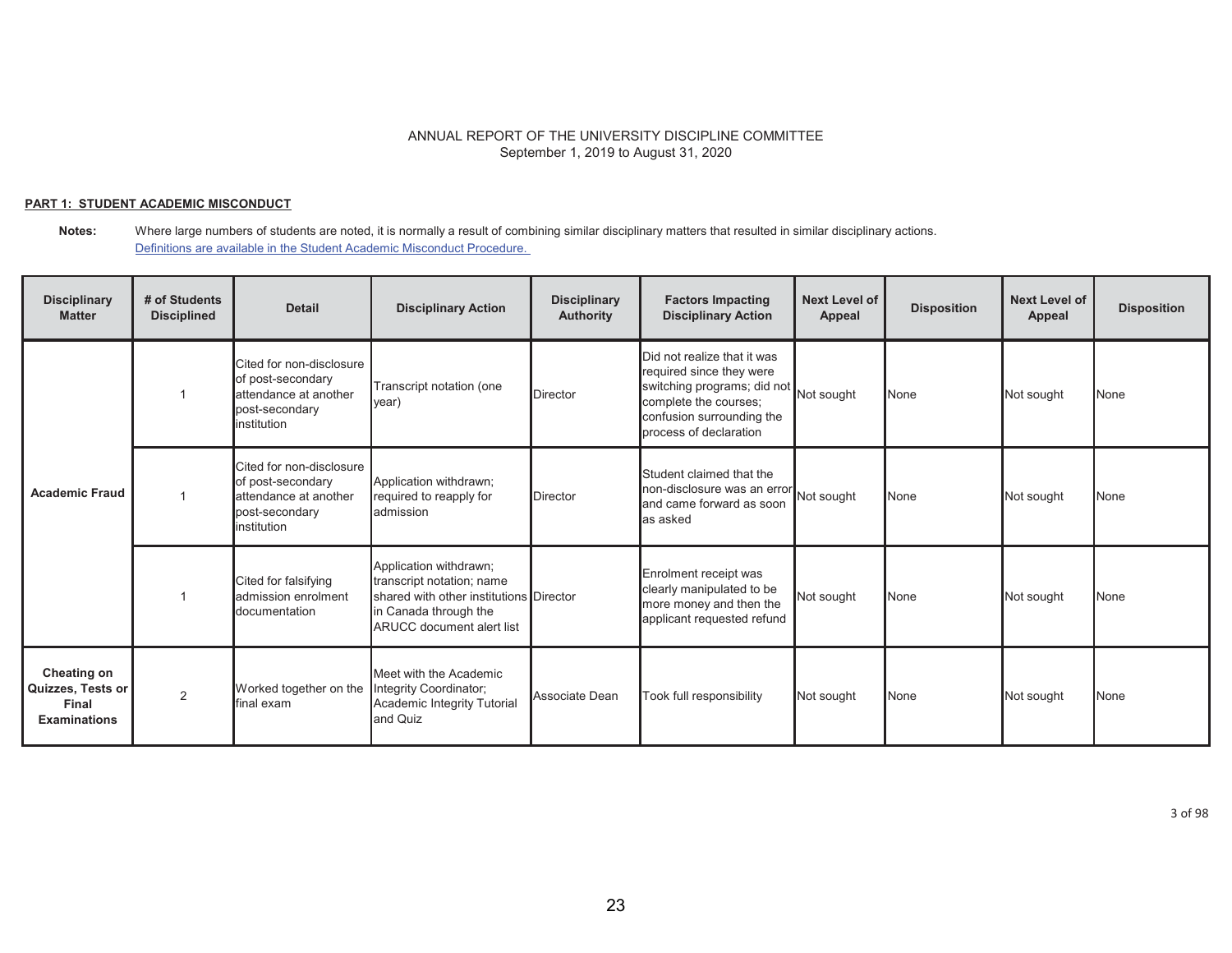### **PART 1: STUDENT ACADEMIC MISCONDUCT**

| <b>Disciplinary</b><br><b>Matter</b>                                    | # of Students<br><b>Disciplined</b> | <b>Detail</b>                      | <b>Disciplinary Action</b>                                                                                                                                                                                                     | <b>Disciplinary</b><br>Authority | <b>Factors Impacting</b><br><b>Disciplinary Action</b>                                                                                                                           | Next Level of<br>Appeal       | <b>Disposition</b> | Next Level of<br>Appeal | <b>Disposition</b> |
|-------------------------------------------------------------------------|-------------------------------------|------------------------------------|--------------------------------------------------------------------------------------------------------------------------------------------------------------------------------------------------------------------------------|----------------------------------|----------------------------------------------------------------------------------------------------------------------------------------------------------------------------------|-------------------------------|--------------------|-------------------------|--------------------|
| <b>Cheating on</b><br>Quizzes, Tests or<br>Final<br><b>Examinations</b> |                                     | Wrote the midterm<br>exam together | Meet with the Academic<br>Integrity Coordinator;<br>Academic Integrity Tutorial<br>and Quiz                                                                                                                                    | Associate Dean                   | Wrote their exam at<br>another student's house in<br>order to have a quiet place<br>to write; they checked in<br>with each other on certain<br>questions when problems<br>larose | Not sought                    | None               | Not sought              | None               |
|                                                                         | 2                                   | Test                               | Grade of "F-DISC" in<br>course; transcript notation;<br>meeting with Academic<br>Integrity Coordinator;<br>Academic Integrity Tutorial<br>and Quiz                                                                             | Associate Dean                   | None                                                                                                                                                                             | Not Sought                    | None               | Not Sought              | None               |
|                                                                         |                                     | Final Exam                         | Grade of "F-DISC" in<br>course; suspended from<br>taking courses offered by<br>the Teaching Faculty and<br>Faculty of Registration for<br>eight months; transcript<br>notation; Academic Integrity<br><b>Tutorial and Quiz</b> | Associate Dean                   | None                                                                                                                                                                             | Local Discipline<br>Committee | Appeal denied      | Not sought              | None               |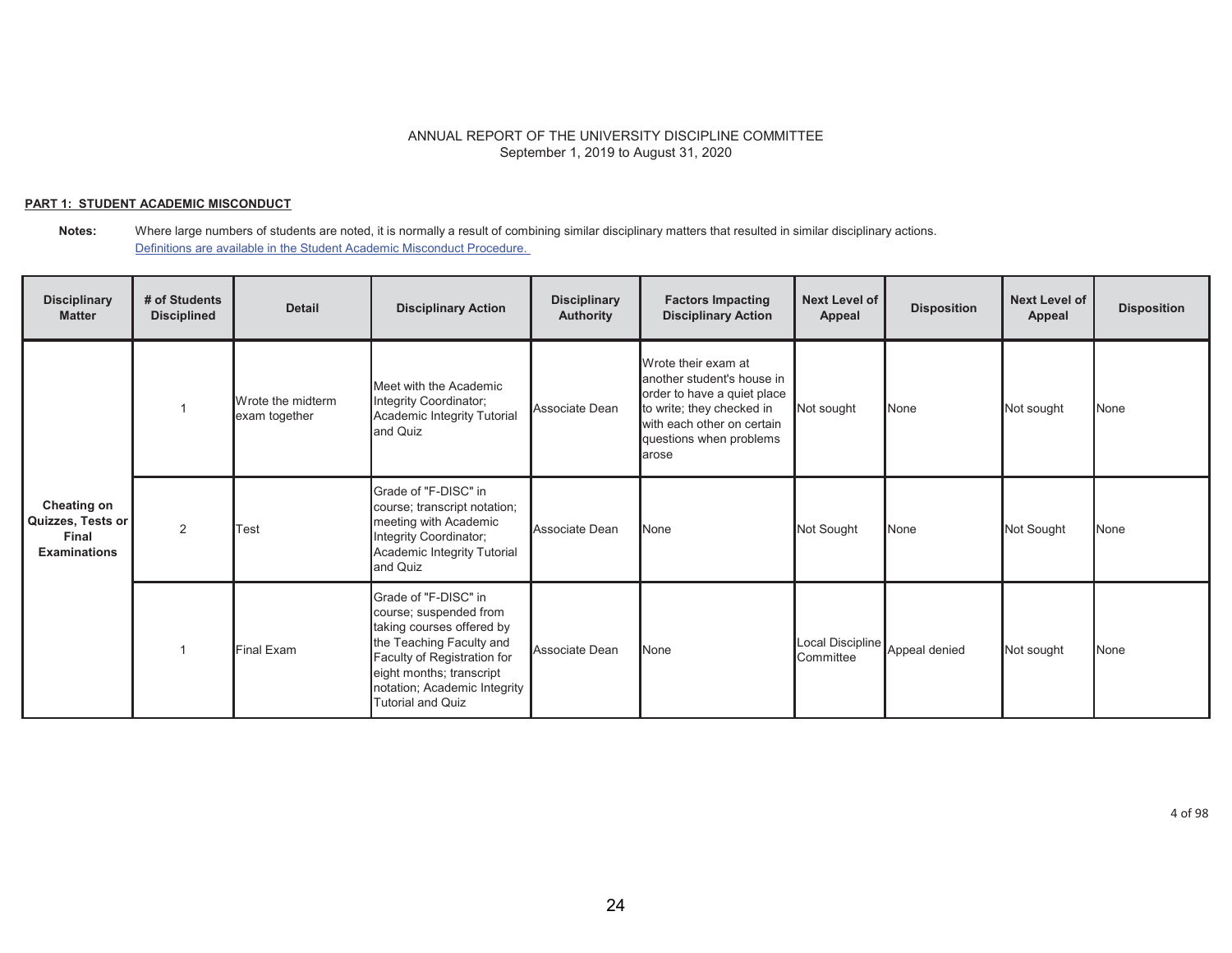### **PART 1: STUDENT ACADEMIC MISCONDUCT**

| <b>Disciplinary</b><br><b>Matter</b>                                    | # of Students<br><b>Disciplined</b> | <b>Detail</b>                                                                                                                                                    | <b>Disciplinary Action</b>                                                                                                                                                                   | <b>Disciplinary</b><br><b>Authority</b> | <b>Factors Impacting</b><br><b>Disciplinary Action</b> | <b>Next Level of</b><br>Appeal | <b>Disposition</b> | <b>Next Level of</b><br>Appeal | <b>Disposition</b> |
|-------------------------------------------------------------------------|-------------------------------------|------------------------------------------------------------------------------------------------------------------------------------------------------------------|----------------------------------------------------------------------------------------------------------------------------------------------------------------------------------------------|-----------------------------------------|--------------------------------------------------------|--------------------------------|--------------------|--------------------------------|--------------------|
| <b>Cheating on</b><br>Quizzes, Tests or<br>Final<br><b>Examinations</b> |                                     | Test                                                                                                                                                             | Grade of "F-DISC" in<br>course; suspended from<br>taking courses offered by<br>the Faculty for one year;<br>transcript notation;<br>Academic Integrity Tutorial<br>and Quiz                  | Associate Dean                          | None                                                   | Not sought                     | None               | Not sought                     | None               |
|                                                                         |                                     | Test                                                                                                                                                             | Grade of "F-DISC" in<br>course; transcript notation;<br>Academic Integrity Tutorial<br>and Quiz                                                                                              | Associate Dean                          | None                                                   | Not sought                     | None               | Not sought                     | None               |
|                                                                         | 1                                   | Test                                                                                                                                                             | Grade of "F-DISC" in<br>course; transcript notation;<br>Academic Integrity Tutorial<br>and Quiz; meet with<br>Academic Integrity<br>Coordinator                                              | Associate Dean                          | None                                                   | Not sought                     | None               | Not sought                     | None               |
|                                                                         |                                     | Used extra time<br>provided to elicit<br>answers from another<br>student, not advising<br>them that they were still<br>actively writing the final<br>examination | Grade of "F-DISC";<br>transcript notation;<br>suspension from taking<br>courses offered by the<br>Faculty for four months;<br>attend workshops offered by<br>the Academic Learning<br>Centre | Associate Dean                          | None                                                   | Not sought                     | None               | Not sought                     | <b>None</b>        |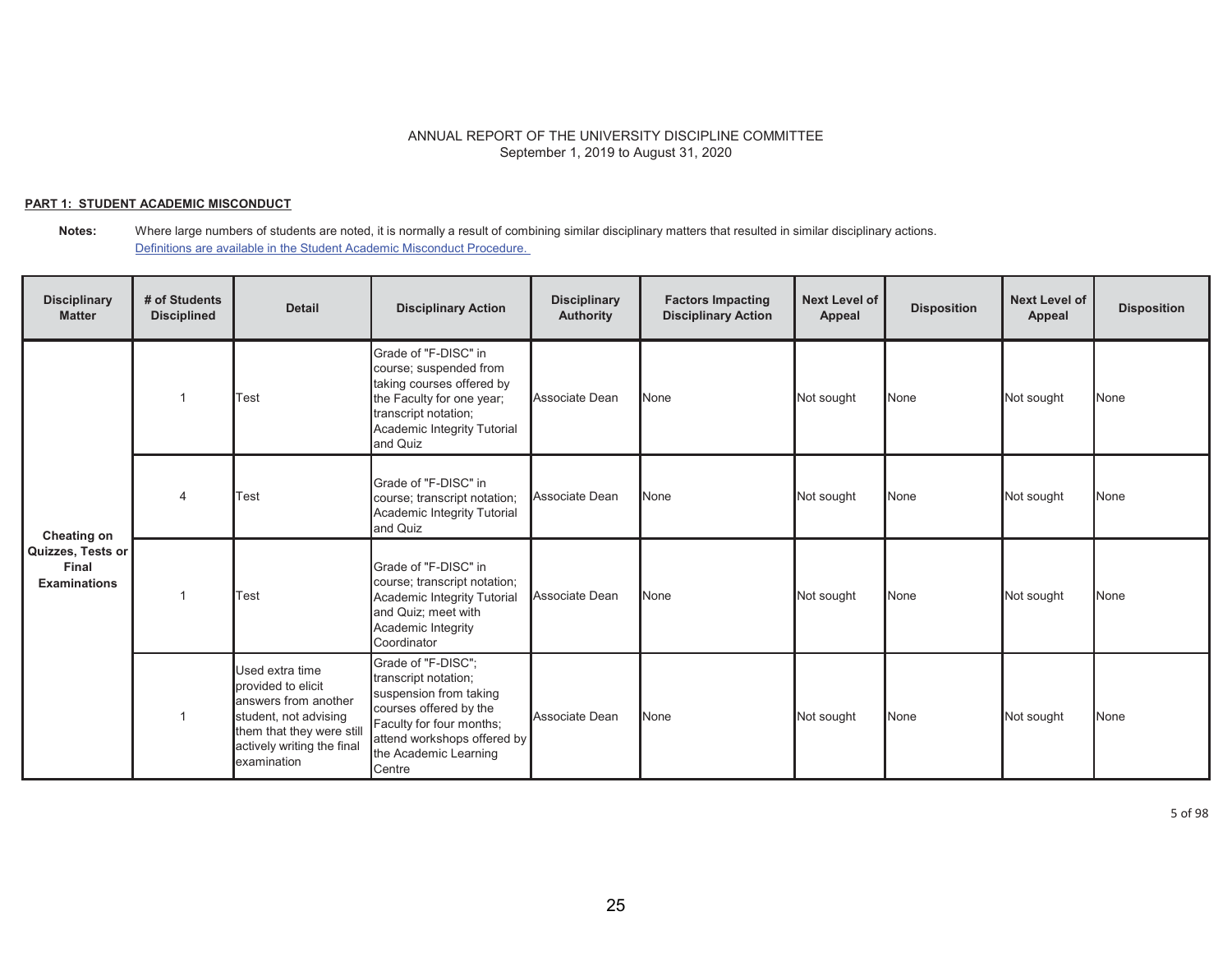### **PART 1: STUDENT ACADEMIC MISCONDUCT**

**Notes:** Where large numbers of students are noted, it is normally a result of combining similar disciplinary matters that resulted in similar disciplinary actions. Definitions are available in the Student Academic Misconduct Procedure.

| <b>Disciplinary</b><br><b>Matter</b>                                    | # of Students<br><b>Disciplined</b> | <b>Detail</b>                                                                                                      | <b>Disciplinary Action</b>                                                                                                                               | <b>Disciplinary</b><br><b>Authority</b> | <b>Factors Impacting</b><br><b>Disciplinary Action</b> | <b>Next Level of</b><br>Appeal | <b>Disposition</b> | <b>Next Level of</b><br>Appeal | <b>Disposition</b> |
|-------------------------------------------------------------------------|-------------------------------------|--------------------------------------------------------------------------------------------------------------------|----------------------------------------------------------------------------------------------------------------------------------------------------------|-----------------------------------------|--------------------------------------------------------|--------------------------------|--------------------|--------------------------------|--------------------|
|                                                                         |                                     | Plagiarized material in<br>final examination;<br>material from different<br>web sources without<br>proper citation | Grade of "F-DISC":<br>transcript notation; attend<br>workshops offered by the<br>Academic Learning Centre                                                | Associate Dean                          | None                                                   | Not sought                     | None               | Not sought                     | None               |
|                                                                         | 2                                   | Cheating                                                                                                           | Grade of "F" in course; one<br>year suspension                                                                                                           | <b>Associate Director</b>               | None                                                   | Not sought                     | None               | Not sought                     | None               |
|                                                                         |                                     | Submitted iClicker quiz<br>while not present in<br><b>class</b>                                                    | Grade of zero on quiz;<br>Academic Integrity Tutorial<br>and Quiz; letter of apology to<br>instructor                                                    | Associate Dean                          | None                                                   | Not sought                     | None               | Not sought                     | None               |
| <b>Cheating on</b><br>Quizzes, Tests or<br>Final<br><b>Examinations</b> |                                     | Submitted iClicker quiz<br>while not present in<br><b>class</b>                                                    | Grade of zero on quiz; meet<br>with Academic Integrity<br>Coordinator                                                                                    | Associate Dean                          | First offence                                          | Not sought                     | None               | Not sought                     | None               |
|                                                                         |                                     | Academic Dishonesty                                                                                                | Grade on midterm will be<br>reduced by 20%; Academic Department Head<br>Integrity Tutorial and Quiz                                                      |                                         | <b>None</b>                                            | Not sought                     | None               | Not sought                     | None               |
|                                                                         |                                     | Academic Dishonesty                                                                                                | Grade of zero on midterm:<br>"DISC" comment added to<br>final grade; transcript<br>notation until graduation;<br>Academic Integrity Tutorial<br>and Quiz | <b>Department Head</b>                  | <b>None</b>                                            | Not sought                     | None               | Not sought                     | None               |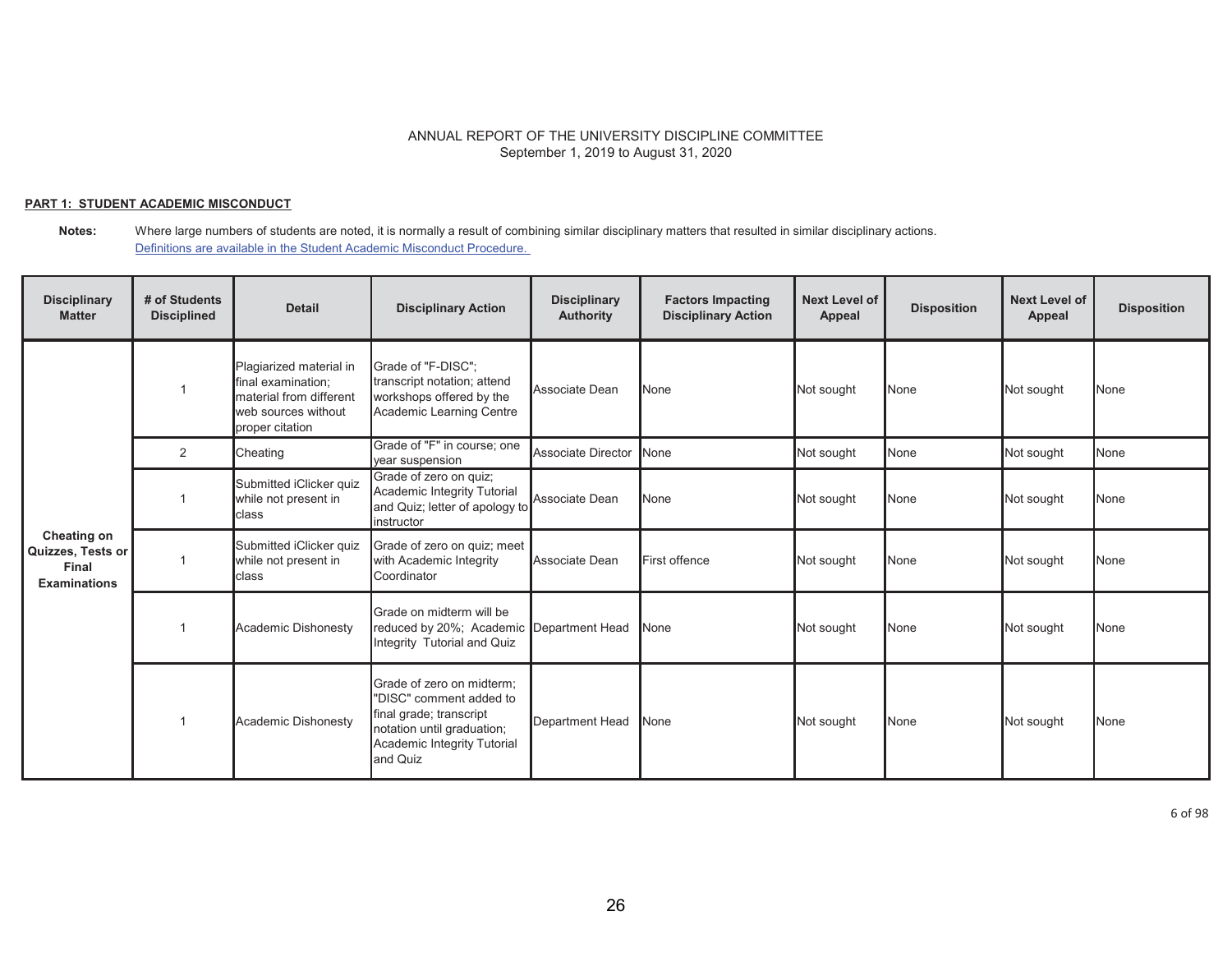### **PART 1: STUDENT ACADEMIC MISCONDUCT**

| <b>Disciplinary</b><br><b>Matter</b>                             | # of Students<br><b>Disciplined</b> | <b>Detail</b>                                                                                            | <b>Disciplinary Action</b>                                                                                                                                                                                          | <b>Disciplinary</b><br><b>Authority</b>                                                                | <b>Factors Impacting</b><br><b>Disciplinary Action</b>                                                                                                                                              | Next Level of<br>Appeal | <b>Disposition</b> | <b>Next Level of</b><br>Appeal | <b>Disposition</b> |
|------------------------------------------------------------------|-------------------------------------|----------------------------------------------------------------------------------------------------------|---------------------------------------------------------------------------------------------------------------------------------------------------------------------------------------------------------------------|--------------------------------------------------------------------------------------------------------|-----------------------------------------------------------------------------------------------------------------------------------------------------------------------------------------------------|-------------------------|--------------------|--------------------------------|--------------------|
|                                                                  |                                     | Used cell phone during<br>exam                                                                           | Grade of zero on exam;<br>transcript notation                                                                                                                                                                       | <b>Department Head</b>                                                                                 | None                                                                                                                                                                                                | Not sought              | None               | Not sought                     | None               |
| Cheating on<br>Quizzes, Tests or<br>Final<br><b>Examinations</b> |                                     | Formula sheet<br>contained prohibited<br>information in midterm<br>exam                                  | Midterm grade discarded<br>and the weight of the<br>midterm was added to the<br>final exam; Academic<br>Integrity Tutorial and Quiz                                                                                 | Designate of the<br>Dean                                                                               | Statement was credible;<br>unpredictable and stressful<br>event pre-exam that lead to<br>rushed behaviour; credible<br>supporting documentation<br>was supplied                                     | Not sought              | None               | Not sought                     | None               |
|                                                                  | 1                                   | Formula sheet<br>contained prohibited<br>information in midterm<br>exam                                  | Midterm grade discarded<br>and the weight of the<br>midterm was added to the<br>final exam; Academic<br>Integrity Tutorial and Quiz                                                                                 | Designate of the<br><b>D</b> ean                                                                       | Statement was credible;<br>repeating course from a<br>section that permitted<br>examples on the formula<br>sheet                                                                                    | Not sought              | None               | Not sought                     | None               |
|                                                                  |                                     | Cheating on midterm<br>exam in course; took<br>online exam from same<br>IP address as another<br>student | Grade of "F-DISC" in<br>course; barred from faculty<br>courses for eight months;<br>notation on transcript:<br>Academic Integrity Tutorial<br>and Quiz; transcript<br>comments for two years or<br>until graduation | Designate of the<br>Dean of Teaching<br>Faculty and<br>Associate Dean of<br>Faculty of<br>Registration | Denied the allegation in<br>their first response; further<br>investigation occurred and<br>it was only after student<br>was presented with<br>additional evidence that<br>they admitted to cheating | Dean                    | Appeal denied      | Not sought                     | None               |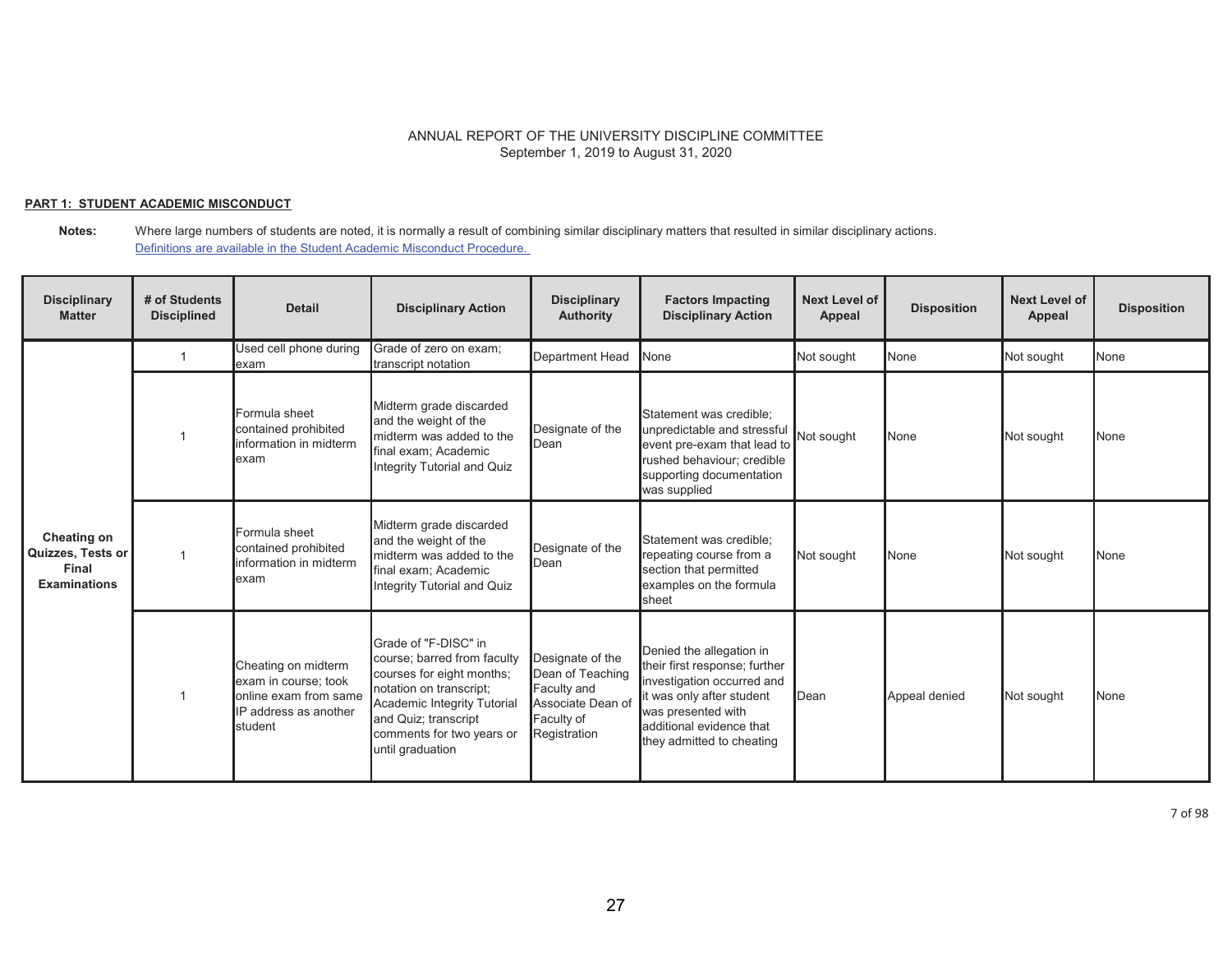### **PART 1: STUDENT ACADEMIC MISCONDUCT**

| <b>Disciplinary</b><br><b>Matter</b>                                    | # of Students<br><b>Disciplined</b> | <b>Detail</b>                                                                                            | <b>Disciplinary Action</b>                                                                                                                                                                                                                                          | <b>Disciplinary</b><br><b>Authority</b>                                                                | <b>Factors Impacting</b><br><b>Disciplinary Action</b>                                                                                                                                                                                   | <b>Next Level of</b><br>Appeal | <b>Disposition</b>                                                                                                                                                                                                                              | <b>Next Level of</b><br>Appeal | <b>Disposition</b> |
|-------------------------------------------------------------------------|-------------------------------------|----------------------------------------------------------------------------------------------------------|---------------------------------------------------------------------------------------------------------------------------------------------------------------------------------------------------------------------------------------------------------------------|--------------------------------------------------------------------------------------------------------|------------------------------------------------------------------------------------------------------------------------------------------------------------------------------------------------------------------------------------------|--------------------------------|-------------------------------------------------------------------------------------------------------------------------------------------------------------------------------------------------------------------------------------------------|--------------------------------|--------------------|
| <b>Cheating on</b><br>Quizzes, Tests or<br>Final<br><b>Examinations</b> |                                     | Cheating on midterm<br>exam in course; took<br>online exam from same<br>IP address as another<br>student | Grade of "F-DISC" in<br>course; barred from faculty<br>courses for four months;<br>notation on transcript;<br>Academic Integrity Tutorial<br>and Quiz; transcript<br>comments for two years or<br>until graduation                                                  | Designate of the<br>Dean of Teaching<br>Faculty and<br>Associate Dean of<br>Faculty of<br>Registration | Student admitted to<br>cheating and expressed<br>regret and learning in their<br>written response                                                                                                                                        | Not sought                     | None                                                                                                                                                                                                                                            | Not sought                     | None               |
|                                                                         |                                     | Student offered two<br>midterms of course for<br>sale on an online forum                                 | Grade of "F-DISC" in<br>course; suspended from<br>taking courses in faculty for<br>eight months; academic<br>dishonesty comment on<br>transcript; Academic<br>Integrity Tutorial and Quiz;<br>transcript comments to<br>remain for two years or until<br>graduation | Designate of the<br><b>I</b> Dean                                                                      | Denied posting/selling the<br>midterm and final exam<br>questions; did not know it<br>was wrong to post/sell test<br>questions in an online<br>forum; student was not<br>truthful even when<br>presented with screenshots<br>of evidence | Dean                           | Penalty increased;<br>"F-DISC" in course;<br>suspended from<br>taking courses in<br>faculty for 16<br>months; transcript<br>comment; Academic<br>Integrity Tutorial and<br>Quiz; transcript<br>comments for two<br>vears or until<br>graduation | Not sought                     | <b>None</b>        |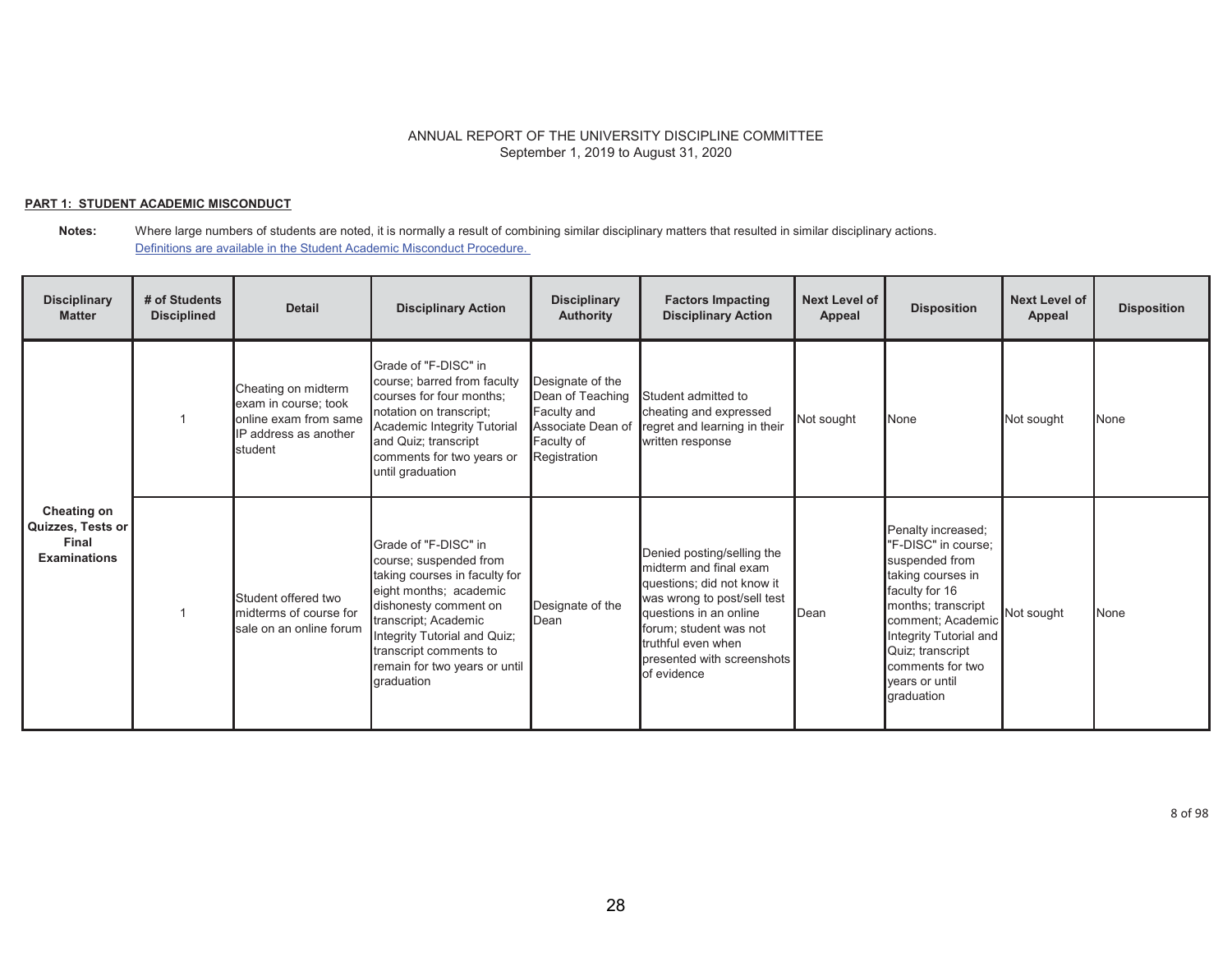### **PART 1: STUDENT ACADEMIC MISCONDUCT**

| <b>Disciplinary</b><br><b>Matter</b>                             | # of Students<br><b>Disciplined</b> | <b>Detail</b>                                                                                                                        | <b>Disciplinary Action</b>                                                                                              | <b>Disciplinary</b><br><b>Authority</b> | <b>Factors Impacting</b><br><b>Disciplinary Action</b>                                                                                                                                   | <b>Next Level of</b><br>Appeal | <b>Disposition</b> | <b>Next Level of</b><br>Appeal | <b>Disposition</b> |
|------------------------------------------------------------------|-------------------------------------|--------------------------------------------------------------------------------------------------------------------------------------|-------------------------------------------------------------------------------------------------------------------------|-----------------------------------------|------------------------------------------------------------------------------------------------------------------------------------------------------------------------------------------|--------------------------------|--------------------|--------------------------------|--------------------|
| Cheating on<br>Quizzes, Tests or<br>Final<br><b>Examinations</b> |                                     | Final exam; similar and<br>same answers on same and Quiz; transcript<br>questions of exam                                            | Grade of "F-DISC";<br><b>Academic Integrity Tutorial</b><br>comment until April 2021 or<br>graduation                   | Dean's Office                           | Students lived in the same<br>house at the time of the<br>exam; professor found<br>specific questions with<br>similar or same answers<br>that would be unlikely<br>without collaboration | Local Discipline<br>Committee  | Appeal denied      | Not sought                     | None               |
|                                                                  |                                     | Final exam; similar and<br>same answers on same and Quiz; transcript<br>questions of exam                                            | Grade of "F-DISC":<br>Academic Integrity Tutorial<br>comment until April 2021 or<br>graduation                          | Dean's Office                           | Students lived in the same<br>house at the time of the<br>exam; professor found<br>specific questions with<br>similar or same answers<br>that would be unlikely<br>without collaboration | Not sought                     | None               | Not sought                     | <b>None</b>        |
|                                                                  |                                     | Transgression of final<br>exam regulations<br>regarding the time<br>allotted to completed the Faculty of Registration<br>lfinal exam | Grade of "F-DISC" in<br>course; suspended from<br>taking Teaching Faculty and Associate Dean<br>courses for four months |                                         | None                                                                                                                                                                                     | Not sought                     | None               | Not sought                     | None               |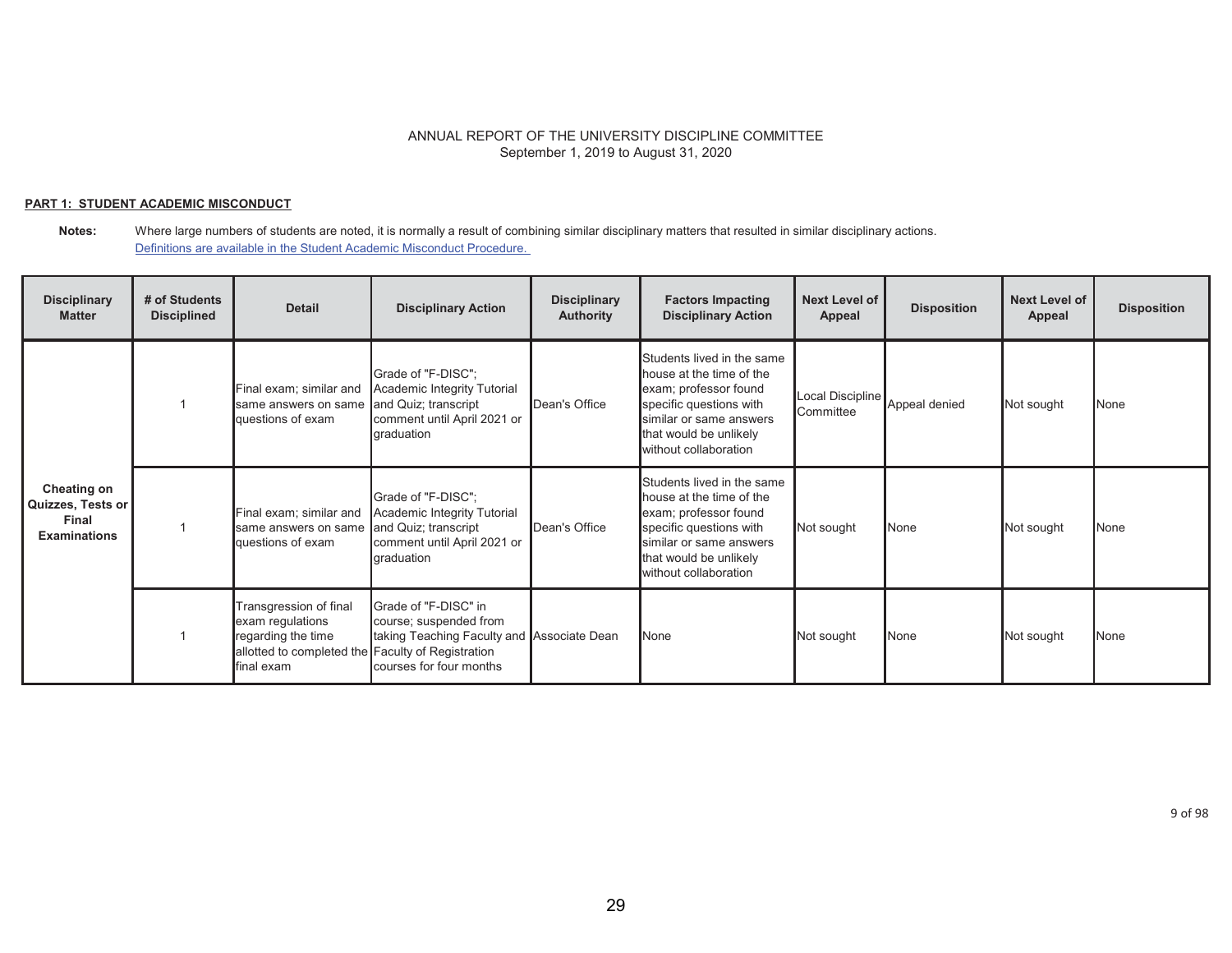### **PART 1: STUDENT ACADEMIC MISCONDUCT**

**Notes:** Where large numbers of students are noted, it is normally a result of combining similar disciplinary matters that resulted in similar disciplinary actions. Definitions are available in the Student Academic Misconduct Procedure.

| <b>Disciplinary</b><br><b>Matter</b>                             | # of Students<br><b>Disciplined</b> | <b>Detail</b>                                                                                                                           | <b>Disciplinary Action</b>                                                                                          | <b>Disciplinary</b><br><b>Authority</b> | <b>Factors Impacting</b><br><b>Disciplinary Action</b> | <b>Next Level of</b><br>Appeal | <b>Disposition</b> | <b>Next Level of</b><br>Appeal | <b>Disposition</b> |
|------------------------------------------------------------------|-------------------------------------|-----------------------------------------------------------------------------------------------------------------------------------------|---------------------------------------------------------------------------------------------------------------------|-----------------------------------------|--------------------------------------------------------|--------------------------------|--------------------|--------------------------------|--------------------|
| Cheating on<br>Quizzes, Tests or<br>Final<br><b>Examinations</b> |                                     | Use of unauthorized<br>materials to complete<br>assignments;<br>inappropriate<br>collaboration with<br>another student on final<br>exam | Grade of "F-DISC" in<br>course; suspended from<br>taking Faculty courses for<br>eight months                        | Associate Dean                          | None                                                   | Not sought                     | None               | Not sought                     | None               |
|                                                                  |                                     | Highly uncommon<br>similarities in final exam                                                                                           | Grade of "F-DISC" in<br>course; suspended from<br>taking Faculty courses for<br>eight months                        | Associate Dean                          | None                                                   | Not sought                     | None               | Not sought                     | None               |
|                                                                  | 6                                   | Highly uncommon<br>similarities in final exam                                                                                           | Grade of "F-DISC" in<br>course; suspended from<br>taking Faculty courses for<br>four months                         | Associate Dean                          | None                                                   | Not sought                     | None               | Not sought                     | None               |
|                                                                  | $\overline{2}$                      | Exam written at same IF<br>address with exam<br>responses identical,<br>including identical errors                                      | Grade of "F-DISC" in<br>course; suspended from<br>taking Faculty courses for<br>four months                         | Associate Dean                          | None                                                   | Not sought                     | None               | Not sought                     | <b>None</b>        |
|                                                                  | 2                                   | Strong similarities and<br>errors on the same<br>questions                                                                              | Grade of "F-DISC" in<br>course; suspended from<br>taking Faculty courses for<br>four months                         | Associate Dean                          | None                                                   | Not sought                     | None               | Not sought                     | None               |
|                                                                  | 2                                   | Nearly identical<br>exams questions as<br>another student's                                                                             | Grade of "F-DISC" in<br>responses on many final course; suspended from<br>taking Faculty courses for<br>four months | Associate Dean                          | None                                                   | Not sought                     | None               | Not sought                     | None               |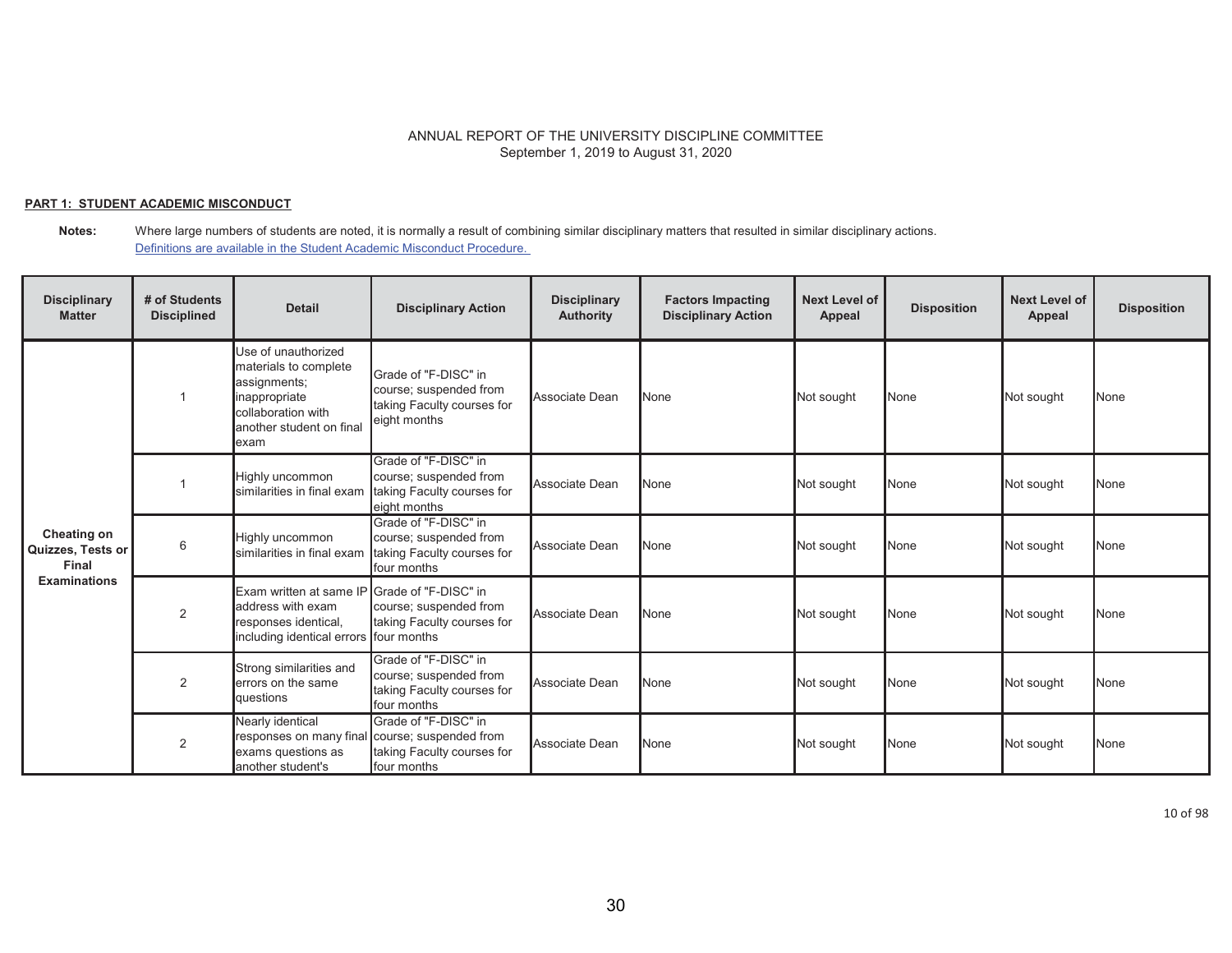### **PART 1: STUDENT ACADEMIC MISCONDUCT**

#### **Notes:** Where large numbers of students are noted, it is normally a result of combining similar disciplinary matters that resulted in similar disciplinary actions. Definitions are available in the Student Academic Misconduct Procedure.

| <b>Disciplinary</b><br><b>Matter</b>                             | # of Students<br><b>Disciplined</b> | <b>Detail</b>                                                                                                                          | <b>Disciplinary Action</b>                                                                                                                                           | <b>Disciplinary</b><br><b>Authority</b> | <b>Factors Impacting</b><br><b>Disciplinary Action</b>                                                                             | <b>Next Level of</b><br><b>Appeal</b> | <b>Disposition</b> | <b>Next Level of</b><br><b>Appeal</b> | <b>Disposition</b> |
|------------------------------------------------------------------|-------------------------------------|----------------------------------------------------------------------------------------------------------------------------------------|----------------------------------------------------------------------------------------------------------------------------------------------------------------------|-----------------------------------------|------------------------------------------------------------------------------------------------------------------------------------|---------------------------------------|--------------------|---------------------------------------|--------------------|
| Cheating on<br>Quizzes, Tests or<br>Final<br><b>Examinations</b> | 9                                   | Multiple students<br>collaborated on the final<br>exam and/or have used<br>external resources                                          | Grade of "F-DISC" in<br>course; suspended from<br>taking Faculty courses for<br>four months                                                                          | Associate Dean                          | None                                                                                                                               | Not sought                            | None               | Not sought                            | <b>None</b>        |
|                                                                  | 2                                   | Submitted identical<br>solutions to two<br>questions on the final<br>examination                                                       | Grade of "F-DISC" in<br>course; suspended from<br>taking Faculty courses for<br>four months                                                                          | Associate Dean                          | None                                                                                                                               | Not sought                            | None               | Not sought                            | <b>None</b>        |
|                                                                  | 21                                  | exam                                                                                                                                   | Grade of "F-DISC" in<br>Collaborated on the final course; suspended from<br>taking Faculty courses for<br>four months                                                | Associate Dean                          | None                                                                                                                               | Not sought                            | None               | Not sought                            | <b>None</b>        |
|                                                                  | 3                                   | Three students lived<br>together at the time of<br>writing the final exam;<br>and had the same<br>on more than 90% of the<br>questions | Grade of zero on the final<br>collaborated extensively exam; warning of a more<br>serious action in case of<br>answers (right or wrong) second offence in the future | Associate<br>Department Head            | This was the first offence<br>for all three students and<br>they all have expressed<br>remorse and promised not<br>to do it again. | Not sought                            | None               | Not sought                            | <b>None</b>        |
|                                                                  | 2                                   | Cheat sheet during final<br>lexam                                                                                                      | Grade of "F-DISC" in<br>course; four month<br>suspension                                                                                                             | Associate Dean                          | None                                                                                                                               | Not sought                            | None               | Not sought                            | <b>None</b>        |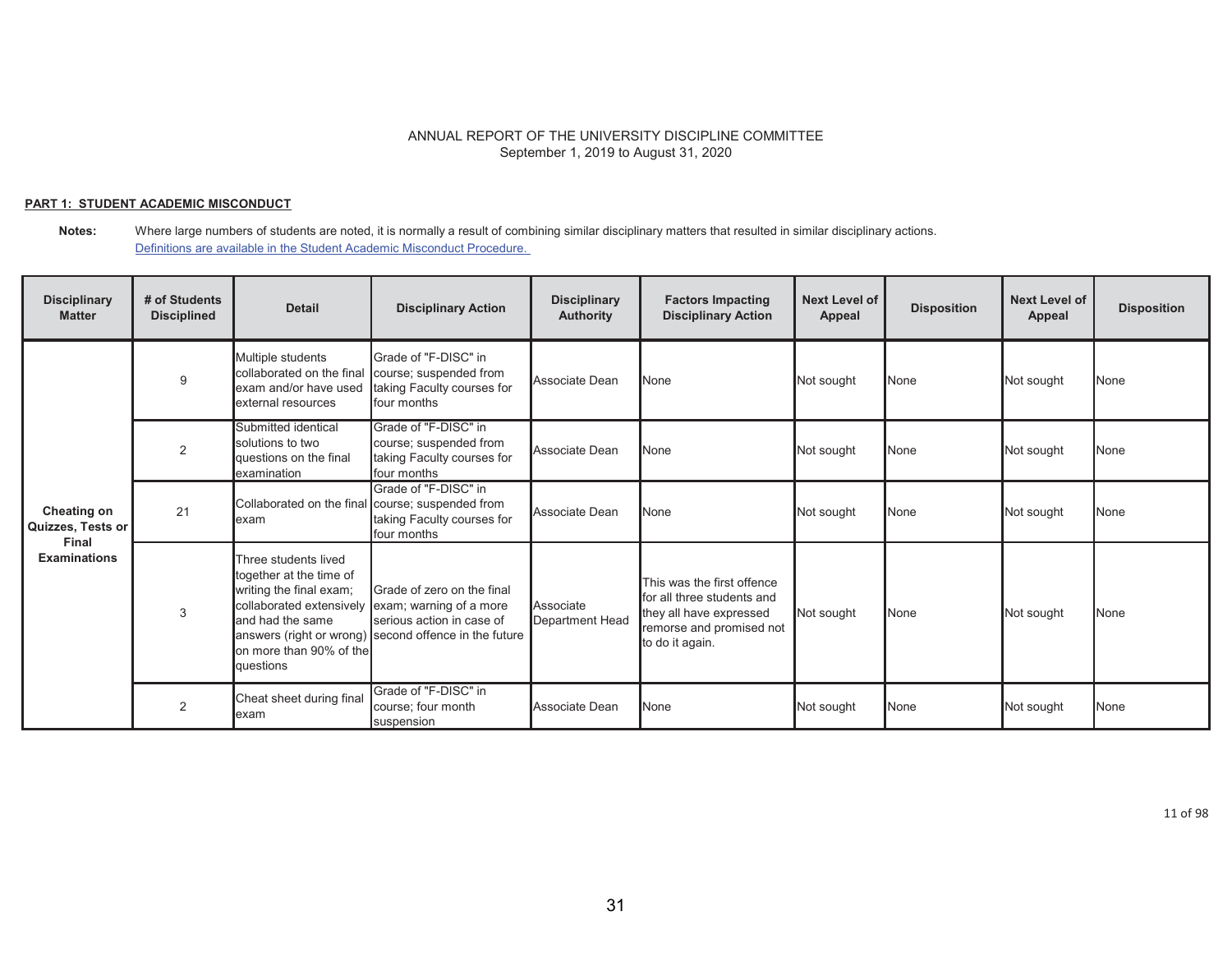### **PART 1: STUDENT ACADEMIC MISCONDUCT**

#### **Notes:** Where large numbers of students are noted, it is normally a result of combining similar disciplinary matters that resulted in similar disciplinary actions. Definitions are available in the Student Academic Misconduct Procedure.

| <b>Disciplinary</b><br><b>Matter</b>                                    | # of Students<br><b>Disciplined</b> | <b>Detail</b>                                                                | <b>Disciplinary Action</b>                                                                                                                                                                     | <b>Disciplinary</b><br><b>Authority</b> | <b>Factors Impacting</b><br><b>Disciplinary Action</b>                        | Next Level of<br>Appeal | <b>Disposition</b> | <b>Next Level of</b><br>Appeal | <b>Disposition</b> |
|-------------------------------------------------------------------------|-------------------------------------|------------------------------------------------------------------------------|------------------------------------------------------------------------------------------------------------------------------------------------------------------------------------------------|-----------------------------------------|-------------------------------------------------------------------------------|-------------------------|--------------------|--------------------------------|--------------------|
|                                                                         |                                     | Final exam; use of<br>unauthorized material                                  | Grade of "F-DISC";<br>suspension from taking<br>Faculty courses for eight<br>months; transcript notation<br>for five years or graduation;<br>Academic Integrity Tutorial<br>and Quiz           | Associate Dean                          | None                                                                          | Not sought              | None               | Not sought                     | None               |
| <b>Cheating on</b><br>Quizzes, Tests or<br>Final<br><b>Examinations</b> | 2                                   | Final exam; either let<br>someone copy, or<br>copied from another<br>student | Grade of "F-DISC" in<br>course; suspension from<br>taking Faculty courses for<br>eight months; transcript<br>notation for five years or<br>graduation; Academic<br>Integrity Tutorial and Quiz | Associate Dean                          | Student admitted to<br>copying from student<br>beside them during<br>meeting. | Not sought              | None               | Not sought                     | None               |
|                                                                         | 2                                   | Final exam                                                                   | Grade of "F-DISC";<br>suspension from taking<br>Faculty courses for one<br>year; transcript notation for<br>five years or graduation;<br>Academic Integrity Tutorial<br>and Quiz               | Associate Dean                          | Student unable to present a<br>plausible alternative<br>explanation           | Not sought              | None               | Not sought                     | None               |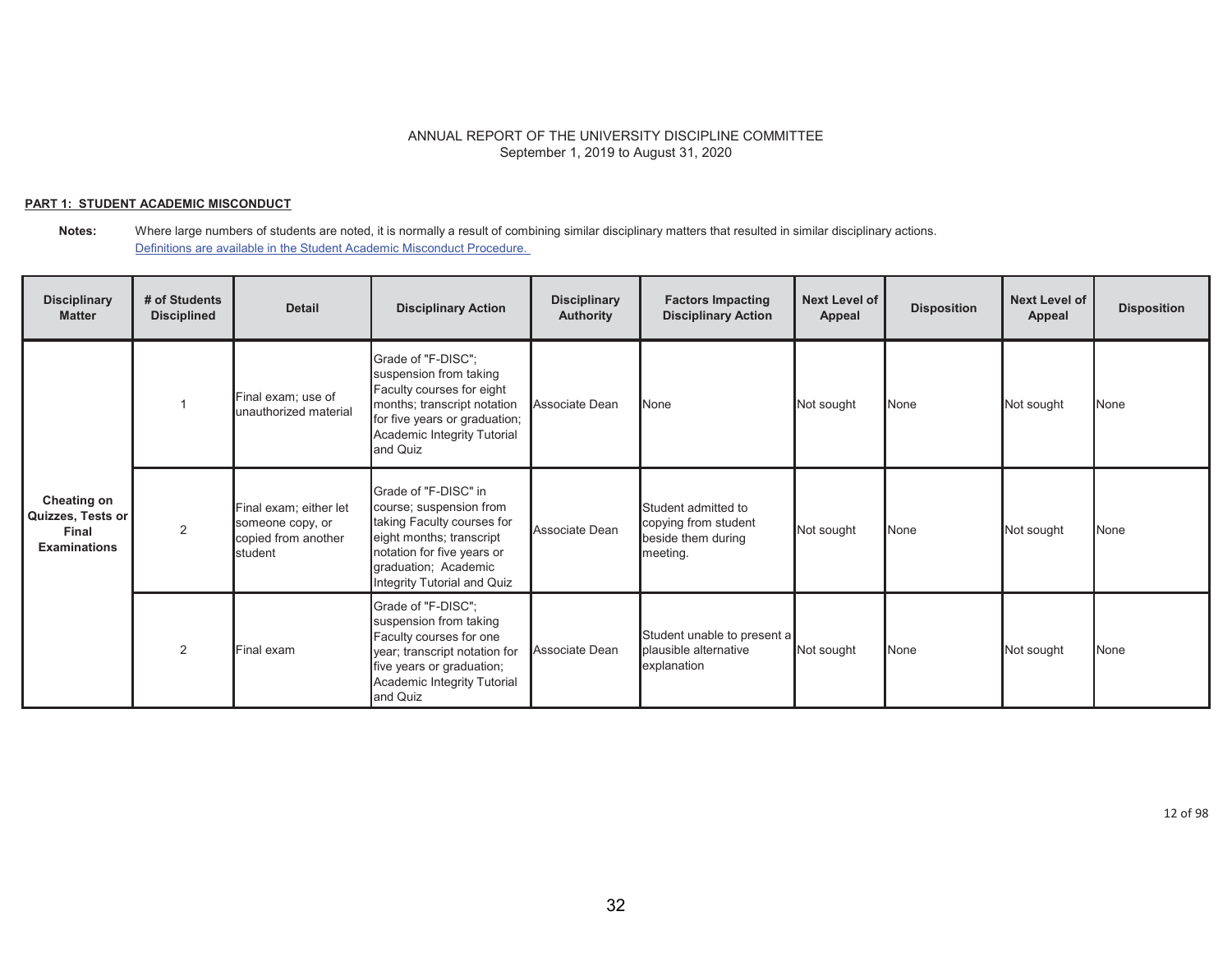### **PART 1: STUDENT ACADEMIC MISCONDUCT**

| <b>Disciplinary</b><br><b>Matter</b>                             | # of Students<br><b>Disciplined</b> | <b>Detail</b>                                                                       | <b>Disciplinary Action</b>                                                                                                                                                                                | <b>Disciplinary</b><br><b>Authority</b> | <b>Factors Impacting</b><br><b>Disciplinary Action</b>            | <b>Next Level of</b><br>Appeal | <b>Disposition</b> | <b>Next Level of</b><br>Appeal | <b>Disposition</b> |
|------------------------------------------------------------------|-------------------------------------|-------------------------------------------------------------------------------------|-----------------------------------------------------------------------------------------------------------------------------------------------------------------------------------------------------------|-----------------------------------------|-------------------------------------------------------------------|--------------------------------|--------------------|--------------------------------|--------------------|
| Cheating on<br>Quizzes, Tests or<br>Final<br><b>Examinations</b> |                                     | Copied from another<br>student during Final<br>lexam                                | Grade of "F-DISC" in<br>course; suspension from<br>taking Faculty courses for<br>four months; transcript<br>notation for five years or<br>graduation; Academic<br>Integrity Tutorial and Quiz             | Associate Dean                          | Admitted to looking at<br>neighbour's paper while<br>writing exam | Not sought                     | None               | Not sought                     | None               |
|                                                                  | 2                                   | Copied from or allowed<br>another student to copy<br>from them during Final<br>exam | Grade of "F-DISC" in<br>course; suspension from<br>taking Faculty courses for<br>one year; transcript notation Associate Dean<br>for five years or graduation;<br>Academic Integrity Tutorial<br>and Quiz |                                         | None                                                              | Not sought                     | None               | Not sought                     | None               |
|                                                                  |                                     | Final exam;<br>unauthorized material<br>during exam (cell<br>phone)                 | Grade of "F-DISC" in<br>course; suspension from<br>taking Faculty courses for<br>eight months; transcript<br>notation for five years or<br>graduation; Academic<br>Integrity Tutorial and Quiz            | Associate Dean                          | Student admitted to<br>transgression in a written<br>statement    | Not sought                     | None               | Not sought                     | None               |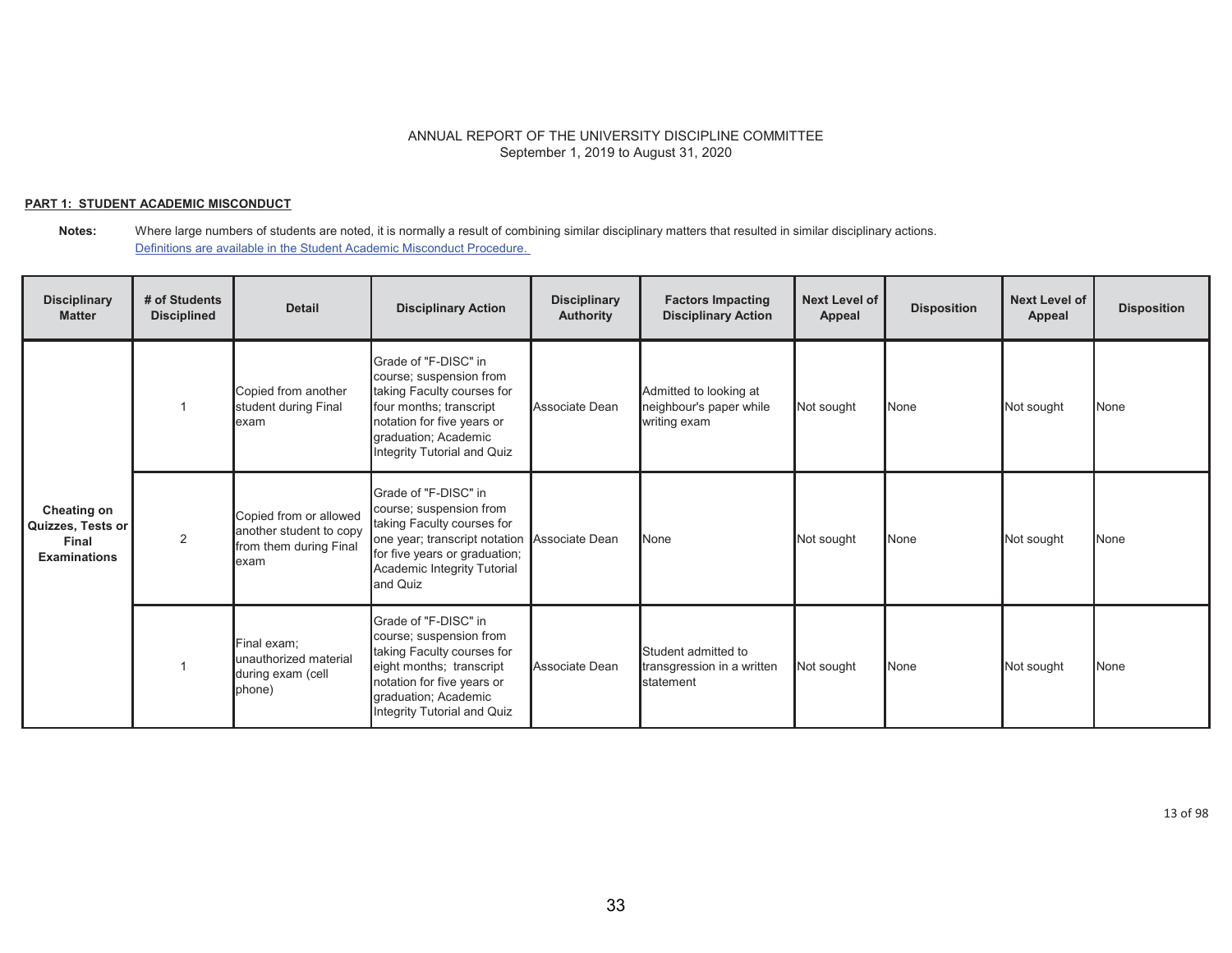### **PART 1: STUDENT ACADEMIC MISCONDUCT**

#### **Notes:** Where large numbers of students are noted, it is normally a result of combining similar disciplinary matters that resulted in similar disciplinary actions. Definitions are available in the Student Academic Misconduct Procedure.

| <b>Disciplinary</b><br><b>Matter</b>                             | # of Students<br><b>Disciplined</b> | <b>Detail</b>                                                                       | <b>Disciplinary Action</b>                                                                                                                                                                                | <b>Disciplinary</b><br><b>Authority</b> | <b>Factors Impacting</b><br><b>Disciplinary Action</b> | <b>Next Level of</b><br>Appeal | <b>Disposition</b> | <b>Next Level of</b><br>Appeal | <b>Disposition</b> |
|------------------------------------------------------------------|-------------------------------------|-------------------------------------------------------------------------------------|-----------------------------------------------------------------------------------------------------------------------------------------------------------------------------------------------------------|-----------------------------------------|--------------------------------------------------------|--------------------------------|--------------------|--------------------------------|--------------------|
| Cheating on<br>Quizzes, Tests or<br>Final<br><b>Examinations</b> |                                     | Final exam; use of<br>unauthorized material                                         | Grade of "F-DISC" in<br>course; suspension from<br>taking Faculty courses for<br>one year; transcript notation Associate Dean<br>for five years or graduation;<br>Academic Integrity Tutorial<br>and Quiz |                                         | None                                                   | Not sought                     | None               | Not sought                     | <b>None</b>        |
|                                                                  |                                     | Final Exam; either let<br>someone copy, or<br>copied from another<br>student        | Grade of "F-DISC" in<br>course; suspension from<br>taking Faculty courses for<br>eight months; transcript<br>notation for five years or<br>graduation; Academic<br>Integrity Tutorial and quiz            | Associate Dean                          | None                                                   | Local Discipline<br>Committee  | Appeal denied      | Not sought                     | None               |
|                                                                  |                                     | Use of unauthorized<br>material during final<br>lexam                               | Grade of "F-DISC" in<br>course; suspension from<br>taking Faculty courses for<br>eight months for eight<br>months; transcript notation<br>for five years or graduation                                    | Associate Dean                          | Admitted to possession of<br>unauthorized materials    | Not sought                     | None               | Not sought                     | None               |
|                                                                  | 2                                   | Quiz; material submitted Mark of zero on quiz;<br>very similar to other<br>material | Academic Integrity Tutorial<br>and Quiz                                                                                                                                                                   | Associate<br><b>Department Head</b>     | None                                                   | Not sought                     | None               | Not sought                     | None               |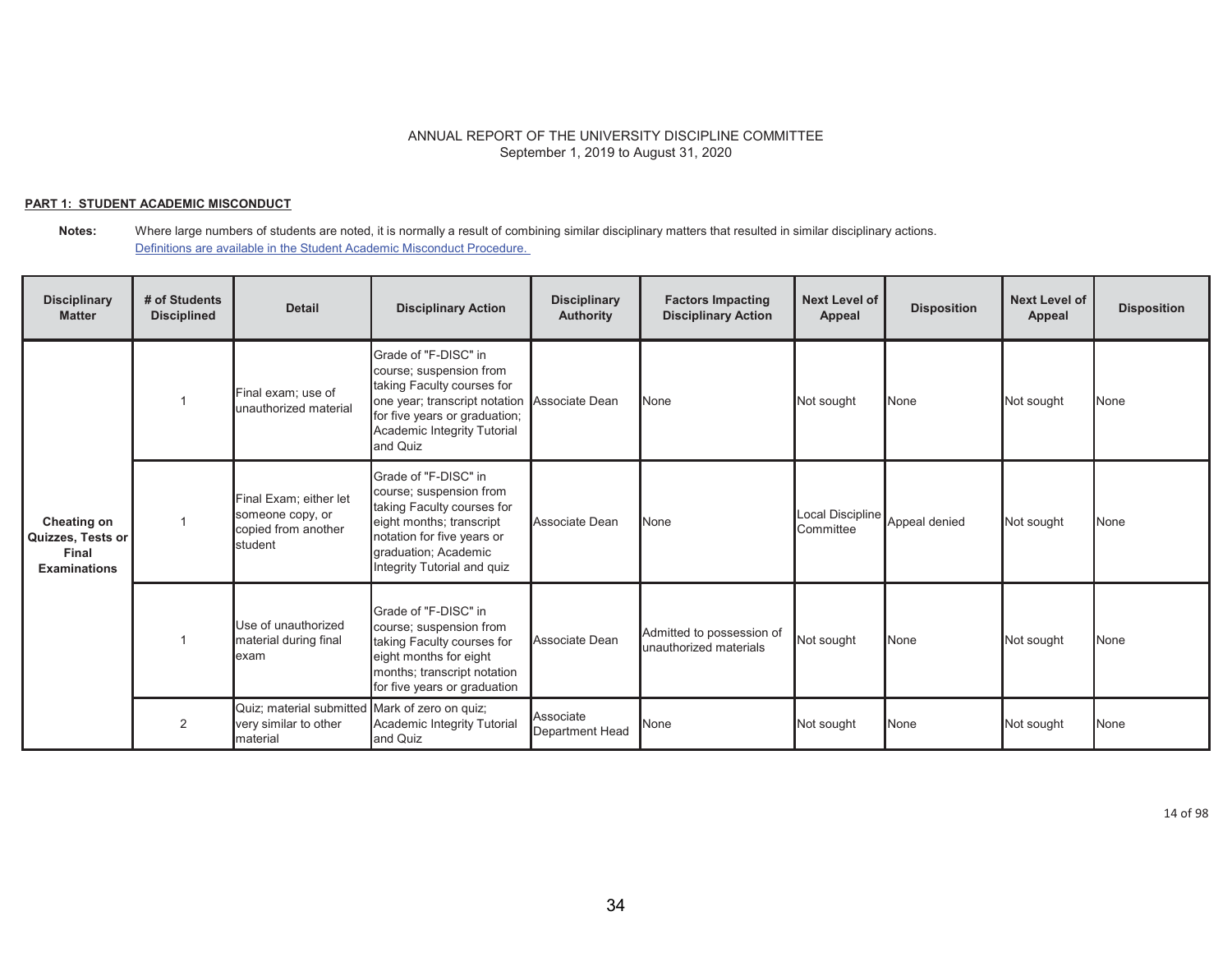### **PART 1: STUDENT ACADEMIC MISCONDUCT**

#### **Notes:** Where large numbers of students are noted, it is normally a result of combining similar disciplinary matters that resulted in similar disciplinary actions. Definitions are available in the Student Academic Misconduct Procedure.

| <b>Disciplinary</b><br><b>Matter</b>                             | # of Students<br><b>Disciplined</b> | <b>Detail</b>                                                                | <b>Disciplinary Action</b>                                                                                                                                                                                | <b>Disciplinary</b><br><b>Authority</b> | <b>Factors Impacting</b><br><b>Disciplinary Action</b> | <b>Next Level of</b><br>Appeal | <b>Disposition</b> | <b>Next Level of</b><br>Appeal | <b>Disposition</b> |
|------------------------------------------------------------------|-------------------------------------|------------------------------------------------------------------------------|-----------------------------------------------------------------------------------------------------------------------------------------------------------------------------------------------------------|-----------------------------------------|--------------------------------------------------------|--------------------------------|--------------------|--------------------------------|--------------------|
|                                                                  | 3                                   | Quiz; inappropriate<br>sharing of materials<br>between students              | Mark of zero on quiz;<br>Academic Integrity Tutorial<br>and Quiz                                                                                                                                          | Associate<br>Department Head            | None                                                   | Not sought                     | None               | Not sought                     | None               |
| Cheating on<br>Quizzes, Tests or<br>Final<br><b>Examinations</b> |                                     | Final exam; use of<br>unauthorized material                                  | Grade of "F-DISC" in<br>course; suspension from<br>taking Faculty courses for<br>eight months; transcript<br>notation for five years or<br>graduation; Academic<br>Integrity Tutorial and Quiz            | Associate Dean                          | None                                                   | Not sought                     | None               | Not sought                     | None               |
|                                                                  |                                     | Final exam; either let<br>someone copy, or<br>copied from another<br>student | Grade of "F-DISC" in<br>course; suspension from<br>taking Faculty courses for<br>eight months; transcript<br>notation for five years or<br>graduation; Academic<br>Integrity Tutorial and Quiz            | Associate Dean                          | None                                                   | Not sought                     | None               | Not sought                     | None               |
|                                                                  | 3                                   | Final exam                                                                   | Grade of "F-DISC" in<br>course; suspension from<br>taking Faculty courses for<br>one year; transcript notation Associate Dean<br>for five years or graduation;<br>Academic Integrity Tutorial<br>and Quiz |                                         | None                                                   | Not sought                     | None               | Not sought                     | None               |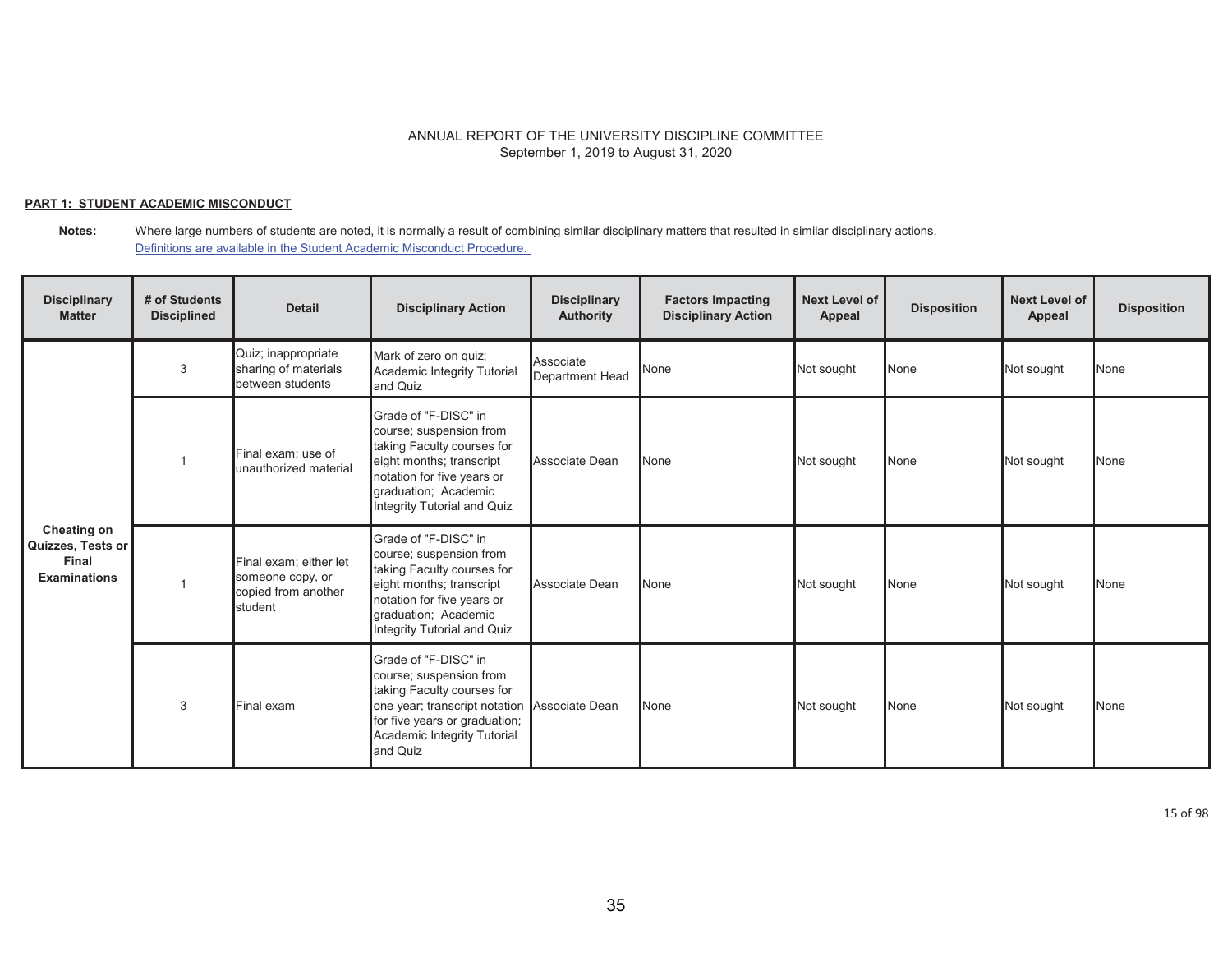### **PART 1: STUDENT ACADEMIC MISCONDUCT**

#### **Notes:** Where large numbers of students are noted, it is normally a result of combining similar disciplinary matters that resulted in similar disciplinary actions. Definitions are available in the Student Academic Misconduct Procedure.

| <b>Disciplinary</b><br><b>Matter</b>             | # of Students<br><b>Disciplined</b> | <b>Detail</b>                                                   | <b>Disciplinary Action</b>                                                                                                                                                                                                                                                    | <b>Disciplinary</b><br>Authority                                               | <b>Factors Impacting</b><br><b>Disciplinary Action</b>                                     | <b>Next Level of</b><br>Appeal | <b>Disposition</b> | <b>Next Level of</b><br>Appeal | <b>Disposition</b> |
|--------------------------------------------------|-------------------------------------|-----------------------------------------------------------------|-------------------------------------------------------------------------------------------------------------------------------------------------------------------------------------------------------------------------------------------------------------------------------|--------------------------------------------------------------------------------|--------------------------------------------------------------------------------------------|--------------------------------|--------------------|--------------------------------|--------------------|
| <b>Cheating on</b><br>Quizzes, Tests or<br>Final |                                     | Communicating during<br>final exam                              | Grade of "F-DISC" in<br>course; suspension from<br>taking Teaching Faculty and Associate Dean of In addition to<br><b>Faculty of Registration</b><br>courses for one year;<br>transcript notation for five<br>years or graduation;<br>Academic Integrity Tutorial<br>and Quiz | <b>Teaching Faculty</b><br>and Associate<br>Dean of Faculty of<br>Registration | communicating during<br>exam, upon review,<br>scholastic evidence of<br>cheating was found | Not sought                     | None               | Not sought                     | None               |
| <b>Examinations</b>                              |                                     | Final exam; either<br>allowed or copied from<br>another student | Grade of "F-DISC":<br>suspension from taking<br>Faculty courses for one<br>year; transcript notation for<br>five years or graduation;<br>Academic Integrity Tutorial<br>and Quiz                                                                                              | Associate Dean                                                                 | None                                                                                       | Not sought                     | None               | Not sought                     | None               |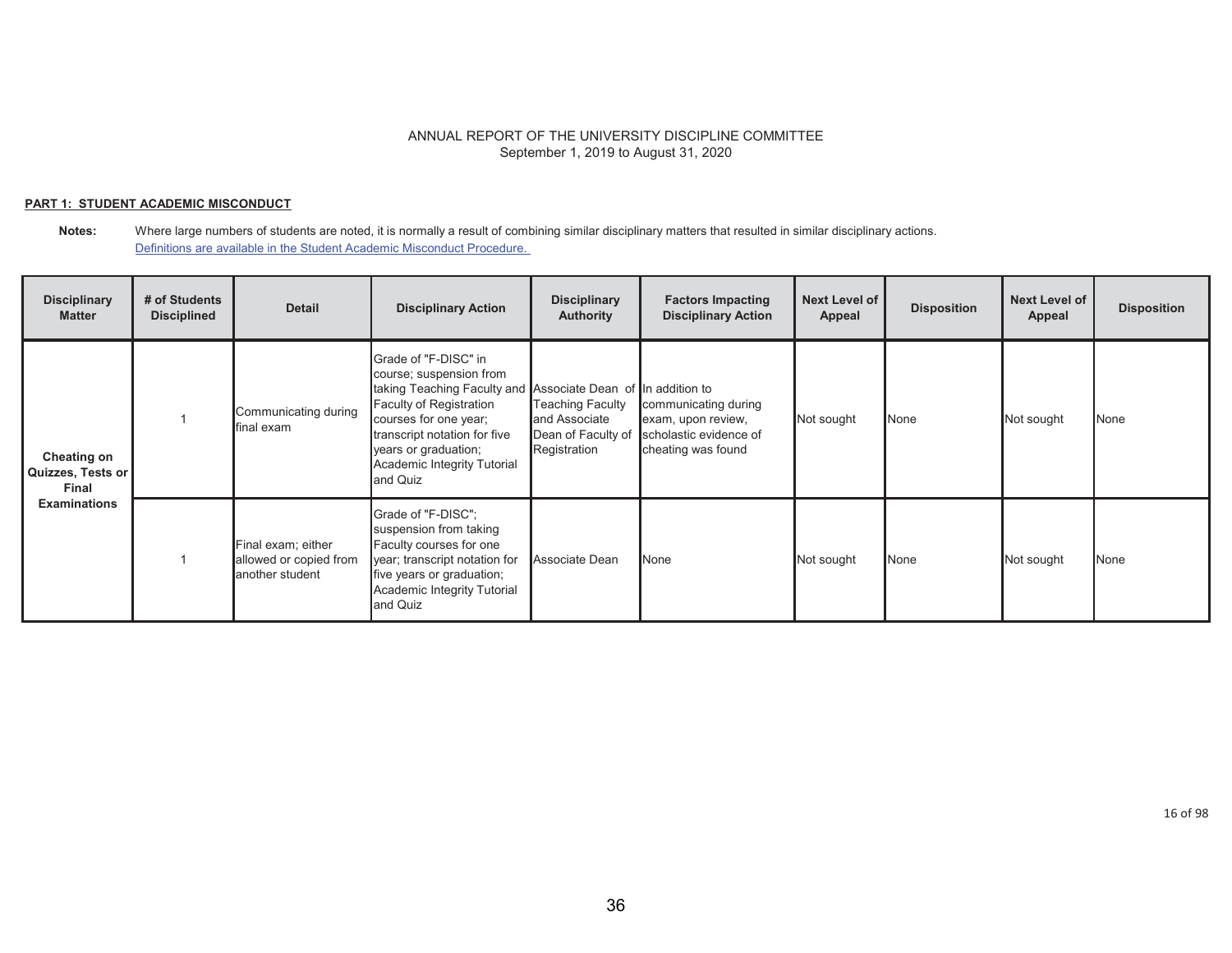### **PART 1: STUDENT ACADEMIC MISCONDUCT**

| <b>Disciplinary</b><br><b>Matter</b>                             | # of Students<br><b>Disciplined</b> | <b>Detail</b>                                                                                            | <b>Disciplinary Action</b>                                                                                                                                                                                                                              | <b>Disciplinary</b><br><b>Authority</b>                            | <b>Factors Impacting</b><br><b>Disciplinary Action</b>                                   | Next Level of<br>Appeal               | <b>Disposition</b>                                      | <b>Next Level of</b><br>Appeal               | <b>Disposition</b> |
|------------------------------------------------------------------|-------------------------------------|----------------------------------------------------------------------------------------------------------|---------------------------------------------------------------------------------------------------------------------------------------------------------------------------------------------------------------------------------------------------------|--------------------------------------------------------------------|------------------------------------------------------------------------------------------|---------------------------------------|---------------------------------------------------------|----------------------------------------------|--------------------|
| Cheating on<br>Quizzes, Tests or<br>Final<br><b>Examinations</b> |                                     | Two quizzes were<br>strikingly similar to<br>another student's<br>submissions                            | Grade of "F-DISC" in<br>course; suspension from<br>taking Teaching Faculty and Teaching Faculty<br>Faculty of Registration<br>courses for one year;<br>transcript notation for five<br>years, or graduation;<br>Academic Integrity Tutorial<br>and Quiz | Associate Dean<br>and Faculty of<br>Registration<br>Associate Dean | None                                                                                     | Local Discipline<br>Committee         | Upheld finding;<br>modified start date<br>of suspension | University<br><b>Discipline</b><br>Committee | Appeal denied      |
|                                                                  |                                     | Communicating during<br>final exam                                                                       | Grade of "F-DISC" in<br>course; transcript notation<br>for five years or graduation;<br>Academic Integrity Tutorial<br>and Quiz                                                                                                                         | Associate Dean                                                     | <b>None</b>                                                                              | Not sought                            | None                                                    | Not sought                                   | None               |
|                                                                  |                                     | Either copied from, or<br>allowed to copy,<br>answers to some of the<br>questions on the final<br>lexam. | Grade of "F-DISC" in<br>course; expulsion from the<br>Faculty for five years                                                                                                                                                                            | Associate Dean                                                     | Third upheld allegation;<br>egregious nature of<br>allegation; lack of<br>responsibility | Local Discipline Pending<br>Committee |                                                         |                                              |                    |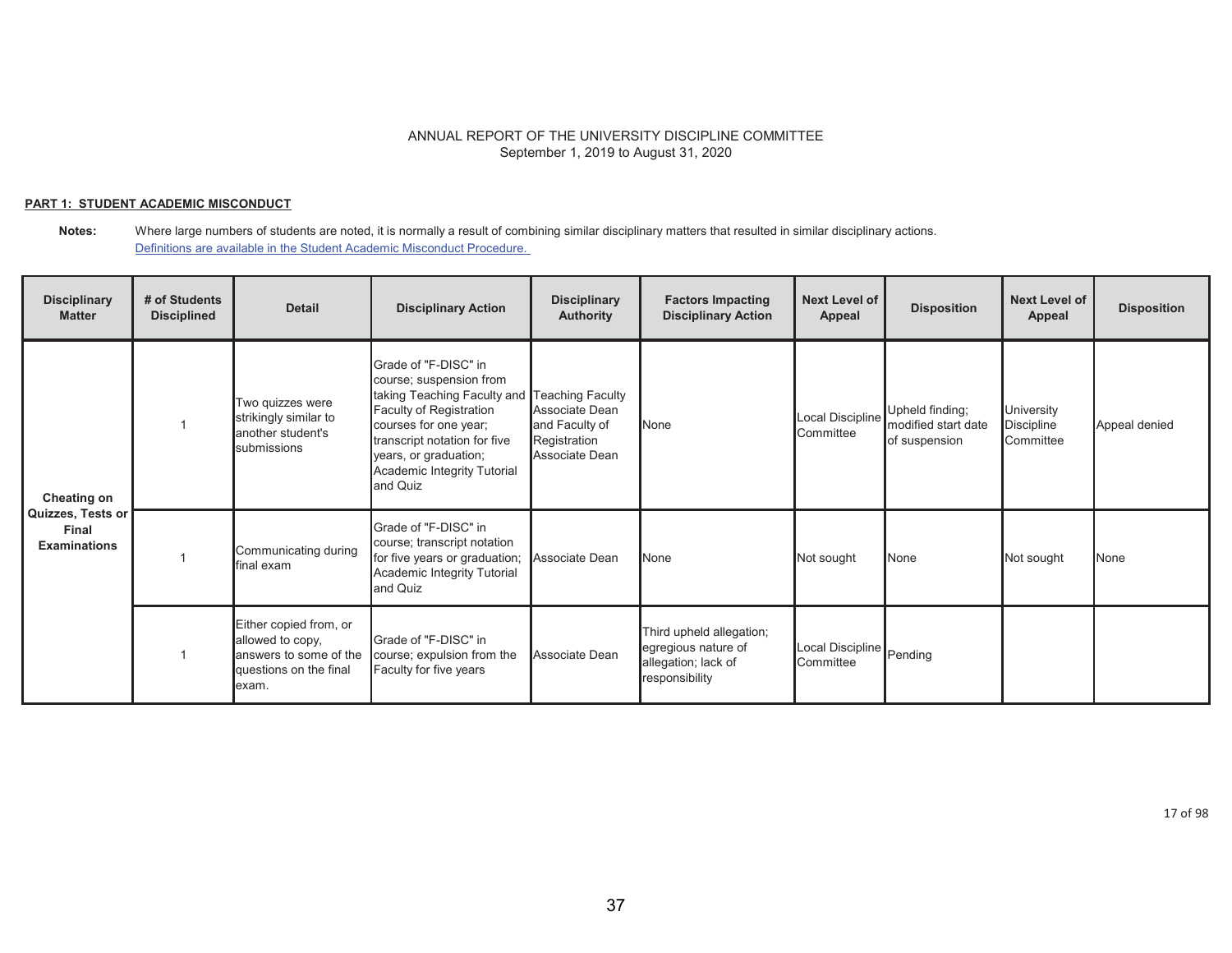### **PART 1: STUDENT ACADEMIC MISCONDUCT**

#### **Notes:** Where large numbers of students are noted, it is normally a result of combining similar disciplinary matters that resulted in similar disciplinary actions. Definitions are available in the Student Academic Misconduct Procedure.

| <b>Disciplinary</b><br><b>Matter</b> | # of Students<br><b>Disciplined</b> | <b>Detail</b>                                                                                                                                                                                           | <b>Disciplinary Action</b>                                                                                                                                                                                                                     | <b>Disciplinary</b><br><b>Authority</b>                                                       | <b>Factors Impacting</b><br><b>Disciplinary Action</b> | <b>Next Level of</b><br>Appeal | <b>Disposition</b> | <b>Next Level of</b><br>Appeal | <b>Disposition</b> |
|--------------------------------------|-------------------------------------|---------------------------------------------------------------------------------------------------------------------------------------------------------------------------------------------------------|------------------------------------------------------------------------------------------------------------------------------------------------------------------------------------------------------------------------------------------------|-----------------------------------------------------------------------------------------------|--------------------------------------------------------|--------------------------------|--------------------|--------------------------------|--------------------|
|                                      |                                     | Final exam;<br>unauthorized material                                                                                                                                                                    | Grade of "F-DISC" in<br>course; suspended from<br>taking Teaching Faculty and<br>Faculty of Registration<br>courses for eight months;<br>transcript notation for five<br>years or until graduation;<br>Academic Integrity Tutorial<br>and Quiz | <b>Teaching Faculty</b><br>Associate Dean<br>and Faculty of<br>Registration<br>Associate Dean | Admission of guilt; remorse Not sought                 |                                | None               | Not sought                     | None               |
| Cheating on<br>Quizzes, Tests or     |                                     | Final exam;<br>unauthorized material                                                                                                                                                                    | Grade of "F-DISC" in<br>course; suspended from<br>taking Faculty courses for<br>eight months                                                                                                                                                   | Associate Dean                                                                                | Admission of guilt; remorse Not sought                 |                                | None               | Not sought                     | None               |
| Final<br><b>Examinations</b>         |                                     | Copied from each other<br>during final exam; same<br><b>IP</b> address                                                                                                                                  | Grade of "F-DISC" in<br>course; suspended from<br>taking Faculty courses for<br>eight months                                                                                                                                                   | Associate Dean                                                                                | None                                                   | Not sought                     | None               | Not sought                     | None               |
|                                      |                                     | Copied from another<br>student during final<br>exam; same IP address Grade of "F-DISC" in<br>(one course); answered course; suspended from<br>time with<br>similar/identical answers<br>(second course) | 4 questions at the same taking Faculty courses for<br>four months                                                                                                                                                                              | Associate Dean                                                                                | None                                                   | Not sought                     | None               | Not sought                     | None               |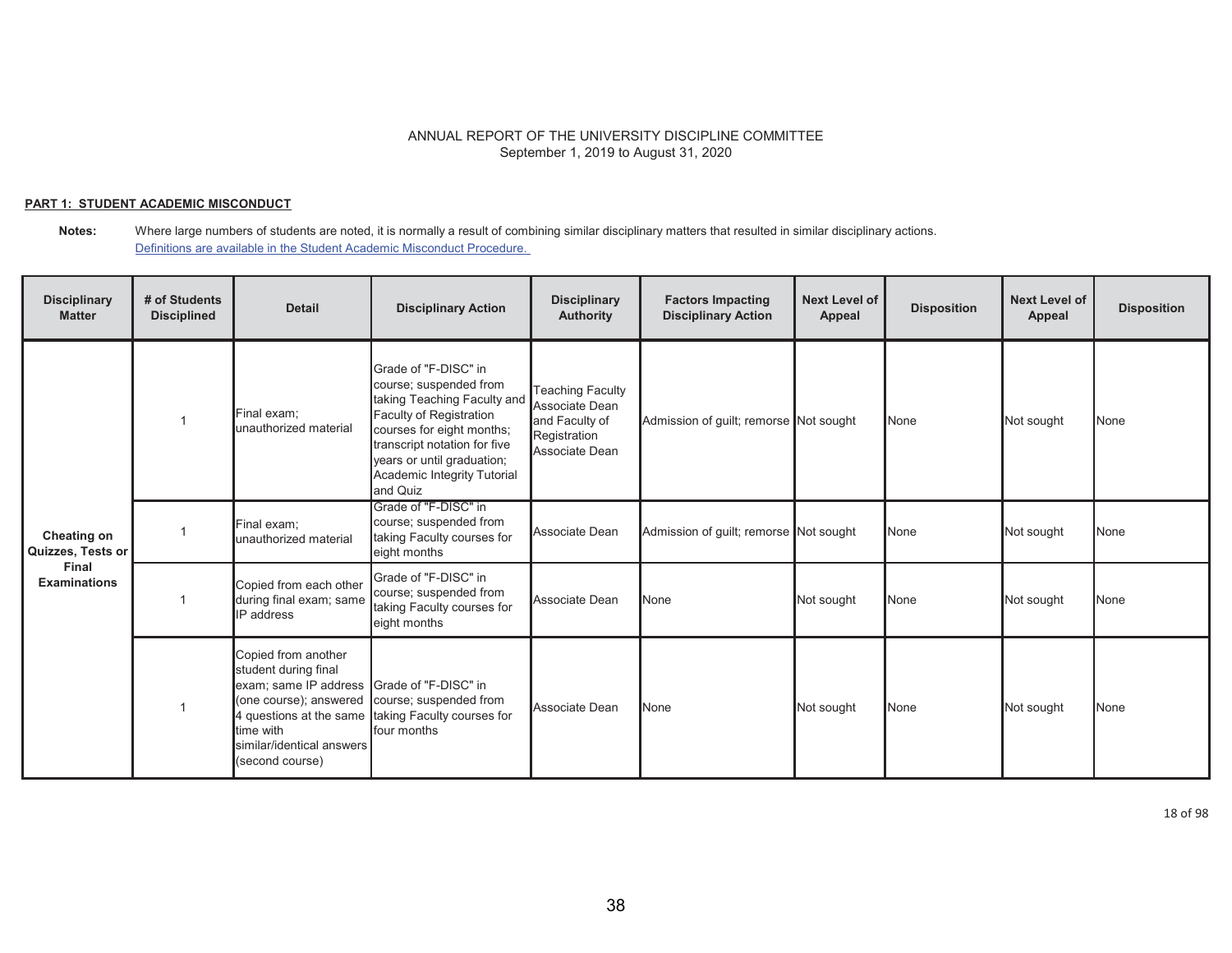### **PART 1: STUDENT ACADEMIC MISCONDUCT**

**Notes:** Where large numbers of students are noted, it is normally a result of combining similar disciplinary matters that resulted in similar disciplinary actions. Definitions are available in the Student Academic Misconduct Procedure.

| <b>Disciplinary</b><br><b>Matter</b>                             | # of Students<br><b>Disciplined</b> | <b>Detail</b>                                                                                                                                                                                                              | <b>Disciplinary Action</b>                                                                                                                         | <b>Disciplinary</b><br><b>Authority</b> | <b>Factors Impacting</b><br><b>Disciplinary Action</b> | <b>Next Level of</b><br>Appeal | <b>Disposition</b> | <b>Next Level of</b><br>Appeal | <b>Disposition</b> |
|------------------------------------------------------------------|-------------------------------------|----------------------------------------------------------------------------------------------------------------------------------------------------------------------------------------------------------------------------|----------------------------------------------------------------------------------------------------------------------------------------------------|-----------------------------------------|--------------------------------------------------------|--------------------------------|--------------------|--------------------------------|--------------------|
|                                                                  |                                     | Multiple students<br>at the same time with<br>similar/identical answers four months                                                                                                                                        | Grade of "F-DISC" in<br>answered four questions course; suspended from<br>taking Faculty courses for                                               | Associate Dean                          | None                                                   | Not sought                     | None               | Not sought                     | None               |
| Cheating on<br>Quizzes, Tests or<br>Final<br><b>Examinations</b> |                                     | Collaborated on the final<br>exam and used external<br>resources (one course)<br>collaborated with other<br>students, same IP<br>address (second<br>course); similar<br>formatting and spacing<br>as others (third course) | Grade of "F-DISC" in<br>course; suspended from<br>taking Faculty courses for<br>one year                                                           | Associate Dean                          | None                                                   | Not sought                     | None               | Not sought                     | None               |
|                                                                  | 2                                   | Used external resources<br>during the final exam                                                                                                                                                                           | Grade of "F-DISC" in<br>course; suspended from<br>taking Teaching Faculty and Associate Dean<br>Faculty of Registration<br>courses for four months |                                         | None                                                   | Not sought                     | None               | Not sought                     | None               |
|                                                                  |                                     | during the final exam                                                                                                                                                                                                      | Grade of "F-DISC" in<br>Used external resources course; suspended from<br>taking Faculty courses for<br>eight months                               | Associate Dean                          | None                                                   | Not sought                     | None               | Not sought                     | None               |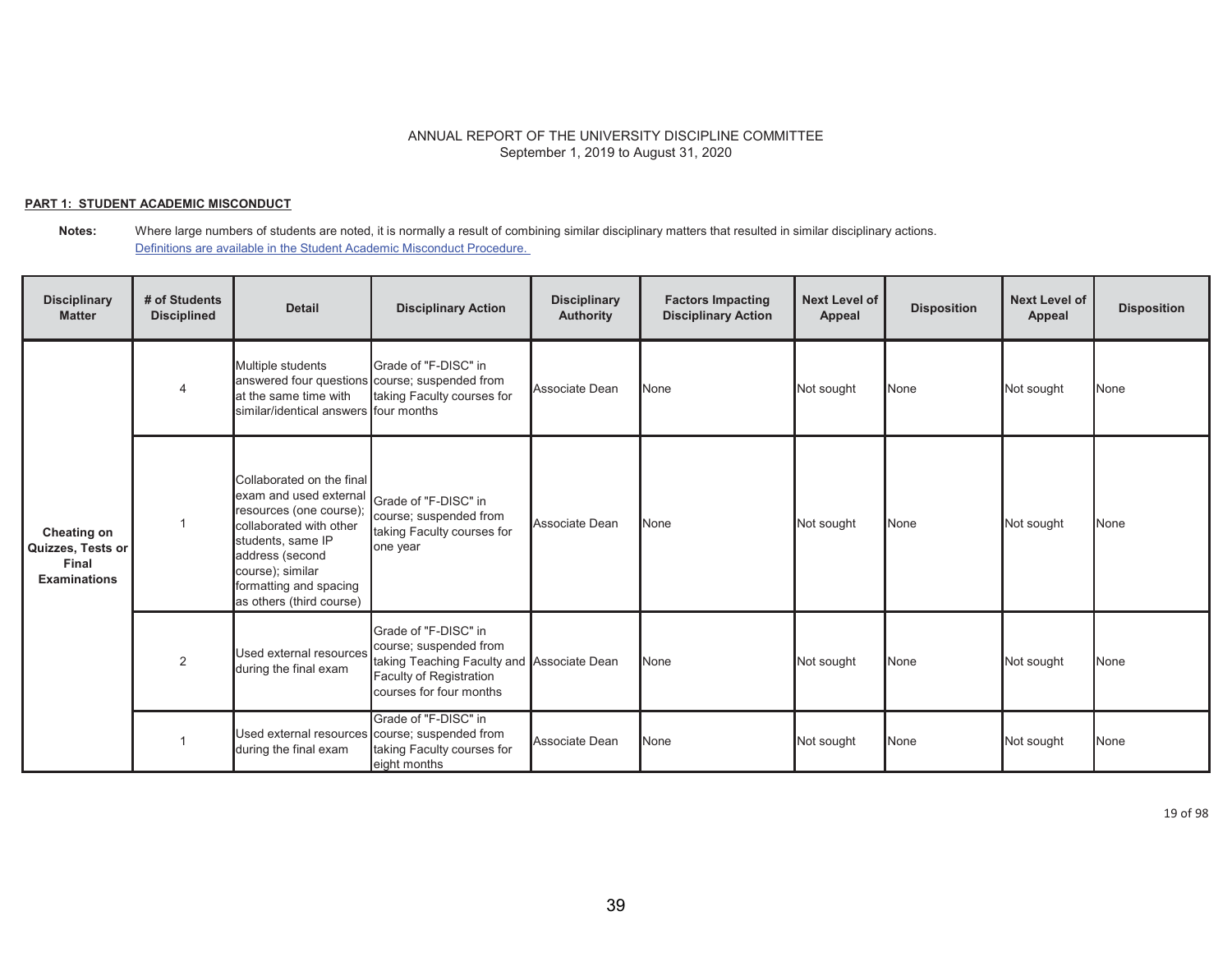### **PART 1: STUDENT ACADEMIC MISCONDUCT**

**Notes:** Where large numbers of students are noted, it is normally a result of combining similar disciplinary matters that resulted in similar disciplinary actions. Definitions are available in the Student Academic Misconduct Procedure.

| <b>Disciplinary</b><br><b>Matter</b> | # of Students<br><b>Disciplined</b> | <b>Detail</b>                                                                               | <b>Disciplinary Action</b>                                                                      | <b>Disciplinary</b><br><b>Authority</b> | <b>Factors Impacting</b><br><b>Disciplinary Action</b> | Next Level of<br>Appeal | <b>Disposition</b> | <b>Next Level of</b><br><b>Appeal</b> | <b>Disposition</b> |
|--------------------------------------|-------------------------------------|---------------------------------------------------------------------------------------------|-------------------------------------------------------------------------------------------------|-----------------------------------------|--------------------------------------------------------|-------------------------|--------------------|---------------------------------------|--------------------|
|                                      | 62                                  | Inappropriate<br>collaboration on final<br>exam                                             | Grade of "F-DISC" in<br>course; suspended from<br>taking Faculty courses for<br>four months     | Associate Dean                          | <b>N</b> one                                           | Not sought              | None               | Not sought                            | <b>None</b>        |
| <b>Cheating on</b>                   | 53                                  | Copied from website on<br>online final exam                                                 | Grade of "F-DISC" in<br>course; suspended from<br>taking Faculty courses for<br>four months     | Associate Dean                          | <b>None</b>                                            | Not sought              | None               | Not sought                            | <b>None</b>        |
|                                      | 24                                  | Collaborated and copied<br>from website on online<br>final exam                             | Grade of "F-DISC" in<br>course; suspended from<br>taking Faculty courses for<br>four months     | Associate Dean                          | <b>None</b>                                            | Not sought              | None               | Not sought                            | <b>None</b>        |
| Quizzes, Tests or<br>Final           | $\overline{2}$                      | Cheat sheet during<br>midterm test                                                          | Grade of zero given on<br>midterm test                                                          | Associate Dean                          | <b>N</b> one                                           | Not sought              | None               | Not sought                            | <b>None</b>        |
| <b>Examinations</b>                  | 3                                   | Collaborated on online<br>final exam                                                        | Grade of "F-DISC" in course<br>and suspended from taking<br>Faculty courses for eight<br>months | Associate Dean                          | <b>None</b>                                            | Not sought              | None               | Not sought                            | <b>None</b>        |
|                                      |                                     | Student submitted<br>answer to a different<br>version of a question on<br>online final exam | Grade of "F-DISC" in<br>course; suspended from<br>taking Faculty courses for<br>four months     | Associate Dean                          | <b>None</b>                                            | Not sought              | None               | Not sought                            | <b>None</b>        |
|                                      | 2                                   | Copied from website on<br>online deferred final<br>lexam                                    | Grade of "F-DISC" in<br>course; suspended from<br>taking Faculty courses for<br>four months     | Associate Dean                          | <b>None</b>                                            | Not sought              | None               | Not sought                            | None               |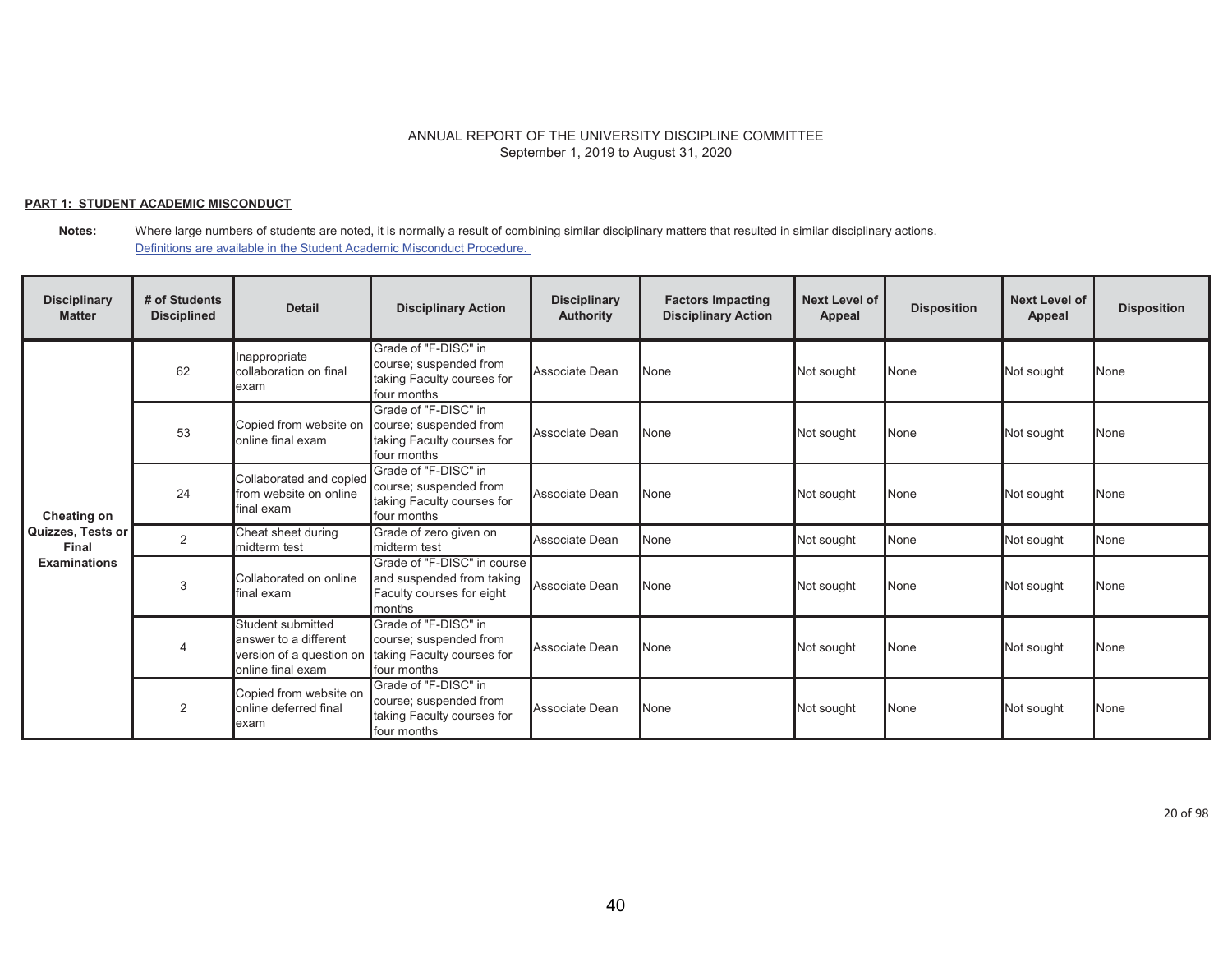### **PART 1: STUDENT ACADEMIC MISCONDUCT**

**Notes:** Where large numbers of students are noted, it is normally a result of combining similar disciplinary matters that resulted in similar disciplinary actions. Definitions are available in the Student Academic Misconduct Procedure.

| <b>Disciplinary</b><br><b>Matter</b> | # of Students<br><b>Disciplined</b> | <b>Detail</b>                                                                         | <b>Disciplinary Action</b>                                                                                 | <b>Disciplinary</b><br><b>Authority</b> | <b>Factors Impacting</b><br><b>Disciplinary Action</b> | Next Level of<br>Appeal | <b>Disposition</b> | <b>Next Level of</b><br>Appeal | <b>Disposition</b> |
|--------------------------------------|-------------------------------------|---------------------------------------------------------------------------------------|------------------------------------------------------------------------------------------------------------|-----------------------------------------|--------------------------------------------------------|-------------------------|--------------------|--------------------------------|--------------------|
|                                      | 8                                   | Used unauthorized<br>materials to obtain<br>answers to questions on<br>the final exam | Grade of "F-DISC" in<br>course; suspended from<br>taking Faculty courses for<br>one year                   | Associate Dean                          | <b>None</b>                                            | Not sought              | None               | Not sought                     | <b>None</b>        |
|                                      | 3                                   | Used unauthorized<br>materials to obtain<br>answers to questions on<br>the final exam | Grade of "F-DISC" in<br>course; suspended from<br>taking Faculty courses for<br>eight months               | Associate Dean                          | <b>N</b> one                                           | Not sought              | None               | Not sought                     | <b>None</b>        |
|                                      | 4                                   | <b>Term Test</b>                                                                      | Grade of zero on test                                                                                      | Associate<br><b>Department Head</b>     | None                                                   | Not sought              | None               | Not sought                     | None               |
| Cheating on<br>Quizzes, Tests or     |                                     | Course                                                                                | Grade of zero on<br>assignment                                                                             | Associate<br>Department Head            | None                                                   | Not sought              | None               | Not sought                     | None               |
| Final<br><b>Examinations</b>         |                                     | Group of students who<br>copied from each other<br>on three mini-midterms             | Grade of zero on each mini-<br>midterm on which the<br>student copied; "DISC"<br>designation in transcript | <b>Department Head</b>                  | None                                                   | Not sought              | None               | Not sought                     | None               |
|                                      | $\overline{4}$                      | Copied solutions from<br>website                                                      | Grade of zero on midterm:<br>"DISC" designation on<br>transcript                                           | Department Head                         | None                                                   | Not sought              | None               | Not sought                     | None               |
|                                      |                                     | Test                                                                                  | Grade of zero on test;<br>transcript notation;<br>Academic Integrity Tutorial<br>and Quiz                  | Associate Dean                          | <b>None</b>                                            | Not Sought              | None               | Not Sought                     | <b>None</b>        |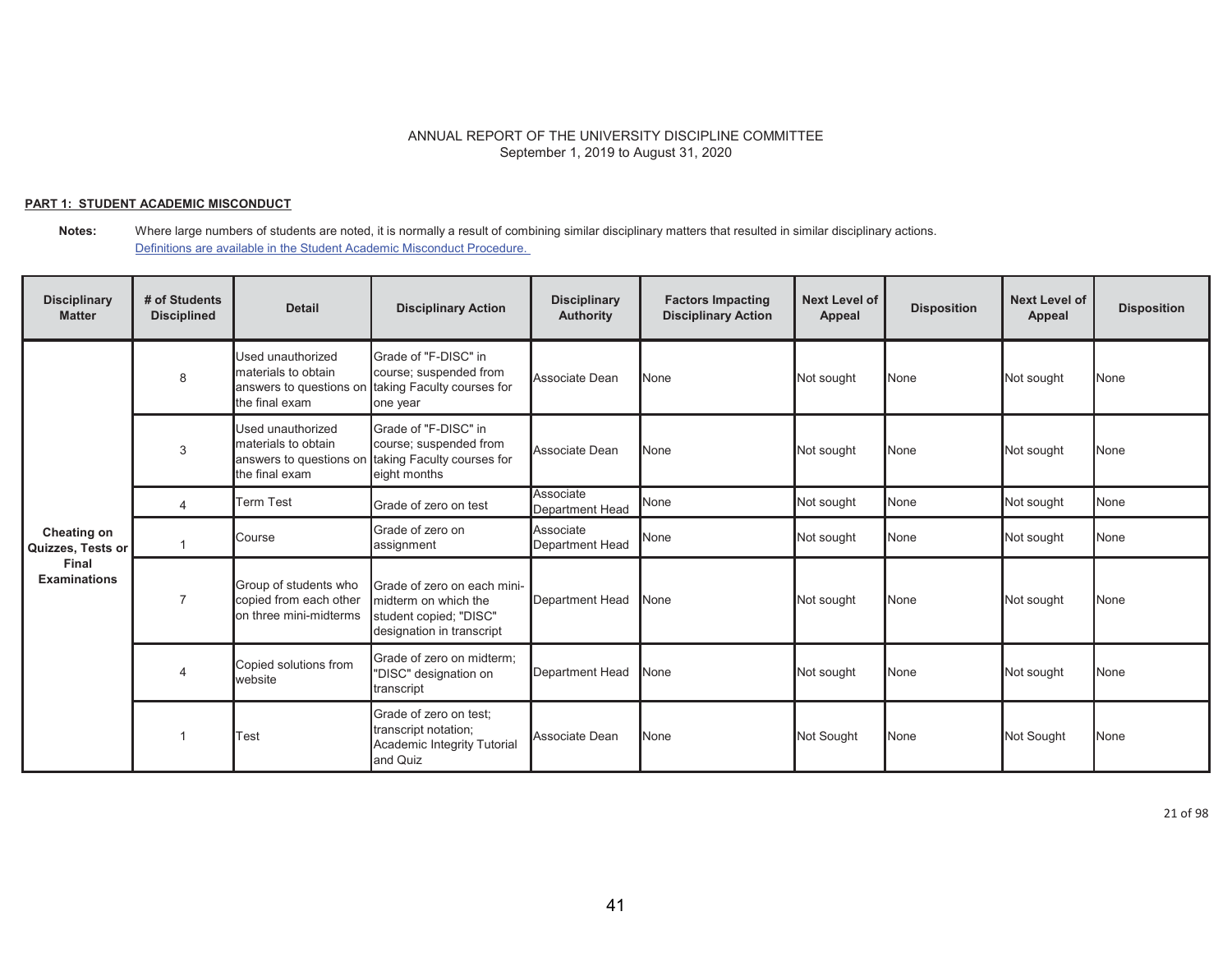### **PART 1: STUDENT ACADEMIC MISCONDUCT**

**Notes:** Where large numbers of students are noted, it is normally a result of combining similar disciplinary matters that resulted in similar disciplinary actions. Definitions are available in the Student Academic Misconduct Procedure.

| <b>Disciplinary</b><br><b>Matter</b>                                    | # of Students<br><b>Disciplined</b> | <b>Detail</b> | <b>Disciplinary Action</b>                                                                                                                                                                                          | <b>Disciplinary</b><br><b>Authority</b> | <b>Factors Impacting</b><br><b>Disciplinary Action</b> | Next Level of<br>Appeal | <b>Disposition</b> | <b>Next Level of</b><br>Appeal | <b>Disposition</b> |
|-------------------------------------------------------------------------|-------------------------------------|---------------|---------------------------------------------------------------------------------------------------------------------------------------------------------------------------------------------------------------------|-----------------------------------------|--------------------------------------------------------|-------------------------|--------------------|--------------------------------|--------------------|
|                                                                         |                                     | Test          | Grade of "F-DISC" in<br>course; transcript notation;<br>Academic Integrity Tutorial<br>and Quiz                                                                                                                     | Associate Dean                          | None                                                   | Not Sought              | None               | Not Sought                     | None               |
| Cheating on<br>Quizzes, Tests or<br><b>Final</b><br><b>Examinations</b> |                                     | Test          | Grade of "F-DISC" in<br>course; suspended from<br>taking courses offered by<br>the Faculty for one year;<br>transcript notation;<br>Academic Integrity Tutorial<br>and Quiz                                         | Associate Dean                          | None                                                   | Not Sought              | None               | Not Sought                     | None               |
|                                                                         |                                     | Test          | Grade of "F-DISC" in<br>course; suspended from<br>taking courses offered by<br>the Teaching Faculty and<br>Faculty of Registration for<br>one year; transcript notation;<br>Academic Integrity Tutorial<br>and Quiz | Associate Dean                          | None                                                   | Not Sought              | None               | Not Sought                     | None               |
|                                                                         |                                     | Test          | Grade of "F-DISC" in<br>course; suspended from<br>taking courses offered by<br>the Faculty for one year;<br>transcript notation;<br>Academic Integrity Tutorial<br>and Quiz                                         | Associate Dean                          | None                                                   | Not Sought              | None               | Not Sought                     | None               |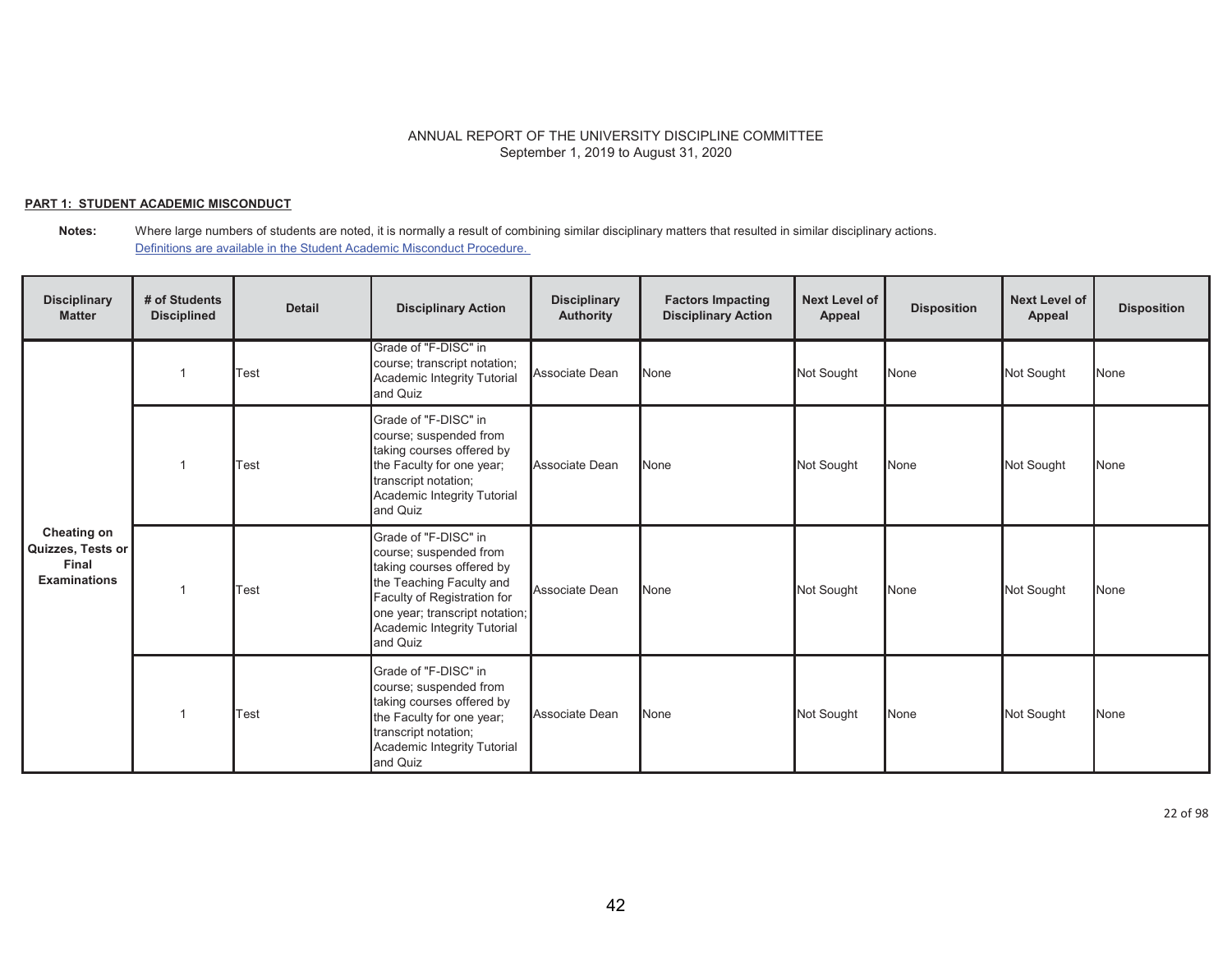### **PART 1: STUDENT ACADEMIC MISCONDUCT**

#### **Notes:** Where large numbers of students are noted, it is normally a result of combining similar disciplinary matters that resulted in similar disciplinary actions. Definitions are available in the Student Academic Misconduct Procedure.

| <b>Disciplinary</b><br><b>Matter</b>                             | # of Students<br><b>Disciplined</b> | <b>Detail</b> | <b>Disciplinary Action</b>                                                                                                                                                  | <b>Disciplinary</b><br><b>Authority</b> | <b>Factors Impacting</b><br><b>Disciplinary Action</b>              | Next Level of<br>Appeal | <b>Disposition</b> | <b>Next Level of</b><br>Appeal | <b>Disposition</b> |
|------------------------------------------------------------------|-------------------------------------|---------------|-----------------------------------------------------------------------------------------------------------------------------------------------------------------------------|-----------------------------------------|---------------------------------------------------------------------|-------------------------|--------------------|--------------------------------|--------------------|
| Cheating on<br>Quizzes, Tests or<br>Final<br><b>Examinations</b> |                                     | Test          | Grade of "F-DISC" in<br>course; suspended from<br>taking courses offered by<br>the Faculty for one year;<br>transcript notation;<br>Academic Integrity Tutorial<br>and Quiz | Associate Dean                          | None                                                                | Not sought              | None               | Not sought                     | None               |
|                                                                  |                                     | Test          | Transcript notation;<br>Academic Integrity Tutorial<br>and Quiz                                                                                                             | Associate Dean                          | Honest and forthright<br>explanation was provided<br>during meeting | Not sought              | None               | Not sought                     | None               |
|                                                                  | 2                                   | Test          | Grade of "F-DISC" in<br>course; suspended from<br>taking courses offered by<br>the Faculty for one year;<br>transcript notation;<br>Academic Integrity Tutorial<br>and Quiz | Associate Dean                          | None                                                                | Not sought              | None               | Not sought                     | None               |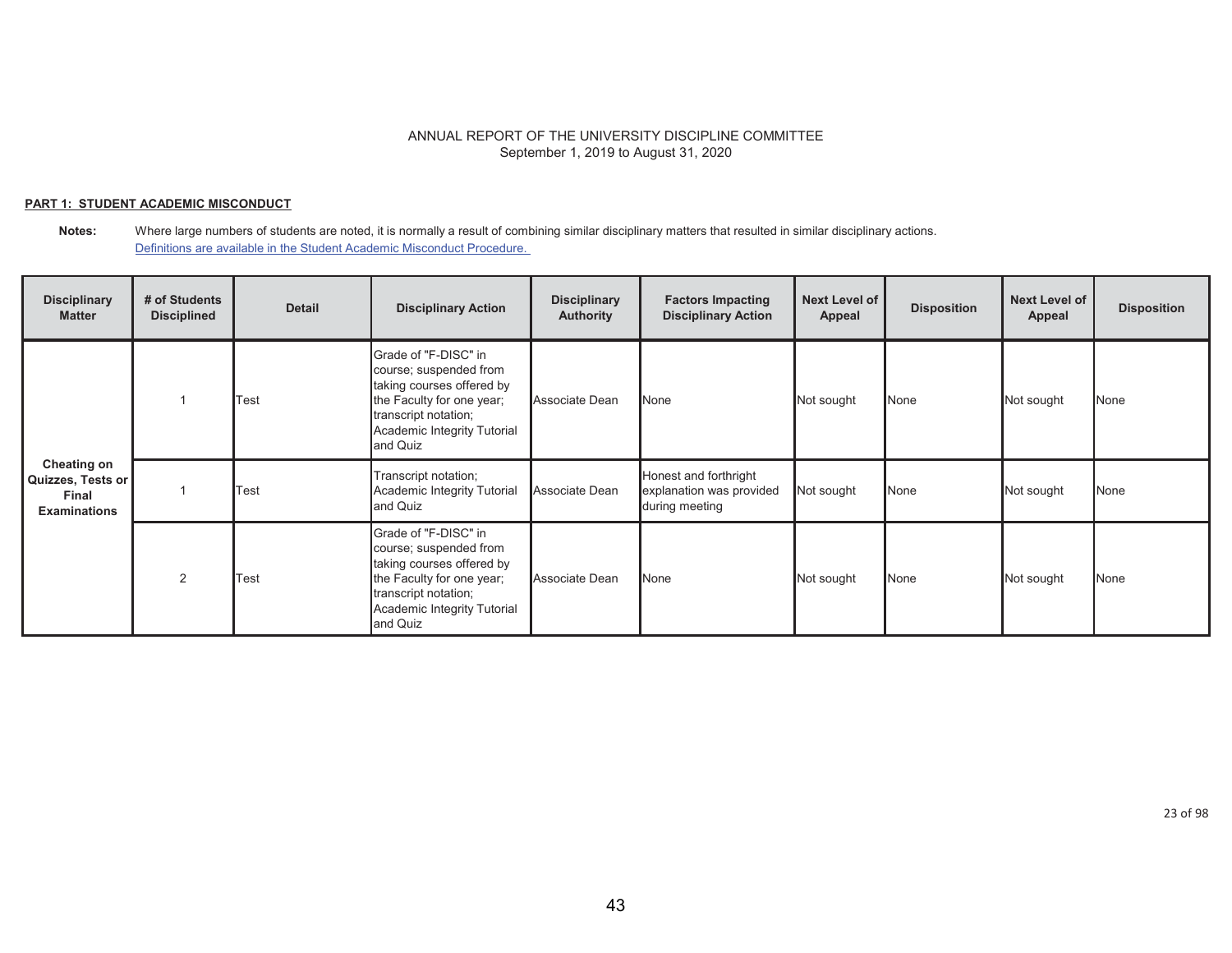### **PART 1: STUDENT ACADEMIC MISCONDUCT**

#### **Notes:** Where large numbers of students are noted, it is normally a result of combining similar disciplinary matters that resulted in similar disciplinary actions. Definitions are available in the Student Academic Misconduct Procedure.

| <b>Disciplinary</b><br><b>Matter</b>                                    | # of Students<br><b>Disciplined</b> | <b>Detail</b>                                  | <b>Disciplinary Action</b>                                                                                                                                                                                                        | <b>Disciplinary</b><br><b>Authority</b> | <b>Factors Impacting</b><br><b>Disciplinary Action</b>    | Next Level of<br>Appeal       | <b>Disposition</b> | <b>Next Level of</b><br><b>Appeal</b> | <b>Disposition</b> |
|-------------------------------------------------------------------------|-------------------------------------|------------------------------------------------|-----------------------------------------------------------------------------------------------------------------------------------------------------------------------------------------------------------------------------------|-----------------------------------------|-----------------------------------------------------------|-------------------------------|--------------------|---------------------------------------|--------------------|
| <b>Cheating on</b><br>Quizzes, Tests or<br>Final<br><b>Examinations</b> |                                     | Plagiarism on final exam year; suspension from | Grade of "F-DISC" in<br>course; suspended from<br>taking courses offered by<br>the Teaching Faculty for one<br>Faculty of Registration for<br>four months; transcript<br>notation; Academic Integrity<br><b>Tutorial and Quiz</b> | Associate Dean                          | <b>None</b>                                               | Not sought                    | None               | Not sought                            | None               |
|                                                                         |                                     | Test                                           | Grade of "F-DISC" in<br>course; suspended from<br>taking courses offered by<br>the Faculty for one year;<br>transcript notation;<br>Academic Integrity Tutorial<br>and Quiz                                                       | Associate Dean                          | Previously upheld<br>allegation of academic<br>misconduct | Not sought                    | None               | Not sought                            | None               |
|                                                                         |                                     | Test                                           | Grade of "F-DISC" in<br>course; suspended from<br>taking courses offered by<br>the Faculty for one year;<br>transcript notation;<br>Academic Integrity Tutorial<br>and Quiz                                                       | Associate Dean                          | None                                                      | Local Discipline<br>Committee | Appeal denied      | Not sought                            | None               |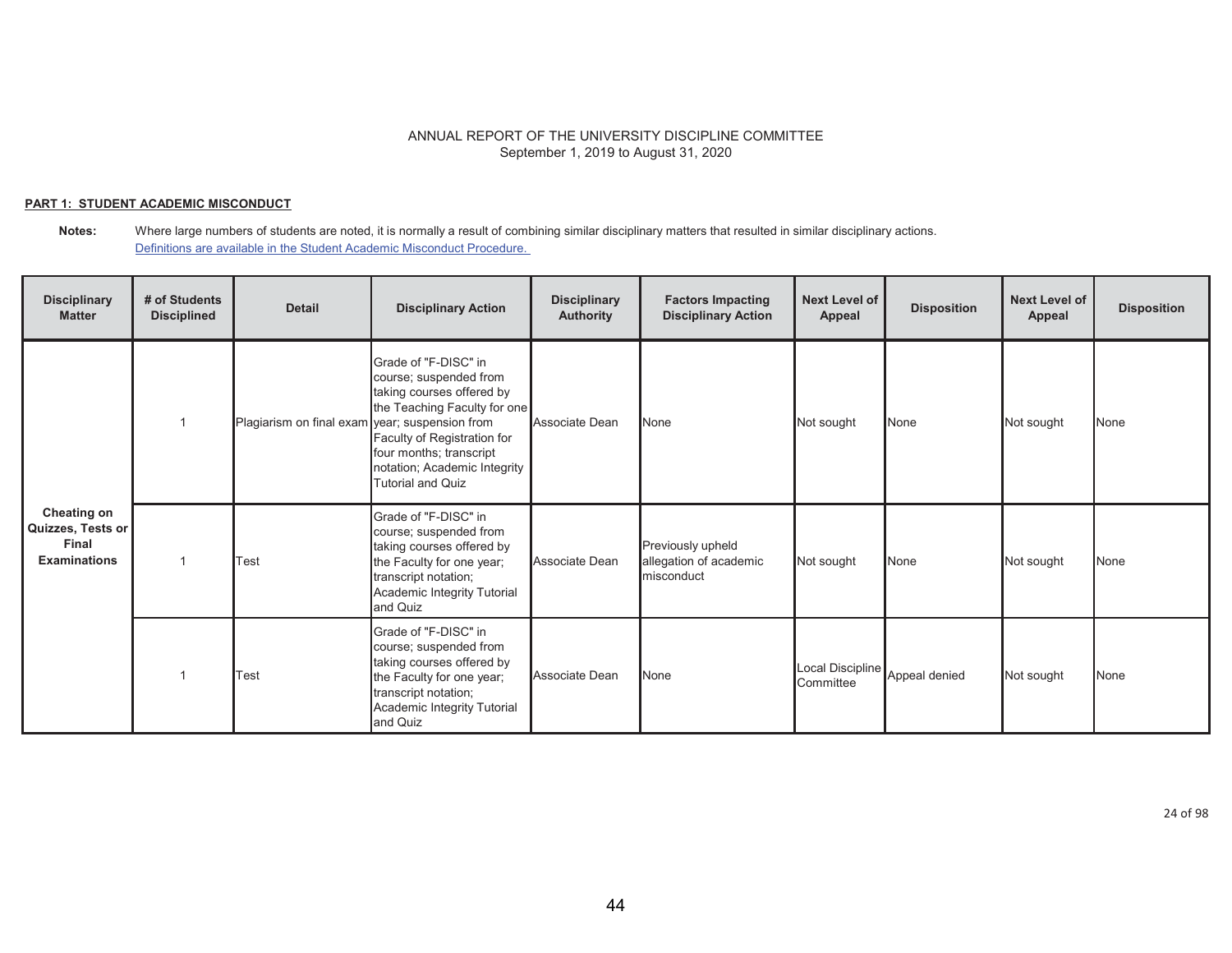### **PART 1: STUDENT ACADEMIC MISCONDUCT**

#### **Notes:** Where large numbers of students are noted, it is normally a result of combining similar disciplinary matters that resulted in similar disciplinary actions. Definitions are available in the Student Academic Misconduct Procedure.

| <b>Disciplinary</b><br><b>Matter</b>                                    | # of Students<br><b>Disciplined</b> | <b>Detail</b> | <b>Disciplinary Action</b>                                                                                                                                                                                                     | <b>Disciplinary</b><br><b>Authority</b> | <b>Factors Impacting</b><br><b>Disciplinary Action</b> | Next Level of<br>Appeal | <b>Disposition</b> | <b>Next Level of</b><br>Appeal | <b>Disposition</b> |
|-------------------------------------------------------------------------|-------------------------------------|---------------|--------------------------------------------------------------------------------------------------------------------------------------------------------------------------------------------------------------------------------|-----------------------------------------|--------------------------------------------------------|-------------------------|--------------------|--------------------------------|--------------------|
| <b>Cheating on</b><br>Quizzes, Tests or<br>Final<br><b>Examinations</b> | 2                                   | Test          | Grade of "F-DISC" in<br>course; suspended from<br>taking courses offered by<br>the Teaching Faculty and<br>Faculty of Registration for<br>one year; transcript notation;<br>Academic Integrity Tutorial<br>and Quiz            | Associate Dean                          | Covid-19 stress                                        | Not sought              | None               | Not sought                     | None               |
|                                                                         | 11                                  | Test          | Grade of "F-DISC" in<br>course; suspended from<br>taking courses offered by<br>the Faculty for eight months; Associate Dean<br>transcript notation;<br>Academic Integrity Tutorial<br>and Quiz                                 |                                         | Covid-19 stress                                        | Not sought              | None               | Not sought                     | None               |
|                                                                         | $\overline{2}$                      | Test          | Grade of "F-DISC" in<br>course; suspended from<br>taking courses offered by<br>the Teaching Faculty and<br>Faculty of Registration for<br>eight months; transcript<br>notation; Academic Integrity<br><b>Tutorial and Quiz</b> | Associate Dean                          | Covid-19 stress                                        | Not sought              | None               | Not sought                     | None               |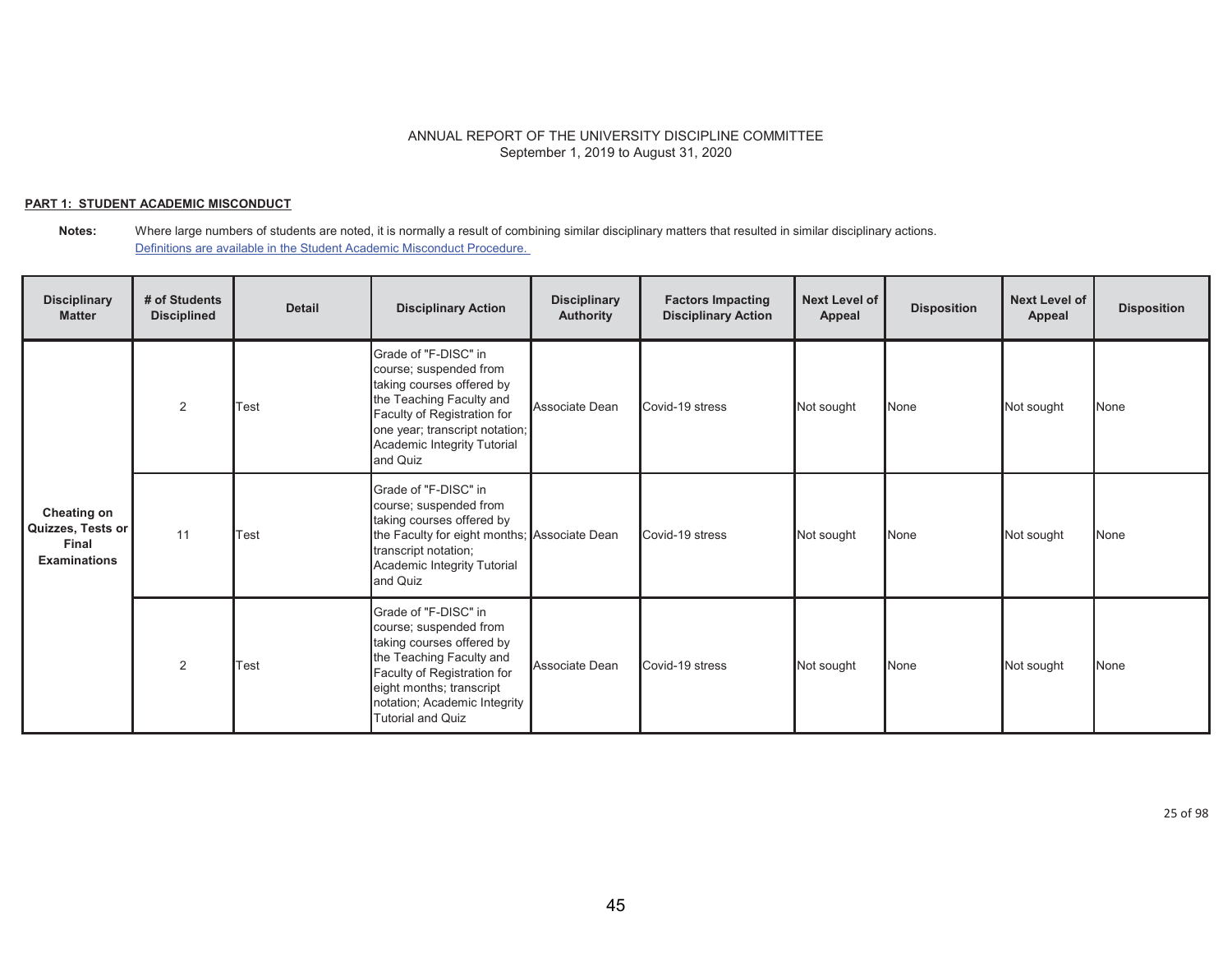### **PART 1: STUDENT ACADEMIC MISCONDUCT**

| <b>Disciplinary</b><br><b>Matter</b>                             | # of Students<br><b>Disciplined</b> | <b>Detail</b> | <b>Disciplinary Action</b>                                                                                                                                                                                                     | <b>Disciplinary</b><br><b>Authority</b> | <b>Factors Impacting</b><br><b>Disciplinary Action</b> | Next Level of<br>Appeal                     | <b>Disposition</b> | <b>Next Level of</b><br>Appeal | <b>Disposition</b> |
|------------------------------------------------------------------|-------------------------------------|---------------|--------------------------------------------------------------------------------------------------------------------------------------------------------------------------------------------------------------------------------|-----------------------------------------|--------------------------------------------------------|---------------------------------------------|--------------------|--------------------------------|--------------------|
| Cheating on<br>Quizzes, Tests or<br>Final<br><b>Examinations</b> |                                     | Test          | Grade of "F-DISC" in<br>course; suspended from<br>taking courses offered by<br>the Faculty for eight months; Associate Dean<br>transcript notation;<br>Academic Integrity Tutorial<br>and Quiz                                 |                                         | Covid-19 stress                                        | Local Discipline<br>Committee               | Appeal denied      | Not sought                     | None               |
|                                                                  |                                     | Test          | Grade of "F-DISC" in<br>course; suspended from<br>taking courses offered by<br>the Faculty for eight months; Associate Dean<br>transcript notation;<br>Academic Integrity Tutorial<br>and Quiz                                 |                                         | Covid-19 stress                                        | Local Discipline<br>Committee               | Appeal denied      | Not sought                     | <b>None</b>        |
|                                                                  |                                     | Test          | Grade of "F-DISC" in<br>course; suspended from<br>taking courses offered by<br>the Teaching Faculty and<br>Faculty of Registration for<br>eight months; transcript<br>notation; Academic Integrity<br><b>Tutorial and Quiz</b> | Associate Dean                          | Covid-19 stress                                        | Local Discipline Appeal denied<br>Committee |                    | Not sought                     | None               |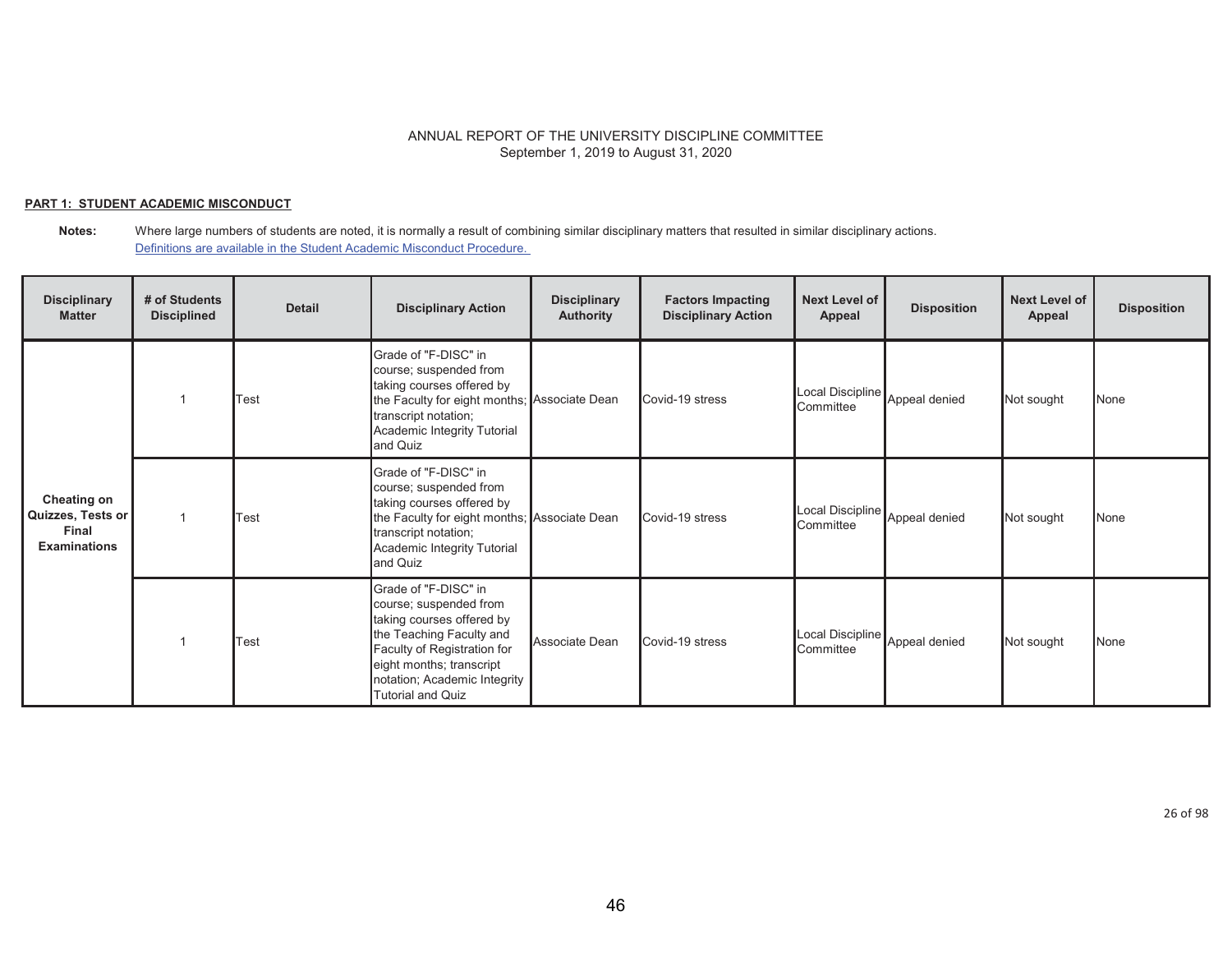### **PART 1: STUDENT ACADEMIC MISCONDUCT**

**Notes:** Where large numbers of students are noted, it is normally a result of combining similar disciplinary matters that resulted in similar disciplinary actions. Definitions are available in the Student Academic Misconduct Procedure.

| <b>Disciplinary</b><br><b>Matter</b>                             | # of Students<br><b>Disciplined</b> | <b>Detail</b>                                                                              | <b>Disciplinary Action</b>                                                                                                                                                                    | <b>Disciplinary</b><br><b>Authority</b> | <b>Factors Impacting</b><br><b>Disciplinary Action</b> | <b>Next Level of</b><br>Appeal | <b>Disposition</b> | <b>Next Level of</b><br>Appeal | <b>Disposition</b> |
|------------------------------------------------------------------|-------------------------------------|--------------------------------------------------------------------------------------------|-----------------------------------------------------------------------------------------------------------------------------------------------------------------------------------------------|-----------------------------------------|--------------------------------------------------------|--------------------------------|--------------------|--------------------------------|--------------------|
| Cheating on<br>Quizzes, Tests or<br>Final<br><b>Examinations</b> | 10                                  | Test                                                                                       | Grade of "F-DISC" in<br>course; suspended from<br>taking courses offered by<br>the Faculty for four months; Associate Dean<br>transcript notation;<br>Academic Integrity Tutorial<br>and Quiz |                                         | Covid-19 stress                                        | Not sought                     | None               | Not sought                     | None               |
|                                                                  |                                     | Test                                                                                       | Grade of "F-DISC" in<br>course; transcript notation;<br>Academic Integrity Tutorial<br>and Quiz                                                                                               | Associate Dean                          | None                                                   | Not sought                     | None               | Not sought                     | None               |
|                                                                  | 3                                   | Test                                                                                       | Grade of "F-DISC" in<br>course; suspended from<br>taking courses offered by<br>the Faculty for one year;<br>transcript notation;<br>Academic Integrity Tutorial<br>and Quiz                   | Associate Dean                          | <b>None</b>                                            | Not sought                     | None               | Not sought                     | None               |
|                                                                  |                                     | Found to have a<br>document on desk with<br>course content on it<br>while writing a test   | Grade of zero on the test;<br>Academic Integrity Tutorial<br>and Quiz; submission of a<br>reflection paper                                                                                    | Associate Dean                          | None                                                   | Not sought                     | None               | Not sought                     | None               |
|                                                                  |                                     | During a final exam a<br>SAS invigilator found<br>student in possession of<br>a cell phone | Grade of "F-DISC" in the<br>course; transcript notation                                                                                                                                       | Associate Dean                          | None                                                   | Not sought                     | None               | Not sought                     | None               |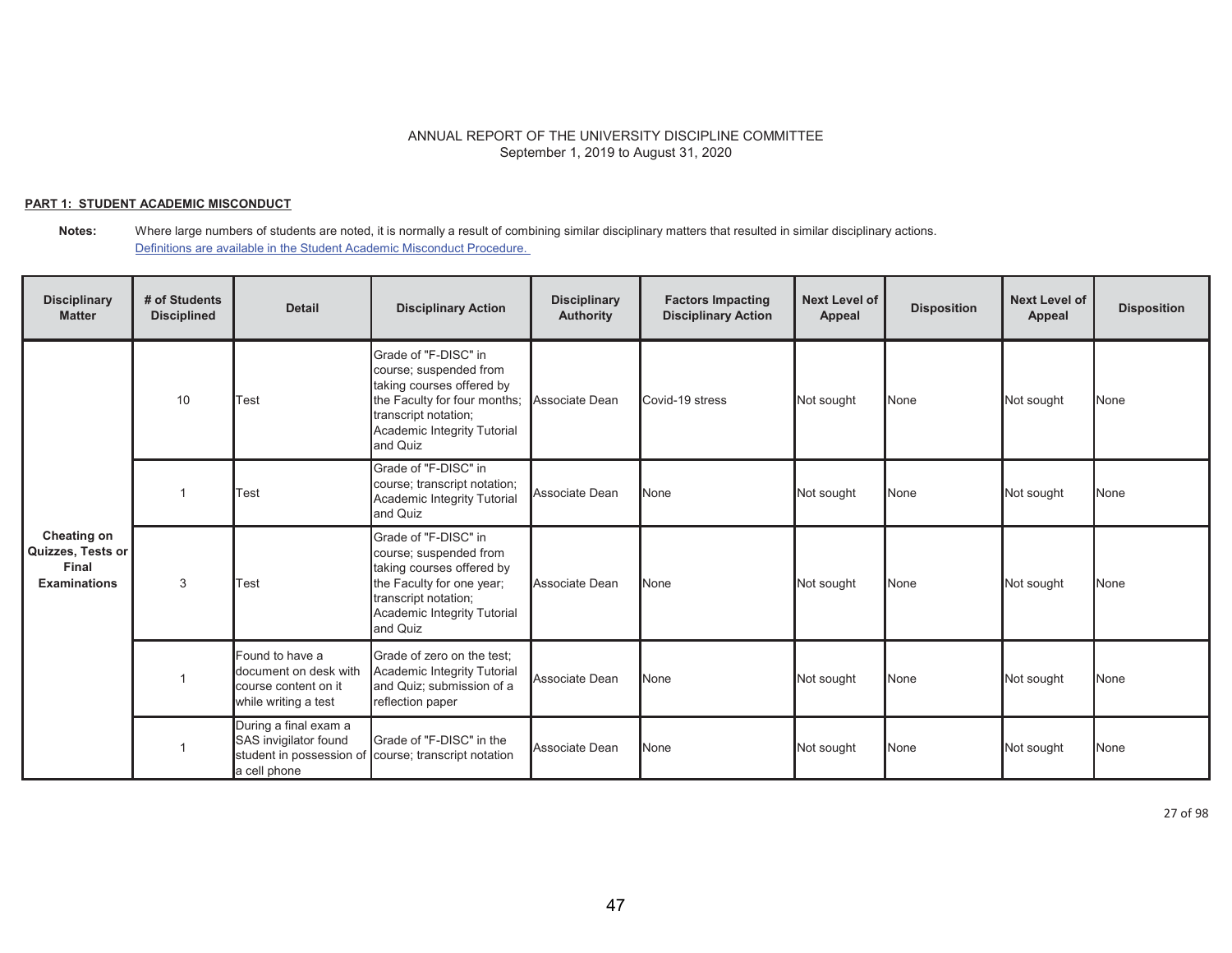### **PART 1: STUDENT ACADEMIC MISCONDUCT**

**Notes:** Where large numbers of students are noted, it is normally a result of combining similar disciplinary matters that resulted in similar disciplinary actions. Definitions are available in the Student Academic Misconduct Procedure.

| <b>Disciplinary</b><br><b>Matter</b> | # of Students<br><b>Disciplined</b> | <b>Detail</b>                                                                  | <b>Disciplinary Action</b>                                                                   | <b>Disciplinary</b><br><b>Authority</b> | <b>Factors Impacting</b><br><b>Disciplinary Action</b> | <b>Next Level of</b><br>Appeal | <b>Disposition</b> | <b>Next Level of</b><br>Appeal | <b>Disposition</b> |
|--------------------------------------|-------------------------------------|--------------------------------------------------------------------------------|----------------------------------------------------------------------------------------------|-----------------------------------------|--------------------------------------------------------|--------------------------------|--------------------|--------------------------------|--------------------|
| Cheating on                          |                                     | Midterm; found using<br>calculator                                             | Grade of "F-DISC" in<br>course; one year<br>suspension                                       | Associate Dean                          | None                                                   | Not sought                     | None               | Not sought                     | None               |
|                                      |                                     | Midterm; had version B<br>of midterm and answers<br>were similar to version A  | Grade "F-DISC" in course:<br>one year suspension                                             | Associate Dean                          | None                                                   | Not sought                     | None               | Not sought                     | None               |
|                                      |                                     | Final exam; possession<br>of unauthorized material                             | Grade of "F-DISC" in<br>course; one year<br>suspension                                       | Associate Dean                          | None                                                   | Not sought                     | None               | Not sought                     | None               |
|                                      |                                     | Final exam; possession<br>of unauthorized material                             | Grade of "F-DISC" in<br>course; eight month<br>suspension                                    | Associate Dean                          | None                                                   | Not sought                     | None               | Not sought                     | None               |
| Quizzes, Tests, or<br>Final          |                                     | Midterm; found using<br>cheat sheet                                            | Grade of zero on midterm                                                                     | Associate Dean                          | None                                                   | Not sought                     | None               | Not sought                     | None               |
| <b>Examinations</b>                  | $\overline{2}$                      | Submitted incorrect<br>version of the final exam                               | Grade of "F-DISC" in<br>course; suspended from<br>taking Faculty courses for<br>eight months | Associate Dean                          | None                                                   | Not sought                     | None               | Not sought                     | None               |
|                                      | 3                                   | Collaborating on final<br>lexam                                                | Grade of "F-DISC" in<br>course; suspended from<br>taking Faculty courses for<br>four months  | Associate Dean                          | None                                                   | Not sought                     | None               | Not sought                     | None               |
|                                      |                                     | Cheating in one exam;<br>use of unauthorized<br>materials in a second<br>lexam | Grade of "F-DISC" in<br>course; suspended from<br>taking Faculty courses for<br>eight months | Associate Dean                          | None                                                   | Not sought                     | None               | Not sought                     | None               |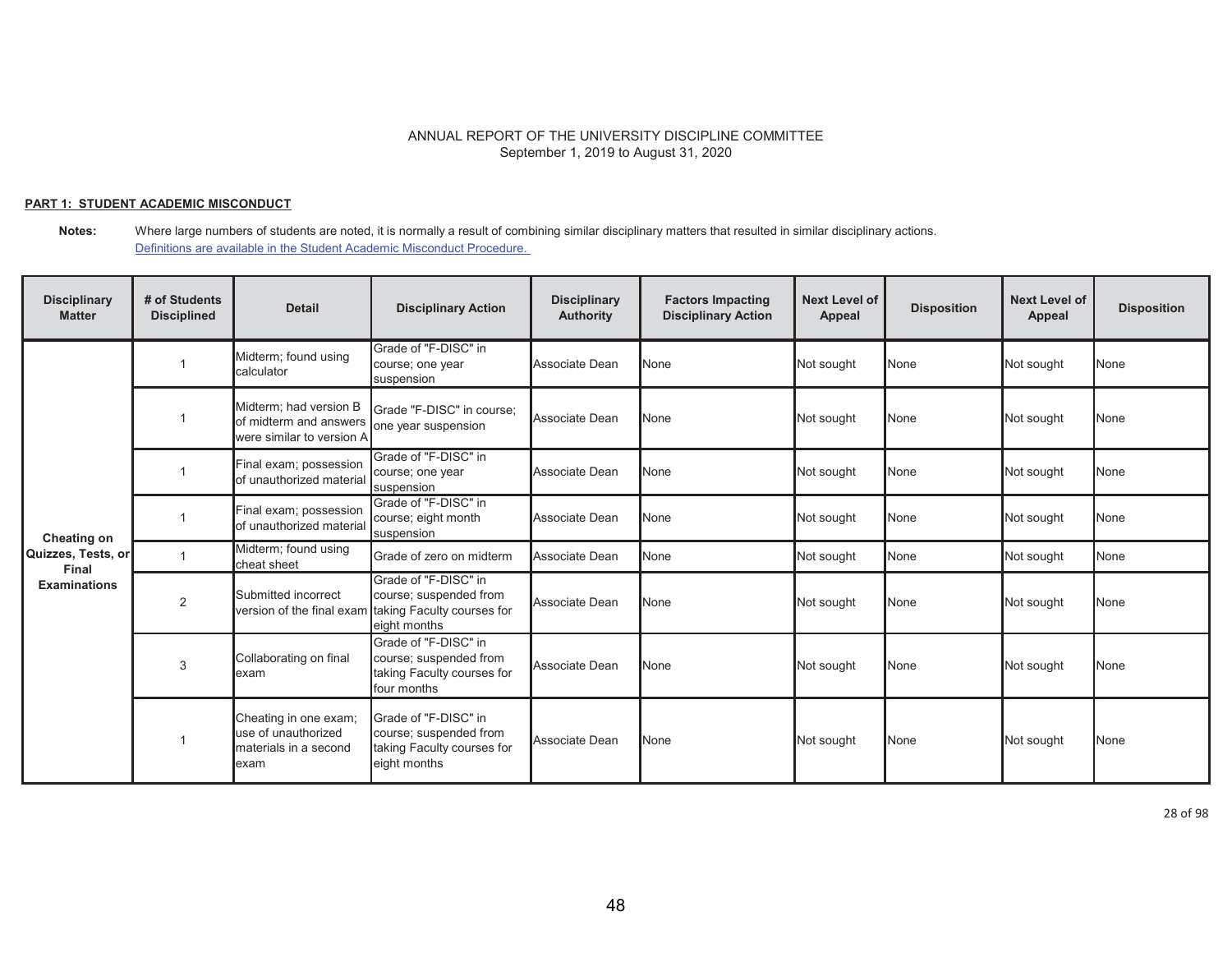### **PART 1: STUDENT ACADEMIC MISCONDUCT**

**Notes:** Where large numbers of students are noted, it is normally a result of combining similar disciplinary matters that resulted in similar disciplinary actions. Definitions are available in the Student Academic Misconduct Procedure.

| <b>Disciplinary</b><br><b>Matter</b>                                     | # of Students<br><b>Disciplined</b> | <b>Detail</b>                                                                                              | <b>Disciplinary Action</b>                                                                                                                                                  | <b>Disciplinary</b><br><b>Authority</b> | <b>Factors Impacting</b><br><b>Disciplinary Action</b> | Next Level of<br>Appeal | <b>Disposition</b> | <b>Next Level of</b><br>Appeal | <b>Disposition</b> |
|--------------------------------------------------------------------------|-------------------------------------|------------------------------------------------------------------------------------------------------------|-----------------------------------------------------------------------------------------------------------------------------------------------------------------------------|-----------------------------------------|--------------------------------------------------------|-------------------------|--------------------|--------------------------------|--------------------|
| <b>Cheating on</b><br>Quizzes, Tests, or<br>Final<br><b>Examinations</b> |                                     | Submitted identical or<br>to multiple questions on<br>the final exam as other<br><b>I</b> students         | Grade of "F-DISC" in<br>highly similar responses course; suspended from<br>taking Teaching Faculty and Associate Dean<br>Faculty of Registration<br>courses for four months |                                         | None                                                   | Not sought              | None               | Not sought                     | None               |
|                                                                          |                                     | Use of unauthorized<br>materials during final<br>lexam                                                     | Grade of "F-DISC" in<br>course; suspended from<br>taking Faculty courses for<br>four months                                                                                 | Associate Dean                          | None                                                   | Not sought              | None               | Not sought                     | None               |
|                                                                          |                                     | Inappropriate<br>collaboration between<br>two students on all six<br>questions of the final<br>examination | Grade of "F-DISC" in<br>course; suspended from<br>taking Faculty courses for<br>one year                                                                                    | Associate Dean                          | None                                                   | Not sought              | None               | Not sought                     | <b>None</b>        |
|                                                                          |                                     | Inappropriate<br>collaboration between<br>two students on all six<br>questions of the final<br>examination | Grade of "F-DISC" in<br>course; suspended from<br>taking Faculty courses for<br>four months                                                                                 | Associate Dean                          | None                                                   | Not sought              | None               | Not sought                     | None               |
|                                                                          | 5                                   | Provided answers to an<br>alternate version of the<br>exam                                                 | Grade of "F-DISC" in<br>course; suspended from<br>taking Faculty courses for<br>four months                                                                                 | Associate Dean                          | None                                                   | Not sought              | None               | Not sought                     | <b>None</b>        |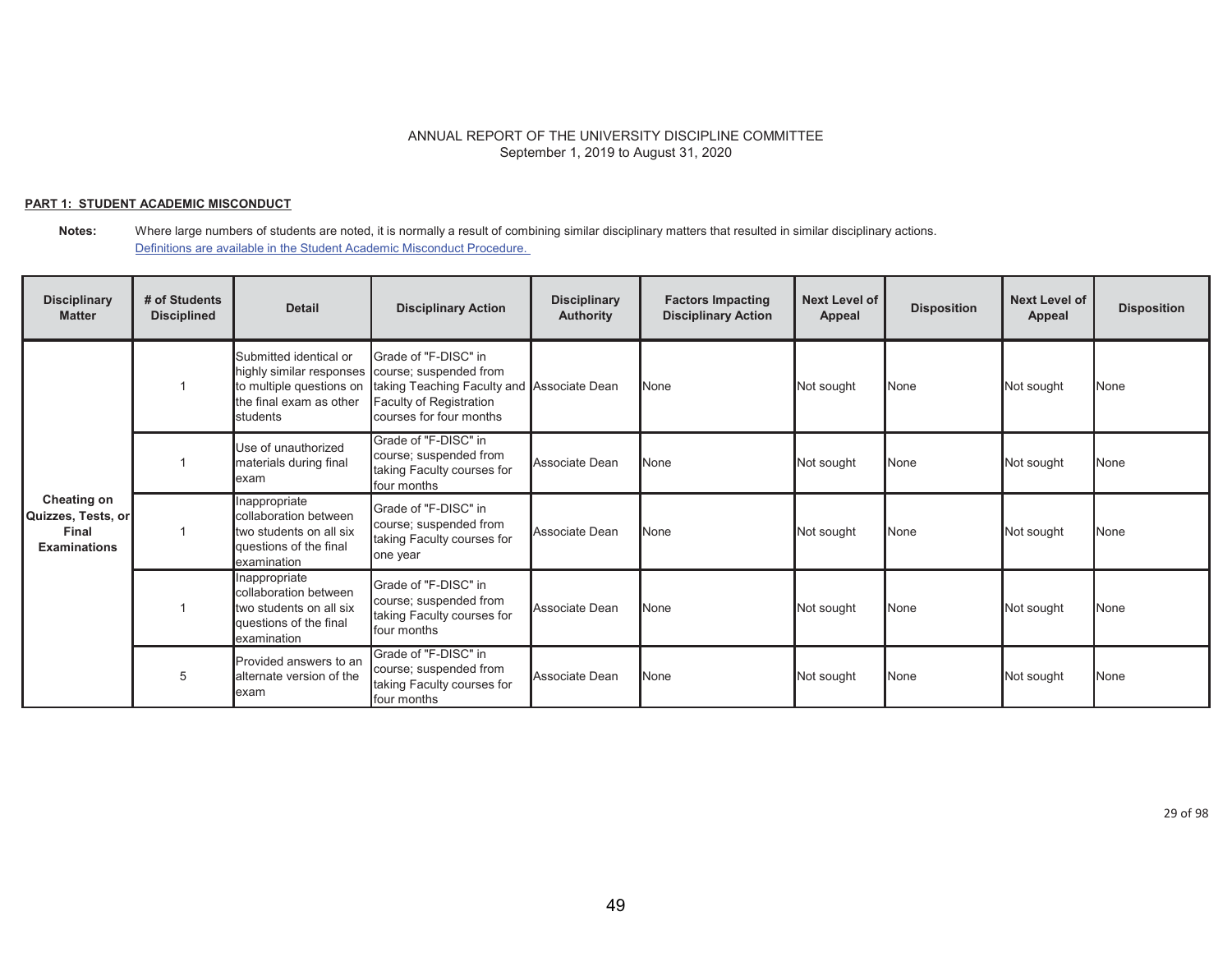### **PART 1: STUDENT ACADEMIC MISCONDUCT**

| <b>Disciplinary</b><br><b>Matter</b>                              | # of Students<br><b>Disciplined</b> | <b>Detail</b>                                                                                                                                  | <b>Disciplinary Action</b>                                                                                                                         | <b>Disciplinary</b><br><b>Authority</b> | <b>Factors Impacting</b><br><b>Disciplinary Action</b> | <b>Next Level of</b><br>Appeal | <b>Disposition</b> | <b>Next Level of</b><br>Appeal | <b>Disposition</b> |
|-------------------------------------------------------------------|-------------------------------------|------------------------------------------------------------------------------------------------------------------------------------------------|----------------------------------------------------------------------------------------------------------------------------------------------------|-----------------------------------------|--------------------------------------------------------|--------------------------------|--------------------|--------------------------------|--------------------|
| Cheating on<br>Quizzes, Tests, or<br>Final<br><b>Examinations</b> |                                     | nappropriate<br>collaboration during the<br>exam; use of<br>unauthorized materials;<br>exam solutions nearly<br>identical to other<br>students | Grade of "F-DISC" in<br>course; suspended from<br>taking Faculty courses for<br>four months                                                        | Associate Dean                          | None                                                   | Not sought                     | None               | Not sought                     | None               |
|                                                                   |                                     | nappropriate<br>collaboration with<br>of the exam questions                                                                                    | Grade of "F-DISC" in<br>course; suspended from<br>another student on most taking Faculty courses for<br>four months                                | Associate Dean                          | None                                                   | Not sought                     | None               | Not sought                     | <b>INA</b>         |
|                                                                   |                                     | Inappropriate<br>collaboration with<br>another student on most<br>of the exam questions                                                        | Grade of "F-DISC" in<br>course; suspended from<br>taking Teaching Faculty and Associate Dean<br>Faculty of Registration<br>courses for four months |                                         | None                                                   | Not sought                     | None               | Not sought                     | <b>NA</b>          |
|                                                                   |                                     | Submitted identical or<br>highly similar responses<br>to multiple questions on<br>the final exam as other<br>students                          | Grade of "F-DISC" in<br>course; suspended from<br>taking Faculty courses for<br>four months                                                        | Associate Dean                          | None                                                   | Not sought                     | None               | Not sought                     | <b>None</b>        |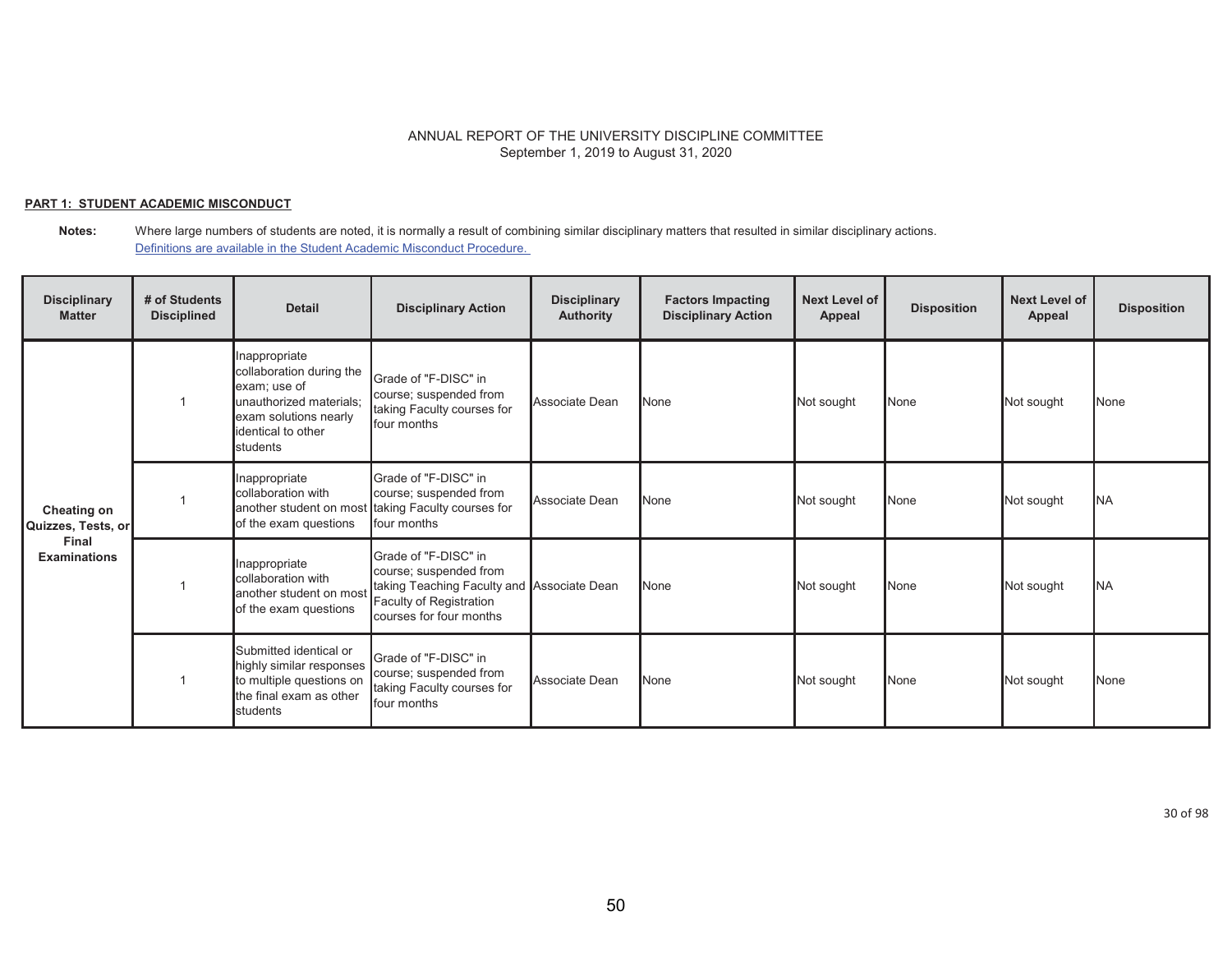### **PART 1: STUDENT ACADEMIC MISCONDUCT**

**Notes:** Where large numbers of students are noted, it is normally a result of combining similar disciplinary matters that resulted in similar disciplinary actions. Definitions are available in the Student Academic Misconduct Procedure.

| <b>Disciplinary</b><br><b>Matter</b>                              | # of Students<br><b>Disciplined</b> | <b>Detail</b>                                                                                                                       | <b>Disciplinary Action</b>                                                               | <b>Disciplinary</b><br><b>Authority</b> | <b>Factors Impacting</b><br><b>Disciplinary Action</b>                                                                                            | <b>Next Level of</b><br>Appeal | <b>Disposition</b> | <b>Next Level of</b><br><b>Appeal</b> | <b>Disposition</b> |
|-------------------------------------------------------------------|-------------------------------------|-------------------------------------------------------------------------------------------------------------------------------------|------------------------------------------------------------------------------------------|-----------------------------------------|---------------------------------------------------------------------------------------------------------------------------------------------------|--------------------------------|--------------------|---------------------------------------|--------------------|
| Cheating on<br>Quizzes, Tests, or<br>Final<br><b>Examinations</b> |                                     | Collaborated with<br>roommate on three<br>courses; denied inciden<br>in one course despite<br>overwhelming evidence                 | Grade of "F-DISC" in<br>course; suspended from<br>taking Faculty courses for<br>one year | Associate Dean                          | Accepted allegation based<br>on evidence provided (two<br>courses); denied allegation Not sought<br>(one course) despite<br>overwhelming evidence |                                | None               | Not sought                            | <b>None</b>        |
|                                                                   |                                     | Use of unauthorized<br>materials during final<br>examination (one<br>course); collaborated<br>with roommate (two<br>courses)        | Grade of "F-DISC" in<br>course; suspended from<br>taking Faculty courses for<br>one year | Associate Dean                          | <b>None</b>                                                                                                                                       | Not sought                     | None               | Not sought                            | None               |
|                                                                   | 2                                   | Similarities in formatting Grade of "F-DISC" in<br>and spacing in exam<br>solutions to other<br>student                             | course; suspended from<br>taking Faculty courses for<br>four months                      | Associate Dean                          | None                                                                                                                                              | Not sought                     | None               | Not sought                            | <b>None</b>        |
|                                                                   |                                     | Unauthorized material in Grade of "F-DISC" in<br>the final exam; multiple<br>students with same<br>inconsistencies on final<br>exam | course; suspended from<br>taking Faculty courses for<br>one year                         | Associate Dean                          | None                                                                                                                                              | Not sought                     | None               | Not sought                            | <b>None</b>        |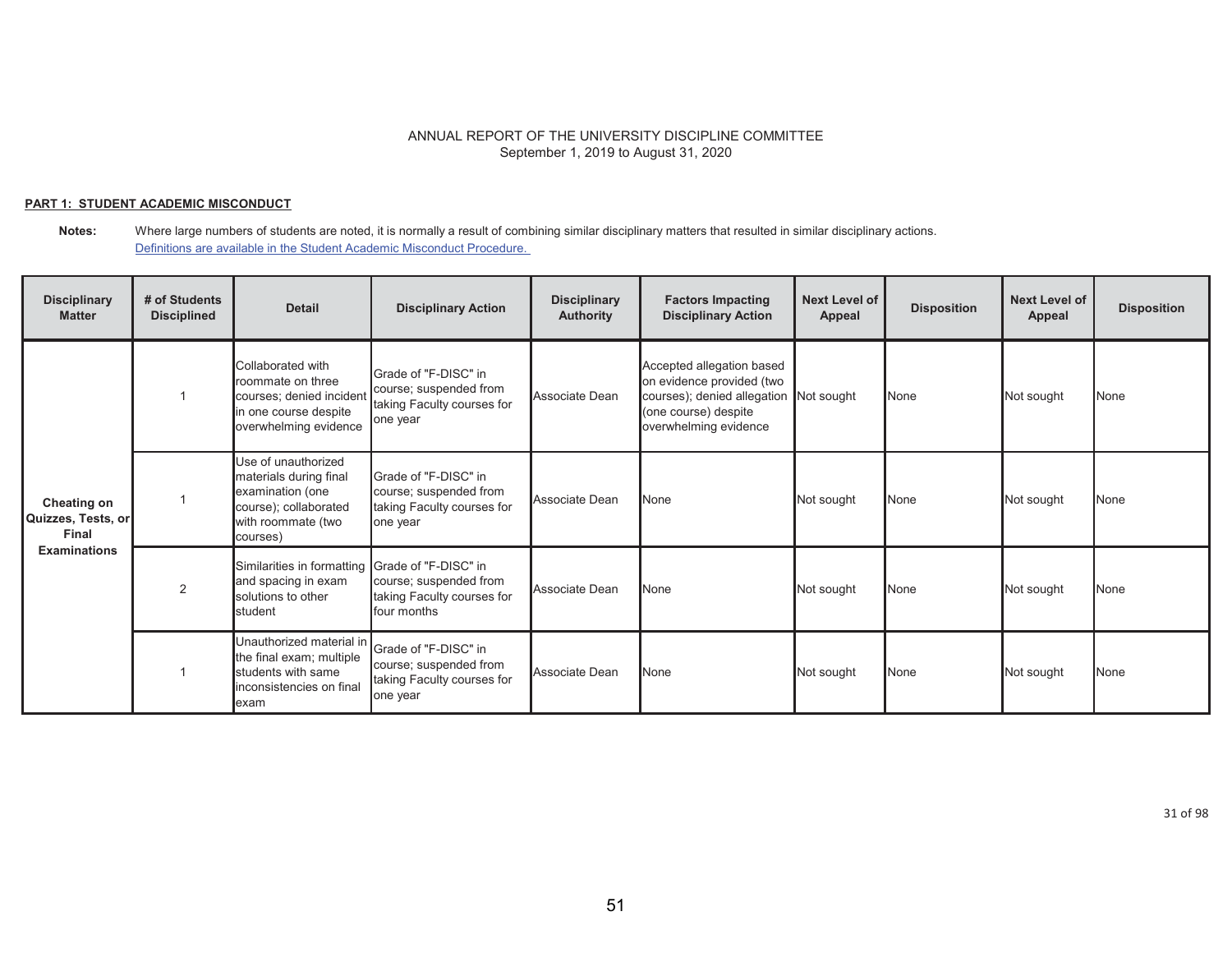## **PART 1: STUDENT ACADEMIC MISCONDUCT**

#### **Notes:** Where large numbers of students are noted, it is normally a result of combining similar disciplinary matters that resulted in similar disciplinary actions. Definitions are available in the Student Academic Misconduct Procedure.

| <b>Disciplinary</b><br><b>Matter</b>                              | # of Students<br><b>Disciplined</b> | <b>Detail</b>                                                                                                              | <b>Disciplinary Action</b>                                                                                                                         | <b>Disciplinary</b><br>Authority | <b>Factors Impacting</b><br><b>Disciplinary Action</b> | Next Level of<br>Appeal | <b>Disposition</b> | Next Level of<br>Appeal | <b>Disposition</b> |
|-------------------------------------------------------------------|-------------------------------------|----------------------------------------------------------------------------------------------------------------------------|----------------------------------------------------------------------------------------------------------------------------------------------------|----------------------------------|--------------------------------------------------------|-------------------------|--------------------|-------------------------|--------------------|
|                                                                   |                                     | Similarities in formatting<br>and spacing on the<br>pages as other students                                                | Grade of "F-DISC" in<br>course; suspended from<br>taking Faculty courses for<br>four months                                                        | Associate Dean                   | <b>None</b>                                            | Not sought              | None               | Not sought              | None               |
| Cheating on<br>Quizzes, Tests, or<br>Final<br><b>Examinations</b> |                                     | Use of unauthorized<br>materials on the final<br>lexam                                                                     | Grade of "F-DISC" in<br>course; suspended from<br>taking Teaching Faculty and Associate Dean<br>Faculty of Registration<br>courses for four months |                                  | None                                                   | Not sought              | None               | Not Sought              | None               |
|                                                                   | 6                                   | Answer to questions on<br>the final exam nearly<br>identical to other<br>students; IP address<br>and exam times<br>matched | Grade of "F-DISC" in<br>course; suspended from<br>taking Faculty courses for<br>four months                                                        | Associate Dean                   | None                                                   | Not sought              | None               | Not sought              | None               |
|                                                                   |                                     | Submitted response to a<br>question not on their<br>individual exam                                                        | Grade of "F-DISC" in<br>course; suspended from<br>taking Faculty courses for<br>four months                                                        | Associate Dean                   | None                                                   | Not sought              | None               | Not sought              | None               |
|                                                                   | 6                                   | Use of unauthorized<br>materials to answer<br>questions on final exam                                                      | Grade of "F-DISC" in<br>course; suspended from<br>taking Faculty courses for<br>four months                                                        | Associate Dean                   | None                                                   | Not sought              | None               | Not sought              | None               |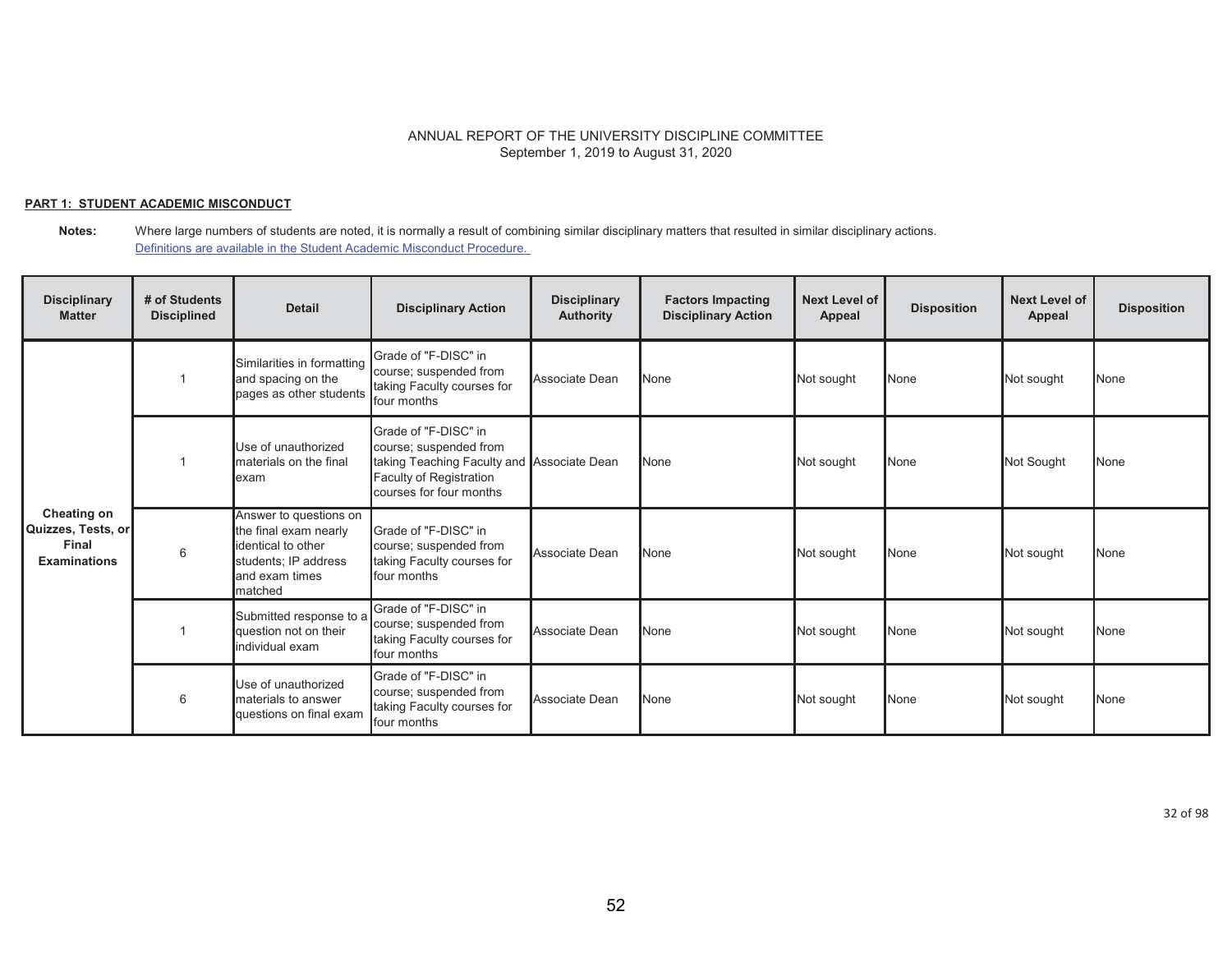## **PART 1: STUDENT ACADEMIC MISCONDUCT**

| <b>Disciplinary</b><br><b>Matter</b>                              | # of Students<br><b>Disciplined</b> | <b>Detail</b>                                                                                                                                                                      | <b>Disciplinary Action</b>                                                                                            | <b>Disciplinary</b><br><b>Authority</b> | <b>Factors Impacting</b><br><b>Disciplinary Action</b> | <b>Next Level of</b><br>Appeal | <b>Disposition</b> | <b>Next Level of</b><br>Appeal | <b>Disposition</b> |
|-------------------------------------------------------------------|-------------------------------------|------------------------------------------------------------------------------------------------------------------------------------------------------------------------------------|-----------------------------------------------------------------------------------------------------------------------|-----------------------------------------|--------------------------------------------------------|--------------------------------|--------------------|--------------------------------|--------------------|
|                                                                   |                                     | Posted four exam                                                                                                                                                                   | Grade of "F-DISC" in<br>course; suspended from<br>questions to sharing site taking Faculty courses for<br>four months | Associate Dean                          | None                                                   | Not sought                     | None               | Not sought                     | None               |
| Cheating on<br>Quizzes, Tests, or<br>Final<br><b>Examinations</b> |                                     | Used external resources Grade of "F-DISC" in<br>in final exam; a<br>response almost<br>identical to another<br>student in the course                                               | course; suspended from<br>taking Faculty courses for<br>eight months                                                  | Associate Dean                          | None                                                   | Not sought                     | None               | Not sought                     | None               |
|                                                                   |                                     | Copied (with slight<br>modifications) online<br>answer to exam<br>questions (one course);<br>highly uncommon<br>similarities between<br>students exam solutions<br>(second course) | Grade of "F-DISC" in<br>course; suspended from<br>taking Faculty courses for<br>eight months                          | Associate Dean                          | None                                                   | Not sought                     | None               | Not sought                     | None               |
|                                                                   |                                     | Copied (with slight<br>modifications) online<br>answer to exam<br>questions                                                                                                        | Grade of "F-DISC" in<br>course; suspended from<br>taking Faculty courses for<br>four months                           | Associate Dean                          | None                                                   | Not sought                     | None               | Not sought                     | None               |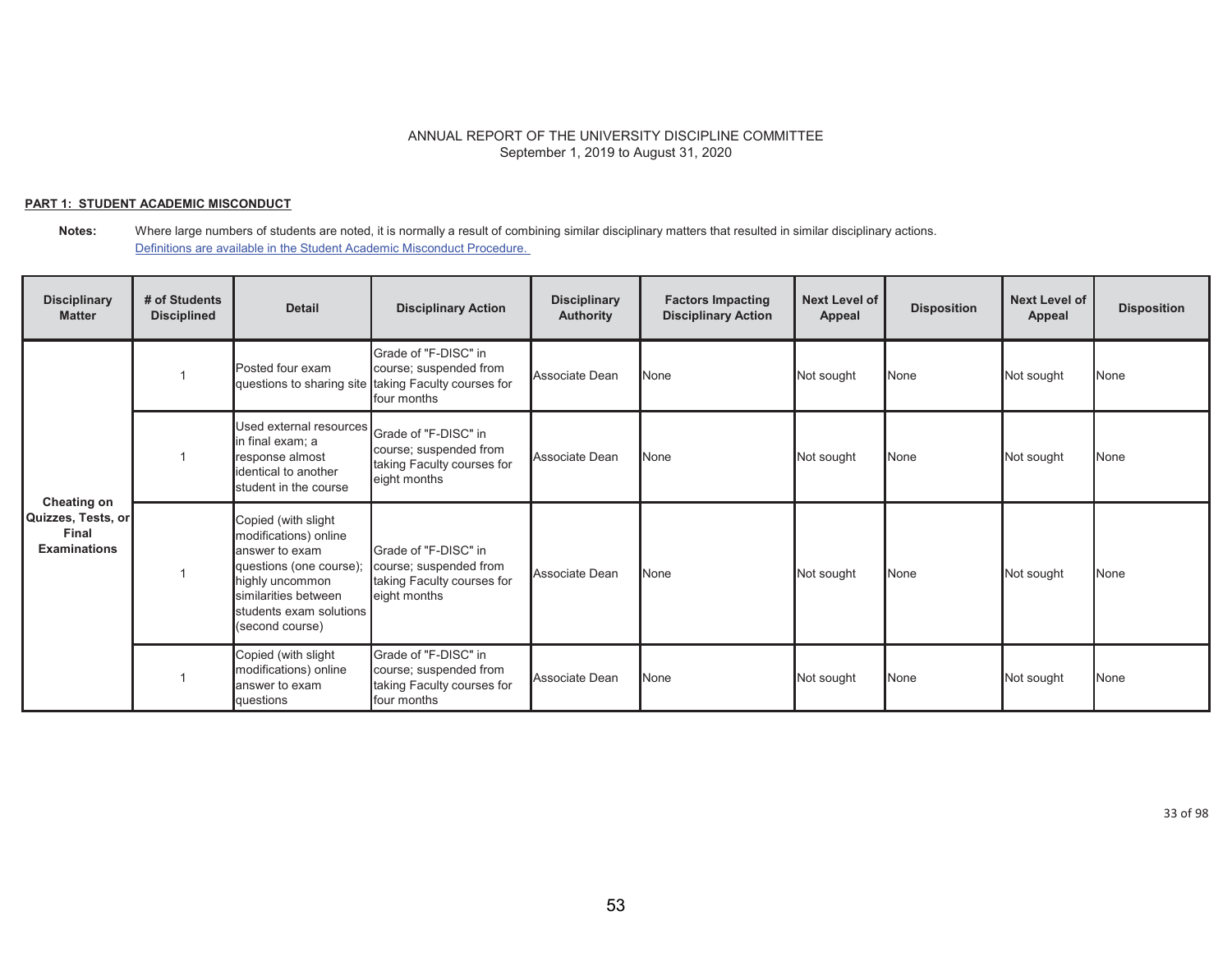## **PART 1: STUDENT ACADEMIC MISCONDUCT**

**Notes:** Where large numbers of students are noted, it is normally a result of combining similar disciplinary matters that resulted in similar disciplinary actions. Definitions are available in the Student Academic Misconduct Procedure.

| <b>Disciplinary</b><br><b>Matter</b>                              | # of Students<br><b>Disciplined</b> | <b>Detail</b>                                                                                                                                                                      | <b>Disciplinary Action</b>                                                                   | <b>Disciplinary</b><br><b>Authority</b> | <b>Factors Impacting</b><br><b>Disciplinary Action</b> | <b>Next Level of</b><br>Appeal | <b>Disposition</b> | <b>Next Level of</b><br>Appeal | <b>Disposition</b> |
|-------------------------------------------------------------------|-------------------------------------|------------------------------------------------------------------------------------------------------------------------------------------------------------------------------------|----------------------------------------------------------------------------------------------|-----------------------------------------|--------------------------------------------------------|--------------------------------|--------------------|--------------------------------|--------------------|
|                                                                   | 2                                   | Collaborated with<br>another student on the<br>final exam and/or used<br>external resources<br>during the final exam                                                               | Grade of "F-DISC" in<br>course; suspended from<br>taking Faculty courses for<br>four months  | Associate Dean                          | None                                                   | Not sought                     | None               | Not sought                     | <b>None</b>        |
|                                                                   |                                     | Submitted solution to<br>another version of the<br>lexam                                                                                                                           | Grade of "F-DISC" in<br>course; suspended from<br>taking Faculty courses for<br>four months  | Associate Dean                          | None                                                   | Not sought                     | None               | Not sought                     | <b>None</b>        |
| Cheating on<br>Quizzes, Tests, or<br>Final<br><b>Examinations</b> |                                     | Submitted solutions that<br>were incorrect and<br>unique to another<br><b>I</b> student                                                                                            | Grade of "F-DISC" in<br>course; suspended from<br>taking Faculty courses for<br>four months  | Associate Dean                          | None                                                   | Not sought                     | None               | Not sought                     | None               |
|                                                                   |                                     | Submitted solutions that<br>were incorrect and<br>unique to another<br>student (one course);<br>Inappropriately<br>collaboration with<br>roommate on final exam<br>(second course) | Grade of "F-DISC" in<br>course; suspended from<br>taking Faculty courses for<br>eight months | Associate Dean                          | None                                                   | Not sought                     | None               | Not sought                     | None               |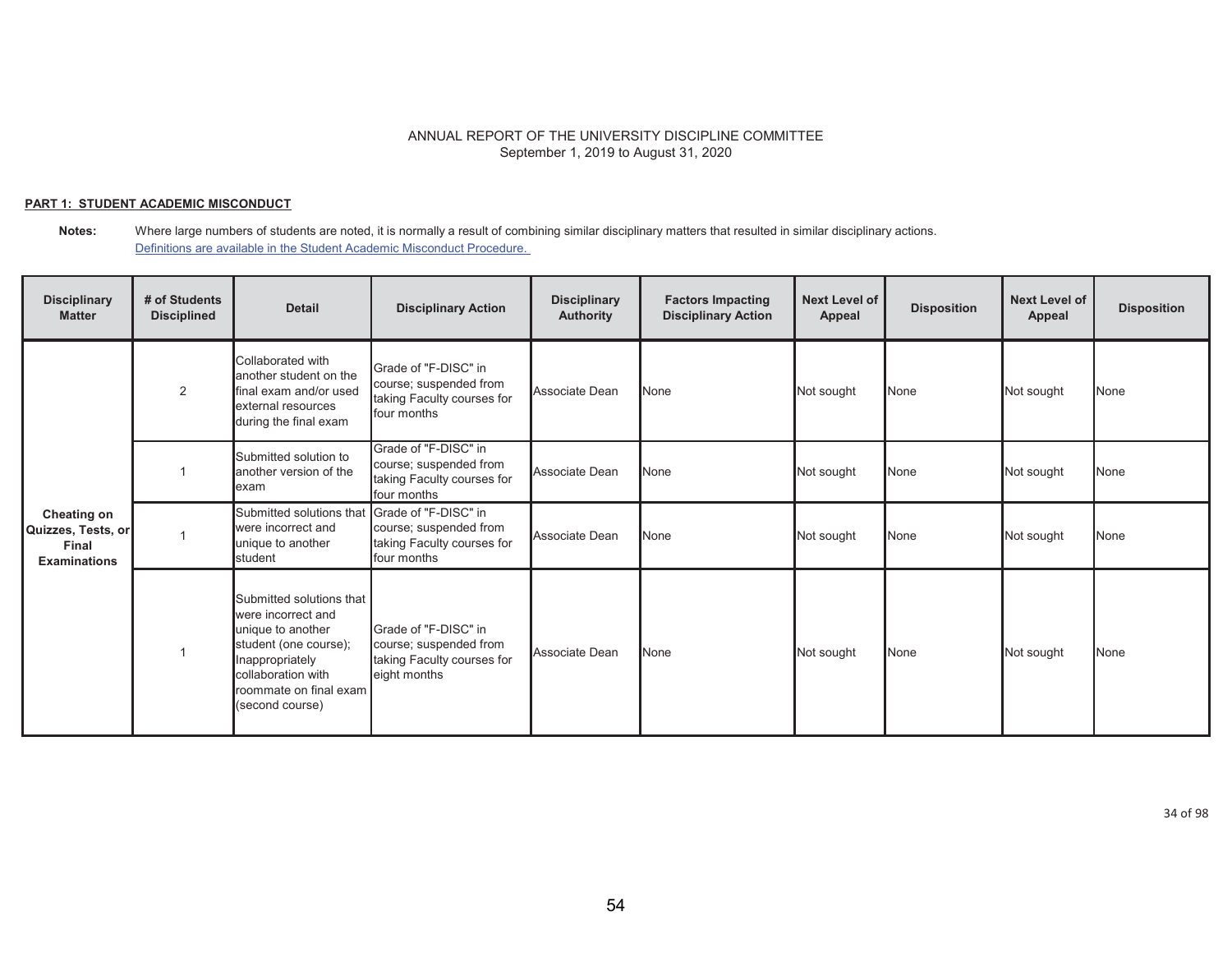## **PART 1: STUDENT ACADEMIC MISCONDUCT**

**Notes:** Where large numbers of students are noted, it is normally a result of combining similar disciplinary matters that resulted in similar disciplinary actions. Definitions are available in the Student Academic Misconduct Procedure.

| <b>Disciplinary</b><br><b>Matter</b>                              | # of Students<br><b>Disciplined</b> | <b>Detail</b>                                                                                                                                                                                                                                                                  | <b>Disciplinary Action</b>                                                                                           | <b>Disciplinary</b><br><b>Authority</b> | <b>Factors Impacting</b><br><b>Disciplinary Action</b> | Next Level of<br>Appeal | <b>Disposition</b> | <b>Next Level of</b><br>Appeal | <b>Disposition</b> |
|-------------------------------------------------------------------|-------------------------------------|--------------------------------------------------------------------------------------------------------------------------------------------------------------------------------------------------------------------------------------------------------------------------------|----------------------------------------------------------------------------------------------------------------------|-----------------------------------------|--------------------------------------------------------|-------------------------|--------------------|--------------------------------|--------------------|
| Cheating on<br>Quizzes, Tests, or<br>Final<br><b>Examinations</b> |                                     | Two of the final exam<br>solutions were copied<br>(with slight<br>modifications) from<br>online postings (one<br>course); solutions<br>submitted for the final<br>exam were highly similar eight months<br>to answers from another<br>student in the course<br>(second course) | Grade of "F-DISC" in<br>course; suspended from<br>taking Faculty courses for                                         | Associate Dean                          | None                                                   | Not sought              | None               | Not sought                     | None               |
|                                                                   | 43                                  | Use of unauthorized<br>materials in final exam                                                                                                                                                                                                                                 | Grade of "F-DISC" in<br>course; suspended from<br>taking Faculty courses for<br>four months                          | Associate Dean                          | None                                                   | Not sought              | None               | Not sought                     | None               |
|                                                                   | 3                                   | in the final exam                                                                                                                                                                                                                                                              | Grade of "F-DISC" in<br>Used external resources course; suspended from<br>taking Faculty courses for<br>eight months | Associate Dean                          | None                                                   | Not sought              | None               | Not sought                     | None               |
|                                                                   | 3                                   | Collaborated with<br>another student and<br>used external resources<br>to complete portions of<br>the final exam                                                                                                                                                               | Grade of "F-DISC" in<br>course; suspended from<br>taking Faculty courses for<br>four months                          | Associate Dean                          | None                                                   | Not sought              | None               | Not sought                     | None               |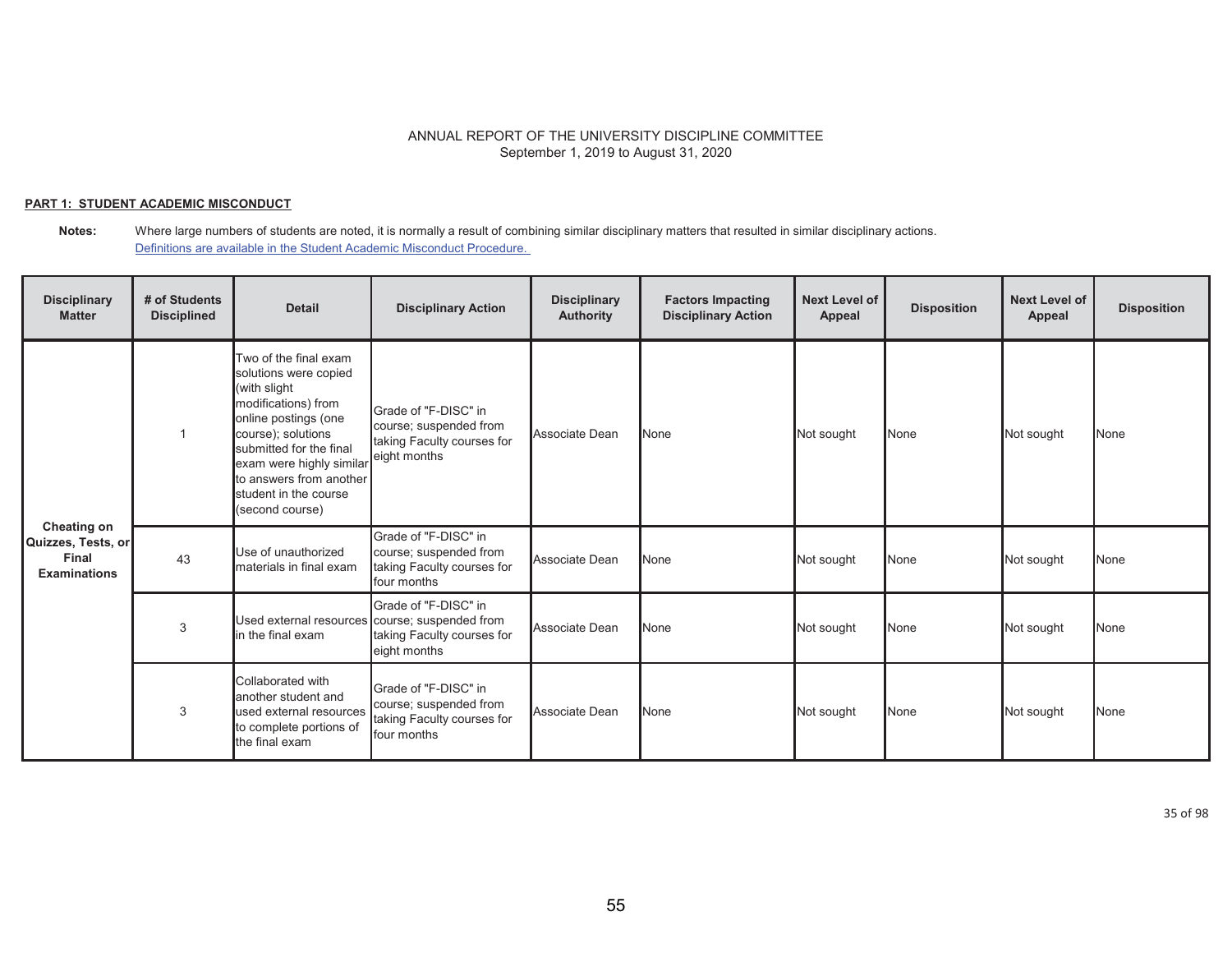## **PART 1: STUDENT ACADEMIC MISCONDUCT**

| <b>Disciplinary</b><br><b>Matter</b>                              | # of Students<br><b>Disciplined</b> | <b>Detail</b>                                                                                                                                                                              | <b>Disciplinary Action</b>                                                                    | <b>Disciplinary</b><br>Authority | <b>Factors Impacting</b><br><b>Disciplinary Action</b> | <b>Next Level of</b><br>Appeal | <b>Disposition</b> | <b>Next Level of</b><br>Appeal | <b>Disposition</b> |
|-------------------------------------------------------------------|-------------------------------------|--------------------------------------------------------------------------------------------------------------------------------------------------------------------------------------------|-----------------------------------------------------------------------------------------------|----------------------------------|--------------------------------------------------------|--------------------------------|--------------------|--------------------------------|--------------------|
|                                                                   | 2                                   | Collaborated with<br>another student(s)<br>and/or used external<br>resources                                                                                                               | Grade of "F-DISC" in<br>course; suspended from<br>taking Faculty courses for<br>four months   | Associate Dean                   | None                                                   | Not sought                     | None               | Not sought                     | None               |
|                                                                   | 3                                   | Identical solutions on<br>potions of the final exam<br>for three students                                                                                                                  | Grade of "F-DISC" in<br>course; suspended from<br>taking Faculty courses for<br>four months   | Associate Dean                   | None                                                   | Not sought                     | None               | Not sought                     | None               |
| Cheating on<br>Quizzes, Tests, or<br>Final<br><b>Examinations</b> |                                     | Inappropriate<br>collaboration between<br>multiple students on<br>final exam (one course);<br>use of unauthorized<br>materials to complete<br>portion of the final exam<br>(second course) | Grade of "F-DISC" in<br>courses; suspended from<br>taking Faculty courses for<br>eight months | Associate Dean                   | None                                                   | Not sought                     | None               | Not sought                     | None               |
|                                                                   |                                     | Submitted a solution to<br>a question of midterm<br>exam from the other<br>version of the exam                                                                                             | Grade of "F-DISC" in<br>course; suspended from<br>taking Faculty courses for<br>four months   | Associate Dean                   | None                                                   | Not sought                     | None               | Not sought                     | <b>None</b>        |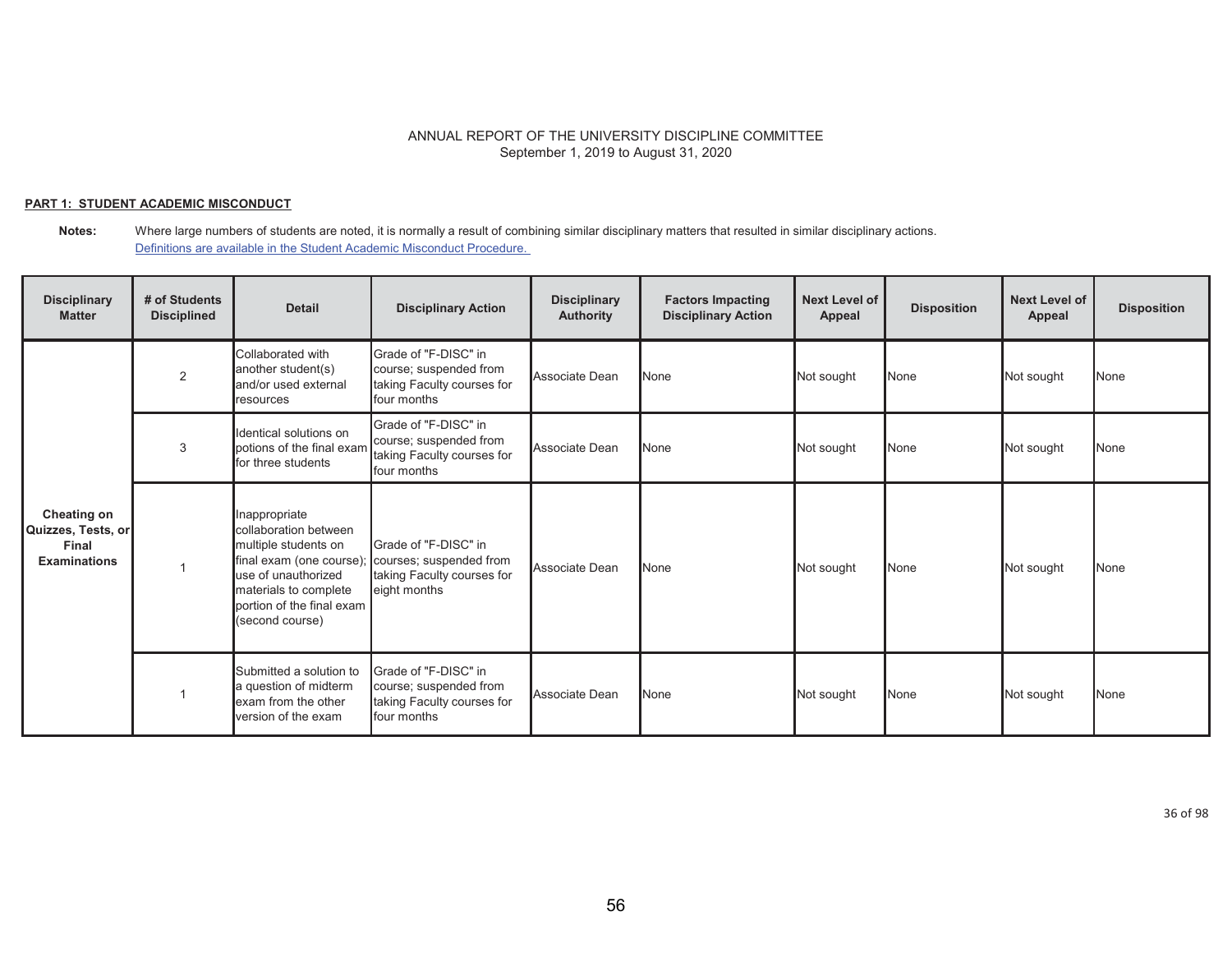## **PART 1: STUDENT ACADEMIC MISCONDUCT**

**Notes:** Where large numbers of students are noted, it is normally a result of combining similar disciplinary matters that resulted in similar disciplinary actions. Definitions are available in the Student Academic Misconduct Procedure.

| <b>Disciplinary</b><br><b>Matter</b>                              | # of Students<br><b>Disciplined</b> | <b>Detail</b>                                           | <b>Disciplinary Action</b>                                                                                                                                                                                                        | <b>Disciplinary</b><br><b>Authority</b> | <b>Factors Impacting</b><br><b>Disciplinary Action</b> | Next Level of<br>Appeal | <b>Disposition</b> | <b>Next Level of</b><br>Appeal | <b>Disposition</b> |
|-------------------------------------------------------------------|-------------------------------------|---------------------------------------------------------|-----------------------------------------------------------------------------------------------------------------------------------------------------------------------------------------------------------------------------------|-----------------------------------------|--------------------------------------------------------|-------------------------|--------------------|--------------------------------|--------------------|
|                                                                   | 13                                  | Used unauthorized<br>materials during the final<br>exam | Grade of "F-DISC" in<br>course; suspended from<br>taking courses in the Faculty<br>for one year                                                                                                                                   | Associate Dean                          | None                                                   | Not sought              | <b>None</b>        | Not sought                     | <b>None</b>        |
| Cheating on<br>Quizzes, Tests, or<br>Final<br><b>Examinations</b> | 3                                   | Used unauthorized<br>materials during the fina<br>exam  | Grade of "F-DISC" in<br>course; suspended from<br>taking Faculty courses for<br>eight months                                                                                                                                      | Associate Dean                          | None                                                   | Not sought              | None               | Not sought                     | None               |
|                                                                   |                                     | Final Exam;<br>communicating during<br>exam             | Grade of "F-DISC" in<br>course; suspension from<br>taking Faculty courses for<br>one year; transcript notation Associate Dean<br>for five years or graduation;<br>Academic Integrity Tutorial<br>and Quiz                         |                                         | None                                                   | Not sought              | None               | Not sought                     | None               |
|                                                                   |                                     | of unauthorized material Faculty courses for one        | Grade of "F-DISC" in<br>course; suspension from<br>taking Faculty of<br>Final Exam; possession Registration and Teaching<br>year; transcript notation for<br>five years or graduation;<br>Academic Integrity Tutorial<br>and Quiz | Associate Dean                          | None                                                   | Not sought              | None               | Not sought                     | None               |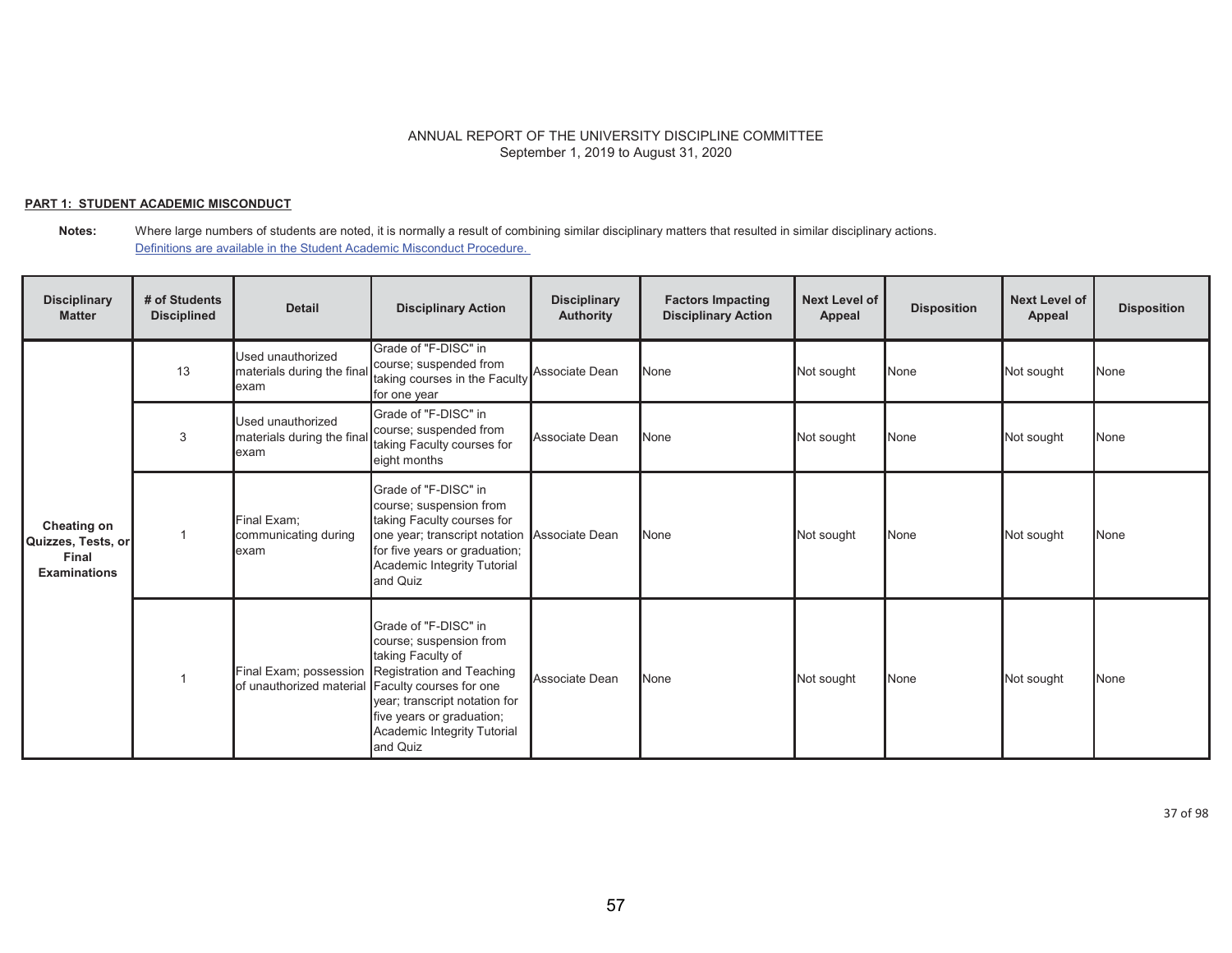## **PART 1: STUDENT ACADEMIC MISCONDUCT**

**Notes:** Where large numbers of students are noted, it is normally a result of combining similar disciplinary matters that resulted in similar disciplinary actions. Definitions are available in the Student Academic Misconduct Procedure.

| <b>Disciplinary</b><br><b>Matter</b> | # of Students<br><b>Disciplined</b> | <b>Detail</b>                                                                                                                        | <b>Disciplinary Action</b>                                                                  | <b>Disciplinary</b><br><b>Authority</b> | <b>Factors Impacting</b><br><b>Disciplinary Action</b> | Next Level of<br>Appeal | <b>Disposition</b> | <b>Next Level of</b><br>Appeal | <b>Disposition</b> |
|--------------------------------------|-------------------------------------|--------------------------------------------------------------------------------------------------------------------------------------|---------------------------------------------------------------------------------------------|-----------------------------------------|--------------------------------------------------------|-------------------------|--------------------|--------------------------------|--------------------|
|                                      | 2                                   | Exam solutions taken<br>verbatim from the<br>internet                                                                                | Grade of "F-DISC" in<br>course; suspended from<br>taking Faculty courses for<br>four months | Associate Dean                          | None                                                   | Not sought              | None               | Not sought                     | None               |
| Cheating on<br>Quizzes, Tests, or    | 2                                   | Two students submitted Grade of "F-DISC" in<br>virtually identical<br>solutions for a question<br>on the final examination           | course; suspended from<br>taking Faculty courses for<br>four months                         | Associate Dean                          | None                                                   | Not sought              | None               | Not sought                     | None               |
|                                      | 6                                   | Midterm; discussed<br>exam questions with<br>other students in a<br>group chat                                                       | Grade of zero on midterm:<br>Academic Integrity Tutorial<br>and Quiz                        | <b>Instructor</b>                       | None                                                   | Not sought              | None               | Not sought                     | None               |
| Final<br><b>Examinations</b>         |                                     | Midterm exam;<br>inappropriate<br>collaboration                                                                                      | Grade of zero on midterm:<br>Academic Integrity Tutorial<br>and Quiz                        | <b>Instructor</b>                       | None                                                   | Not sought              | None               | Not sought                     | None               |
|                                      |                                     | Midterm; used website<br>to acquire answers to<br>questions; possibly<br>posted the question to<br>website; evidence was<br>provided | Grade of zero on midterm<br>exam; Academic Integrity<br><b>Tutorial and Quiz</b>            | Instructor                              | None                                                   | Not sought              | None               | Not sought                     | None               |
|                                      | 3                                   | Quiz; student copied<br>answers from the<br>internet                                                                                 | Grade of zero on quiz;<br>Academic Integrity Tutorial<br>and Quiz                           | <b>Instructor</b>                       | None                                                   | Not sought              | None               | Not sought                     | None               |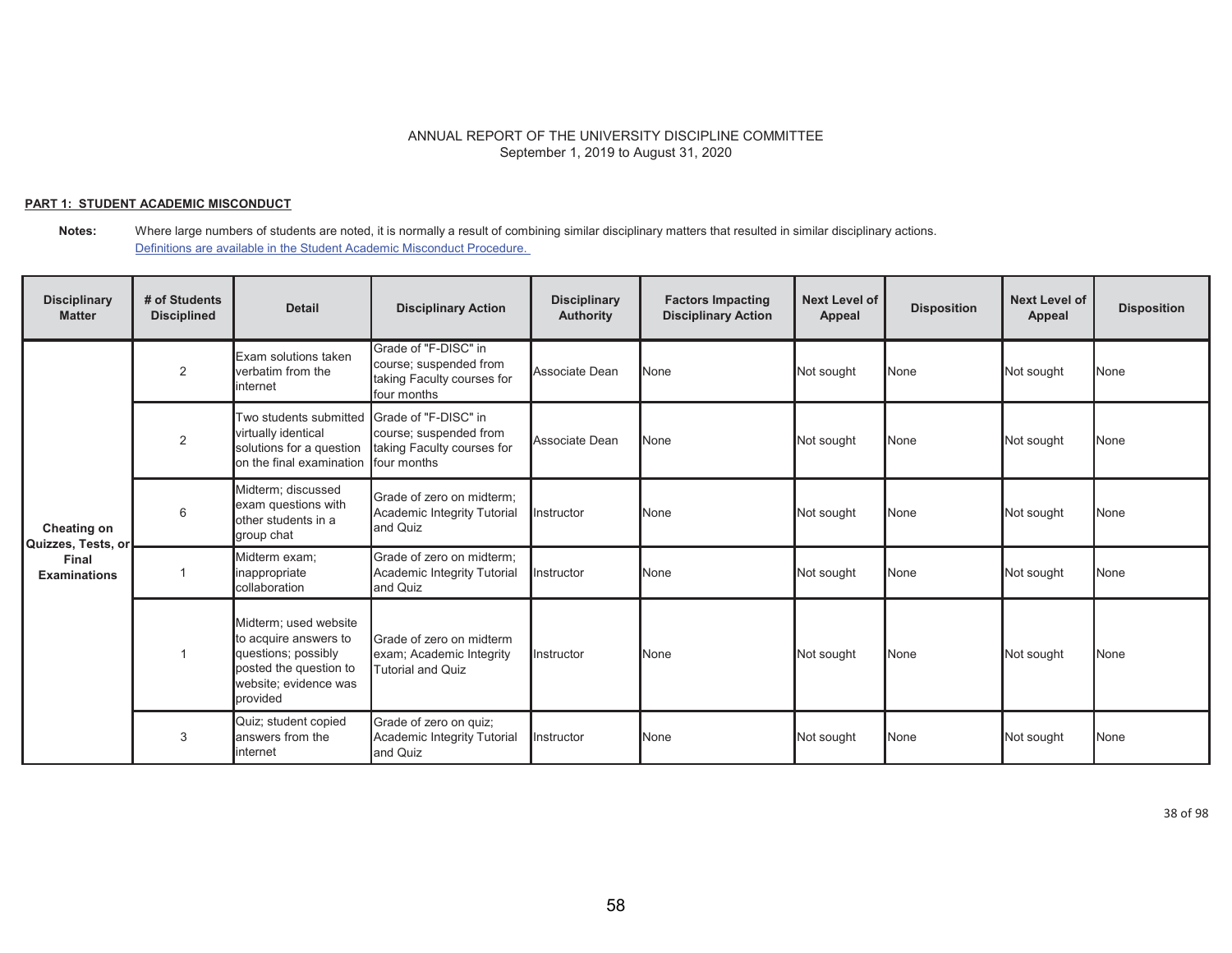## **PART 1: STUDENT ACADEMIC MISCONDUCT**

**Notes:** Where large numbers of students are noted, it is normally a result of combining similar disciplinary matters that resulted in similar disciplinary actions. Definitions are available in the Student Academic Misconduct Procedure.

| <b>Disciplinary</b><br><b>Matter</b>                              | # of Students<br><b>Disciplined</b> | <b>Detail</b>                                                                                                              | <b>Disciplinary Action</b>                                                                                                                                        | <b>Disciplinary</b><br>Authority | <b>Factors Impacting</b><br><b>Disciplinary Action</b> | Next Level of<br>Appeal | <b>Disposition</b> | <b>Next Level of</b><br>Appeal | <b>Disposition</b> |
|-------------------------------------------------------------------|-------------------------------------|----------------------------------------------------------------------------------------------------------------------------|-------------------------------------------------------------------------------------------------------------------------------------------------------------------|----------------------------------|--------------------------------------------------------|-------------------------|--------------------|--------------------------------|--------------------|
|                                                                   | 2                                   | Student copied several<br>answers during exam                                                                              | Grade of zero on midterm<br>exam; Academic Integrity<br><b>Tutorial and Quiz</b>                                                                                  | Instructor                       | None                                                   | Not sought              | <b>None</b>        | Not sought                     | None               |
|                                                                   | 98                                  | using app on online quiz quiz                                                                                              | Students collaborated by All students given "zero" on                                                                                                             | Associate<br>Department Head     | None                                                   | Not sought              | None               | Not sought                     | None               |
|                                                                   | 2                                   | Submitted answers to<br>incorrect version of the<br>final exam                                                             | Grade of "F-DISC" in<br>course; suspended from<br>taking Faculty courses for<br>four months                                                                       | Associate Dean                   | None                                                   | Not sought              | None               | Not sought                     | None               |
| Cheating on<br>Quizzes, Tests, or<br>Final<br><b>Examinations</b> |                                     | Plagiarism discovered<br>on the final exam                                                                                 | Grade of "F-DISC" in<br>course; transcript notation<br>removed after a period of<br>three (3) years, or at<br>graduation; Academic<br>Integrity Tutorial and Quiz | Dean's Office                    | None                                                   | Not sought              | <b>None</b>        | Not sought                     | None               |
|                                                                   |                                     | Plagiarized material in<br>final examination by<br>using material from<br>different web sources<br>without proper citation | Grade of "F-DISC";<br>transcript notation; attend<br>workshops offered by the<br>Academic Learning Centre                                                         | Associate Dean                   | None                                                   | Not sought              | None               | Not sought                     | None               |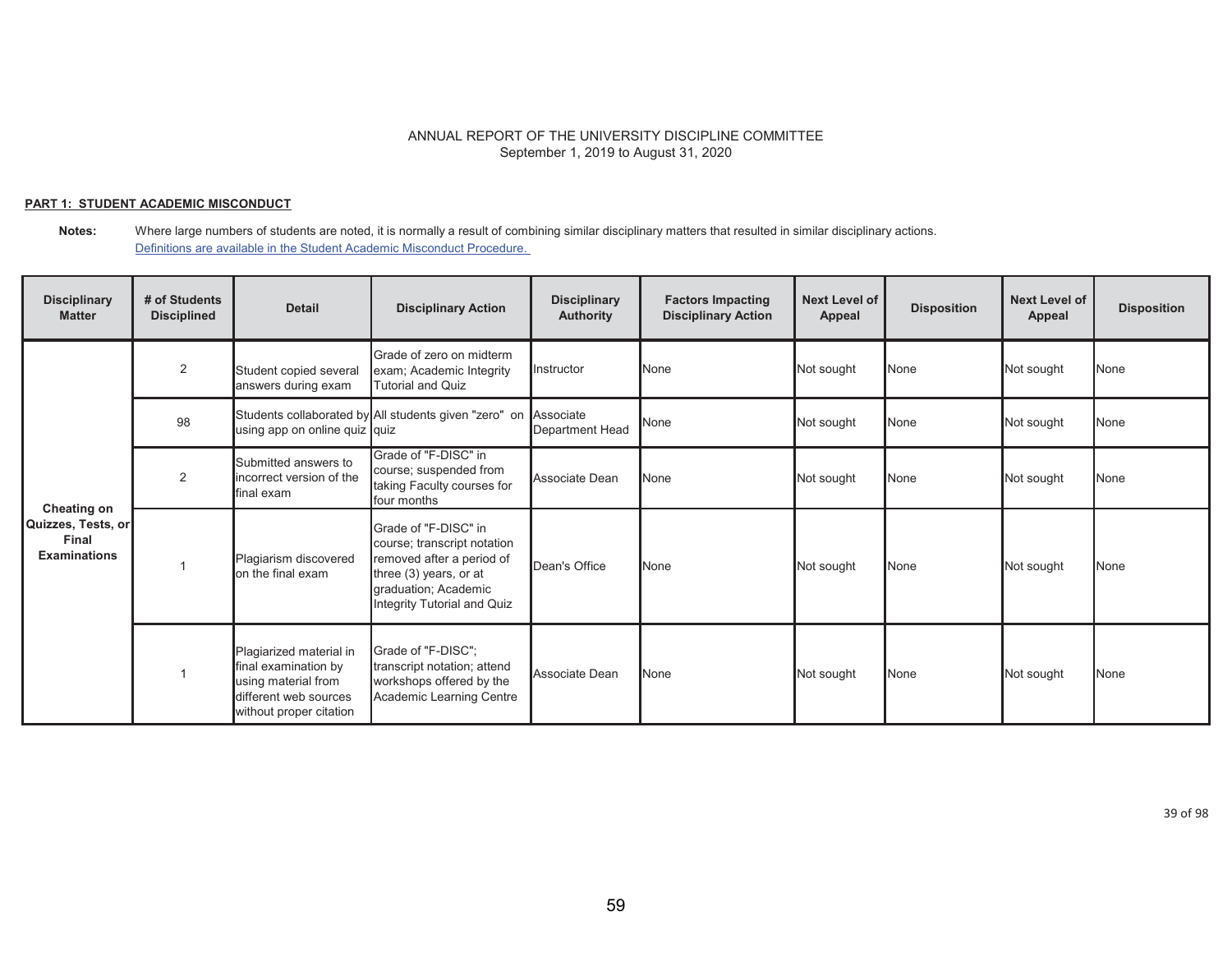## **PART 1: STUDENT ACADEMIC MISCONDUCT**

| <b>Disciplinary</b><br><b>Matter</b>             | # of Students<br><b>Disciplined</b> | <b>Detail</b>                                                                                                                                | <b>Disciplinary Action</b>                                                                                | <b>Disciplinary</b><br><b>Authority</b> | <b>Factors Impacting</b><br><b>Disciplinary Action</b>                                                                                                              | Next Level of<br><b>Appeal</b> | <b>Disposition</b> | Next Level of<br>Appeal | <b>Disposition</b> |
|--------------------------------------------------|-------------------------------------|----------------------------------------------------------------------------------------------------------------------------------------------|-----------------------------------------------------------------------------------------------------------|-----------------------------------------|---------------------------------------------------------------------------------------------------------------------------------------------------------------------|--------------------------------|--------------------|-------------------------|--------------------|
|                                                  | 5                                   | Wrote final examination<br>at one common location:<br>final examination<br>contained similar<br>phrasing with those of<br>the other students | Grade of "F-DISC";<br>transcript notation                                                                 | Associate Dean                          | Denied allegation despite<br>compelling evidence                                                                                                                    | Not sought                     | None               | Not sought              | None               |
|                                                  | 5                                   | Engaged in a group chat Grade of "F-DISC";<br>during final examination transcript notation                                                   |                                                                                                           | Associate Dean                          | Student acknowledged<br>taking part in group chat;<br>first offense                                                                                                 | Not sought                     | None               | Not sought              | None               |
| Cheating on tests,<br>quizzes and final<br>exams |                                     | Plagiarized material in<br>final examination by<br>using material from<br>different web sources<br>without proper citation                   | Grade of "F-DISC":<br>transcript notation; attend<br>workshops offered by the<br>Academic Learning Centre | Associate Dean                          | None                                                                                                                                                                | Not sought                     | None               | Not sought              | None               |
|                                                  |                                     | Wrote the final exam in<br>collaboration with three<br>other students                                                                        | Letter of reprimand                                                                                       | Associate Dean                          | Admitted to inappropriate<br>collaboration on the final<br>exam; they were running<br>out of time and worked<br>together to complete the<br>multiple choice section | Not sought                     | None               | Not sought              | None               |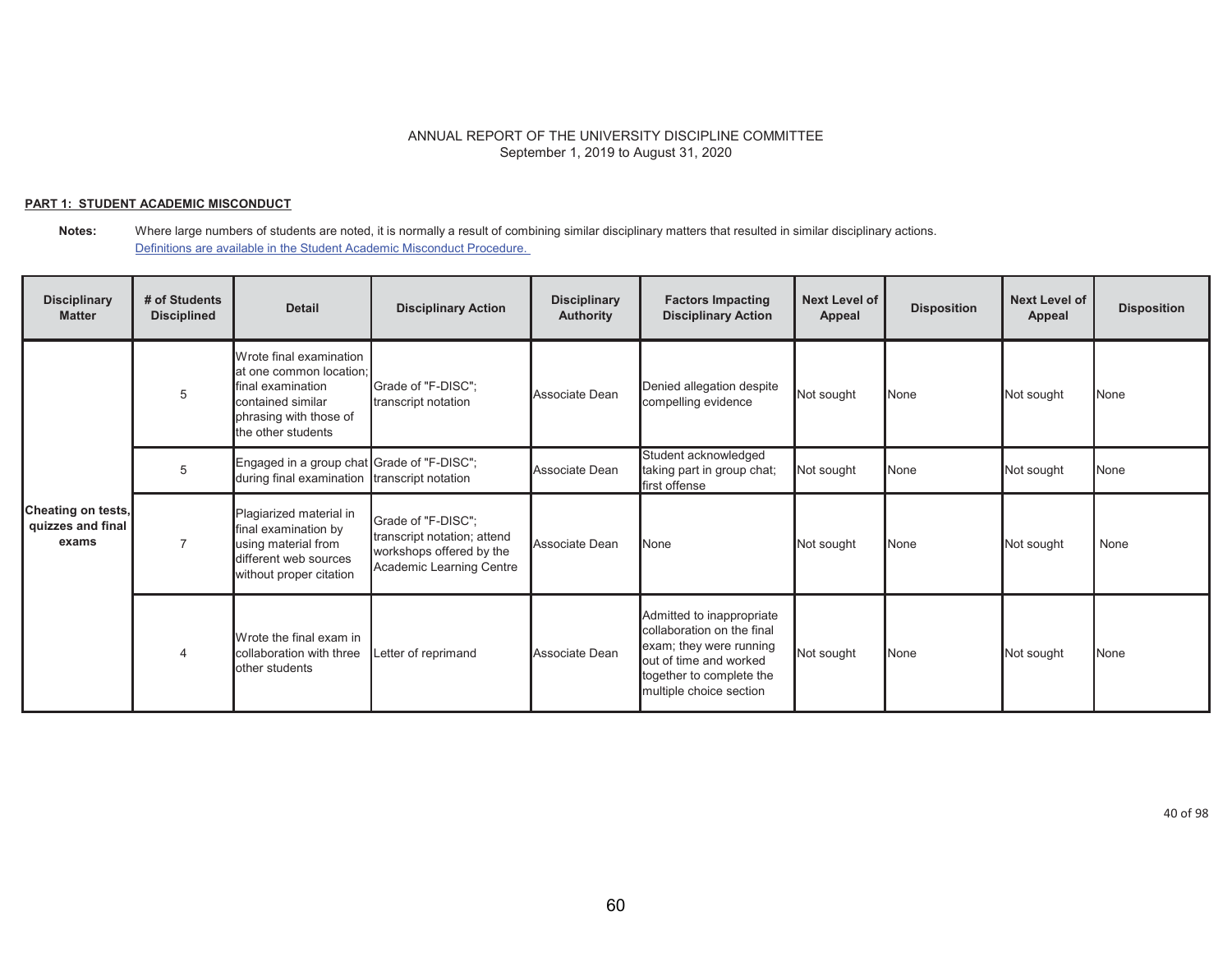## **PART 1: STUDENT ACADEMIC MISCONDUCT**

**Notes:** Where large numbers of students are noted, it is normally a result of combining similar disciplinary matters that resulted in similar disciplinary actions. Definitions are available in the Student Academic Misconduct Procedure.

| <b>Disciplinary</b><br><b>Matter</b>             | # of Students<br><b>Disciplined</b> | <b>Detail</b>                                                                    | <b>Disciplinary Action</b>                                                                                                                          | <b>Disciplinary</b><br><b>Authority</b> | <b>Factors Impacting</b><br><b>Disciplinary Action</b>                                                                                                      | <b>Next Level of</b><br>Appeal | <b>Disposition</b> | <b>Next Level of</b><br>Appeal | <b>Disposition</b> |
|--------------------------------------------------|-------------------------------------|----------------------------------------------------------------------------------|-----------------------------------------------------------------------------------------------------------------------------------------------------|-----------------------------------------|-------------------------------------------------------------------------------------------------------------------------------------------------------------|--------------------------------|--------------------|--------------------------------|--------------------|
| Cheating on tests,<br>quizzes and final<br>exams |                                     | Wrote the midterm<br>exam together                                               | Meet with the Academic<br>Integrity Coordinator;<br>Academic Integrity Tutorial<br>and Quiz                                                         | Associate Dean                          | Computer problems at the<br>time of the exam; they and<br>another student wrote the<br>exam in the same house.<br>checking their answers with<br>each other | Not sought                     | None               | Not sought                     | <b>None</b>        |
|                                                  | 2                                   | Inappropriate<br>collaboration on a long<br>answer question on the<br>final exam | Grade of "C-DISC":<br>transcript notation; meet<br>with the Academic Integrity<br>Coordinator; Academic<br>Integrity Tutorial and Quiz              | Associate Dean                          | Used the textbook as a<br>reference for this question<br>but this section could not<br>be found                                                             | Not sought                     | None               | Not sought                     | None               |
|                                                  |                                     | Inappropriate<br>collaboration on a long<br>answer question on the<br>final exam | Grade of "D-DISC" in<br>course; transcript notation;<br>meet with the Academic<br>Integrity Coordinator;<br>Academic Integrity Tutorial<br>and Quiz | Associate Dean                          | Copied the answer from the<br>textbook but an answer<br>matching this one in the<br>textbook could not be found                                             | Not sought                     | None               | Not sought                     | None               |
|                                                  | 2                                   | Inappropriate<br>collaboration on a long<br>answer question on the<br>final exam | Grade of "C-DISC":<br>transcript notation; meet<br>with the Academic Integrity<br>Coordinator; Academic<br>Integrity Tutorial and Quiz              | Associate Dean                          | Used an example in the<br>textbook that they thought<br>was similar to this question                                                                        | Not sought                     | None               | Not sought                     | <b>None</b>        |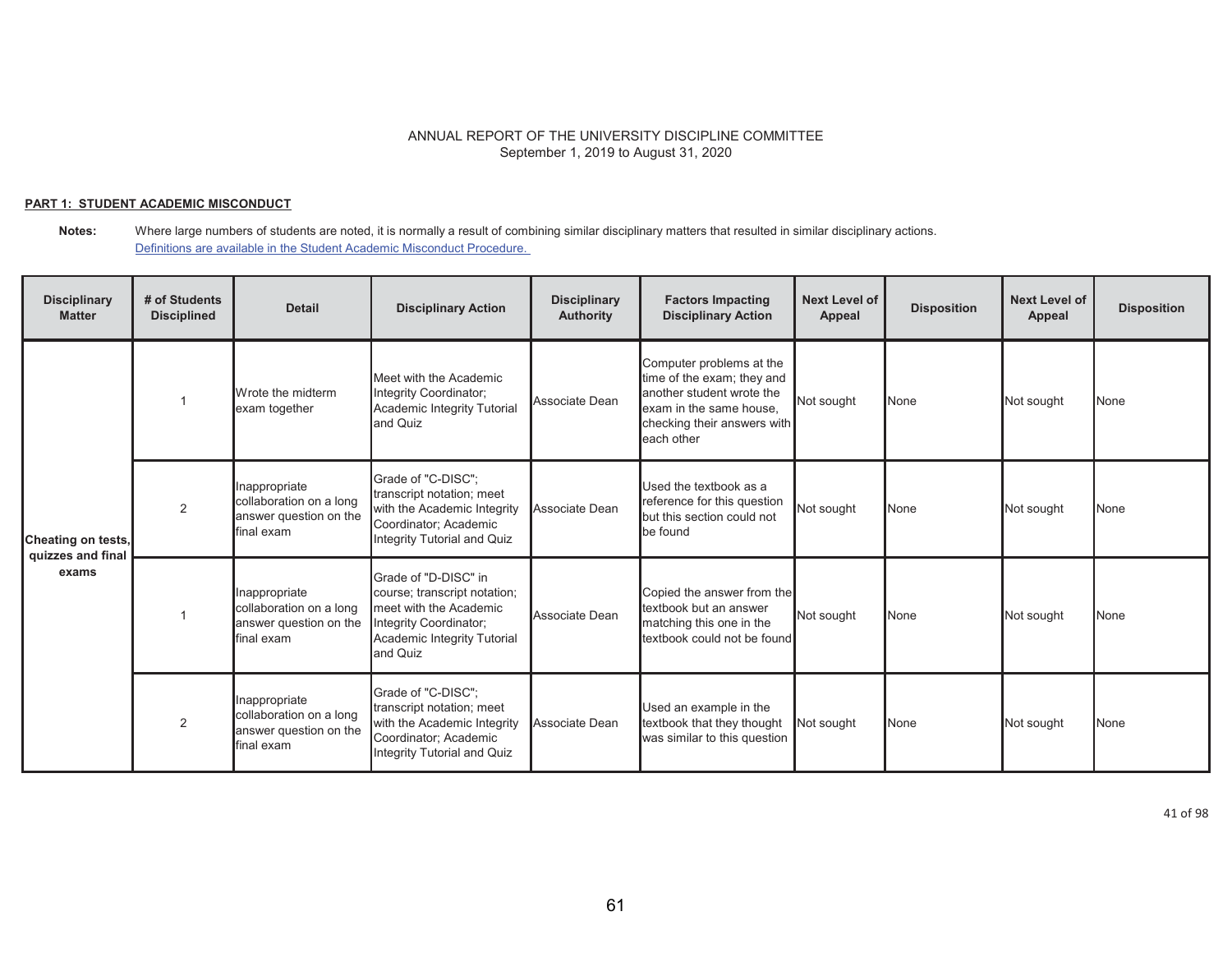## **PART 1: STUDENT ACADEMIC MISCONDUCT**

| <b>Disciplinary</b><br><b>Matter</b>             | # of Students<br><b>Disciplined</b> | <b>Detail</b>                                                                                                       | <b>Disciplinary Action</b>                                                                                                                              | <b>Disciplinary</b><br><b>Authority</b> | <b>Factors Impacting</b><br><b>Disciplinary Action</b>                                                                                       | Next Level of<br>Appeal | <b>Disposition</b> | <b>Next Level of</b><br>Appeal | <b>Disposition</b> |
|--------------------------------------------------|-------------------------------------|---------------------------------------------------------------------------------------------------------------------|---------------------------------------------------------------------------------------------------------------------------------------------------------|-----------------------------------------|----------------------------------------------------------------------------------------------------------------------------------------------|-------------------------|--------------------|--------------------------------|--------------------|
|                                                  | 3                                   | Answers on the final<br>exam identical to the<br>answers of other<br>students                                       | Grade of "D-DISC" in<br>course; transcript notation;<br>meet with the Academic<br>Integrity Coordinator                                                 | Associate Dean                          | Sought help from a<br>classmate                                                                                                              | Not sought              | None               | Not sought                     | None               |
| Cheating on tests,<br>quizzes and final<br>exams | 2                                   | Wrote the midterm<br>exam together                                                                                  | Meet with the Academic<br>Integrity Coordinator;<br>Academic Integrity Tutorial<br>and Quiz                                                             | Associate Dean                          | Wrote exam in the same<br>building as a classmate; the<br>other student called from<br>their office and the two<br>began discussing the exam | Not sought              | None               | Not sought                     | None               |
|                                                  |                                     | Answers to the long<br>answer portion of the<br>final exam looked<br>identical to the answers<br>of another student | Grade of "C-DISC" in the<br>course; transcript notation;<br>meet with the Academic<br>Integrity Coordinator;<br>Academic Integrity Tutorial<br>and Quiz | Associate Dean                          | The student admitted to<br>using a rough draft of<br>another student's<br>assignment to complete<br>their own                                | Not sought              | None               | Not sought                     | None               |
|                                                  |                                     | Answers to the long<br>answer portion of the<br>final exam looked<br>identical to the answers<br>of another student | Grade of zero on<br>assignment; transcript<br>notation; meet with the<br>Academic Integrity<br>Coordinator; Academic<br>Integrity Tutorial and Quiz     | Associate Dean                          | The student said they<br>shared information with<br>another student but did not Not sought<br>provide them with the<br>assignment            |                         | None               | Not sought                     | None               |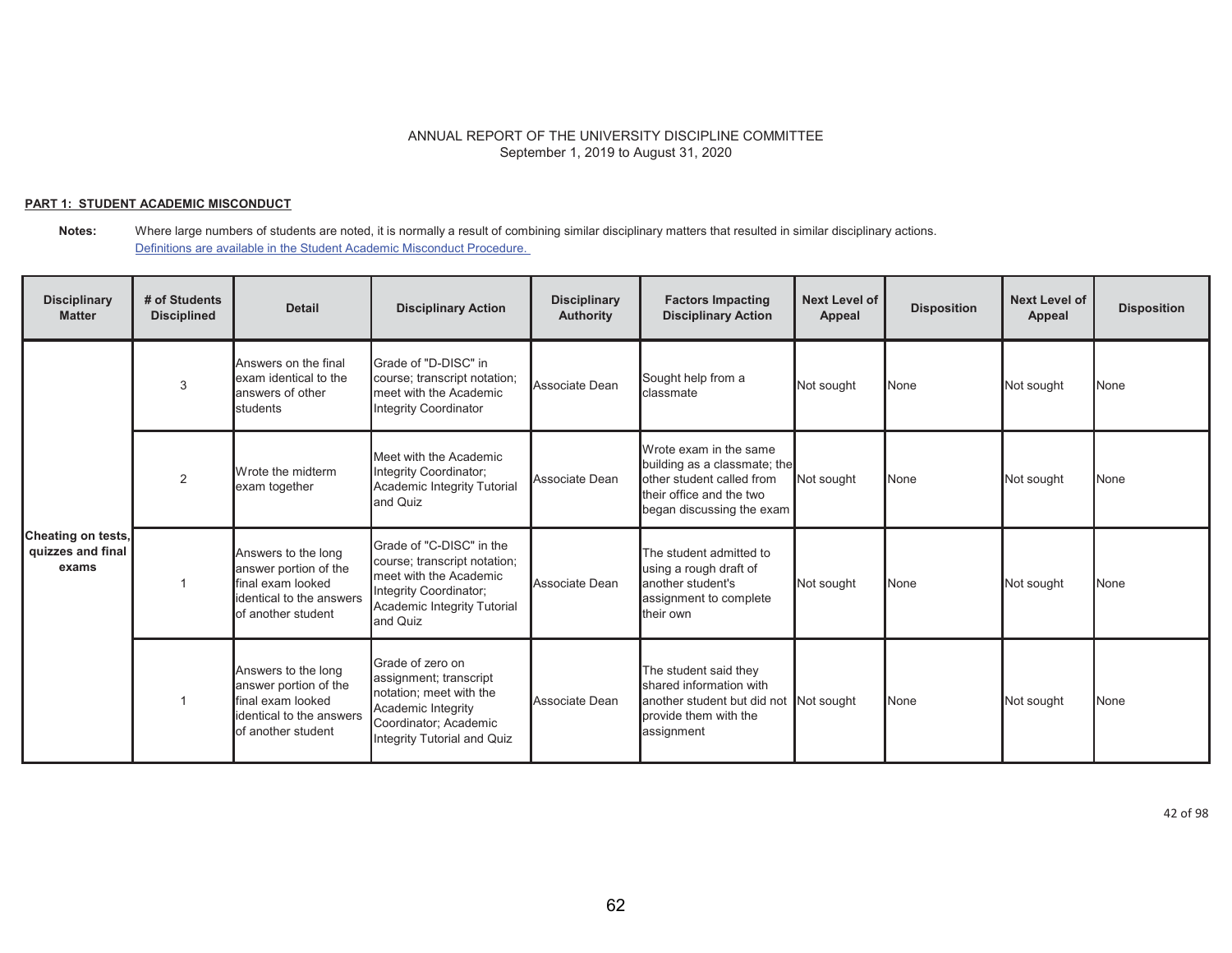## **PART 1: STUDENT ACADEMIC MISCONDUCT**

**Notes:** Where large numbers of students are noted, it is normally a result of combining similar disciplinary matters that resulted in similar disciplinary actions. Definitions are available in the Student Academic Misconduct Procedure.

| <b>Disciplinary</b><br><b>Matter</b>             | # of Students<br><b>Disciplined</b> | <b>Detail</b>                                                     | <b>Disciplinary Action</b>                                                                                                      | <b>Disciplinary</b><br><b>Authority</b> | <b>Factors Impacting</b><br><b>Disciplinary Action</b>                  | <b>Next Level of</b><br>Appeal | <b>Disposition</b> | <b>Next Level of</b><br>Appeal | <b>Disposition</b> |
|--------------------------------------------------|-------------------------------------|-------------------------------------------------------------------|---------------------------------------------------------------------------------------------------------------------------------|-----------------------------------------|-------------------------------------------------------------------------|--------------------------------|--------------------|--------------------------------|--------------------|
|                                                  | 2                                   | Submitted similar final<br>exams as another<br>student            | Grade of "F-DISC" in<br>course; suspended from<br>taking Faculty courses for<br>four months                                     | Associate Dean                          | <b>None</b>                                                             | Not sought                     | None               | Not sought                     | None               |
| Cheating on tests,<br>quizzes and final<br>exams | 5                                   | Completed a portion of<br>the exam with other<br><b>s</b> tudents | Grade of "F-DISC" in<br>course; suspended from<br>taking Faculty courses for<br>eight months                                    | Associate Dean                          | None                                                                    | Not sought                     | None               | Not sought                     | None               |
|                                                  |                                     | Final exam:<br>communicating with<br>another student              | Grade of "F-DISC" in<br>course; transcript notation<br>for five years or graduation;<br>Academic Integrity Tutorial<br>and Quiz | Associate Dean                          | <b>None</b>                                                             | Not sought                     | None               | Not sought                     | <b>None</b>        |
| <b>Duplicate</b><br><b>Submission</b>            |                                     | Duplicate submission of<br>assignment in 2nd<br>attempt of course | Grade of zero on<br>assignment; "DISC" notation<br>on final grade; meet with<br>Academic Integrity<br>Coordinator               | Associate Dean                          | Second offense                                                          | Not sought                     | None               | Not sought                     | <b>None</b>        |
|                                                  |                                     | Duplicate submission of<br>content in multiple lab<br>reports     | Grade of zero for one lab;<br>revise and resubmit three<br>other labs                                                           | Associate Dean                          | Due to UofM closure,<br>student did not receive lab<br>feedback on time | Not sought                     | None               | Not sought                     | None               |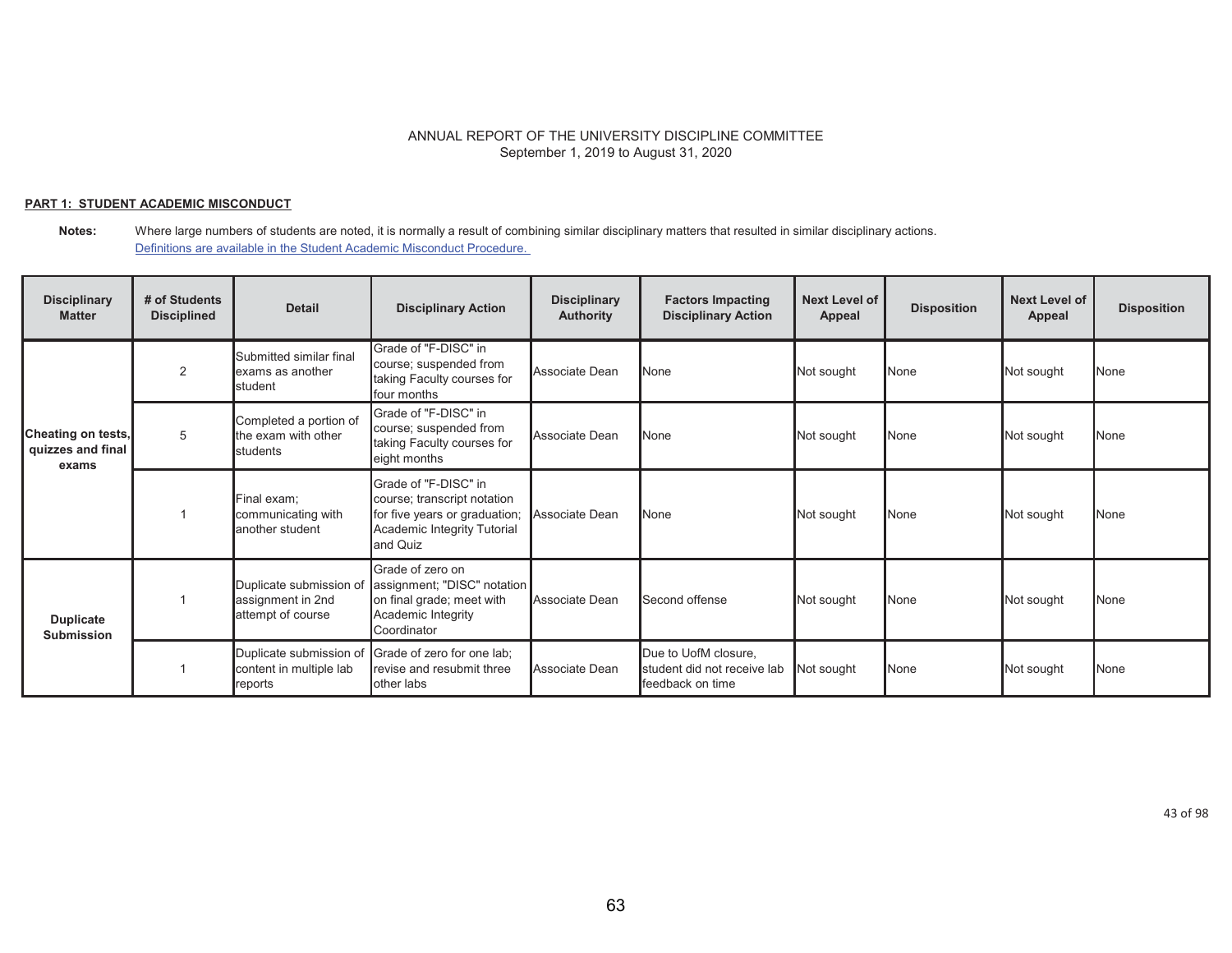## **PART 1: STUDENT ACADEMIC MISCONDUCT**

#### **Notes:** Where large numbers of students are noted, it is normally a result of combining similar disciplinary matters that resulted in similar disciplinary actions. Definitions are available in the Student Academic Misconduct Procedure.

| <b>Disciplinary</b><br><b>Matter</b>  | # of Students<br><b>Disciplined</b> | <b>Detail</b>                                                                                                                           | <b>Disciplinary Action</b>                                                                                                                                                                                   | <b>Disciplinary</b><br><b>Authority</b> | <b>Factors Impacting</b><br><b>Disciplinary Action</b>                                                                                                                                                   | Next Level of<br>Appeal | <b>Disposition</b> | <b>Next Level of</b><br>Appeal | <b>Disposition</b> |
|---------------------------------------|-------------------------------------|-----------------------------------------------------------------------------------------------------------------------------------------|--------------------------------------------------------------------------------------------------------------------------------------------------------------------------------------------------------------|-----------------------------------------|----------------------------------------------------------------------------------------------------------------------------------------------------------------------------------------------------------|-------------------------|--------------------|--------------------------------|--------------------|
| <b>Duplicate</b><br><b>Submission</b> |                                     | Submitted assignment<br>on a topic that they had<br>previously submitted in<br>another offering of the<br>course, in a previous<br>term | Academic Integrity Tutorial<br>and Quiz; meet with<br>Academic Integrity<br>Coordinator; cannot register Associate Dean<br>for ANY faculty courses for<br>one academic year; "DISC"<br>comment on transcript |                                         | COVID-19 limited<br>transportation; scared to go<br>out; didn't realize needed to<br>ask permission to use<br>same subject before doing<br>assignment                                                    | Not sought              | None               | Not sought                     | None               |
|                                       |                                     | Assignment                                                                                                                              | Grade of zero on<br>assignment                                                                                                                                                                               | Associate<br>Department Head            | None                                                                                                                                                                                                     | Not sought              | None               | Not sought                     | None               |
| Inappropriate<br>Collaboration        | 2                                   | Submitted the same<br>version of an in-class<br>assignment in course<br>(Inappropriate<br>collaboration)                                | Grade of "F-DISC" in<br>course; notation on<br>transcript; Academic<br>Integrity Tutorial and Quiz;<br>transcript comments for one<br>year graduation; penalty for<br>assignment                             | Designate of the<br>Dean                | Both admitted to working<br>with another student and<br>copying and pasting from<br>source work with no<br>citations but not to<br>submitting the same<br>assignment; not credible<br>given the evidence | Not sought              | None               | Not sought                     | None               |
|                                       | 2                                   | Elements of assignment<br>identical to another<br>student                                                                               | Grade of zero on<br>assignment; "DISC" notation<br>on final grade; meet with<br>Academic Integrity<br>Coordinator                                                                                            | Associate Dean                          | <b>None</b>                                                                                                                                                                                              | Not sought              | None               | Not sought                     | None               |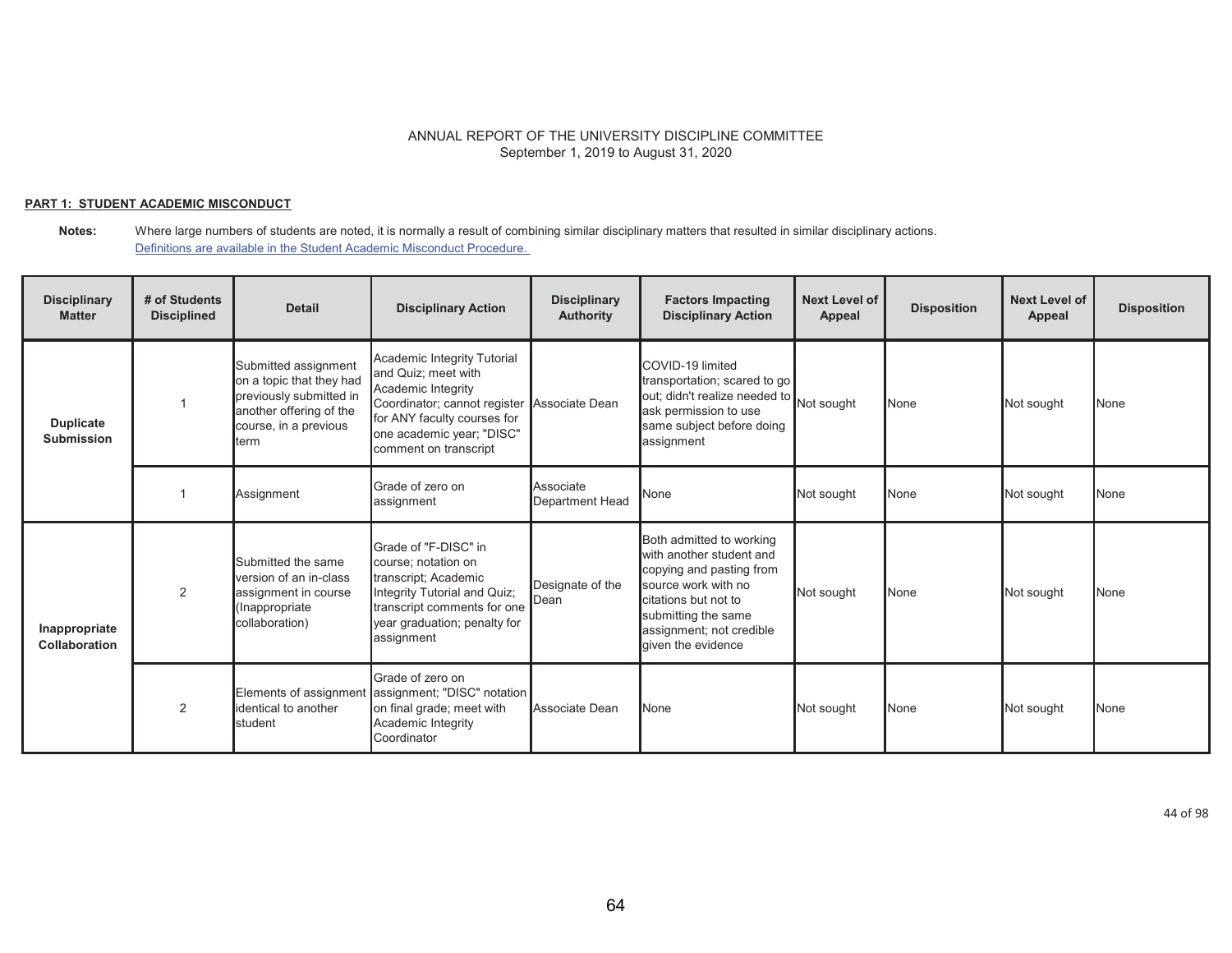## **PART 1: STUDENT ACADEMIC MISCONDUCT**

**Notes:** Where large numbers of students are noted, it is normally a result of combining similar disciplinary matters that resulted in similar disciplinary actions. Definitions are available in the Student Academic Misconduct Procedure.

| <b>Disciplinary</b><br><b>Matter</b>  | # of Students<br><b>Disciplined</b> | <b>Detail</b>                                                          | <b>Disciplinary Action</b>                                                                                                                                  | <b>Disciplinary</b><br><b>Authority</b> | <b>Factors Impacting</b><br><b>Disciplinary Action</b>                                              | <b>Next Level of</b><br>Appeal | <b>Disposition</b> | <b>Next Level of</b><br>Appeal | <b>Disposition</b> |
|---------------------------------------|-------------------------------------|------------------------------------------------------------------------|-------------------------------------------------------------------------------------------------------------------------------------------------------------|-----------------------------------------|-----------------------------------------------------------------------------------------------------|--------------------------------|--------------------|--------------------------------|--------------------|
|                                       |                                     | identical to another<br>student                                        | Grade of zero on<br>Elements of assignment assignment; "DISC" notation<br>on final grade; meet with<br>Academic Integrity<br>Coordinator                    | Associate Dean                          | <b>None</b>                                                                                         | Not sought                     | None               | Not sought                     | <b>None</b>        |
|                                       | 3                                   | Elements of assignment<br>identical to another<br>student              | Grade of zero on<br>assignment; meet with<br>Academic Integrity<br>Coordinator                                                                              | Associate Dean                          | None                                                                                                | Not sought                     | None               | Not sought                     | None               |
| Inappropriate<br><b>Collaboration</b> | 2                                   | Academic Misconduct                                                    | Letter of apology to the<br>Instructor; grade of zero on<br>assignment; transcript<br>notation until graduation;<br>Academic Integrity Tutorial<br>and Quiz | <b>Department Head</b>                  | None                                                                                                | Not sought                     | None               | Not sought                     | None               |
|                                       |                                     | Shared work in hopes of Academic Integrity<br>helping another student  | Academic Integrity Tutorial<br>and Quiz; meet with<br>Coordinator; retake digital<br>portion of course; "DISC"<br>comment on transcript                     | Associate Dean                          | Trying to help student,<br>knew of hardships, didn't<br>know they would submit<br>work as their own | Not sought                     | None               | Not sought                     | None               |
|                                       |                                     | Copying another<br>student; inappropriate<br>collaboration; plagiarism | Academic Integrity Tutorial<br>and Quiz; Meet with<br>Academic Integrity<br>Coordinator; retake course;<br>"DISC" comment on<br>transcript                  | Associate Dean                          | Student stressed; family<br>death; panicked but aware<br>of mistake; remorseful;<br>lashamed        | Not sought                     | None               | Not sought                     | None               |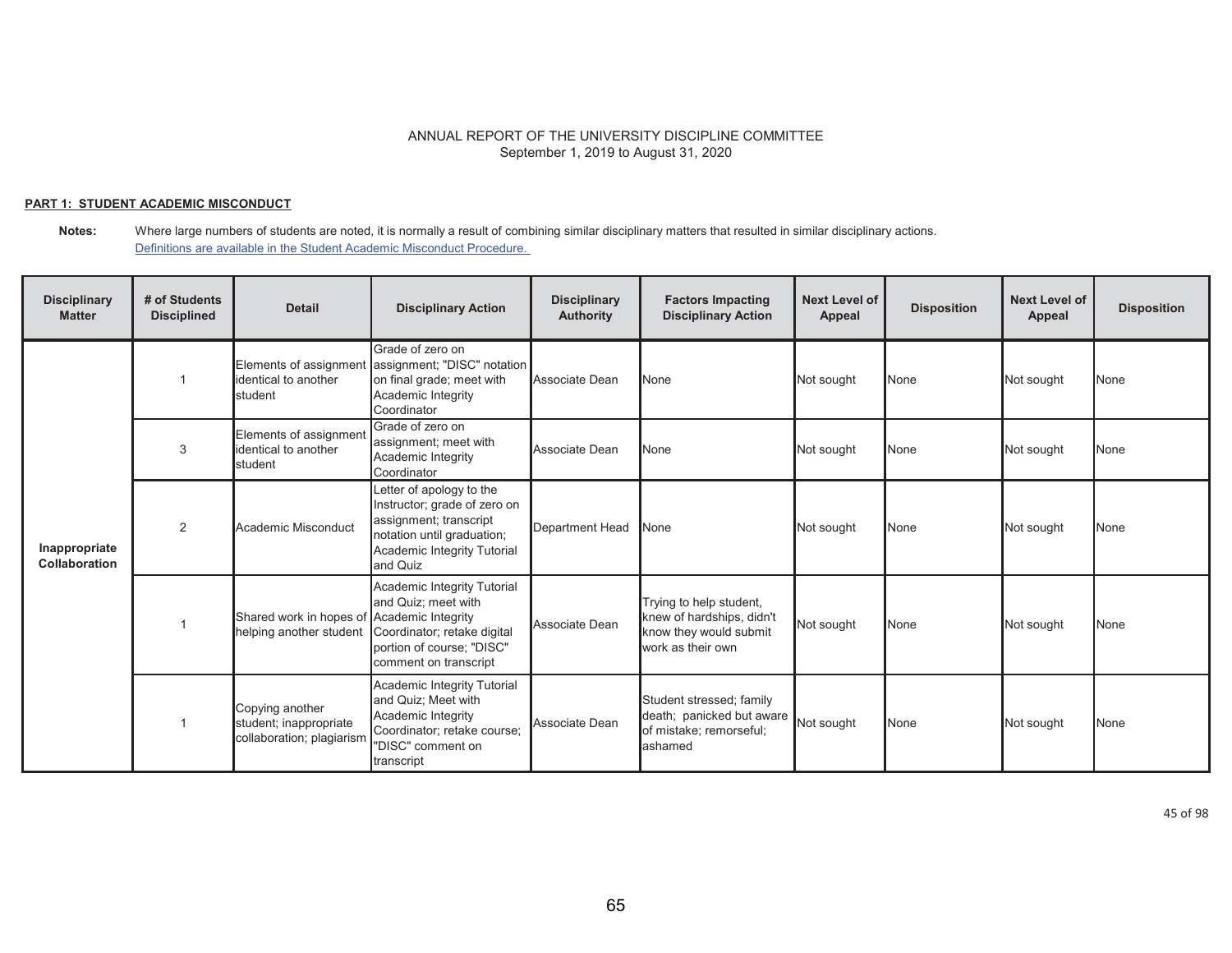## **PART 1: STUDENT ACADEMIC MISCONDUCT**

#### **Notes:** Where large numbers of students are noted, it is normally a result of combining similar disciplinary matters that resulted in similar disciplinary actions. Definitions are available in the Student Academic Misconduct Procedure.

| <b>Disciplinary</b><br><b>Matter</b>  | # of Students<br><b>Disciplined</b> | <b>Detail</b>                                                                                            | <b>Disciplinary Action</b>                                                                                                                                                                        | <b>Disciplinary</b><br><b>Authority</b>                                                                | <b>Factors Impacting</b><br><b>Disciplinary Action</b> | <b>Next Level of</b><br>Appeal | <b>Disposition</b> | <b>Next Level of</b><br>Appeal | <b>Disposition</b> |
|---------------------------------------|-------------------------------------|----------------------------------------------------------------------------------------------------------|---------------------------------------------------------------------------------------------------------------------------------------------------------------------------------------------------|--------------------------------------------------------------------------------------------------------|--------------------------------------------------------|--------------------------------|--------------------|--------------------------------|--------------------|
|                                       |                                     | Repeated Disc Action                                                                                     | Academic Integrity Tutorial<br>and Quiz; meet with<br>Academic Integrity<br>Coordinator; "DISC"<br>comment on transcript                                                                          | Associate Dean                                                                                         | Very sorry; regret; no<br>intention of doing wrong     | Not sought                     | None               | Not sought                     | None               |
| Inappropriate<br><b>Collaboration</b> |                                     | Tried to help relative<br>who was receiving lower<br>grades; didn't share<br>work but used same<br>topic | Academic Integrity Tutorial<br>and Quiz; meet with<br>Academic Integrity<br>Coordinator; "DISC"<br>comment on transcript                                                                          | Associate Dean                                                                                         | Was only trying to help; not<br>lintentional           | Not sought                     | None               | Not sought                     | None               |
|                                       | 2                                   | Inappropriate<br>collaboration in<br>assignment                                                          | Grade of "F-DISC" in<br>course; barred from faculty<br>courses for one year;<br>notation on transcript;<br>Academic Integrity Tutorial<br>and Quiz; comments for two<br>years or until graduation | Designate of the<br>Dean of Teaching<br>Faculty and<br>Associate Dean of<br>Faculty of<br>Registration | Whole assignment was the<br>same as another student    | Not sought                     | None               | Not sought                     | None               |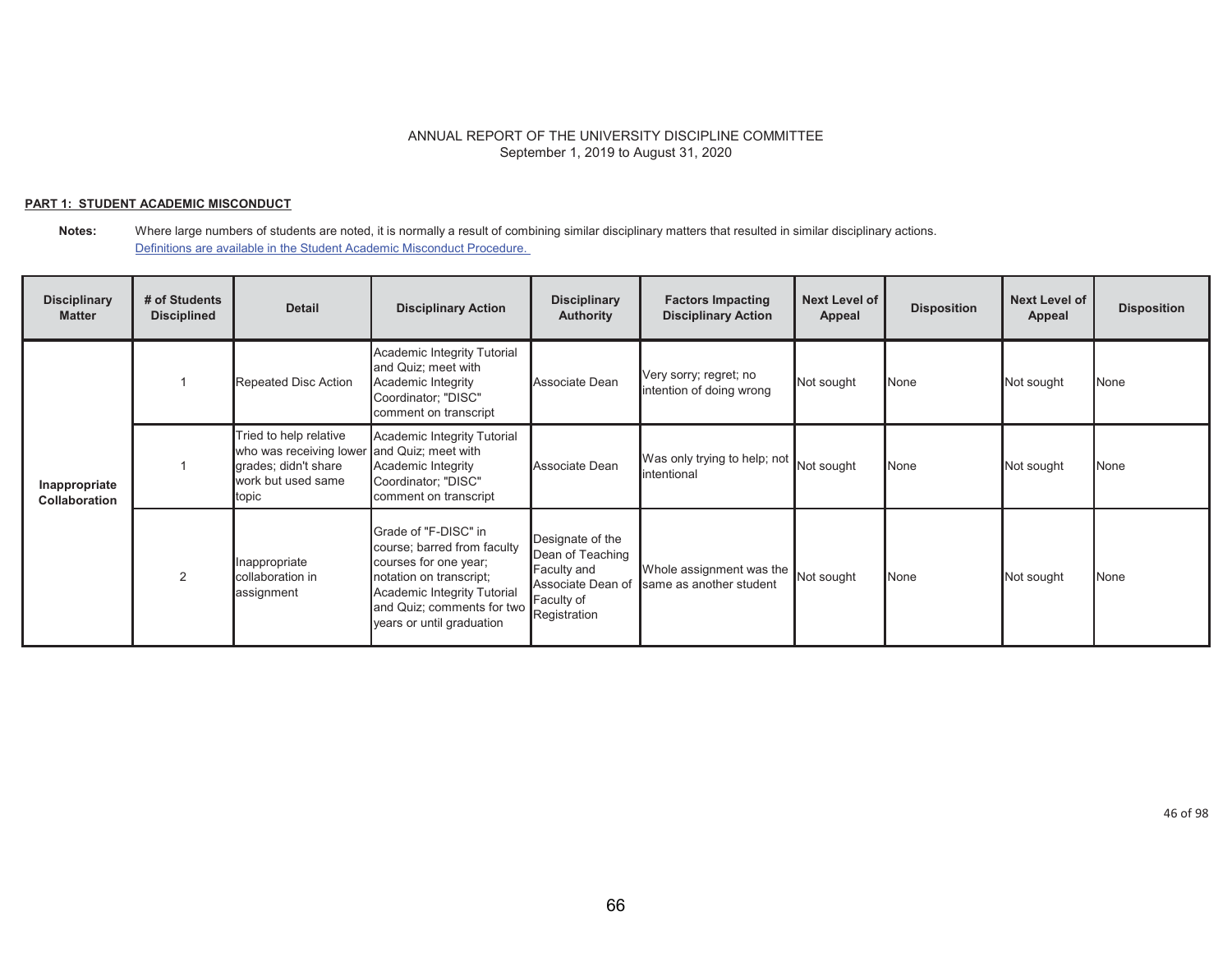## **PART 1: STUDENT ACADEMIC MISCONDUCT**

#### **Notes:** Where large numbers of students are noted, it is normally a result of combining similar disciplinary matters that resulted in similar disciplinary actions. Definitions are available in the Student Academic Misconduct Procedure.

| <b>Disciplinary</b><br><b>Matter</b> | # of Students<br><b>Disciplined</b> | <b>Detail</b>                                                                                       | <b>Disciplinary Action</b>                                                                                                                                                                                                    | <b>Disciplinary</b><br><b>Authority</b> | <b>Factors Impacting</b><br><b>Disciplinary Action</b>                                                                                                                                                                            | Next Level of<br>Appeal | <b>Disposition</b> | <b>Next Level of</b><br>Appeal | <b>Disposition</b> |
|--------------------------------------|-------------------------------------|-----------------------------------------------------------------------------------------------------|-------------------------------------------------------------------------------------------------------------------------------------------------------------------------------------------------------------------------------|-----------------------------------------|-----------------------------------------------------------------------------------------------------------------------------------------------------------------------------------------------------------------------------------|-------------------------|--------------------|--------------------------------|--------------------|
|                                      |                                     | Students submitted the<br>same version of a large<br>portion of an in-class<br>assignment in course | Grade of "F-DISC" in<br>course; transcript notation;<br>Academic Integrity Tutorial<br>and Quiz; comments may be Dean<br>removed in one year or upon<br><b>araduation</b>                                                     | Designate of the                        | Admitted to working<br>together; instructions were<br>very clear about submitted<br>work; worked together on<br>individual assignment;<br>asked for class-mate's<br>work and copied a large<br>portion of the work                | Not sought              | None               | Not sought                     | None               |
| Inappropriate<br>Collaboration       |                                     | Students submitted the<br>same version of a large<br>portion of an in-class<br>assignment in course | Grade of zero on<br>assignment; "DISC" with<br>final grade; transcript<br>notation; Academic Integrity Designate of the<br>Tutorial and Quiz; transcript Dean<br>comments may be removed<br>in one year or upon<br>graduation |                                         | Admitted working together<br>but instructions were very<br>clear about submitted work:<br>worked together on<br>individual assignment and<br>provided classmate with a<br>copy of the work which the<br>other student then copied | Not sought              | None               | Not sought                     | None               |
|                                      |                                     | Assignment was<br>submitted that was<br>identical to that of<br>another student                     | Grade of "C-DISC" assigned<br>for the course; transcript<br>notation; meet with the<br>Academic Integrity<br>Coordinator; Academic<br>Integrity Tutorial and Quiz                                                             | Associate Dean                          | Accessed and copied the<br>assignment in question<br>after a classmate borrowed<br>their laptop                                                                                                                                   | Not sought              | None               | Not sought                     | None               |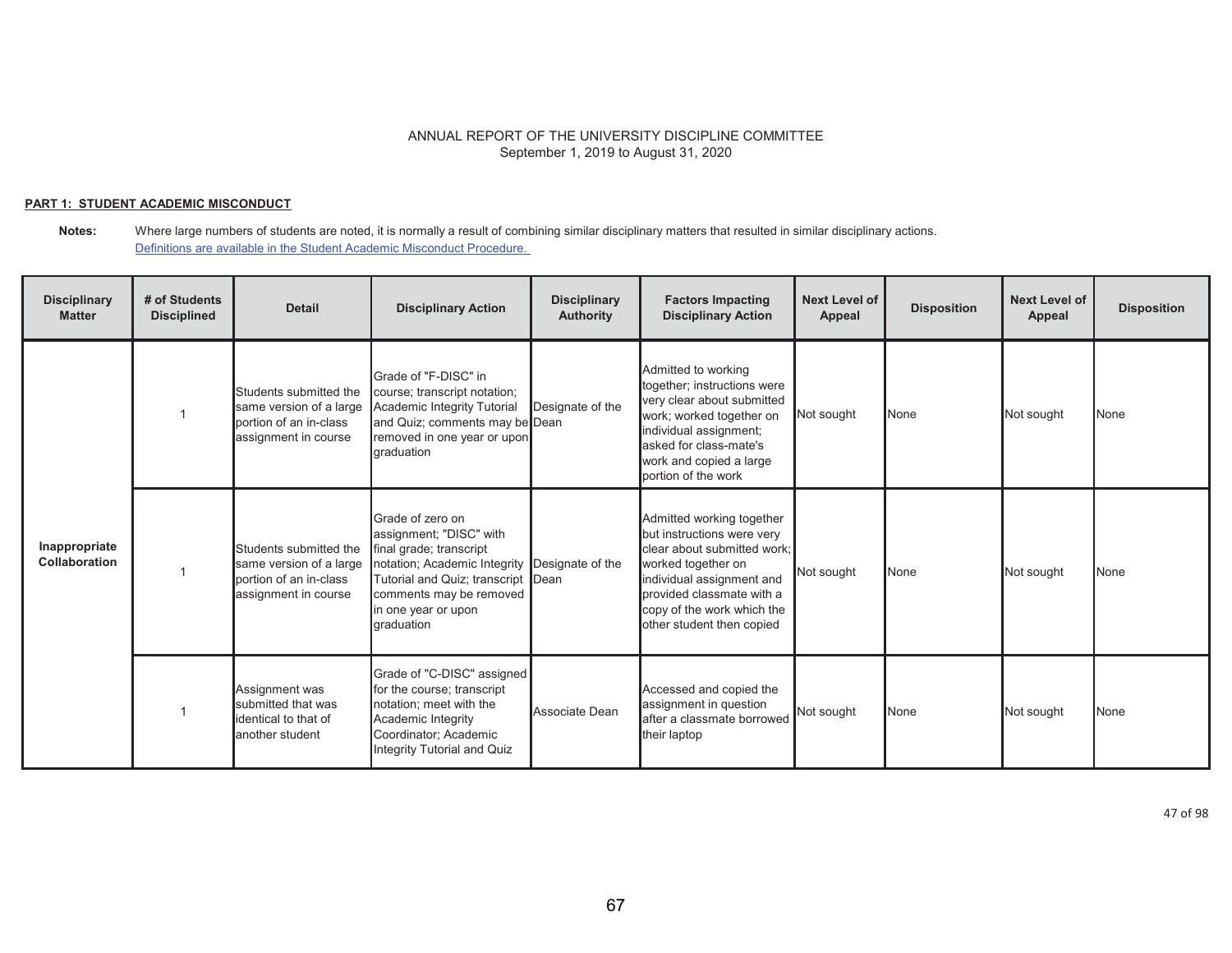## **PART 1: STUDENT ACADEMIC MISCONDUCT**

| <b>Disciplinary</b><br><b>Matter</b> | # of Students<br><b>Disciplined</b> | <b>Detail</b>                                                                                        | <b>Disciplinary Action</b>                                                                                                                               | <b>Disciplinary</b><br><b>Authority</b> | <b>Factors Impacting</b><br><b>Disciplinary Action</b>                                                                                                     | <b>Next Level of</b><br>Appeal | <b>Disposition</b> | <b>Next Level of</b><br>Appeal | <b>Disposition</b> |
|--------------------------------------|-------------------------------------|------------------------------------------------------------------------------------------------------|----------------------------------------------------------------------------------------------------------------------------------------------------------|-----------------------------------------|------------------------------------------------------------------------------------------------------------------------------------------------------------|--------------------------------|--------------------|--------------------------------|--------------------|
|                                      | 3                                   | Similarities were found<br>in the content of three<br>student's assignments                          | Grade of zero on<br>assignment; transcript<br>notation; meet with the<br>Academic Integrity<br>Coordinator; Academic<br>Integrity Tutorial and Quiz      | Associate Dean                          | Admitted to discussing the<br>assignment with<br>classmates                                                                                                | Not sought                     | None               | Not sought                     | <b>N</b> one       |
| Inappropriate<br>Collaboration       |                                     | On an individual<br>assignment, there were<br>sections that were<br>identical                        | Grade of "C-DISC" in<br>course; transcript notation;<br>meet with the Academic<br>Integrity Coordinator;<br>Academic Integrity Tutorial<br>and Quiz      | Associate Dean                          | Borrowed a classmate's<br>laptop to complete their<br>own assignment and read<br>the other student's<br>assignment                                         | Not sought                     | None               | Not sought                     | <b>None</b>        |
|                                      |                                     | Suspected inappropriate<br>collaboration as there<br>were similarities<br>between the<br>assignments | Grade of zero on two<br>assignments; transcript<br>notation; meet with the<br>Academic Integrity<br>Coordinator; Academic<br>Integrity Tutorial and Quiz | Associate Dean                          | Admitted to inappropriate<br>collaboration on two<br>assignments; thought that<br>they and their partner were<br>supposed to submit the<br>same assignment | Not sought                     | None               | Not sought                     | <b>None</b>        |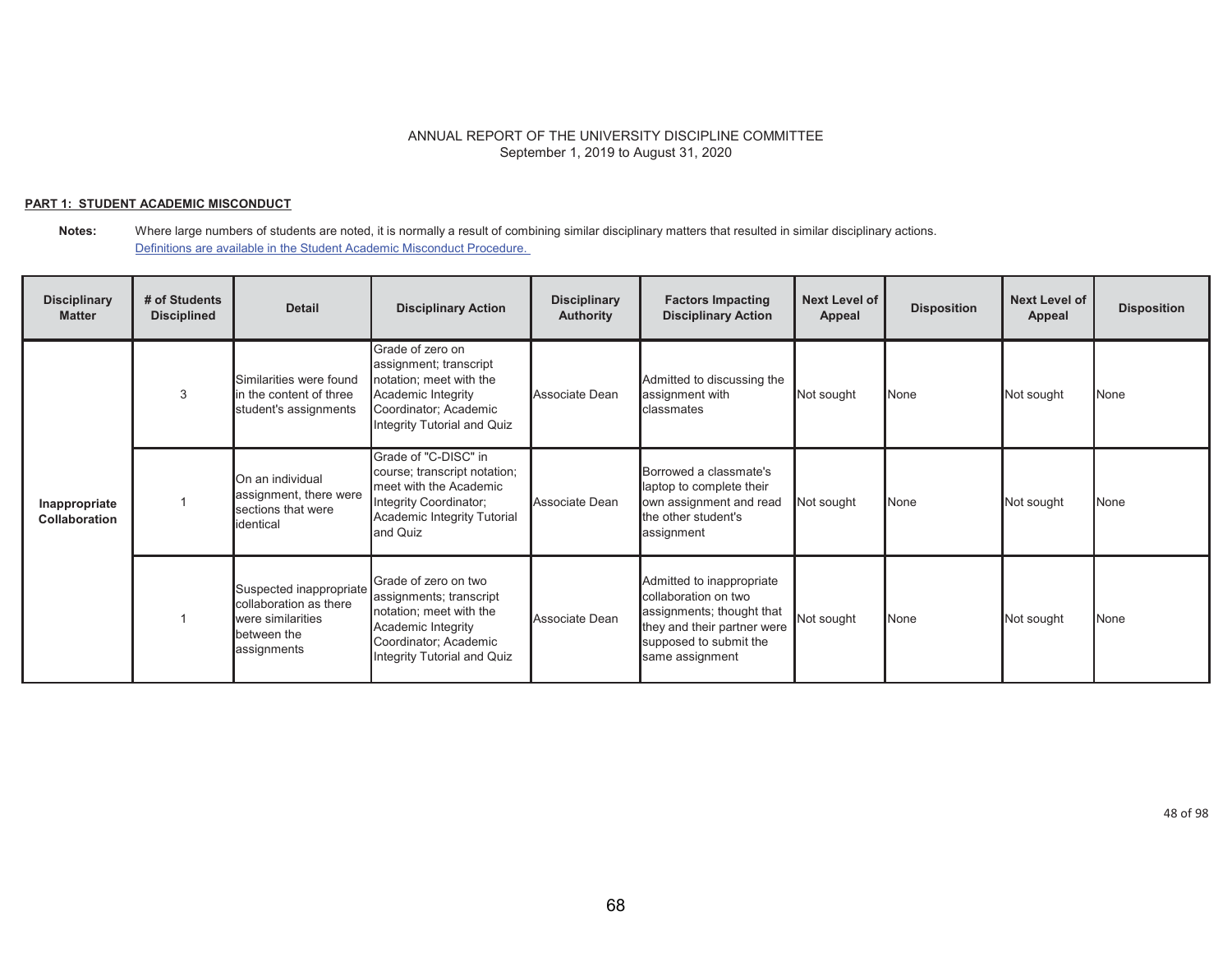## **PART 1: STUDENT ACADEMIC MISCONDUCT**

#### **Notes:** Where large numbers of students are noted, it is normally a result of combining similar disciplinary matters that resulted in similar disciplinary actions. Definitions are available in the Student Academic Misconduct Procedure.

| <b>Disciplinary</b><br><b>Matter</b>  | # of Students<br><b>Disciplined</b> | <b>Detail</b>                                                                                             | <b>Disciplinary Action</b>                                                                                                                          | <b>Disciplinary</b><br>Authority | <b>Factors Impacting</b><br><b>Disciplinary Action</b>                                                                                                                        | <b>Next Level of</b><br>Appeal | <b>Disposition</b> | <b>Next Level of</b><br>Appeal | <b>Disposition</b> |
|---------------------------------------|-------------------------------------|-----------------------------------------------------------------------------------------------------------|-----------------------------------------------------------------------------------------------------------------------------------------------------|----------------------------------|-------------------------------------------------------------------------------------------------------------------------------------------------------------------------------|--------------------------------|--------------------|--------------------------------|--------------------|
|                                       |                                     | Similarities between the<br>assignments                                                                   | Grade of zero on<br>assignment; transcript<br>notation; meet with the<br>Academic Integrity<br>Coordinator; Academic<br>Integrity Tutorial and Quiz | Associate Dean                   | None                                                                                                                                                                          | Not sought                     | <b>None</b>        | Not sought                     | None               |
| Inappropriate<br><b>Collaboration</b> |                                     | Submitted material that<br>is identical and/or<br>closely resembles that<br>of another student's<br>lwork | Grade of "C DISC" in<br>course; transcript notation;<br>meet with the Academic<br>Integrity Coordinator;<br>Academic Integrity Tutorial<br>and Quiz | Associate Dean                   | Asked a member of<br>another group to provide<br>them with information about Not sought<br>their group's project; did not<br>inform the other group<br>member of this request |                                | None               | Not sought                     | None               |
|                                       |                                     | Suspected collaboration<br>on an individual<br>assignment                                                 | Grade of "F-DISC" in<br>course; transcript notation;<br>meet with the Academic<br><b>Integrity Coordinator</b>                                      | Associate Dean                   | None                                                                                                                                                                          | Not sought                     | None               | Not sought                     | None               |
|                                       |                                     | Submitted identical<br>submission as another<br>student                                                   | Grade of "F-DISC" in<br>course; four month<br>suspension                                                                                            | Associate Dean                   | None                                                                                                                                                                          | Not sought                     | <b>None</b>        | Not sought                     | None               |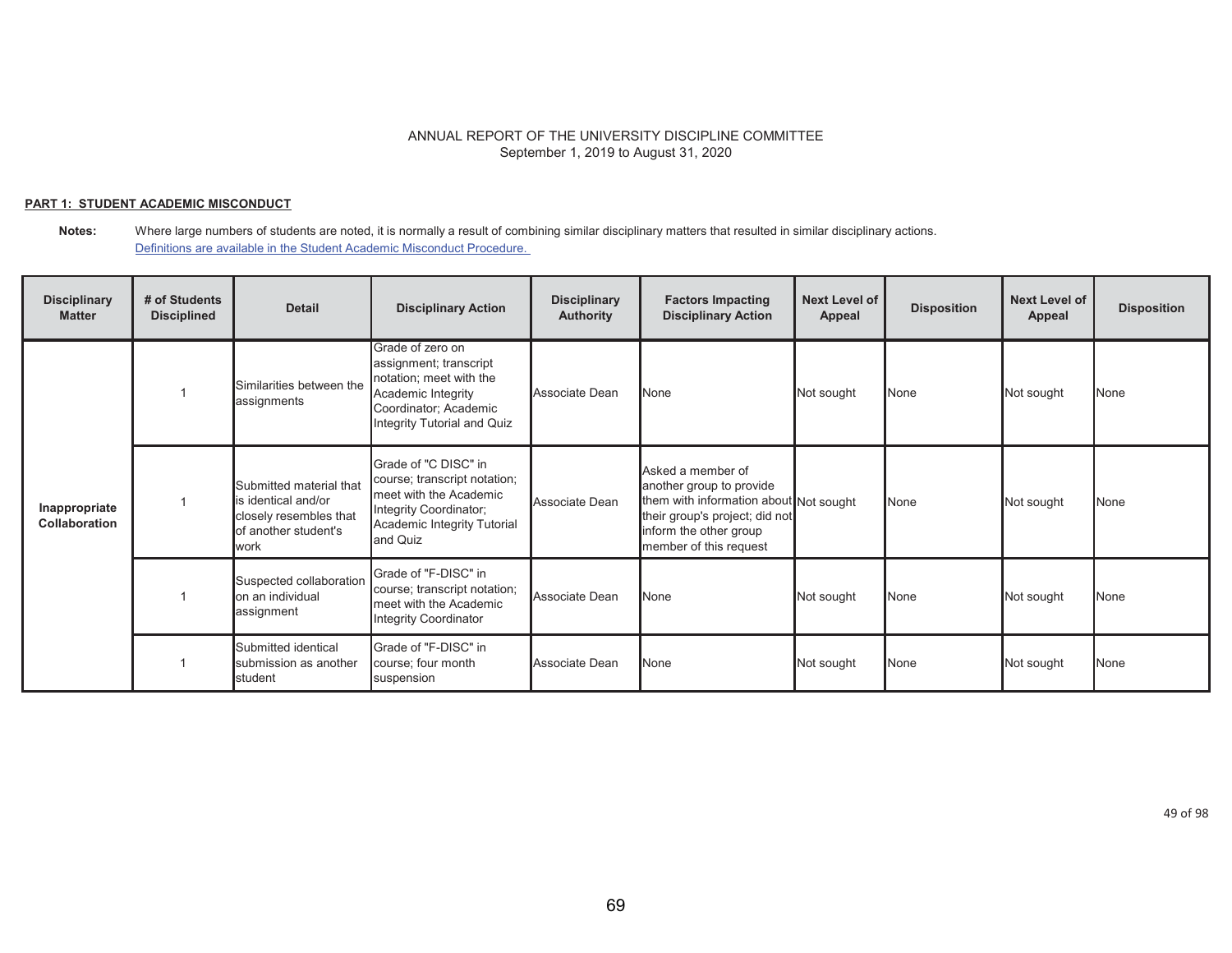## **PART 1: STUDENT ACADEMIC MISCONDUCT**

**Notes:** Where large numbers of students are noted, it is normally a result of combining similar disciplinary matters that resulted in similar disciplinary actions. Definitions are available in the Student Academic Misconduct Procedure.

| <b>Disciplinary</b><br><b>Matter</b> | # of Students<br><b>Disciplined</b> | <b>Detail</b>                                                                      | <b>Disciplinary Action</b>                                                                                                                                                                     | <b>Disciplinary</b><br><b>Authority</b> | <b>Factors Impacting</b><br><b>Disciplinary Action</b>                                                 | <b>Next Level of</b><br><b>Appeal</b> | <b>Disposition</b> | <b>Next Level of</b><br>Appeal | <b>Disposition</b> |
|--------------------------------------|-------------------------------------|------------------------------------------------------------------------------------|------------------------------------------------------------------------------------------------------------------------------------------------------------------------------------------------|-----------------------------------------|--------------------------------------------------------------------------------------------------------|---------------------------------------|--------------------|--------------------------------|--------------------|
|                                      |                                     | Assignment; strikingly<br>similar submission as<br>another student's<br>submission | Grade of "F-DISC" in<br>course; suspension from<br>taking Faculty courses for<br>eight months; transcript<br>notation for five years or<br>graduation; Academic<br>Integrity Tutorial and Quiz | Associate Dean                          | <b>N</b> one                                                                                           | Not sought                            | None               | Not sought                     | None               |
| Inappropriate<br>Collaboration       |                                     | Lab was strikingly<br>similar to another<br>student's submission                   | Grade of "F-DISC":<br>suspension from taking<br>Faculty courses for eight<br>months; transcript notation<br>for five years or graduation;<br>Academic Integrity Tutorial<br>and Quiz           | Associate Dean                          | <b>None</b>                                                                                            | Not sought                            | None               | Not sought                     | None               |
|                                      |                                     | Assignment highly<br>similar to another<br>student                                 | Grade of "F-DISC" in<br>course; suspension for one<br>year                                                                                                                                     | Associate Dean                          | Adamant they didn't copy;<br>tried to suggest the other<br>student copied them;<br>previous allegation | Local Discipline Pending<br>Committee |                    |                                |                    |
|                                      | 8                                   | Material submitted very<br>similar to material<br>submitted by other<br>students   | Grade of zero assignment;<br>Academic Integrity Tutorial<br>and Quiz                                                                                                                           | Associate<br>Department Head            | None                                                                                                   | Not sought                            | None               | Not sought                     | None               |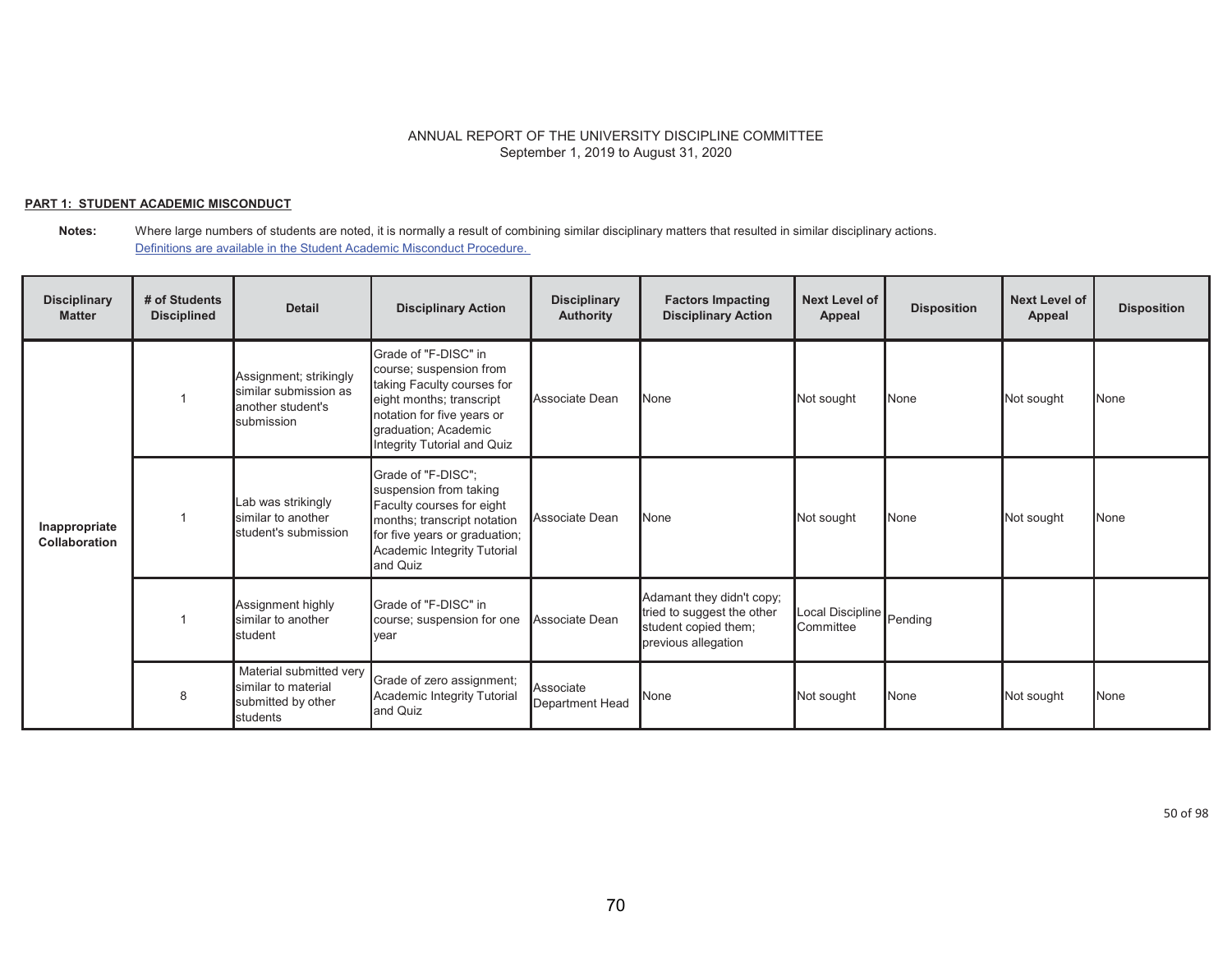## **PART 1: STUDENT ACADEMIC MISCONDUCT**

| <b>Disciplinary</b><br><b>Matter</b> | # of Students<br><b>Disciplined</b> | <b>Detail</b>                                                                          | <b>Disciplinary Action</b>                                                                                           | <b>Disciplinary</b><br><b>Authority</b> | <b>Factors Impacting</b><br><b>Disciplinary Action</b>                                       | <b>Next Level of</b><br><b>Appeal</b> | <b>Disposition</b> | <b>Next Level of</b><br><b>Appeal</b> | <b>Disposition</b> |
|--------------------------------------|-------------------------------------|----------------------------------------------------------------------------------------|----------------------------------------------------------------------------------------------------------------------|-----------------------------------------|----------------------------------------------------------------------------------------------|---------------------------------------|--------------------|---------------------------------------|--------------------|
|                                      | $\overline{4}$                      | Lab report; submission<br>of lab report very similar<br>to other student<br>submission | Grade of zero on lab report;<br>Academic Integrity Tutorial<br>and Quiz                                              | Associate<br>Department Head            | None                                                                                         | Not sought                            | None               | Not sought                            | None               |
|                                      |                                     | Lab report                                                                             | Grade of zero on lab report                                                                                          | Associate<br>Department Head            | None                                                                                         | Not sought                            | None               | Not sought                            | None               |
|                                      |                                     | Lab report                                                                             | Grade of zero on lab report;<br>Academic Integrity Tutorial                                                          | Associate<br>Department Head            | None                                                                                         | Not sought                            | None               | Not sought                            | None               |
| Inappropriate<br>Collaboration       | 86                                  | Assignment                                                                             | Grade of zero on<br>assignment                                                                                       | Associate<br>Department Head            | None                                                                                         | Not sought                            | None               | Not sought                            | None               |
|                                      | 4                                   | Assignment                                                                             | Grade of zero on<br>assignment; Academic<br>Integrity Tutorial and Quiz                                              | Instructor                              | Many of the answers in<br>assignment were nearly<br>identical to those of another<br>student | Not sought                            | None               | Not sought                            | None               |
|                                      |                                     | Assignment                                                                             | Grade of zero on<br>assignment; "DISC" notation Department Head<br>on transcript; meeting with<br>Academic Integrity |                                         | None                                                                                         | Not sought                            | None               | Not Sought                            | None               |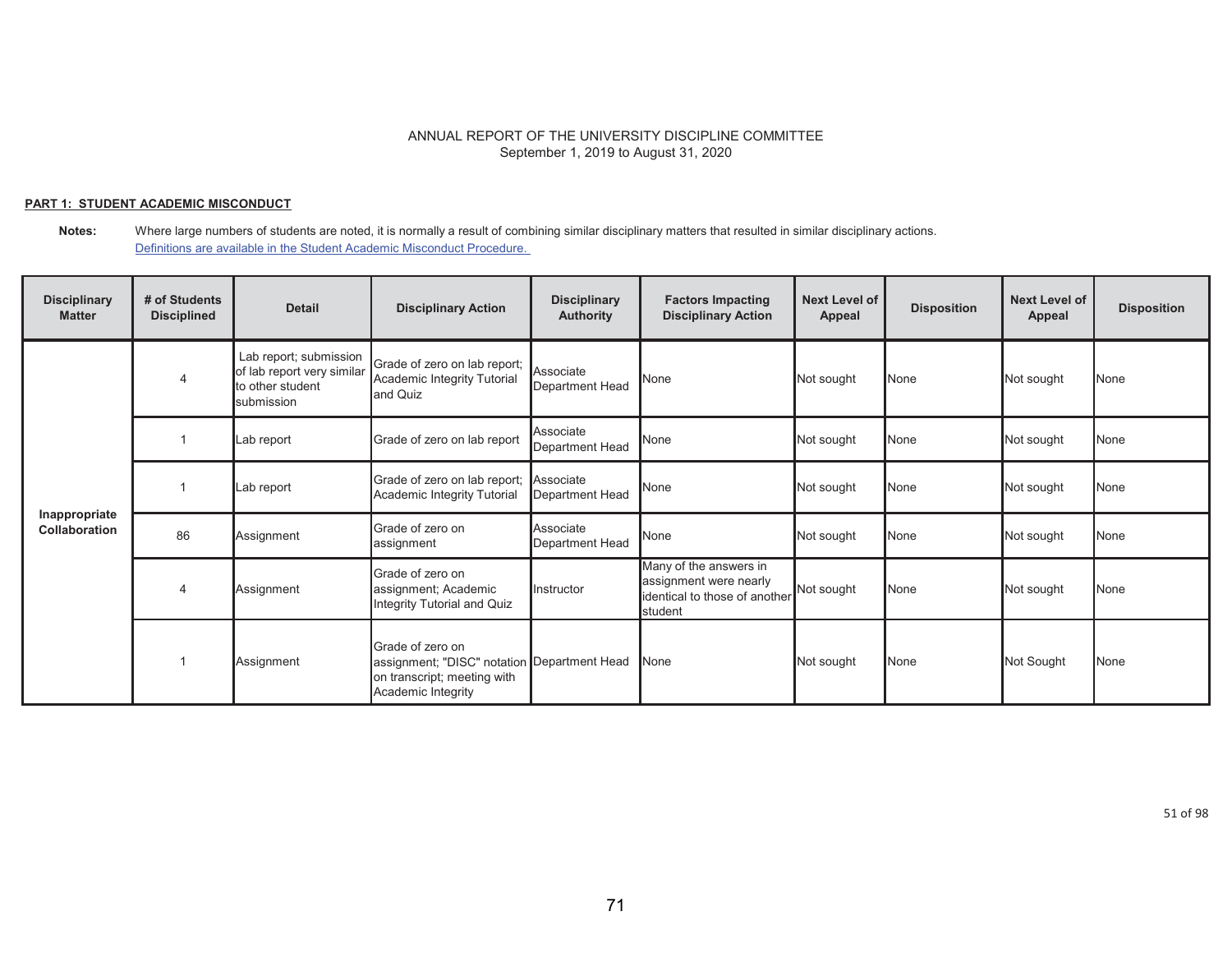## **PART 1: STUDENT ACADEMIC MISCONDUCT**

**Notes:** Where large numbers of students are noted, it is normally a result of combining similar disciplinary matters that resulted in similar disciplinary actions. Definitions are available in the Student Academic Misconduct Procedure.

| <b>Disciplinary</b><br><b>Matter</b> | # of Students<br><b>Disciplined</b> | <b>Detail</b>                                                                                                                          | <b>Disciplinary Action</b>                                                                                             | <b>Disciplinary</b><br><b>Authority</b> | <b>Factors Impacting</b><br><b>Disciplinary Action</b> | <b>Next Level of</b><br>Appeal | <b>Disposition</b> | <b>Next Level of</b><br>Appeal               | <b>Disposition</b>                                             |
|--------------------------------------|-------------------------------------|----------------------------------------------------------------------------------------------------------------------------------------|------------------------------------------------------------------------------------------------------------------------|-----------------------------------------|--------------------------------------------------------|--------------------------------|--------------------|----------------------------------------------|----------------------------------------------------------------|
|                                      |                                     | Content in a paper that<br>was very similar to<br>content in another<br>student's paper                                                | Grade of zero on paper;<br>Academic Integrity Tutorial<br>and Quiz; submission of a<br>reflection paper                | Associate Dean                          | None                                                   | Not sought                     | <b>None</b>        | Not sought                                   | None                                                           |
|                                      |                                     | Submission had very<br>similar answers to<br>another student's<br>submission                                                           | Grade of zero for the<br>assessment; additional<br>assessment; Academic<br>Integrity Tutorial and Quiz                 | Associate Dean                          | Shared a classmate's<br>assignment; made a<br>Imistake | Not sought                     | None               | Not sought                                   | None                                                           |
| Inappropriate<br>Collaboration       | 4                                   | Four students submitted<br>almost identical papers<br>for an assignment                                                                | Grade of zero in the course;<br>remedial exam                                                                          | Associate Dean                          | None                                                   | Not sought                     | None               | Not sought                                   | None                                                           |
|                                      |                                     | Student submitted a<br>draft of an assignment<br>containing significant<br>edits (with track<br>changes visible) from a<br>third party | Grade of zero on<br>assignment; "DISC" notation<br>attached to final grade;<br>Academic Integrity Tutorial<br>and Quiz | Associate Dean                          | None                                                   | Not sought                     | None               | Not sought                                   | None                                                           |
|                                      |                                     | Material submitted very<br>similar to other student's course; one year<br>submission                                                   | Grade of "F-DISC" in<br>suspension                                                                                     | Associate Dean                          | None                                                   | Local Discipline<br>Committee  | Appeal denied      | University<br><b>Discipline</b><br>Committee | Appeal denied;<br>penalty reduced by<br>removing<br>suspension |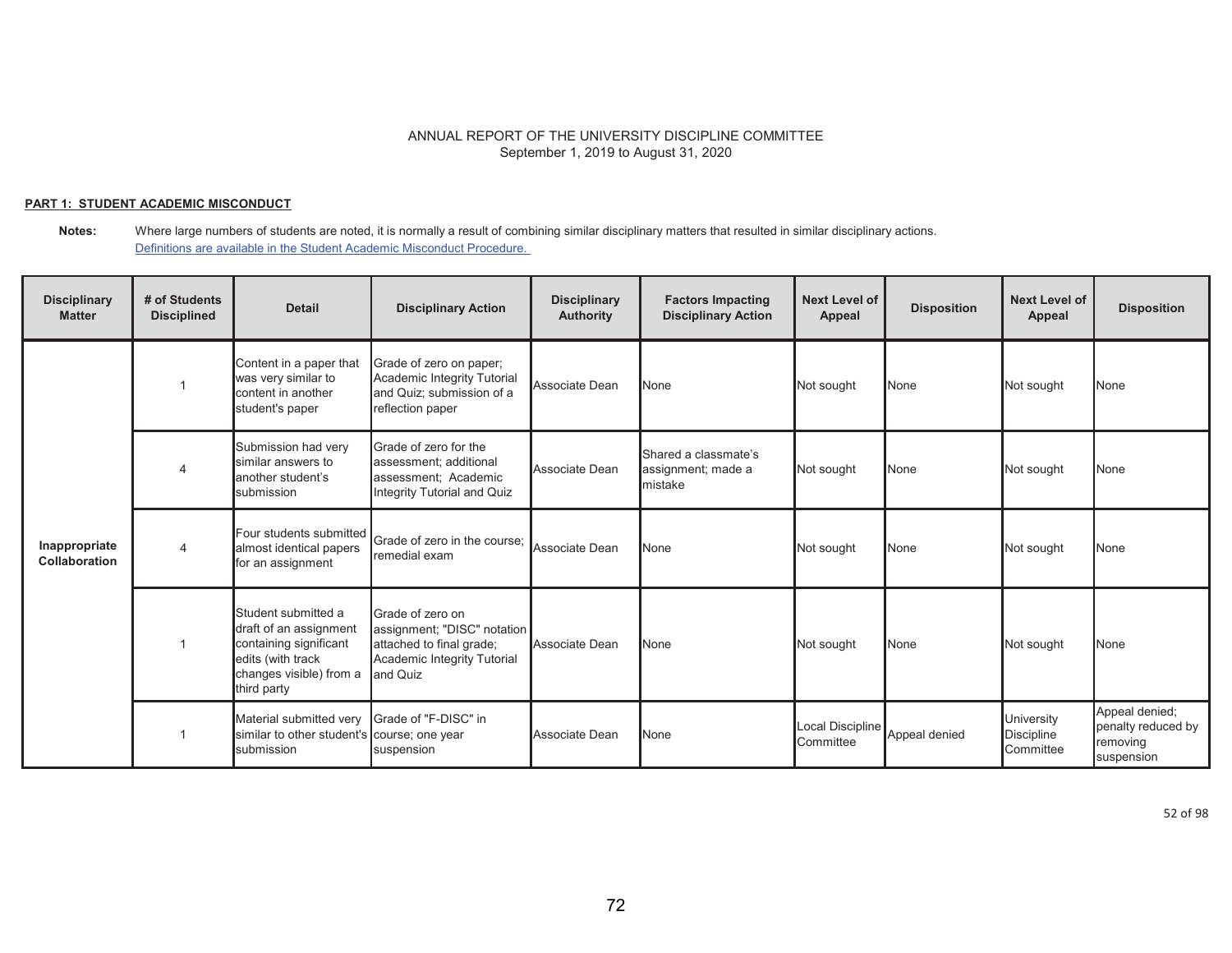## **PART 1: STUDENT ACADEMIC MISCONDUCT**

#### **Notes:** Where large numbers of students are noted, it is normally a result of combining similar disciplinary matters that resulted in similar disciplinary actions. Definitions are available in the Student Academic Misconduct Procedure.

| <b>Disciplinary</b><br><b>Matter</b> | # of Students<br><b>Disciplined</b> | <b>Detail</b>                                                                                               | <b>Disciplinary Action</b>                                                                                                                                                                                    | <b>Disciplinary</b><br><b>Authority</b> | <b>Factors Impacting</b><br><b>Disciplinary Action</b>                                                                                         | <b>Next Level of</b><br>Appeal | <b>Disposition</b> | <b>Next Level of</b><br>Appeal | <b>Disposition</b> |
|--------------------------------------|-------------------------------------|-------------------------------------------------------------------------------------------------------------|---------------------------------------------------------------------------------------------------------------------------------------------------------------------------------------------------------------|-----------------------------------------|------------------------------------------------------------------------------------------------------------------------------------------------|--------------------------------|--------------------|--------------------------------|--------------------|
|                                      |                                     | Two assignments;<br>submission identical as<br>other students<br>submission; also<br>cheating on final exam | Grade of "F-DISC" for both<br>impacted courses;<br>suspended from taking<br>Faculty courses for two<br>years; transcript notation for<br>five years or graduation;<br>Academic Integrity Tutorial<br>and Quiz | Associate Dean                          | None                                                                                                                                           | Not sought                     | None               | Not sought                     | None               |
| Inappropriate                        |                                     | Submitted incorrect                                                                                         | Grade of "F-DISC" in<br>course; suspended from<br>version of the final exam taking Faculty courses for<br>four months                                                                                         | Associate Dean                          | None                                                                                                                                           | Not sought                     | None               | Not sought                     | None               |
| <b>Collaboration</b>                 |                                     | Plagiarism on two<br>assignments;<br>inappropriate<br>collaboration on final<br>lexam                       | Grade of "F-DISC" in<br>course; suspended from<br>taking Faculty of<br>Registration courses for one Associate Dean<br>year; suspended from taking<br>Teaching Faculty courses<br>for two years                |                                         | Accepted allegation based<br>on evidence (Final Exam<br>allegation); denied both<br>assignment allegations<br>despite overwhelming<br>evidence | Not sought                     | <b>None</b>        | Not sought                     | None               |
|                                      |                                     | Highly uncommon<br>similarities among<br>responses                                                          | Grade of "F-DISC" in<br>course; suspended from<br>taking Faculty courses for<br>four months                                                                                                                   | Associate Dean                          | None                                                                                                                                           | Not sought                     | None               | Not sought                     | None               |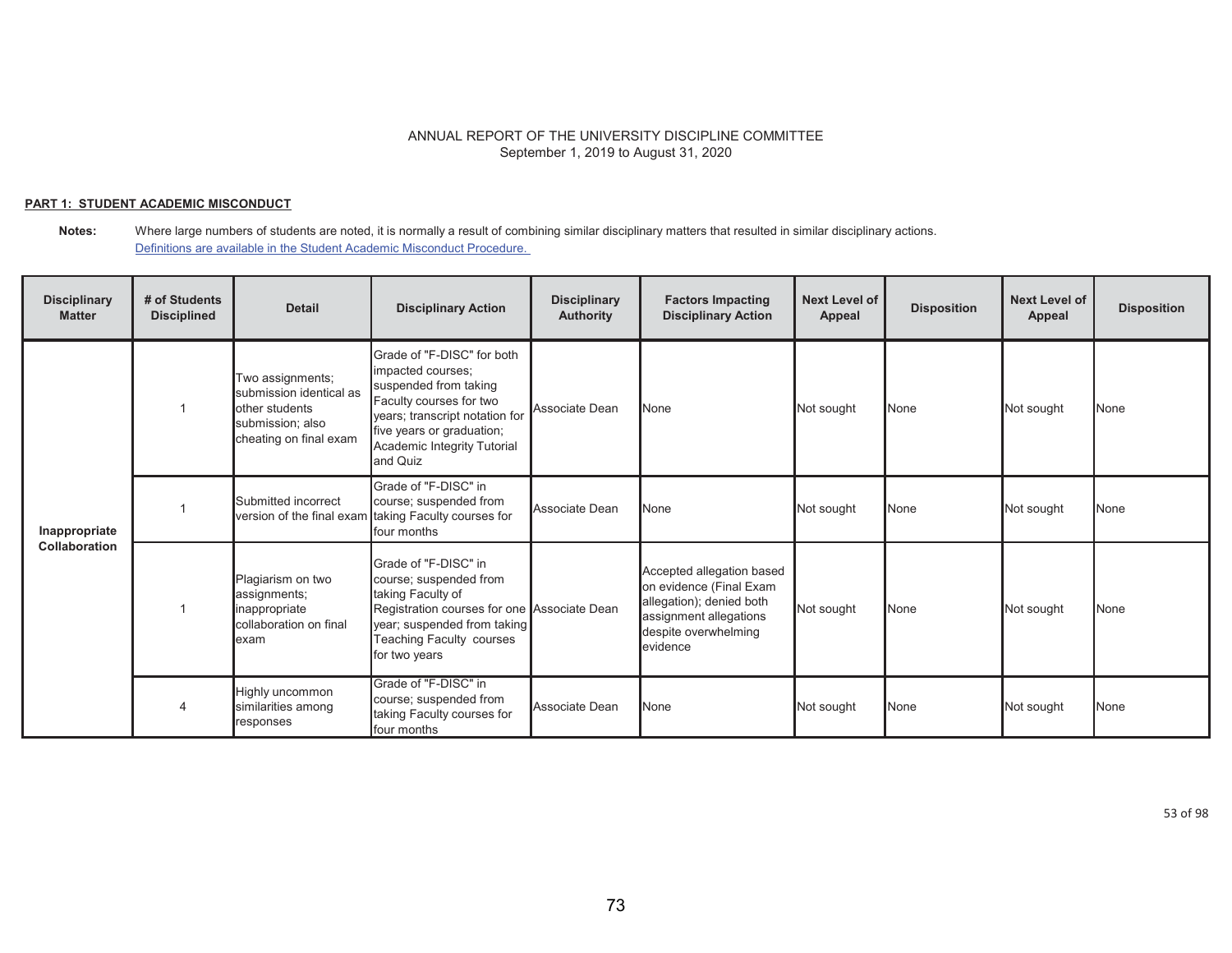## **PART 1: STUDENT ACADEMIC MISCONDUCT**

**Notes:** Where large numbers of students are noted, it is normally a result of combining similar disciplinary matters that resulted in similar disciplinary actions. Definitions are available in the Student Academic Misconduct Procedure.

| <b>Disciplinary</b><br><b>Matter</b> | # of Students<br><b>Disciplined</b> | <b>Detail</b>                                                                                                                                                                                                                           | <b>Disciplinary Action</b>                                                                                                                                                  | <b>Disciplinary</b><br>Authority | <b>Factors Impacting</b><br><b>Disciplinary Action</b>             | <b>Next Level of</b><br>Appeal | <b>Disposition</b> | <b>Next Level of</b><br>Appeal | <b>Disposition</b> |
|--------------------------------------|-------------------------------------|-----------------------------------------------------------------------------------------------------------------------------------------------------------------------------------------------------------------------------------------|-----------------------------------------------------------------------------------------------------------------------------------------------------------------------------|----------------------------------|--------------------------------------------------------------------|--------------------------------|--------------------|--------------------------------|--------------------|
|                                      |                                     | Contract Cheating -<br>Student canvassed<br>class asking to<br>purchase answers to<br>assignments                                                                                                                                       | Grade of "F-DISC" in<br>course; suspended from<br>taking courses offered by<br>the Faculty for one year;<br>transcript notation;<br>Academic Integrity Tutorial<br>and Quiz | Associate Dean                   | None                                                               | Not sought                     | None               | Not sought                     | None               |
| <b>Other: Contract</b><br>Cheating   |                                     | Contract Cheating -<br>Faculty contacted by<br>"Contractor" indicating<br>that a student<br>contracted them to<br>complete an assignmen<br>but had not paid for the<br>work; the student<br>abandoned the plan to<br>use the contractor | Transcript notation;<br>Academic Integrity Tutorial<br>and Quiz                                                                                                             | Associate Dean                   | Abandonment of plan;<br>obvious remorse; and<br>admission of guilt | Not sought                     | None               | Not sought                     | None               |
|                                      |                                     | Contract Cheating -<br>Student offered another<br>student \$500 to write an<br>exam on their behalf                                                                                                                                     | Grade of "F-DISC" in<br>course; suspended from the<br>Faculty for one year;<br>transcript notation;<br>Academic Integrity Tutorial<br>and Quiz                              | Associate Dean                   | None                                                               | Not sought                     | None               | Not sought                     | None               |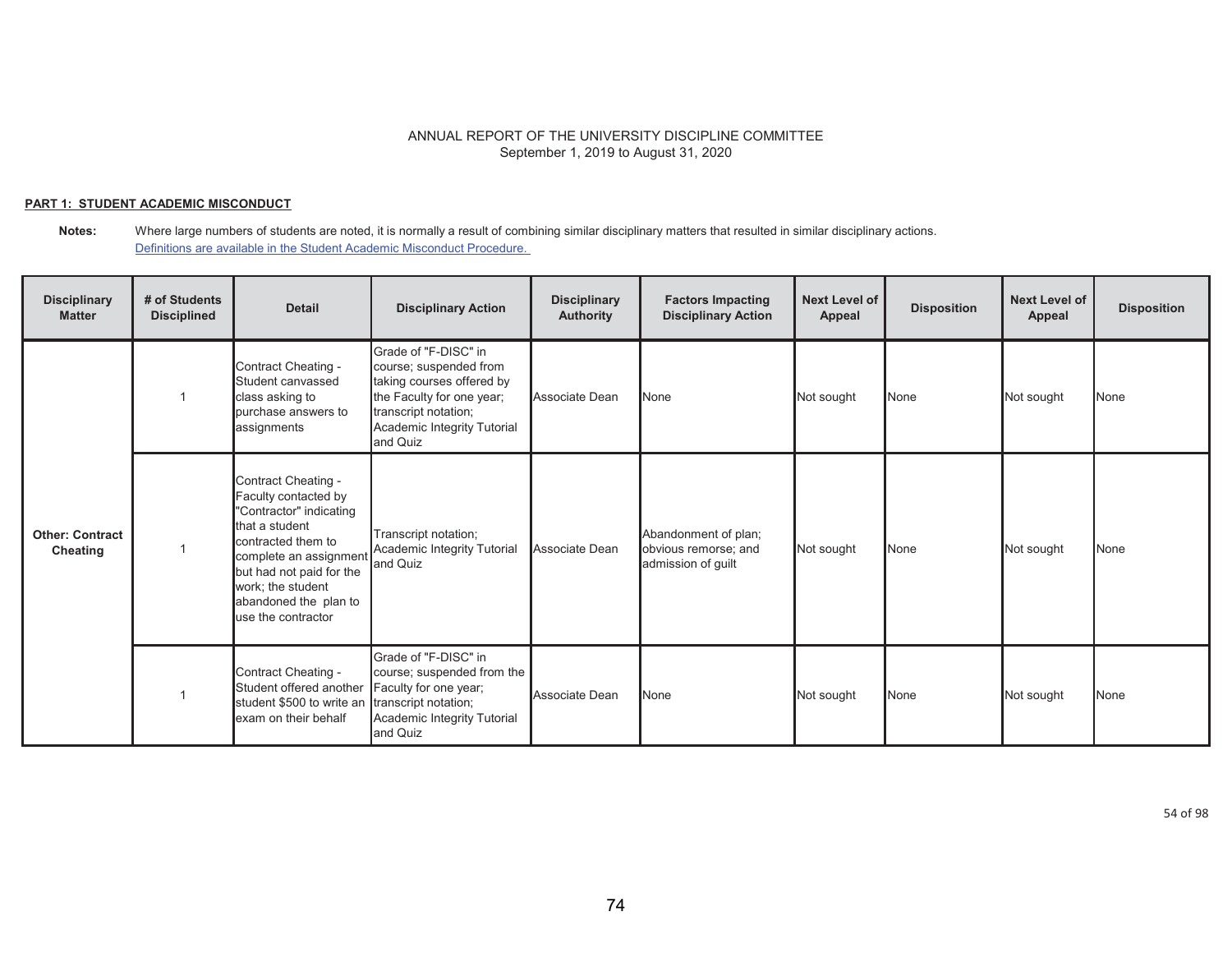## **PART 1: STUDENT ACADEMIC MISCONDUCT**

#### **Notes:** Where large numbers of students are noted, it is normally a result of combining similar disciplinary matters that resulted in similar disciplinary actions. Definitions are available in the Student Academic Misconduct Procedure.

| <b>Disciplinary</b><br><b>Matter</b> | # of Students<br><b>Disciplined</b> | <b>Detail</b>                                                                                   | <b>Disciplinary Action</b>                                                                                                                                                                                                         | <b>Disciplinary</b><br>Authority | <b>Factors Impacting</b><br><b>Disciplinary Action</b> | Next Level of<br>Appeal       | <b>Disposition</b> | <b>Next Level of</b><br>Appeal | <b>Disposition</b> |
|--------------------------------------|-------------------------------------|-------------------------------------------------------------------------------------------------|------------------------------------------------------------------------------------------------------------------------------------------------------------------------------------------------------------------------------------|----------------------------------|--------------------------------------------------------|-------------------------------|--------------------|--------------------------------|--------------------|
| <b>Other: Contract</b><br>Cheating   |                                     | Contract Cheating -<br>Student admitted to<br>having a friend write an<br>essay on their behalf | Grade of "F-DISC" in<br>course; suspended from<br>taking courses offered by<br>the Faculty for eight months; Associate Dean<br>transcript notation;<br>Academic Integrity Tutorial<br>and Quiz; must meet with<br>Academic Advisor |                                  | None                                                   | Not sought                    | None               | Not sought                     | None               |
|                                      |                                     | Contract Cheating -<br>Essay submitted was<br>written by someone<br>other than the student      | Grade of "F-DISC" in<br>course; suspended from<br>taking courses offered by<br>the Teaching Faculty and<br>Faculty of Registration for<br>one year; transcript notation;<br>Academic Integrity Tutorial<br>and Quiz                | Associate Dean                   | None                                                   | Not sought                    | None               | Not sought                     | None               |
| <b>Personation</b>                   |                                     | Personation                                                                                     | Grade of "F" in course; one<br>year suspension from<br>Faculty of Registration and<br><b>Teaching Faculty</b>                                                                                                                      | <b>Associate Director</b>        | None                                                   | Local Discipline<br>Committee | Appeal denied      | Not sought                     | None               |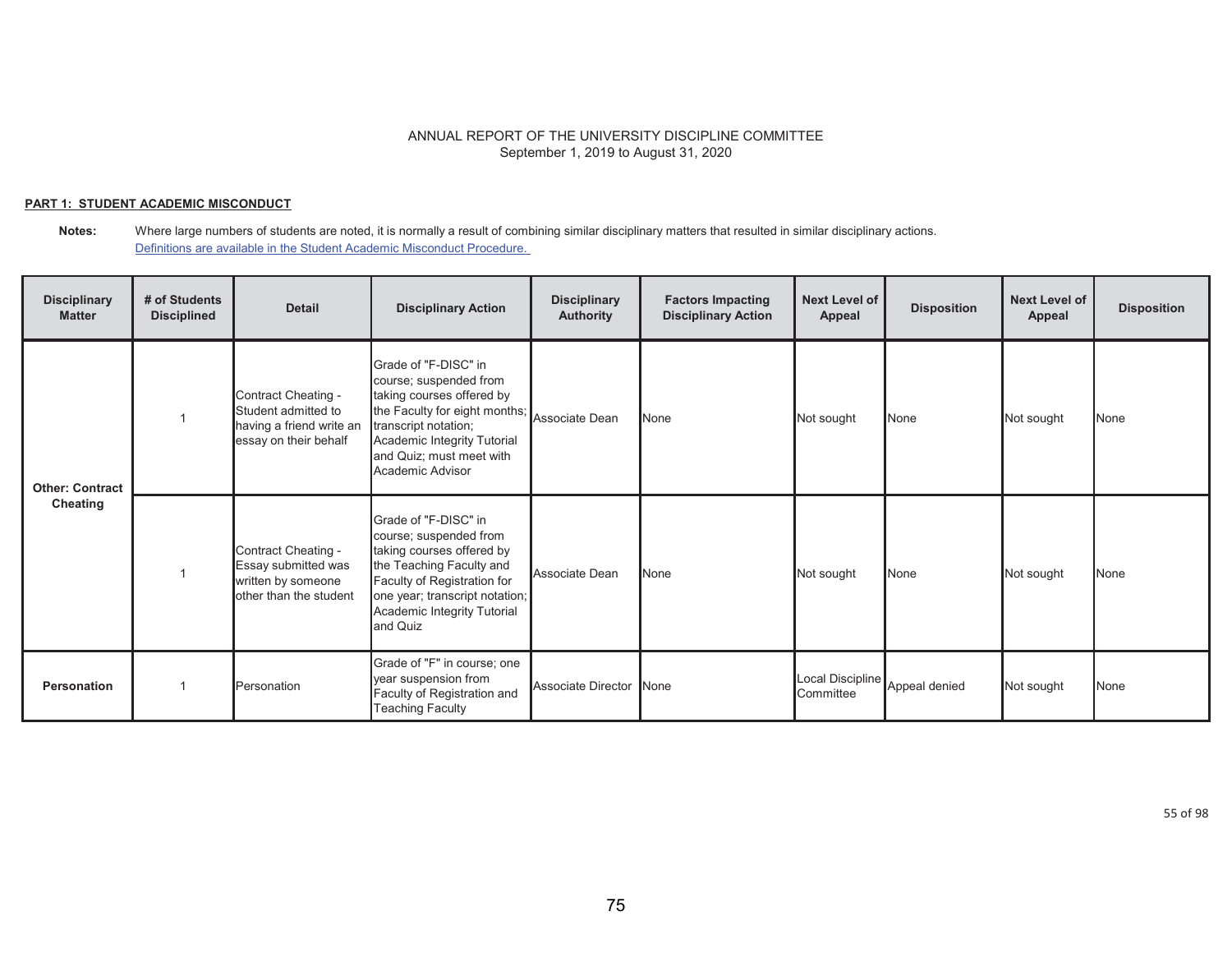## **PART 1: STUDENT ACADEMIC MISCONDUCT**

| <b>Disciplinary</b><br><b>Matter</b> | # of Students<br><b>Disciplined</b> | <b>Detail</b>                                                                        | <b>Disciplinary Action</b>                                                                                                                                    | <b>Disciplinary</b><br><b>Authority</b> | <b>Factors Impacting</b><br><b>Disciplinary Action</b>                                                                                                                                                                                                                                       | <b>Next Level of</b><br>Appeal | <b>Disposition</b>                                                                                                    | <b>Next Level of</b><br><b>Appeal</b>        | <b>Disposition</b>                            |
|--------------------------------------|-------------------------------------|--------------------------------------------------------------------------------------|---------------------------------------------------------------------------------------------------------------------------------------------------------------|-----------------------------------------|----------------------------------------------------------------------------------------------------------------------------------------------------------------------------------------------------------------------------------------------------------------------------------------------|--------------------------------|-----------------------------------------------------------------------------------------------------------------------|----------------------------------------------|-----------------------------------------------|
| <b>Personation</b>                   | 2                                   | Personation by signing<br>class attendance sheet<br>for another student in<br>course | Grade of "F-DISC" in<br>course; Academic Integrity<br>Tutorial and Quiz; transcript<br>comment to remain for two<br>years or until graduation                 | Designate of the<br>Dean                | Did not appreciate the<br>depth of wrongdoing;<br>claimed not to have known<br>it would be taken so<br>seriously or that signing for<br>another student would<br>affect their participation<br>marks; missed their bus;<br>these factors were not<br>deemed to build a credible<br>statement | Local Discipline<br>Committee  | "F-DISC" in course;<br>Academic Integrity<br>Tutorial and Quiz;<br>"DISC" comment to<br>remain until June<br>30, 2020 | Not sought                                   | None                                          |
|                                      |                                     | Wrote midterms and<br>final exam for another<br>student                              | Expelled from Faculty for<br>three years; not allowed to<br>attend Faculty classes,<br>midterms, tutorials, lab<br>exams, or to be in any<br>Faculty building | Associate Dean                          | Second allegation;<br>egregious nature of<br>allegation and lack of<br>remorse                                                                                                                                                                                                               | Local Discipline<br>Committee  | Appeal denied                                                                                                         | University<br><b>Discipline</b><br>Committee | Appeal denied;<br>expelled from<br>University |
|                                      |                                     | Personation in final<br>exam; let another<br>student write<br>midterm/final exam     | Grade of "F-DISC" in<br>course; suspended from<br>Faculty for two years;<br>transcript notation for five<br>years or graduation                               | Associate Dean                          | None                                                                                                                                                                                                                                                                                         | Not sought                     | None                                                                                                                  | Not sought                                   | None                                          |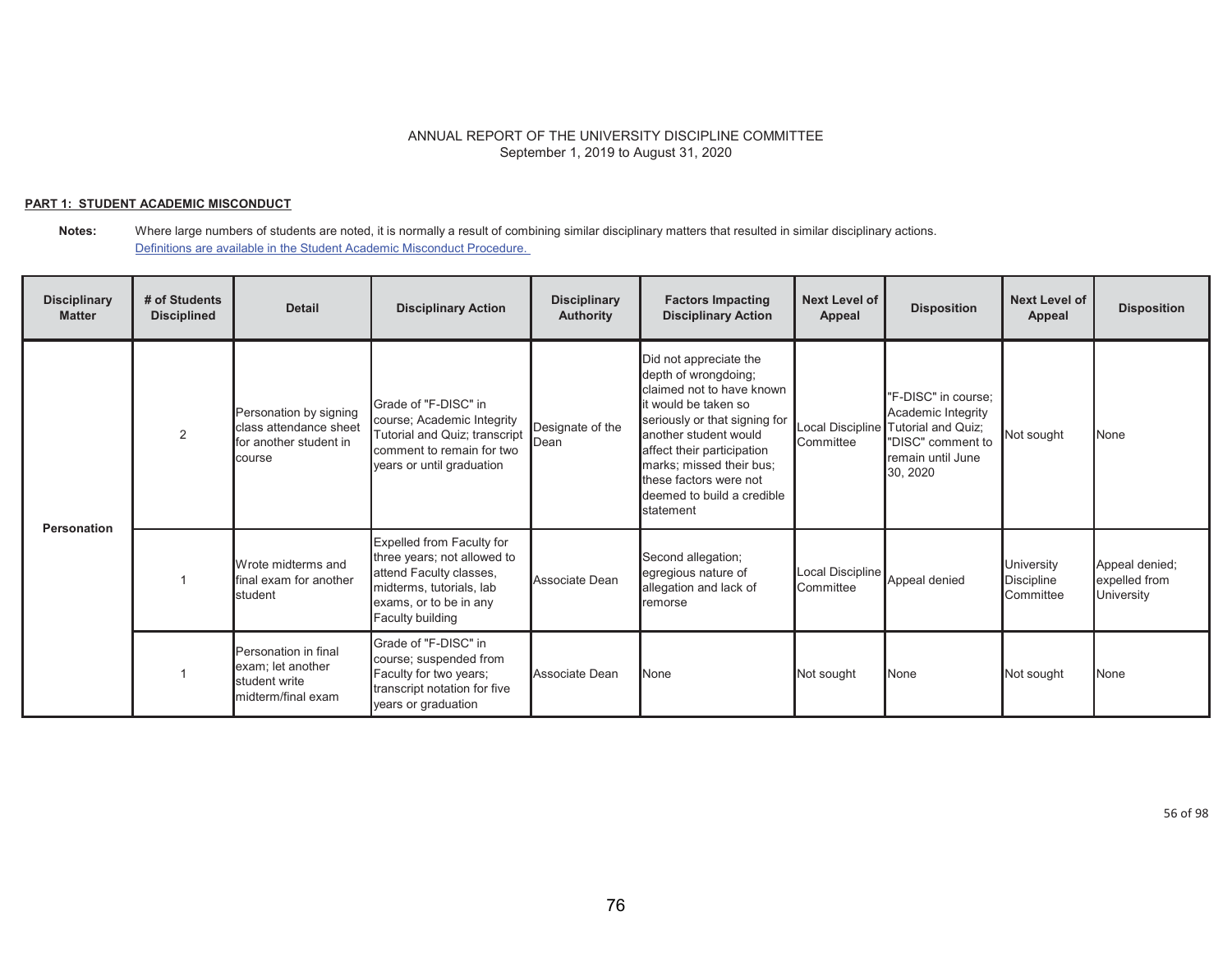## **PART 1: STUDENT ACADEMIC MISCONDUCT**

**Notes:** Where large numbers of students are noted, it is normally a result of combining similar disciplinary matters that resulted in similar disciplinary actions. Definitions are available in the Student Academic Misconduct Procedure.

| <b>Disciplinary</b><br><b>Matter</b> | # of Students<br><b>Disciplined</b> | <b>Detail</b>                                                                         | <b>Disciplinary Action</b>                                                                   | <b>Disciplinary</b><br><b>Authority</b> | <b>Factors Impacting</b><br><b>Disciplinary Action</b> | <b>Next Level of</b><br>Appeal | <b>Disposition</b> | <b>Next Level of</b><br>Appeal | <b>Disposition</b> |
|--------------------------------------|-------------------------------------|---------------------------------------------------------------------------------------|----------------------------------------------------------------------------------------------|-----------------------------------------|--------------------------------------------------------|--------------------------------|--------------------|--------------------------------|--------------------|
|                                      |                                     | Use of unauthorized<br>materials to complete<br>assignment                            | Grade of "F-DISC" in<br>course; eight month<br>suspension                                    | Associate Dean                          | <b>None</b>                                            | Not sought                     | None               | Not sought                     | <b>None</b>        |
|                                      |                                     | Submission identical to<br>another student's<br>submission; two<br>assignments        | Grade of "F-DISC" in<br>course; eight month<br>suspension                                    | Associate Dean                          | None                                                   | Not sought                     | None               | Not sought                     | <b>None</b>        |
|                                      |                                     | Submission identical to<br>another student's<br>submission                            | Grade of "F-DISC"; four<br>month suspension                                                  | Associate Dean                          | None                                                   | Not sought                     | None               | Not sought                     | None               |
| Plagiarism                           | $\overline{2}$                      | Submitted identical<br>submission as another<br>student for Assignment                | Grade of "F-DISC" in<br>course; suspended from<br>taking Faculty courses for<br>eight months | Associate Dean                          | None                                                   | Not sought                     | None               | Not sought                     | <b>None</b>        |
|                                      | 2                                   | Assignment nearly<br>identical to model<br><b>s</b> olution                           | Grade of "F-DISC" in<br>course; suspended from<br>taking Faculty courses for<br>four months  | Associate Dean                          | None                                                   | Not sought                     | None               | Not sought                     | <b>NA</b>          |
|                                      |                                     | Used unauthorized<br>materials to obtain<br>answers to questions on<br>the final exam | Grade of "F-DISC" in<br>course; suspended from<br>taking Faculty courses for<br>eight months | Associate Dean                          | None                                                   | Not sought                     | None               | Not sought                     | <b>None</b>        |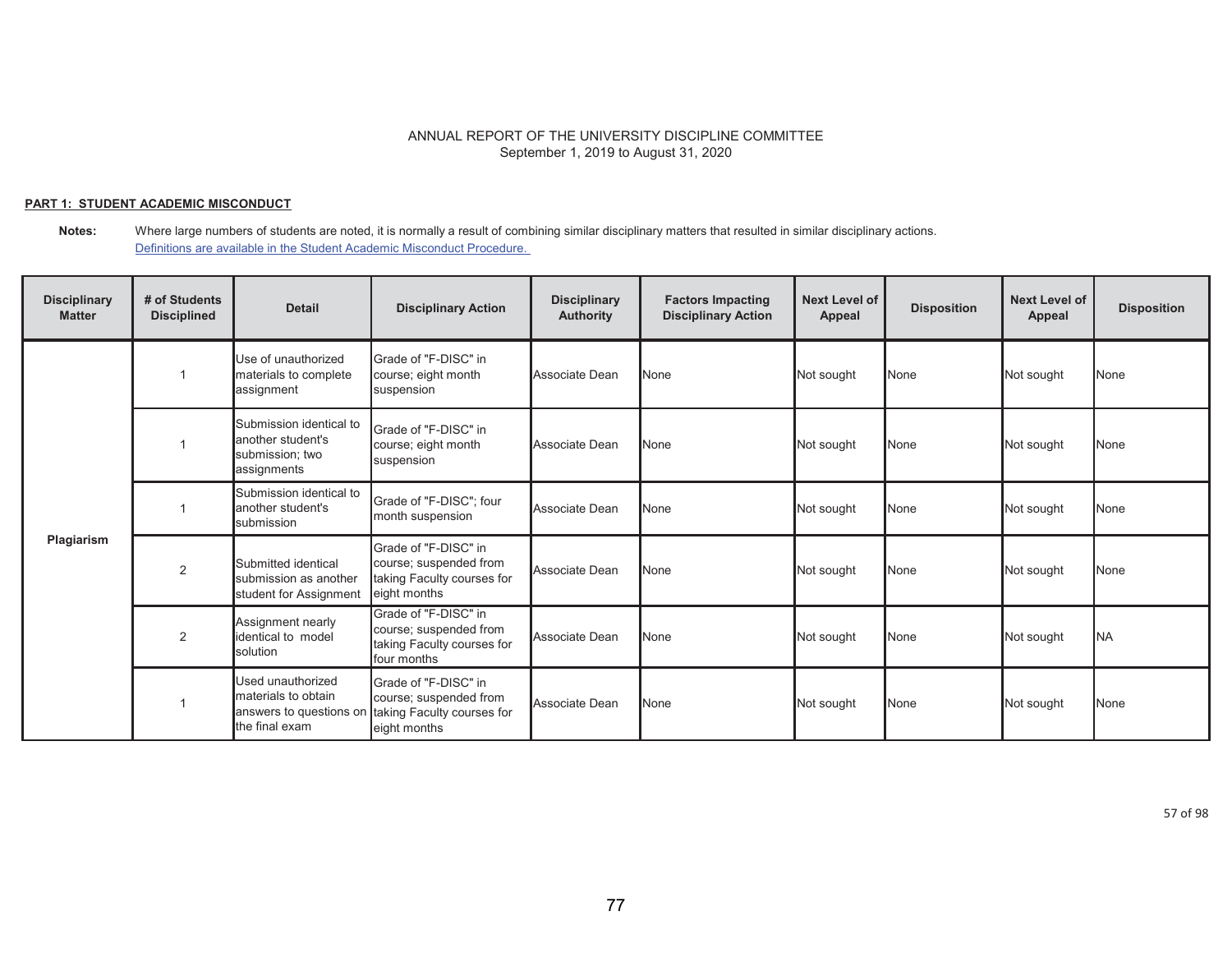## **PART 1: STUDENT ACADEMIC MISCONDUCT**

**Notes:** Where large numbers of students are noted, it is normally a result of combining similar disciplinary matters that resulted in similar disciplinary actions. Definitions are available in the Student Academic Misconduct Procedure.

| <b>Disciplinary</b><br><b>Matter</b> | # of Students<br><b>Disciplined</b> | <b>Detail</b>                                                                         | <b>Disciplinary Action</b>                                                                                        | <b>Disciplinary</b><br><b>Authority</b> | <b>Factors Impacting</b><br><b>Disciplinary Action</b> | Next Level of<br>Appeal       | <b>Disposition</b> | <b>Next Level of</b><br>Appeal | <b>Disposition</b> |
|--------------------------------------|-------------------------------------|---------------------------------------------------------------------------------------|-------------------------------------------------------------------------------------------------------------------|-----------------------------------------|--------------------------------------------------------|-------------------------------|--------------------|--------------------------------|--------------------|
|                                      |                                     | Used unauthorized<br>materials to obtain<br>answers to questions on<br>the final exam | Grade of "F-DISC" in<br>course; suspended from<br>taking Faculty courses for<br>one year                          | Associate Dean                          | None                                                   | Local Discipline<br>Committee | Pending            |                                |                    |
|                                      |                                     | Plagiarism                                                                            | Grade of "F" in course; one<br>year suspension                                                                    | <b>Associate Director</b>               | Third offense                                          | Local Discipline<br>Committee | Appeal denied      | Not sought                     | None               |
|                                      | 2                                   | Visual Plagiarism                                                                     | Grade of "F" on assignment;<br>"DISC" notation                                                                    | Associate Director                      | First offense                                          | Not sought                    | None               | Not sought                     | None               |
|                                      | 4                                   | Plagiarism                                                                            | Grade of "F" on assignment;<br>"DISC" notation                                                                    | Associate Director                      | First offense                                          | Not sought                    | None               | Not sought                     | <b>None</b>        |
| Plagiarism                           |                                     | Plagiarism on course<br>assignment                                                    | Grade of zero on<br>assignment; "DISC" notation<br>on final grade; meet with<br>Academic Integrity<br>Coordinator | Associate Dean                          | None                                                   | Not sought                    | None               | Not sought                     | None               |
|                                      | 5                                   | Plagiarized material in<br>written assignment                                         | Grade of zero on<br>assignment; Academic<br>Integrity Tutorial and Quiz                                           | Associate Dean                          | None                                                   | Not sought                    | None               | Not sought                     | None               |
|                                      |                                     | Plagiarized material in<br>written assignment                                         | Grade of zero on<br>assignment; "DISC" notation<br>on final grade; Academic<br>Integrity Tutorial and Quiz        | Associate Dean                          | None                                                   | Not sought                    | None               | Not sought                     | <b>None</b>        |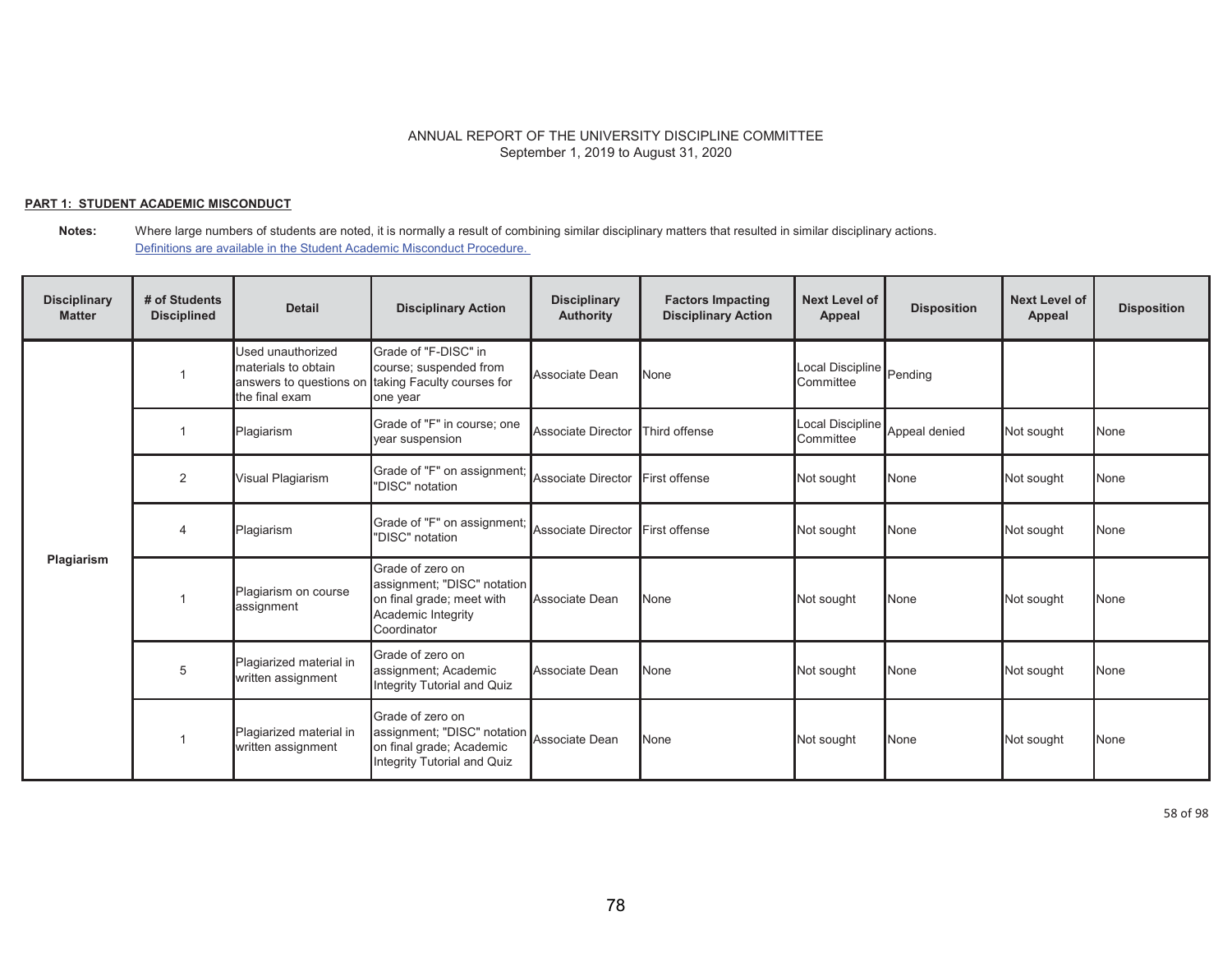## **PART 1: STUDENT ACADEMIC MISCONDUCT**

#### **Notes:** Where large numbers of students are noted, it is normally a result of combining similar disciplinary matters that resulted in similar disciplinary actions. Definitions are available in the Student Academic Misconduct Procedure.

| <b>Disciplinary</b><br><b>Matter</b> | # of Students<br><b>Disciplined</b> | <b>Detail</b>                                                           | <b>Disciplinary Action</b>                                                                                                                            | <b>Disciplinary</b><br><b>Authority</b> | <b>Factors Impacting</b><br><b>Disciplinary Action</b>                                                               | <b>Next Level of</b><br>Appeal | <b>Disposition</b> | <b>Next Level of</b><br>Appeal | <b>Disposition</b> |
|--------------------------------------|-------------------------------------|-------------------------------------------------------------------------|-------------------------------------------------------------------------------------------------------------------------------------------------------|-----------------------------------------|----------------------------------------------------------------------------------------------------------------------|--------------------------------|--------------------|--------------------------------|--------------------|
| Plagiarism                           |                                     | Plagiarized material in<br>two course assignments                       | Grade of zero on both<br>course components; "DISC"<br>notation on final grade;<br>Academic Integrity Tutorial<br>and Quiz                             | Associate Dean                          | None                                                                                                                 | Not sought                     | None               | Not sought                     | None               |
|                                      |                                     | Plagiarized material in<br>several course elements                      | Grade of zero on four<br>discussion posts; "DISC"<br>notation on final grade<br>meet with Academic<br>Integrity Coordinator                           | Associate Dean                          | None                                                                                                                 | Not sought                     | None               | Not sought                     | None               |
|                                      |                                     | Two assignments;<br>verbatim passages lifted<br>without proper citation | Grade of zero on two<br>assignments; educational<br>programming assigned by<br>Academic Integrity<br>Coordinator; three month<br>transcript reprimand | Associate Dean                          | More than one assignment;<br>significant amount of<br>plagiarism; did not fully<br>understand wrong-doing            | Not sought                     | None               | Not sought                     | None               |
|                                      |                                     | Verbatim passages of<br>midterm exam copied<br>without proper citation  | Grade of "F-DISC" in<br>course; educational<br>programming assigned by<br>the Academic Integrity<br>Coordinator; one year<br>transcript reprimand     | Associate Dean                          | Significant amount of<br>plagiarism; clear guidance<br>regarding academic<br>integrity was provided by<br>instructor | Not sought                     | None               | Not sought                     | None               |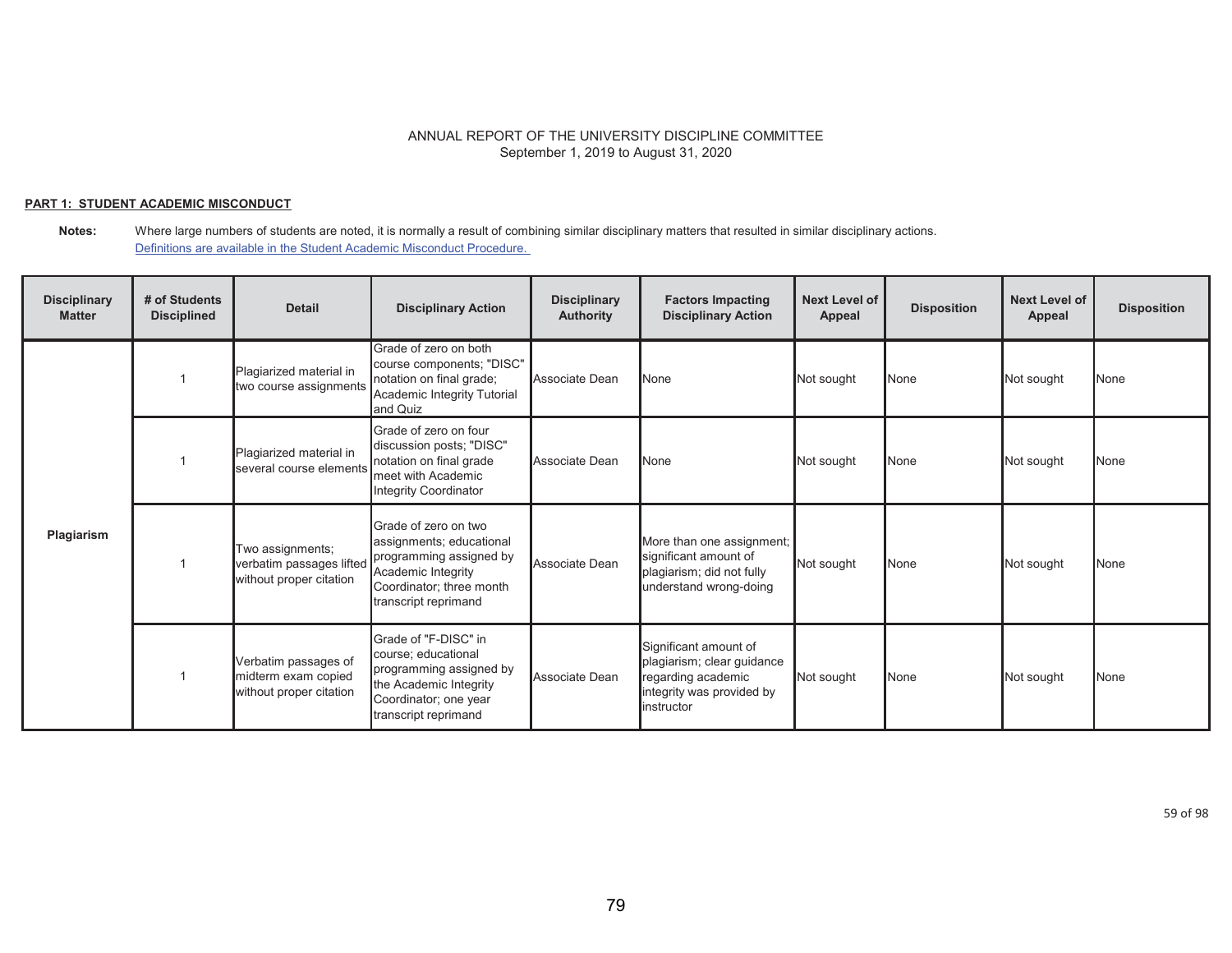## **PART 1: STUDENT ACADEMIC MISCONDUCT**

| <b>Disciplinary</b><br><b>Matter</b> | # of Students<br><b>Disciplined</b> | <b>Detail</b>                                                                                              | <b>Disciplinary Action</b>                                                                                                                            | <b>Disciplinary</b><br><b>Authority</b> | <b>Factors Impacting</b><br><b>Disciplinary Action</b>                                                                                | <b>Next Level of</b><br>Appeal | <b>Disposition</b> | <b>Next Level of</b><br><b>Appeal</b> | <b>Disposition</b> |
|--------------------------------------|-------------------------------------|------------------------------------------------------------------------------------------------------------|-------------------------------------------------------------------------------------------------------------------------------------------------------|-----------------------------------------|---------------------------------------------------------------------------------------------------------------------------------------|--------------------------------|--------------------|---------------------------------------|--------------------|
| Plagiarism                           |                                     | Verbatim passages<br>copied without proper<br>citation                                                     | Grade of "F-DISC" in<br>course; educational<br>programming assigned by<br>the Academic Integrity<br>Coordinator; one year<br>transcript reprimand     | Associate Dean                          | Significant amount of<br>plagiarism; document<br>properties contradicted the<br>student's claim of having<br>submitted the wrong file | Not sought                     | None               | Not sought                            | <b>None</b>        |
|                                      |                                     | Verbatim passages<br>copied without proper<br>citation                                                     | Grade of "F-DISC" in<br>course; educational<br>programming assigned by<br>the Academic Integrity<br>Coordinator; one year<br>transcript reprimand     | Associate Dean                          | Significant amount of<br>plagiarism in assignment                                                                                     | Not sought                     | None               | Not sought                            | None               |
|                                      |                                     | Plagiarism in research<br>proposal for award<br>application                                                | Award application nullified;<br>educational programming<br>assigned by the Academic<br><b>Integrity Coordinator</b>                                   | Associate Dean                          | Student had yet to<br>complete academic<br>integrity course                                                                           | Not sought                     | None               | Not sought                            | None               |
|                                      | 2                                   | Final paper (group<br>project) contained<br>several passages<br>copied verbatim without<br>proper citation | Grade of zero on the<br>assignment; educational<br>programming assigned by<br>the Academic Integrity<br>Coordinator; one year<br>transcript reprimand | Associate Dean                          | Significant amount of<br>plagiarism in assignment                                                                                     | Not sought                     | None               | Not sought                            | None               |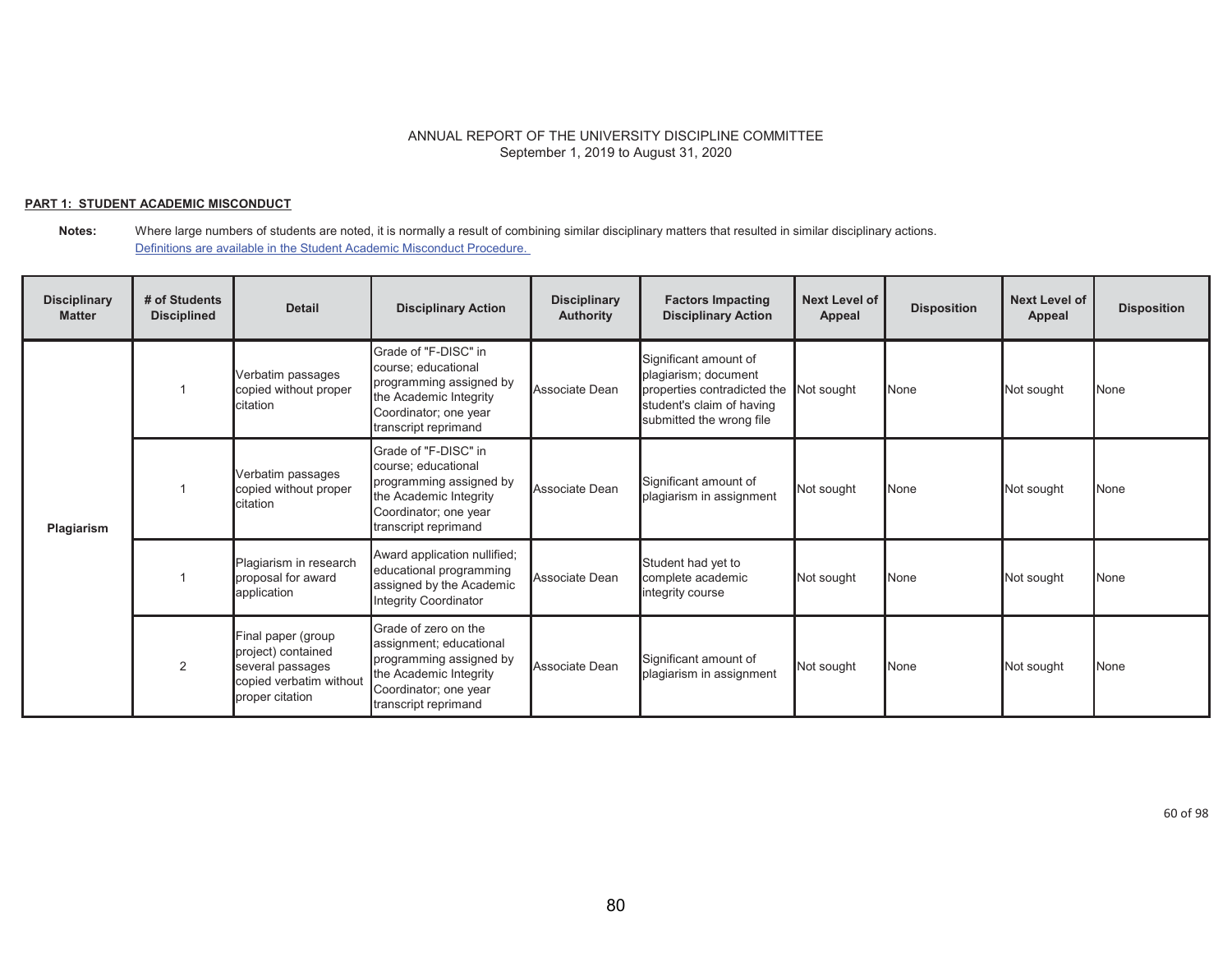## **PART 1: STUDENT ACADEMIC MISCONDUCT**

**Notes:** Where large numbers of students are noted, it is normally a result of combining similar disciplinary matters that resulted in similar disciplinary actions. Definitions are available in the Student Academic Misconduct Procedure.

| <b>Disciplinary</b><br><b>Matter</b> | # of Students<br><b>Disciplined</b> | <b>Detail</b>                                                   | <b>Disciplinary Action</b>                                                                                                                           | <b>Disciplinary</b><br><b>Authority</b> | <b>Factors Impacting</b><br><b>Disciplinary Action</b>                                                                                              | <b>Next Level of</b><br>Appeal | <b>Disposition</b> | <b>Next Level of</b><br>Appeal | <b>Disposition</b> |
|--------------------------------------|-------------------------------------|-----------------------------------------------------------------|------------------------------------------------------------------------------------------------------------------------------------------------------|-----------------------------------------|-----------------------------------------------------------------------------------------------------------------------------------------------------|--------------------------------|--------------------|--------------------------------|--------------------|
| Plagiarism                           |                                     | Verbatim passages<br>copied without proper<br>citation          | Grade of zero on<br>assignment; educational<br>programming assigned by<br>the Academic Integrity<br>Coordinator; three month<br>transcript reprimand | Associate Dean                          | Significant amount of<br>plagiarism in assignment                                                                                                   | Not sought                     | None               | Not sought                     | None               |
|                                      | 3                                   | Online discussion post<br>copied verbatim from<br>online source | Four month transcript<br>reprimand                                                                                                                   | Associate Dean                          | The weight and purpose of<br>the online discussion was<br>not clearly articulated to<br>students when courses<br>transitioned to remote<br>delivery | Not sought                     | None               | Not sought                     | None               |
|                                      |                                     | Verbatim passages<br>copied without proper<br>citation          | Grade of zero on<br>assignment; educational<br>programming assigned by<br>the Academic Integrity<br>Coordinator; six month<br>transcript reprimand   | Associate Dean                          | Significant amount of<br>plagiarism in assignment                                                                                                   | Not sought                     | None               | Not sought                     | None               |
|                                      |                                     | Verbatim passages<br>copied without proper<br>citation          | Grade of "F-DISC" in<br>course; educational<br>programming assigned by<br>the Academic Integrity<br>Coordinator; one year<br>transcript reprimand    | Associate Dean                          | Significant amount of<br>plagiarism in assignment                                                                                                   | Not sought                     | None               | Not sought                     | None               |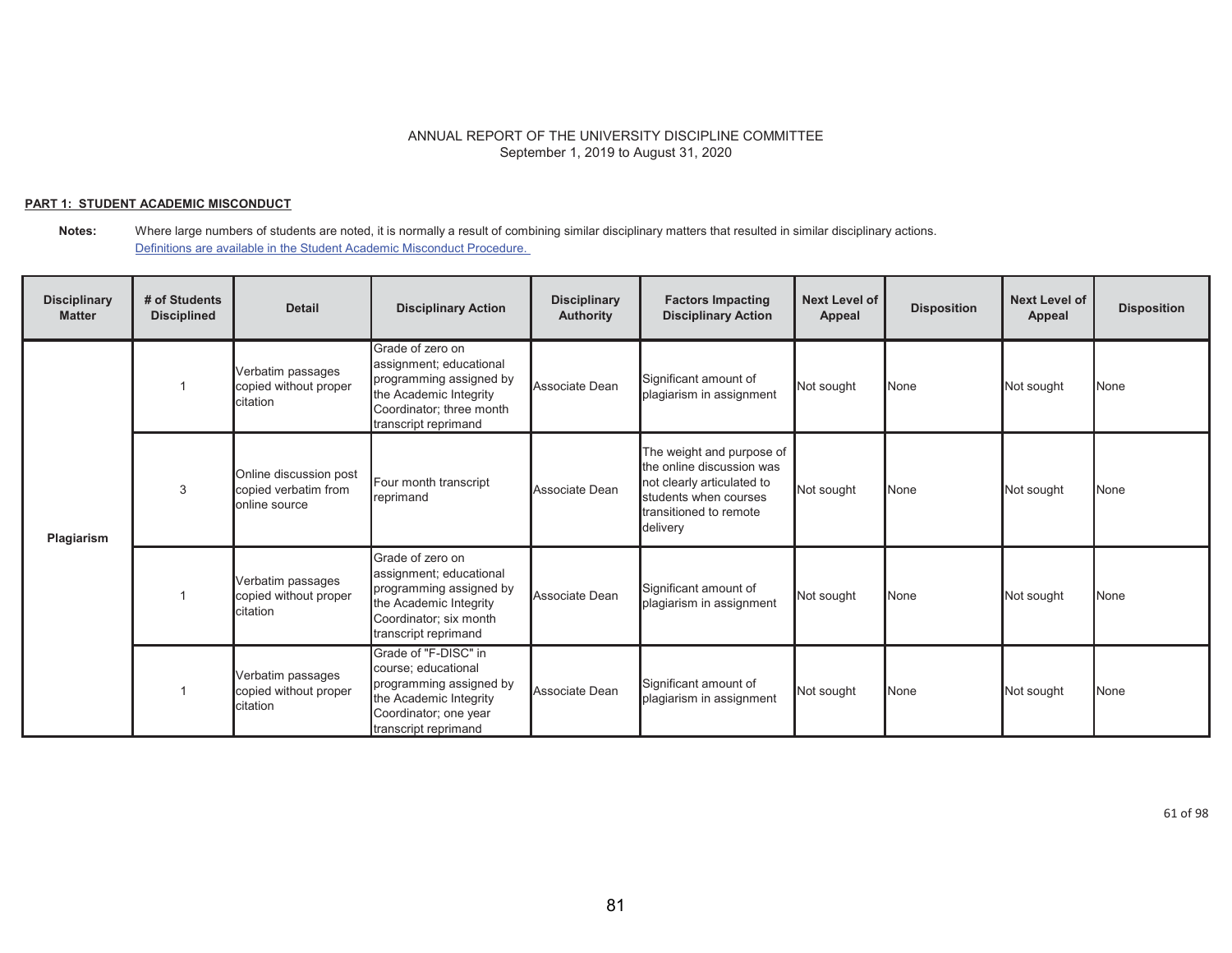## **PART 1: STUDENT ACADEMIC MISCONDUCT**

**Notes:** Where large numbers of students are noted, it is normally a result of combining similar disciplinary matters that resulted in similar disciplinary actions. Definitions are available in the Student Academic Misconduct Procedure.

| <b>Disciplinary</b><br><b>Matter</b> | # of Students<br><b>Disciplined</b> | <b>Detail</b>                                                                                           | <b>Disciplinary Action</b>                                                                                                                                  | <b>Disciplinary</b><br><b>Authority</b> | <b>Factors Impacting</b><br><b>Disciplinary Action</b>                                                                      | <b>Next Level of</b><br>Appeal | <b>Disposition</b> | <b>Next Level of</b><br>Appeal | <b>Disposition</b> |
|--------------------------------------|-------------------------------------|---------------------------------------------------------------------------------------------------------|-------------------------------------------------------------------------------------------------------------------------------------------------------------|-----------------------------------------|-----------------------------------------------------------------------------------------------------------------------------|--------------------------------|--------------------|--------------------------------|--------------------|
|                                      |                                     | Response to one<br>question of final exam<br>contained plagiarised<br>material from an online<br>source | Grade of zero on the exam<br>question; educational<br>programming assigned by<br>the Academic Integrity<br>Coordinator; three month<br>transcript reprimand | Associate Dean                          | Low amount of plagiarism;<br>student had proactively<br>taken steps to prevent<br>further breaches of<br>academic integrity | Not sought                     | None               | Not sought                     | <b>N</b> one       |
|                                      |                                     | Assignment copied<br>(nearly entirely verbatim)<br>from online source                                   | Grade of zero on<br>assignment; four month<br>transcript reprimand                                                                                          | Associate Dean                          | Mitigating circumstances                                                                                                    | Not sought                     | None               | Not sought                     | <b>N</b> one       |
| Plagiarism                           |                                     | Verbatim passages<br>copied without proper<br>citation                                                  | Grade of "F-DISC" in<br>course; educational<br>programming assigned by<br>the Academic Integrity<br>Coordinator; one year<br>transcript reprimand           | Associate Dean                          | Significant amount of<br>plagiarism in assignment                                                                           | Not sought                     | None               | Not sought                     | <b>N</b> one       |
|                                      |                                     | Two responses on take-<br>home final exam copied<br>nearly verbatim from<br>uncited online source       | Grade of zero on exam;<br>educational programming<br>assigned by the Academic<br>Integrity Coordinator; nine<br>month transcript reprimand                  | Associate Dean                          | Significant amount of<br>plagiarism in assignment                                                                           | Not sought                     | None               | Not sought                     | <b>None</b>        |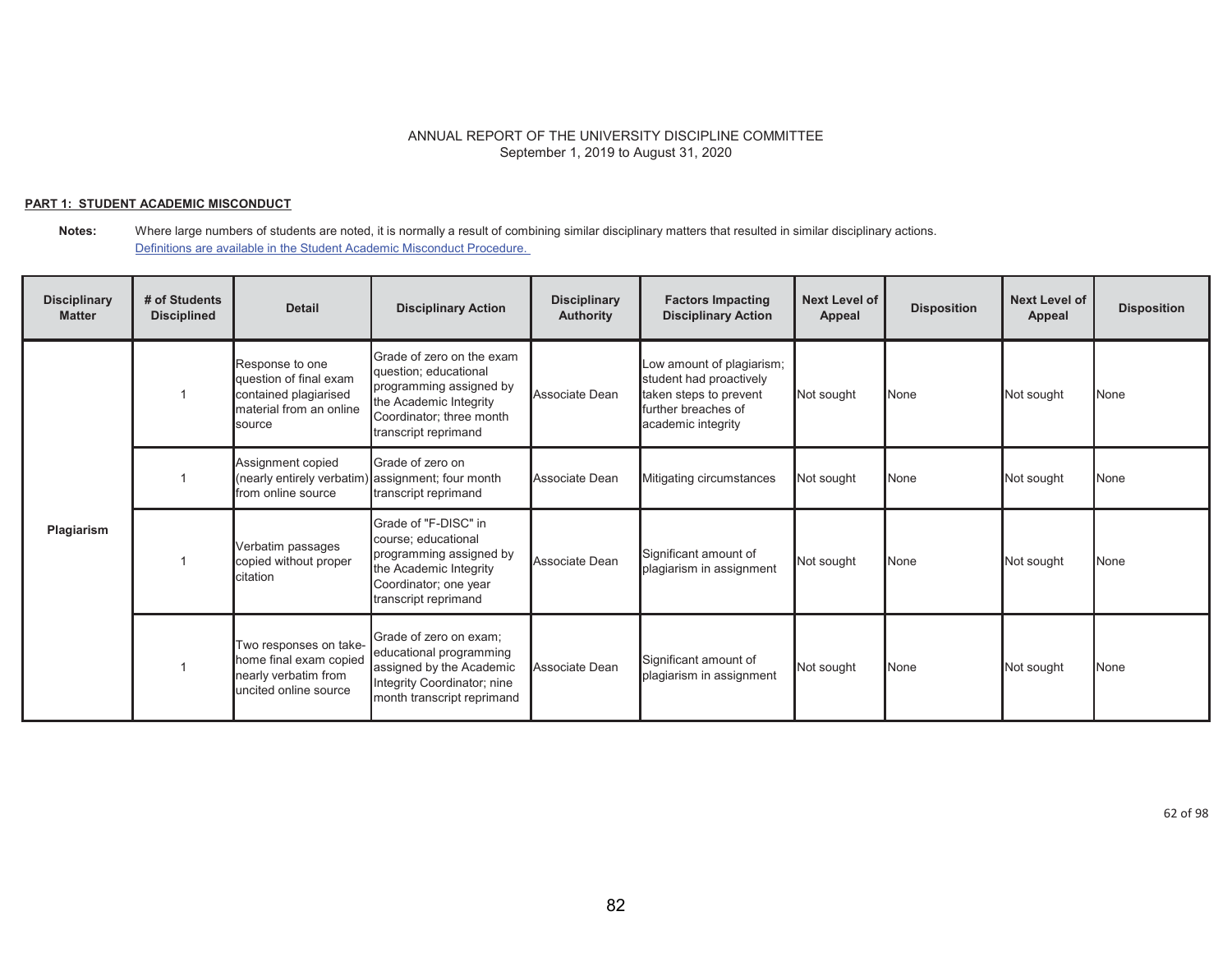## **PART 1: STUDENT ACADEMIC MISCONDUCT**

| <b>Disciplinary</b><br><b>Matter</b> | # of Students<br><b>Disciplined</b> | <b>Detail</b>                                                       | <b>Disciplinary Action</b>                                                                                                                                                                                                                                                                  | <b>Disciplinary</b><br><b>Authority</b> | <b>Factors Impacting</b><br><b>Disciplinary Action</b>                                                                | Next Level of<br>Appeal               | <b>Disposition</b>                                          | <b>Next Level of</b><br><b>Appeal</b> | <b>Disposition</b> |
|--------------------------------------|-------------------------------------|---------------------------------------------------------------------|---------------------------------------------------------------------------------------------------------------------------------------------------------------------------------------------------------------------------------------------------------------------------------------------|-----------------------------------------|-----------------------------------------------------------------------------------------------------------------------|---------------------------------------|-------------------------------------------------------------|---------------------------------------|--------------------|
| Plagiarism                           |                                     | RCR Policy Breach -<br>plagiarism in review<br>paper                | Educational programming<br>assigned by the Academic<br>Integrity Coordinator; one<br>year transcript reprimand                                                                                                                                                                              | Associate Dean                          | Extent of plagiarism low;<br>first-time offence                                                                       | Not sought                            | None                                                        | Not sought                            | None               |
|                                      |                                     | <b>Application Fraud -</b><br>Plagiarism in Statement<br>of Purpose | Application nullified, offer of<br>admission rescinded, one<br>year suspension of right to<br>apply for admission to<br>faculty                                                                                                                                                             | Dean                                    | Statement of Purpose<br>revised by 3rd party; did not<br>review edits, zero-tolerance<br>of plagiarism in application | University<br>Discipline<br>Committee | Penalty reduced;<br>one year suspension<br>from the Faculty |                                       |                    |
|                                      |                                     | Plagiarism                                                          | Grade of zero on the final<br>paper; "DISC" added to final<br>grade; transcript notation for<br>two years or until graduation<br>Academic Integrity Tutorial Department Head<br>Quiz; contact the Academic<br>Integrity Coordinator and<br>complete the educational<br>programming assigned |                                         | None                                                                                                                  | Not sought                            | None                                                        | Not sought                            | None               |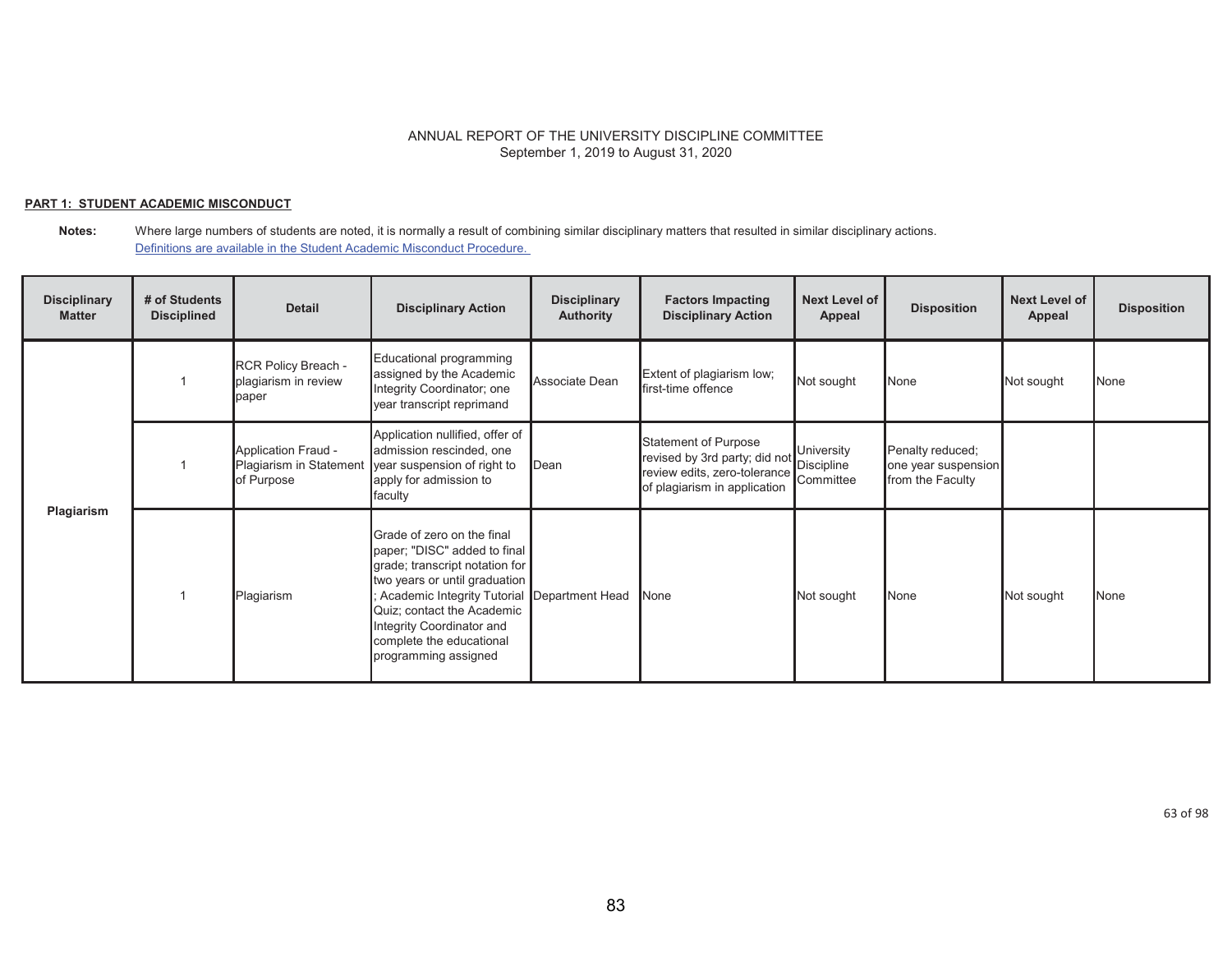## **PART 1: STUDENT ACADEMIC MISCONDUCT**

**Notes:** Where large numbers of students are noted, it is normally a result of combining similar disciplinary matters that resulted in similar disciplinary actions. Definitions are available in the Student Academic Misconduct Procedure.

| <b>Disciplinary</b><br><b>Matter</b> | # of Students<br><b>Disciplined</b> | <b>Detail</b>                                                                                                    | <b>Disciplinary Action</b>                                                                                                                                                                                                          | <b>Disciplinary</b><br><b>Authority</b> | <b>Factors Impacting</b><br><b>Disciplinary Action</b>                                                                                                     | Next Level of<br>Appeal | <b>Disposition</b> | <b>Next Level of</b><br>Appeal | <b>Disposition</b> |
|--------------------------------------|-------------------------------------|------------------------------------------------------------------------------------------------------------------|-------------------------------------------------------------------------------------------------------------------------------------------------------------------------------------------------------------------------------------|-----------------------------------------|------------------------------------------------------------------------------------------------------------------------------------------------------------|-------------------------|--------------------|--------------------------------|--------------------|
| Plagiarism                           |                                     | Academic Misconduct                                                                                              | 30% penalty on the final<br>paper; "DISC" comment<br>added to final grade;<br>transcript notation for two<br>years or until graduation;<br>Academic Integrity Tutorial<br>and Quiz; Cite Right<br>Program                           | <b>Department Head</b>                  | Claimed to have translated<br>paper to English which<br>accounted for good writing<br>in the paper, but could<br>defend most of the thesis of<br>the paper | Not sought              | None               | Not sought                     | None               |
|                                      |                                     | Academic Dishonesty                                                                                              | Grade of zero on the paper;<br>Academic Integrity and<br>Student Conduct Tutorial<br>and Quiz; Cite Right<br>Program                                                                                                                | Department Head                         | None                                                                                                                                                       | Not sought              | None               | Not sought                     | None               |
|                                      |                                     | Part of lab assignment<br>was copied word for<br>word from previously<br>posted/published<br>material on the web | Grade of zero on<br>assignment; letter of<br>apology to Instructor;<br>Academic Integrity Tutorial<br>and Quiz; failure to do so<br>may result in further<br>disciplinary action; "DISC"<br>and transcript notation for<br>one year | Department Head                         | <b>None</b>                                                                                                                                                | Not sought              | None               | Not sought                     | None               |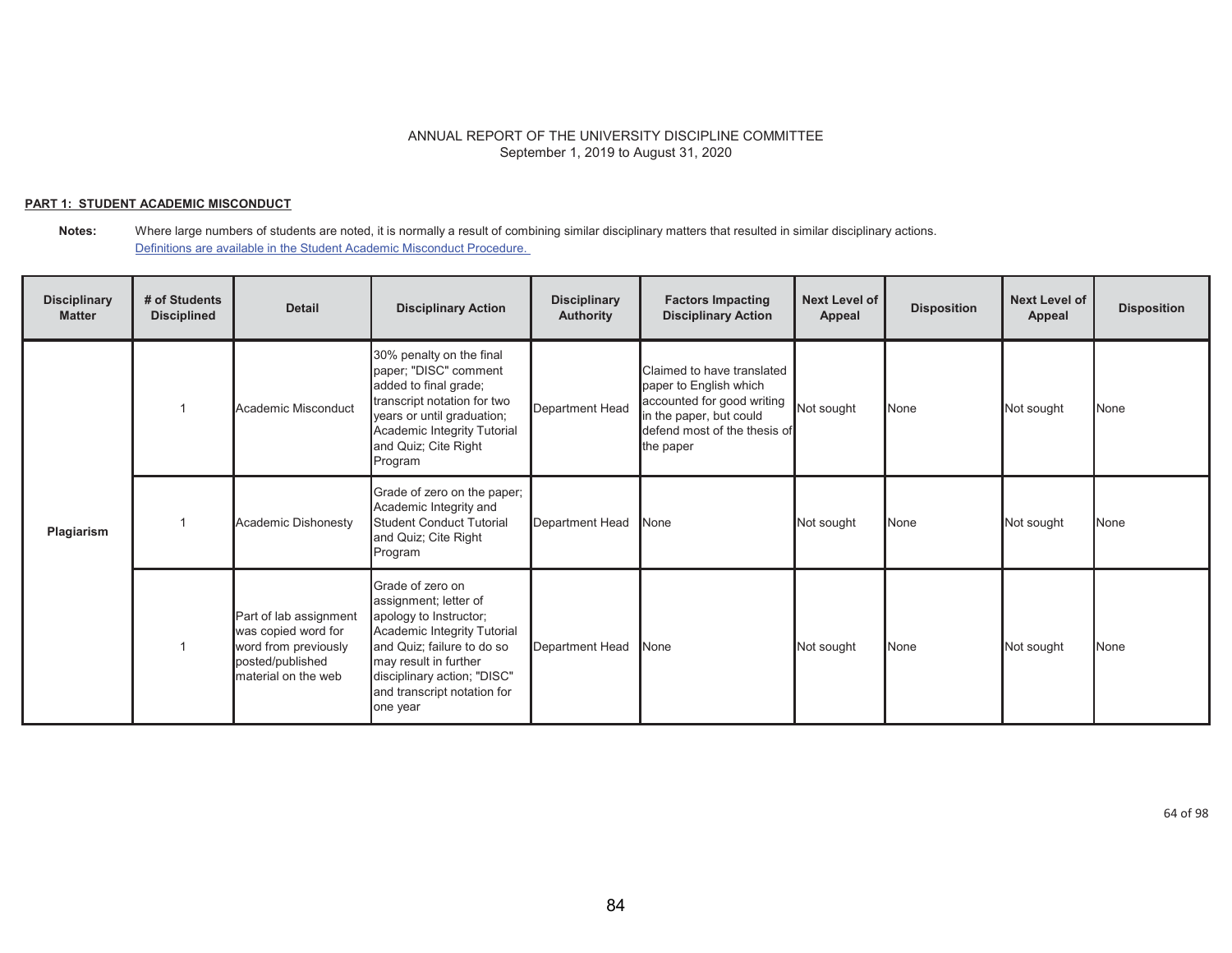## **PART 1: STUDENT ACADEMIC MISCONDUCT**

**Notes:** Where large numbers of students are noted, it is normally a result of combining similar disciplinary matters that resulted in similar disciplinary actions. Definitions are available in the Student Academic Misconduct Procedure.

| <b>Disciplinary</b><br><b>Matter</b> | # of Students<br><b>Disciplined</b> | <b>Detail</b>                                           | <b>Disciplinary Action</b>                                                                                                                               | <b>Disciplinary</b><br><b>Authority</b> | <b>Factors Impacting</b><br><b>Disciplinary Action</b>                                                                                                                                                                                       | <b>Next Level of</b><br>Appeal | <b>Disposition</b> | <b>Next Level of</b><br>Appeal | <b>Disposition</b> |
|--------------------------------------|-------------------------------------|---------------------------------------------------------|----------------------------------------------------------------------------------------------------------------------------------------------------------|-----------------------------------------|----------------------------------------------------------------------------------------------------------------------------------------------------------------------------------------------------------------------------------------------|--------------------------------|--------------------|--------------------------------|--------------------|
|                                      |                                     | Plagiarised an<br>assignment                            | Grade of zero on the<br>assignment; letter of<br>apology to instructor with<br>copy to Department Head;<br>transcript notation                           | <b>Department Head</b>                  | None                                                                                                                                                                                                                                         | Not sought                     | None               | Not sought                     | None               |
|                                      | 3                                   | Assignment submitted<br>was from a previous<br>offering | Grade of zero on<br>assignment; transcript<br>notation                                                                                                   | <b>Department Head</b>                  | None                                                                                                                                                                                                                                         | Not sought                     | None               | Not sought                     | None               |
| Plagiarism                           |                                     | Text was not cited<br>correctly                         | Grade of zero on<br>assignment; transcript<br>notation                                                                                                   | <b>Department Head</b>                  | <b>None</b>                                                                                                                                                                                                                                  | Not sought                     | None               | Not sought                     | None               |
|                                      |                                     | Assignment submitted<br>was from a previous<br>offering | Suspension from taking<br>courses offered from the<br>Faculty                                                                                            | <b>Department Head</b>                  | None                                                                                                                                                                                                                                         | Not sought                     | None               | Not sought                     | None               |
|                                      |                                     | Insufficient/incorrect<br>citation of text              | Grade of "F-DISC";<br>suspension from taking<br>courses from the Faculty for<br>four months; transcript<br>notation for two years or<br>until graduation | <b>ADA</b>                              | Not the student's first<br>offense; minimum standard<br>penalty would normally be<br>one year; however, we<br>have reduced this<br>recognizing the additional<br>stressors that could have<br>come into play due to the<br>COVID-19 pandemic | Not sought                     | None               | Not sought                     | None               |
|                                      |                                     | Insufficient citing of text                             | Grade of zero on<br>assignment; transcript<br>notation                                                                                                   | <b>Department Head</b>                  | None                                                                                                                                                                                                                                         | Not sought                     | None               | Not sought                     | None               |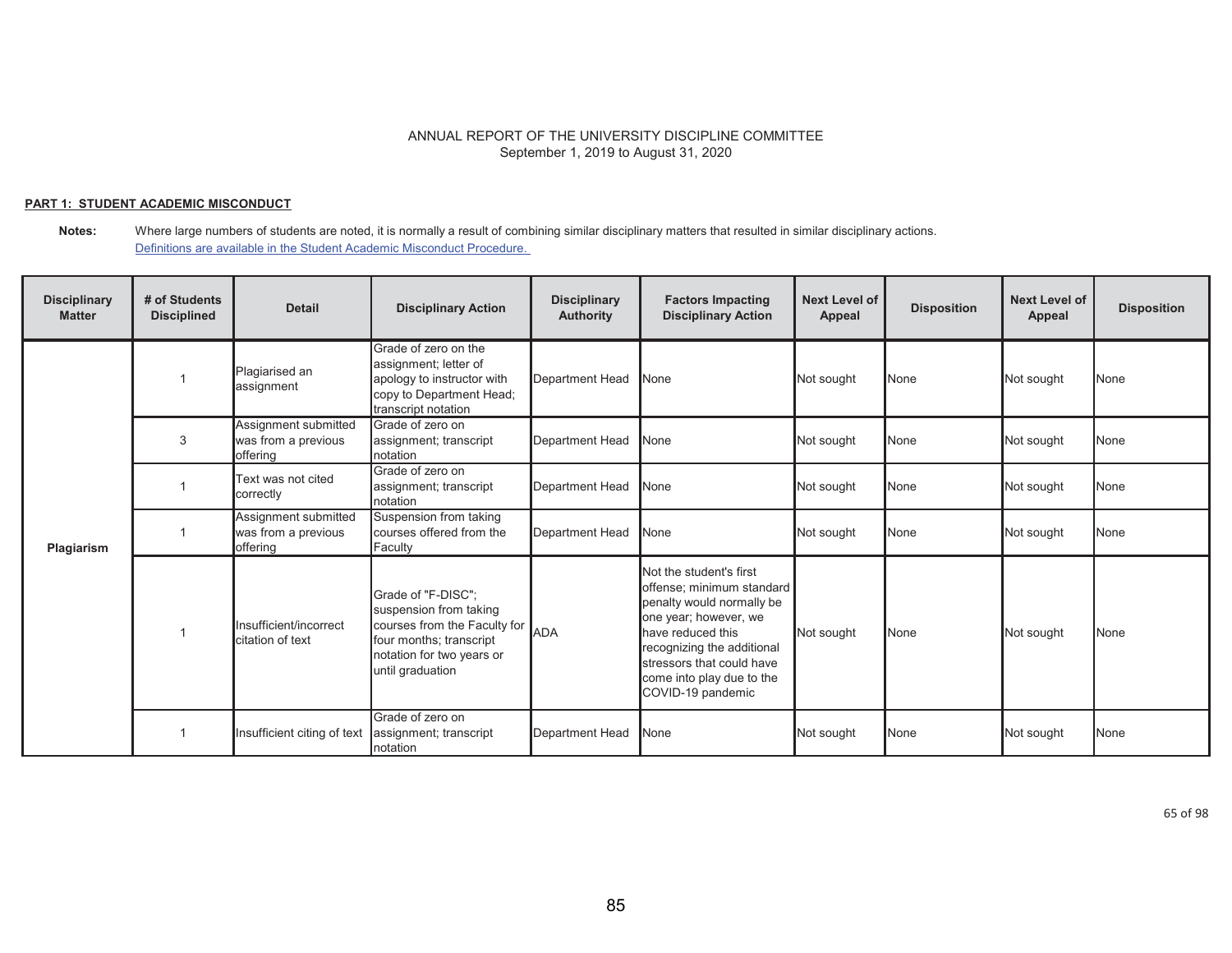## **PART 1: STUDENT ACADEMIC MISCONDUCT**

**Notes:** Where large numbers of students are noted, it is normally a result of combining similar disciplinary matters that resulted in similar disciplinary actions. Definitions are available in the Student Academic Misconduct Procedure.

| <b>Disciplinary</b><br><b>Matter</b> | # of Students<br><b>Disciplined</b> | <b>Detail</b>                                           | <b>Disciplinary Action</b>                                                                                                                                                          | <b>Disciplinary</b><br><b>Authority</b> | <b>Factors Impacting</b><br><b>Disciplinary Action</b> | <b>Next Level of</b><br>Appeal | <b>Disposition</b> | <b>Next Level of</b><br>Appeal | <b>Disposition</b> |
|--------------------------------------|-------------------------------------|---------------------------------------------------------|-------------------------------------------------------------------------------------------------------------------------------------------------------------------------------------|-----------------------------------------|--------------------------------------------------------|--------------------------------|--------------------|--------------------------------|--------------------|
|                                      |                                     | Lab report submitted<br>was from a previous<br>offering | Grade of zero on lab report;<br>transcript notation                                                                                                                                 | Department Head                         | None                                                   | Not sought                     | None               | Not sought                     | None               |
|                                      | 11                                  | Assignment submitted<br>was from a previous<br>offering | Grade of zero on<br>assignment; transcript<br>notation                                                                                                                              | <b>Department Head</b>                  | None                                                   | Not sought                     | None               | Not sought                     | None               |
| Plagiarism                           |                                     | Seminar abstract<br>incorrectly cited                   | Grade of zero on seminar<br>abstract; transcript notation                                                                                                                           | <b>Department Head</b>                  | None                                                   | Not sought                     | None               | Not sought                     | <b>None</b>        |
|                                      | 5                                   | Assignment submitted<br>was from a previous<br>offering | Zero grade on assignment;<br>transcript notation                                                                                                                                    | <b>Department Head</b>                  | None                                                   | Not sought                     | None               | Not sought                     | None               |
|                                      |                                     | Not available                                           | Academic Integrity Tutorial<br>and Quiz; meet with<br>Academic Integrity<br>Coordinator; grade of zero<br>on assignment; grade of "F"<br>in course; "DISC" comment<br>on transcript | Associate Dean                          | Not available                                          | Not sought                     | None               | Not sought                     | <b>None</b>        |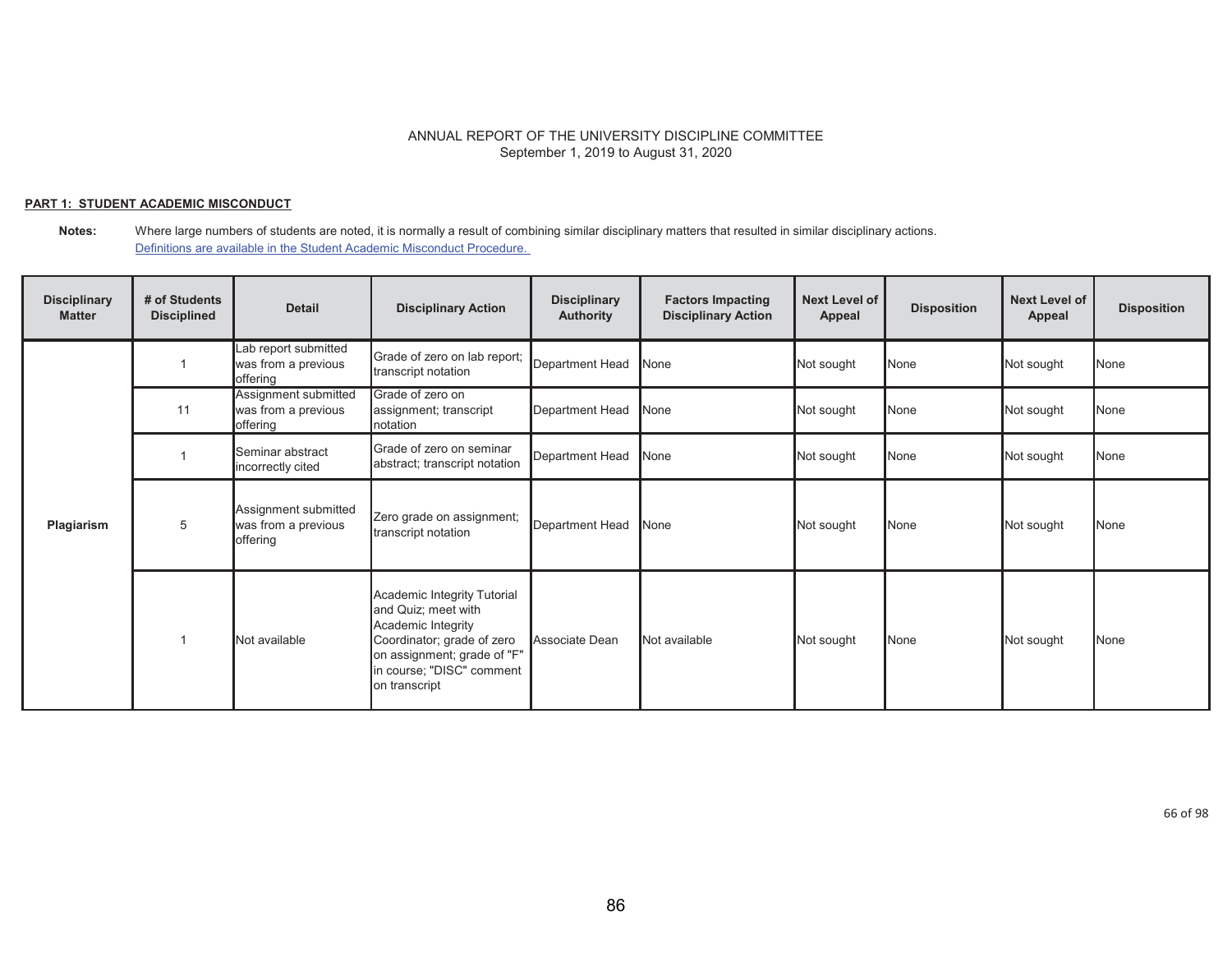### **PART 1: STUDENT ACADEMIC MISCONDUCT**

**Notes:** Where large numbers of students are noted, it is normally a result of combining similar disciplinary matters that resulted in similar disciplinary actions. Definitions are available in the Student Academic Misconduct Procedure.

| <b>Disciplinary</b><br><b>Matter</b> | # of Students<br><b>Disciplined</b> | <b>Detail</b>                                  | <b>Disciplinary Action</b>                                                                                                                              | <b>Disciplinary</b><br><b>Authority</b> | <b>Factors Impacting</b><br><b>Disciplinary Action</b>                                                                                                | <b>Next Level of</b><br>Appeal | <b>Disposition</b> | <b>Next Level of</b><br>Appeal | <b>Disposition</b> |
|--------------------------------------|-------------------------------------|------------------------------------------------|---------------------------------------------------------------------------------------------------------------------------------------------------------|-----------------------------------------|-------------------------------------------------------------------------------------------------------------------------------------------------------|--------------------------------|--------------------|--------------------------------|--------------------|
|                                      |                                     | Plagiarism; direct<br>copying; improper citing | Academic Integrity Tutorial<br>and Quiz; meet with<br>Academic Integrity<br>Coordinator; submit new<br>assignment; "DISC"<br>comment on transcript      | Associate Dean                          | Living in stressful situation;<br>unintentional; reached out<br>to supports on campus and<br>Instructor after allegation                              | Not sought                     | None               | Not sought                     | None               |
| Plagiarism                           |                                     | Not available                                  | Academic Integrity Tutorial<br>and Quiz; meet with<br>Academic Integrity<br>Coordinator; grade of "F" on<br>assignment; "DISC"<br>comment on transcript | Associate Dean                          | Not available                                                                                                                                         | Not sought                     | None               | Not sought                     | None               |
|                                      | 17                                  | Group assignment with<br>varying plagiarism    | Attend mandatory<br>educational workshop<br>hosted by Academic<br>Learning Centre:<br>resubmission of work                                              | Associate Dean                          | Due to a number of student<br>groups within class having<br>issues, a workshop was<br>determined to help<br>each/manage their<br>outcome requirements | Not sought                     | None               | Not sought                     | None               |
|                                      |                                     | Not available                                  | Academic Integrity Tutorial<br>and Quiz; meet with<br>Academic Integrity<br>Coordinator; grade of "F" on<br>assignment; "DISC"<br>comment on transcript | Associate Dean                          | Not available                                                                                                                                         | Not sought                     | None               | Not sought                     | None               |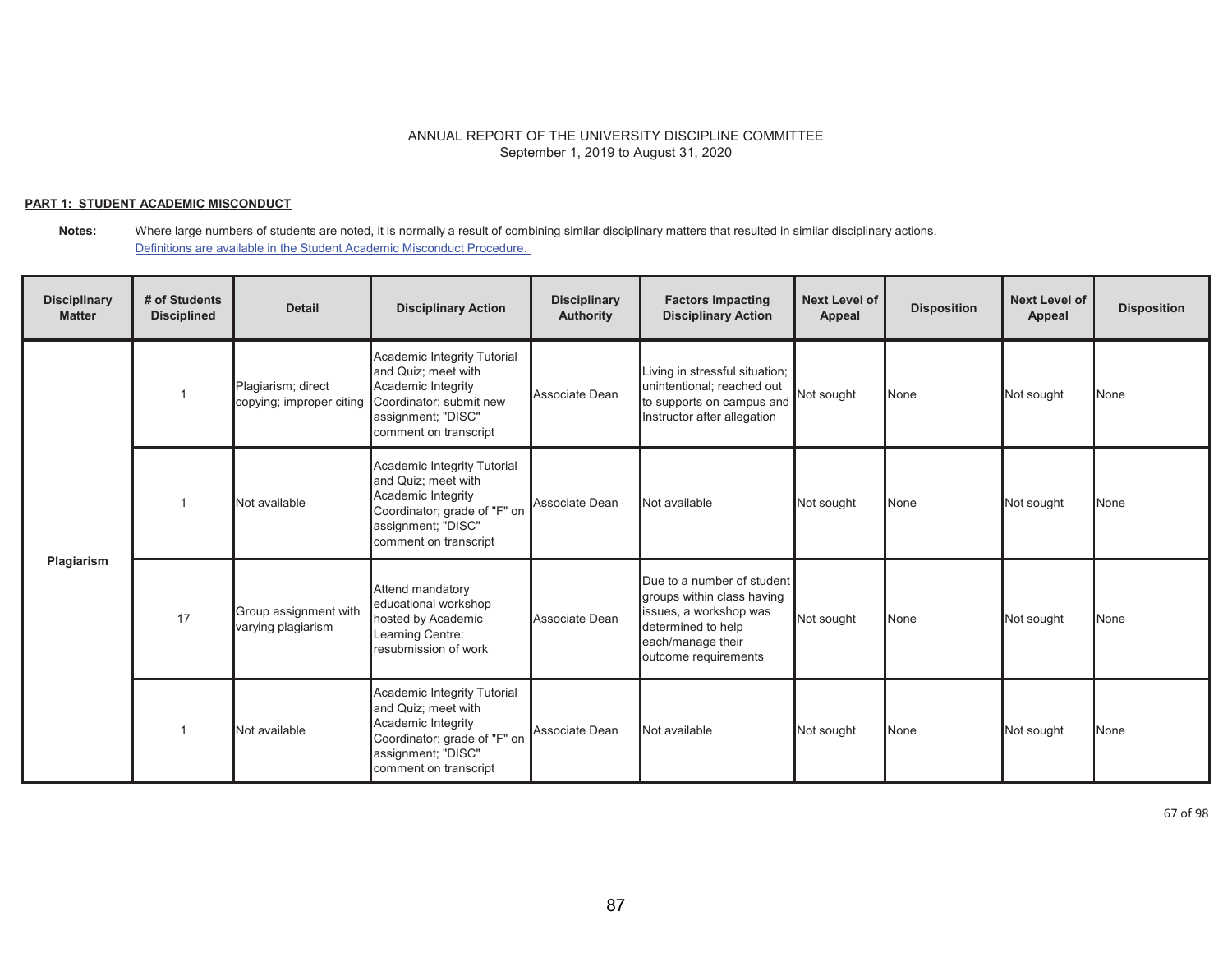#### **PART 1: STUDENT ACADEMIC MISCONDUCT**

| <b>Disciplinary</b><br><b>Matter</b> | # of Students<br><b>Disciplined</b> | <b>Detail</b>                                                                                                                                                             | <b>Disciplinary Action</b>                                                                                                                                                 | <b>Disciplinary</b><br><b>Authority</b> | <b>Factors Impacting</b><br><b>Disciplinary Action</b>                                                                                                                                       | <b>Next Level of</b><br>Appeal | <b>Disposition</b> | <b>Next Level of</b><br>Appeal | <b>Disposition</b> |
|--------------------------------------|-------------------------------------|---------------------------------------------------------------------------------------------------------------------------------------------------------------------------|----------------------------------------------------------------------------------------------------------------------------------------------------------------------------|-----------------------------------------|----------------------------------------------------------------------------------------------------------------------------------------------------------------------------------------------|--------------------------------|--------------------|--------------------------------|--------------------|
| Plagiarism                           |                                     | Uncited material.<br>paraphrasing, portions<br>lifted without citation                                                                                                    | Academic Integrity Tutorial<br>and Quiz; meet with<br>Academic Integrity<br>Coordinator; grade of zero<br>on assignment; "F" in<br>course; "DISC" comment on<br>transcript | Associate Dean                          | Mistakes made; sought<br>academic help; values<br>academic integrity; didn't do Not sought<br>on purpose; grateful for<br>opportunity to explain;<br>working online stressful                |                                | None               | Not sought                     | <b>None</b>        |
|                                      |                                     | No clear engagement<br>with writing guide; direct<br>quotes without<br>quotations on<br>assignment; direct<br>excerpts taken from<br>previous textbook<br>edition on exam | Academic Integrity Tutorial<br>and Quiz; meet with<br>Academic Integrity<br>Coordinator; "F" in course;<br>"DISC" comment transcript                                       | Associate Dean                          | Confused as to where they<br>went wrong; didn't know not<br>referencing was academic<br>misconduct; Advocate sent Not sought<br>resources after meeting;<br>has better understanding<br>Inow |                                | None               | Not sought                     | <b>None</b>        |
|                                      |                                     | Paraphrasing; no<br>citations                                                                                                                                             | Academic Integrity website<br>recommended for<br>resources; online workshop                                                                                                | Associate Dean                          | Strong beliefs the<br>knowledge they has<br>obtained from years in<br>other courses completed<br>enabled them to complete<br>work; understands that<br>citing is still required              | Not sought                     | None               | Not sought                     | <b>None</b>        |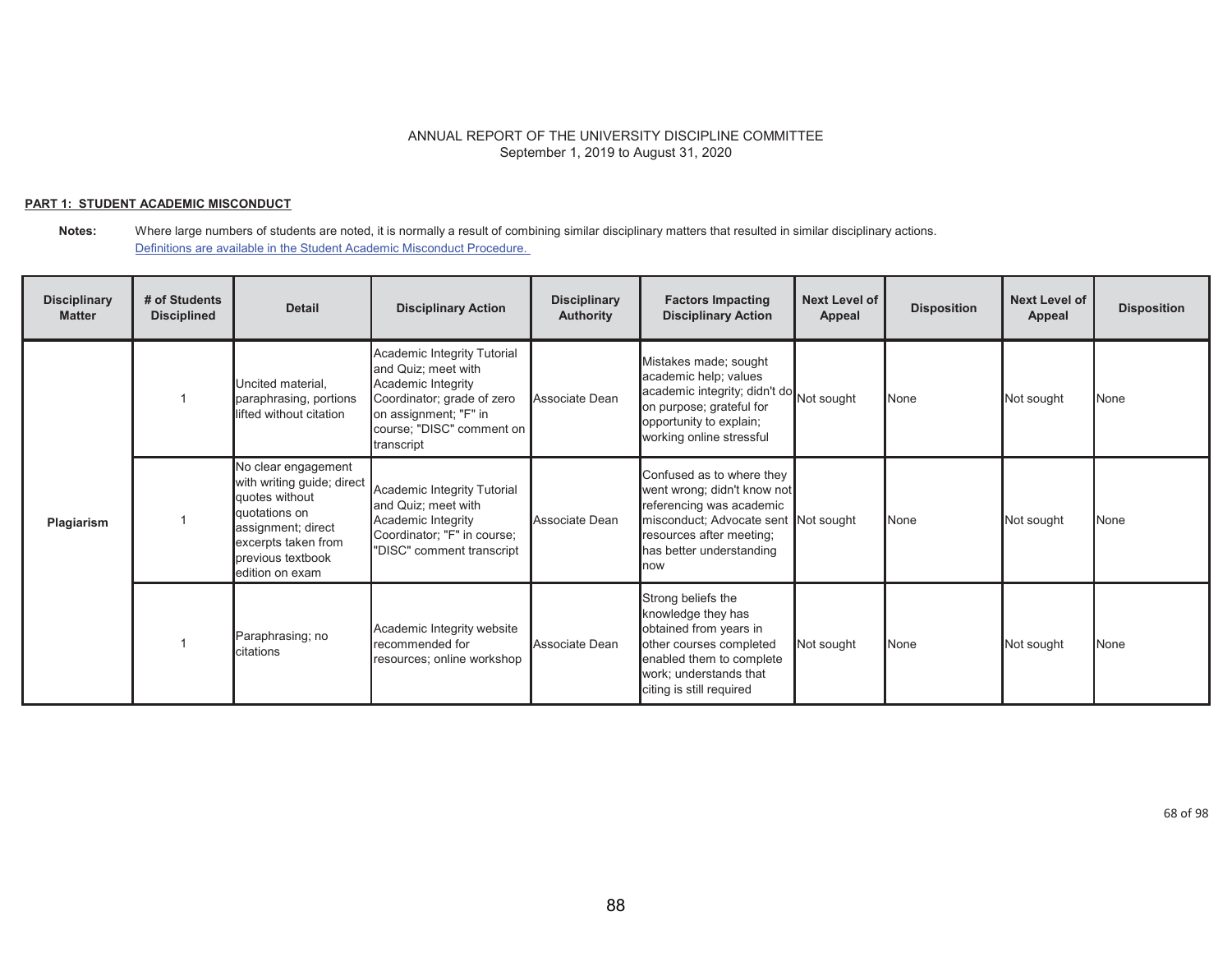### **PART 1: STUDENT ACADEMIC MISCONDUCT**

| <b>Disciplinary</b><br><b>Matter</b> | # of Students<br><b>Disciplined</b> | <b>Detail</b>                                                                          | <b>Disciplinary Action</b>                                                                                                                                                                                                                                                                                                             | <b>Disciplinary</b><br><b>Authority</b> | <b>Factors Impacting</b><br><b>Disciplinary Action</b>                                                                                                                                   | <b>Next Level of</b><br>Appeal | <b>Disposition</b> | <b>Next Level of</b><br><b>Appeal</b> | <b>Disposition</b> |
|--------------------------------------|-------------------------------------|----------------------------------------------------------------------------------------|----------------------------------------------------------------------------------------------------------------------------------------------------------------------------------------------------------------------------------------------------------------------------------------------------------------------------------------|-----------------------------------------|------------------------------------------------------------------------------------------------------------------------------------------------------------------------------------------|--------------------------------|--------------------|---------------------------------------|--------------------|
|                                      |                                     | Text directly from<br>assignment brief;<br>additional pieces not<br>referenced         | Academic Integrity and<br>Student Conduct Tutorial;<br>meet with Academic<br>Integrity Coordinator;<br>resubmit assignment                                                                                                                                                                                                             | Associate Dean                          | Student met with Advocate<br>and was walked to Case<br>Management office                                                                                                                 | Not sought                     | None               | Not sought                            | <b>None</b>        |
| Plagiarism                           |                                     | Lack of citation;<br>paraphrasing; sources<br>areas without citations<br>on assignment | Academic Integrity Tutorial<br>and Quiz; meet with<br>Academic Integrity<br>Coordinator; grade of zero<br>on assignment; "F" in<br>used but not cited; large course; "DISC" comment on Associate Dean<br>transcript; recommendation<br>to take Introduction to<br>University course; "DISC"<br>comment; encouraged to<br>retake course |                                         | Felt unsupported;<br>researched course before<br>start of term to make sure<br>they would have supports<br>with writing; didn't know<br>Academic Learning Centre<br>was available online | Not sought                     | None               | Not sought                            | None               |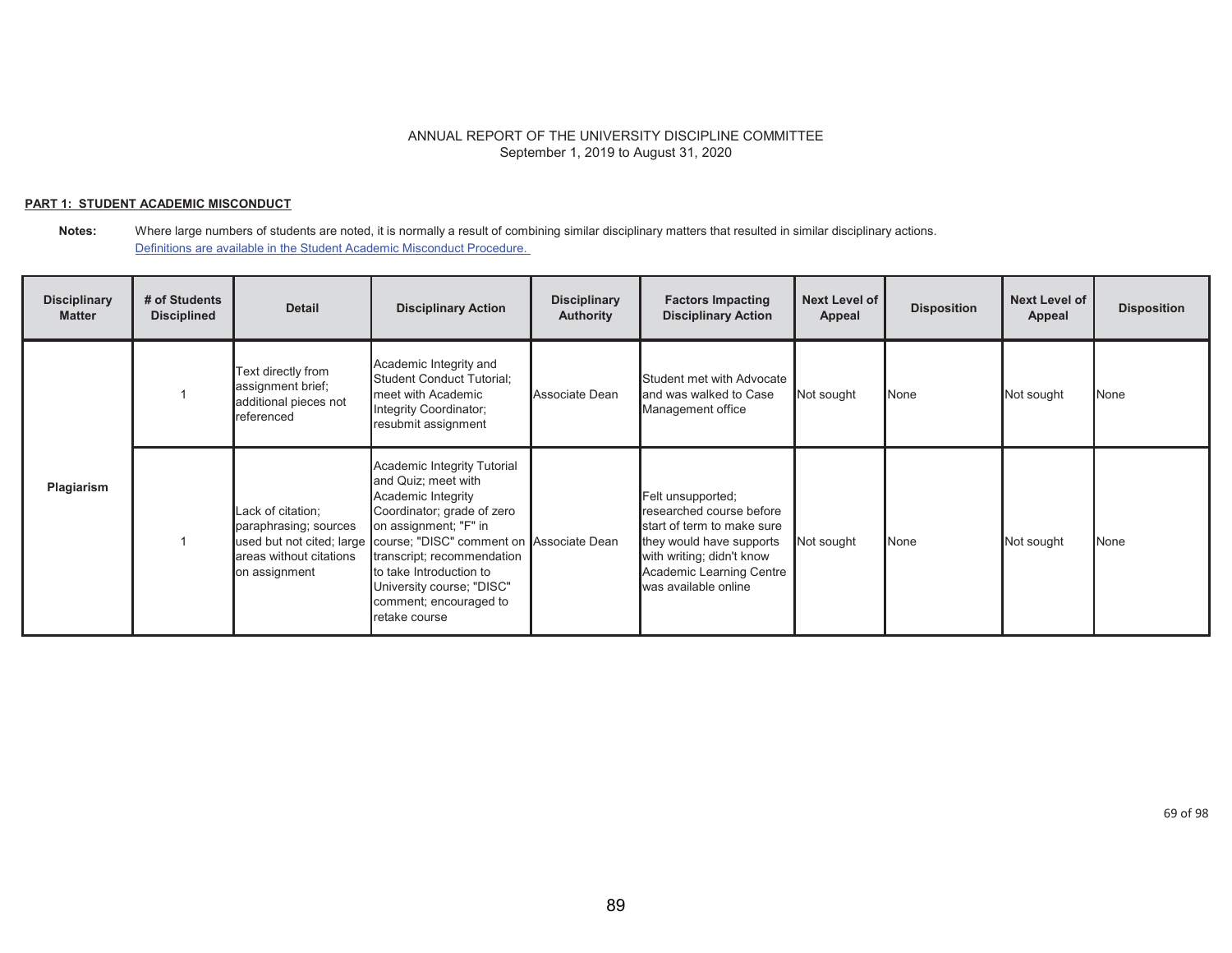#### **PART 1: STUDENT ACADEMIC MISCONDUCT**

| <b>Disciplinary</b><br><b>Matter</b> | # of Students<br><b>Disciplined</b> | <b>Detail</b>                                                   | <b>Disciplinary Action</b>                                                                                                                                                                                                                 | <b>Disciplinary</b><br><b>Authority</b> | <b>Factors Impacting</b><br><b>Disciplinary Action</b>                                                                                                                                                            | <b>Next Level of</b><br>Appeal | <b>Disposition</b> | <b>Next Level of</b><br>Appeal | <b>Disposition</b> |
|--------------------------------------|-------------------------------------|-----------------------------------------------------------------|--------------------------------------------------------------------------------------------------------------------------------------------------------------------------------------------------------------------------------------------|-----------------------------------------|-------------------------------------------------------------------------------------------------------------------------------------------------------------------------------------------------------------------|--------------------------------|--------------------|--------------------------------|--------------------|
| Plagiarism                           |                                     | Incorrect citing; directly<br>lifted; incorrect<br>bibliography | Academic Integrity Tutorial<br>and Quiz; meet with<br>Academic Integrity<br>Coordinator; grade of zero<br>on assignment; "F" in<br>course; "DISC" comment on<br>transcript; recommendation<br>to take Introduction to<br>University course | Associate Dean                          | First academic paper;<br>brushed up a week before<br>paper due; didn't want to<br>take education for granted; Not sought<br>asked instructor for helpful<br>resources; TA not available<br>when tried to get help |                                | None               | Not sought                     | <b>None</b>        |
|                                      |                                     | No referencing; missing<br>quotations                           | Academic Integrity Tutorial<br>and Quiz; meet with<br>Academic Integrity<br>Coordinator; grade of zero<br>on assignment; "F" in<br>course; "DISC" comment on<br>transcript; no faculty courses<br>until outcomes complete                  | Associate Dean                          | Met with TA after feedback;<br>VW recommended/letter<br>sent                                                                                                                                                      | Not sought                     | None               | Not sought                     | None               |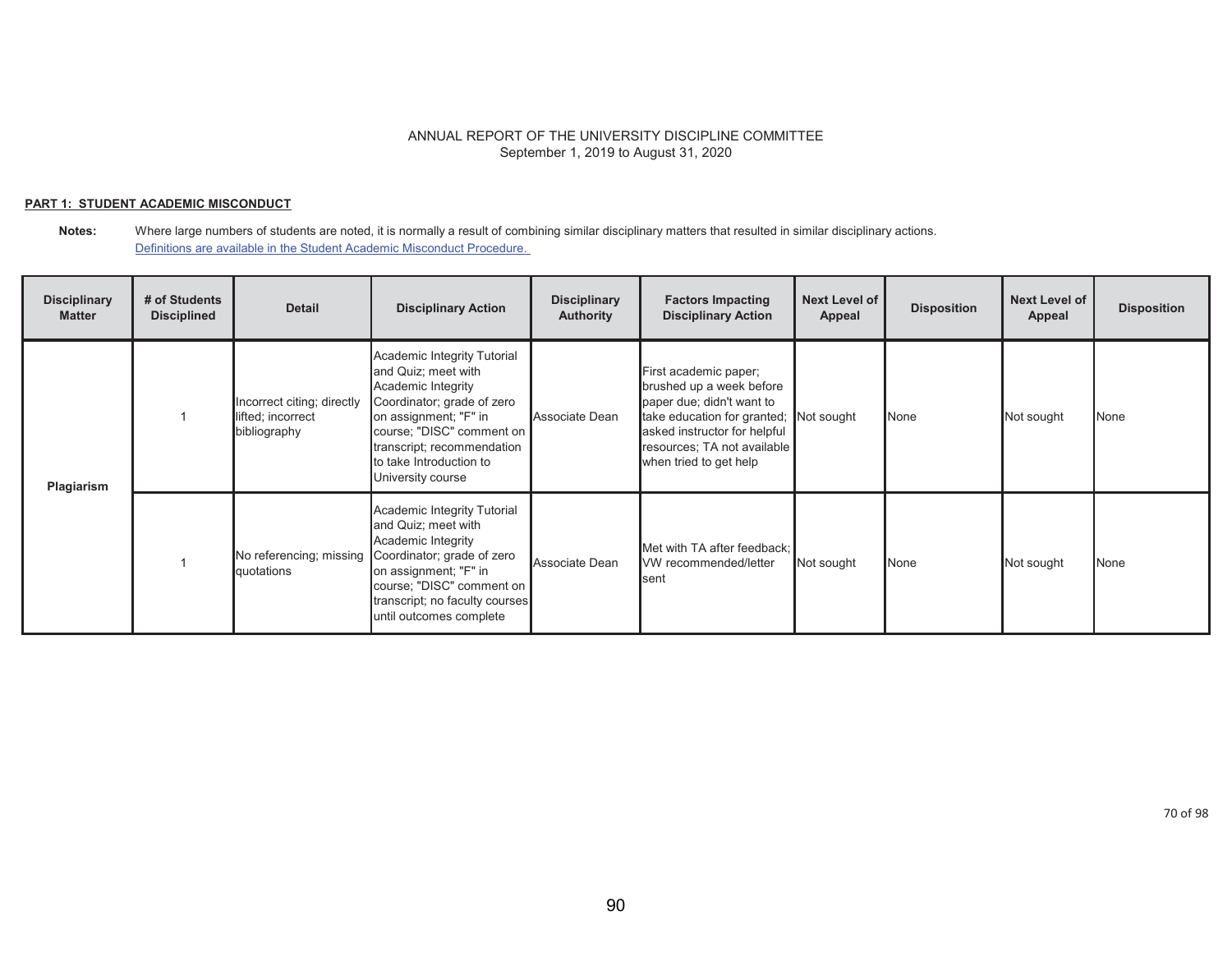## **PART 1: STUDENT ACADEMIC MISCONDUCT**

#### **Notes:** Where large numbers of students are noted, it is normally a result of combining similar disciplinary matters that resulted in similar disciplinary actions. Definitions are available in the Student Academic Misconduct Procedure.

| <b>Disciplinary</b><br><b>Matter</b> | # of Students<br><b>Disciplined</b> | <b>Detail</b>                                                                                               | <b>Disciplinary Action</b>                                                                                                                                                                                                            | <b>Disciplinary</b><br><b>Authority</b>                                                                | <b>Factors Impacting</b><br><b>Disciplinary Action</b>                                                                                                                                                  | <b>Next Level of</b><br>Appeal | <b>Disposition</b> | <b>Next Level of</b><br>Appeal | <b>Disposition</b> |
|--------------------------------------|-------------------------------------|-------------------------------------------------------------------------------------------------------------|---------------------------------------------------------------------------------------------------------------------------------------------------------------------------------------------------------------------------------------|--------------------------------------------------------------------------------------------------------|---------------------------------------------------------------------------------------------------------------------------------------------------------------------------------------------------------|--------------------------------|--------------------|--------------------------------|--------------------|
| Plagiarism                           |                                     | Missing citations;<br>paraphrased material;<br>information taken from<br>other resources; direct<br>copying | Combined outcomes from<br>two courses; student non-<br>responsive after first<br>allegation; was given an<br>extension to reply; student<br>did reply and another<br>allegation was brought<br>forward before meeting<br>could be set | Associate Dean                                                                                         | New allegation brought<br>forward while dealing with<br>this allegation; International<br>student; alone; COVID-19<br>working with advocate;<br>informed that supports are<br>still available virtually | Not sought                     | None               | Not sought                     | None               |
|                                      |                                     | Improper citation and no<br>citations in paper                                                              | Final mark of zero on<br>assignment; notation on<br>transcript; Academic<br>Integrity Tutorial and Quiz;<br>transcript comment to<br>remain for two years or unti<br>graduation                                                       | Designate of the<br>Dean of Teaching<br>Faculty and<br>Associate Dean of<br>Faculty of<br>Registration | None                                                                                                                                                                                                    | Not sought                     | None               | Not sought                     | None               |
|                                      |                                     | Plagiarism in course                                                                                        | Grade of zero on<br>assignment; grade of "F-<br>DISC" in course; notation on<br>transcript; Academic<br>Integrity Tutorial and Quiz;<br>transcript comments for one<br>year or graduation                                             | Designate of the<br>Dean of Teaching<br>Faculty and<br>Associate Dean of<br>Faculty of<br>Registration | Severe plagiarism; over 1/3<br>of paper plagiarized                                                                                                                                                     | Not sought                     | None               | Not sought                     | <b>None</b>        |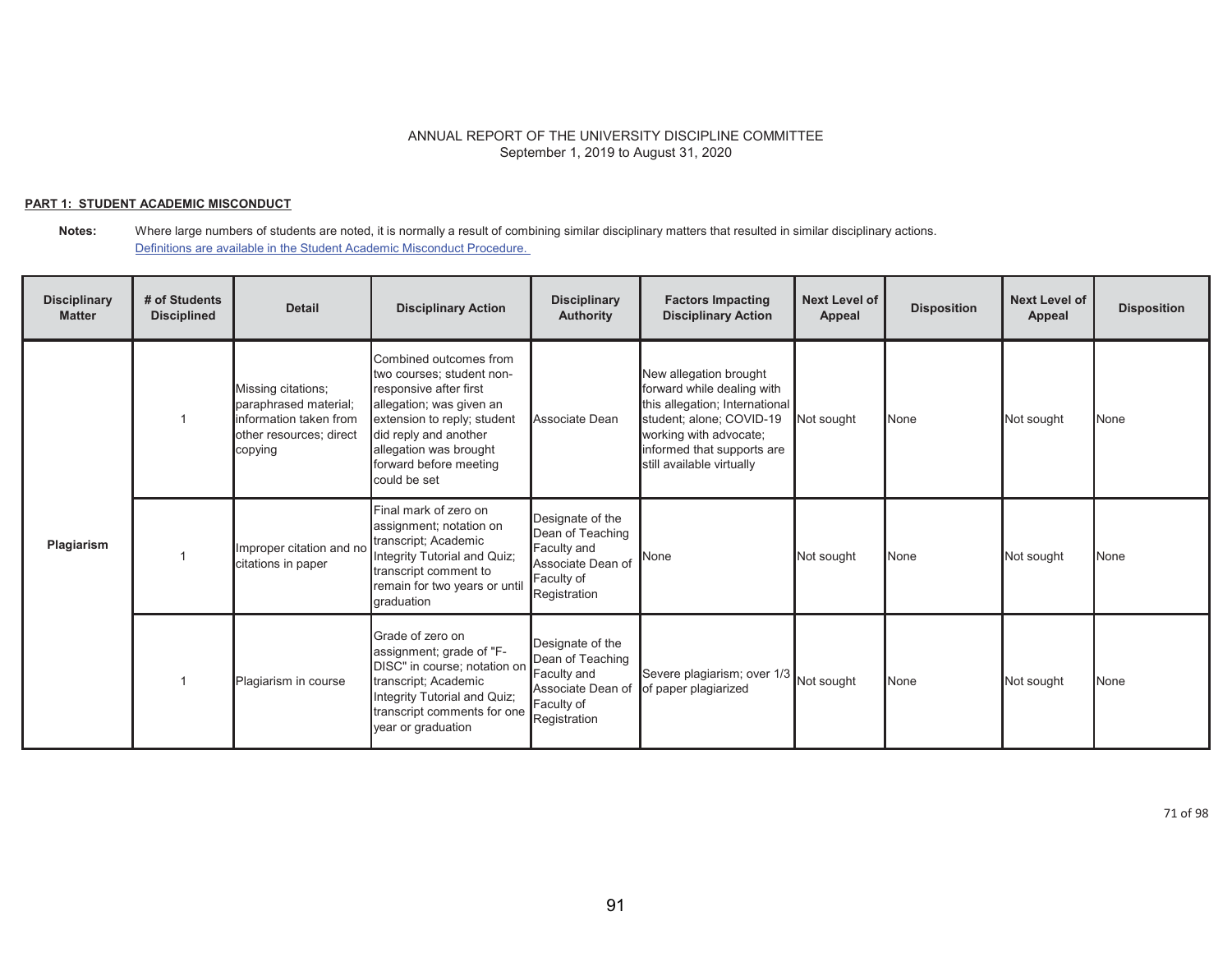### **PART 1: STUDENT ACADEMIC MISCONDUCT**

**Notes:** Where large numbers of students are noted, it is normally a result of combining similar disciplinary matters that resulted in similar disciplinary actions. Definitions are available in the Student Academic Misconduct Procedure.

| <b>Disciplinary</b><br><b>Matter</b> | # of Students<br><b>Disciplined</b> | <b>Detail</b>                                                                                       | <b>Disciplinary Action</b>                                                                                                                                                                | <b>Disciplinary</b><br><b>Authority</b>                                                                | <b>Factors Impacting</b><br><b>Disciplinary Action</b>                                                                                                                     | <b>Next Level of</b><br>Appeal | <b>Disposition</b> | <b>Next Level of</b><br><b>Appeal</b> | <b>Disposition</b> |
|--------------------------------------|-------------------------------------|-----------------------------------------------------------------------------------------------------|-------------------------------------------------------------------------------------------------------------------------------------------------------------------------------------------|--------------------------------------------------------------------------------------------------------|----------------------------------------------------------------------------------------------------------------------------------------------------------------------------|--------------------------------|--------------------|---------------------------------------|--------------------|
| Plagiarism                           |                                     | Plagiarism in course                                                                                | Grade of zero on<br>assignment; "DISC" grade in<br>course; notation on<br>transcript; Academic<br>Integrity Tutorial and Quiz;<br>transcript comments for one<br>year or until graduation | Designate of the<br>Dean of Teaching<br>Faculty and<br>Associate Dean of<br>Faculty of<br>Registration | None                                                                                                                                                                       | Not sought                     | None               | Not sought                            | <b>None</b>        |
|                                      |                                     | Student copied and<br>pasted from another<br>students paper in a<br>written assignment in<br>course | Grade of "F-DISC" in<br>course: notation on<br>transcript; Academic<br>Integrity Tutorial and Quiz;<br>transcript notation for two<br>years or until graduation                           | Designate of the<br>Dean of Teaching<br>Faculty and<br>Associate Dean of<br>Faculty of<br>Registration | Confessed to copying<br>(word for word) from<br>another student's paper<br>without the knowledge of<br>the other student                                                   | Not sought                     | None               | Not sought                            | <b>None</b>        |
|                                      |                                     | Allowed another student<br>to copy from their paper<br>in a written assignment                      | Grade of zero on<br>assignment; "DISC"<br>attached to grade; Academic Faculty and<br>Integrity Tutorial and Quiz;<br>transcript comment for two<br>years or until graduation              | Designate of the<br>Dean of Teaching<br>Associate Dean of<br>Faculty of<br>Registration                | Another student stole the<br>work without their<br>knowledge; failed to protect<br>Not sought<br>work after being repeatedly<br>asked by the other student<br>to see paper |                                | None               | Not sought                            | <b>None</b>        |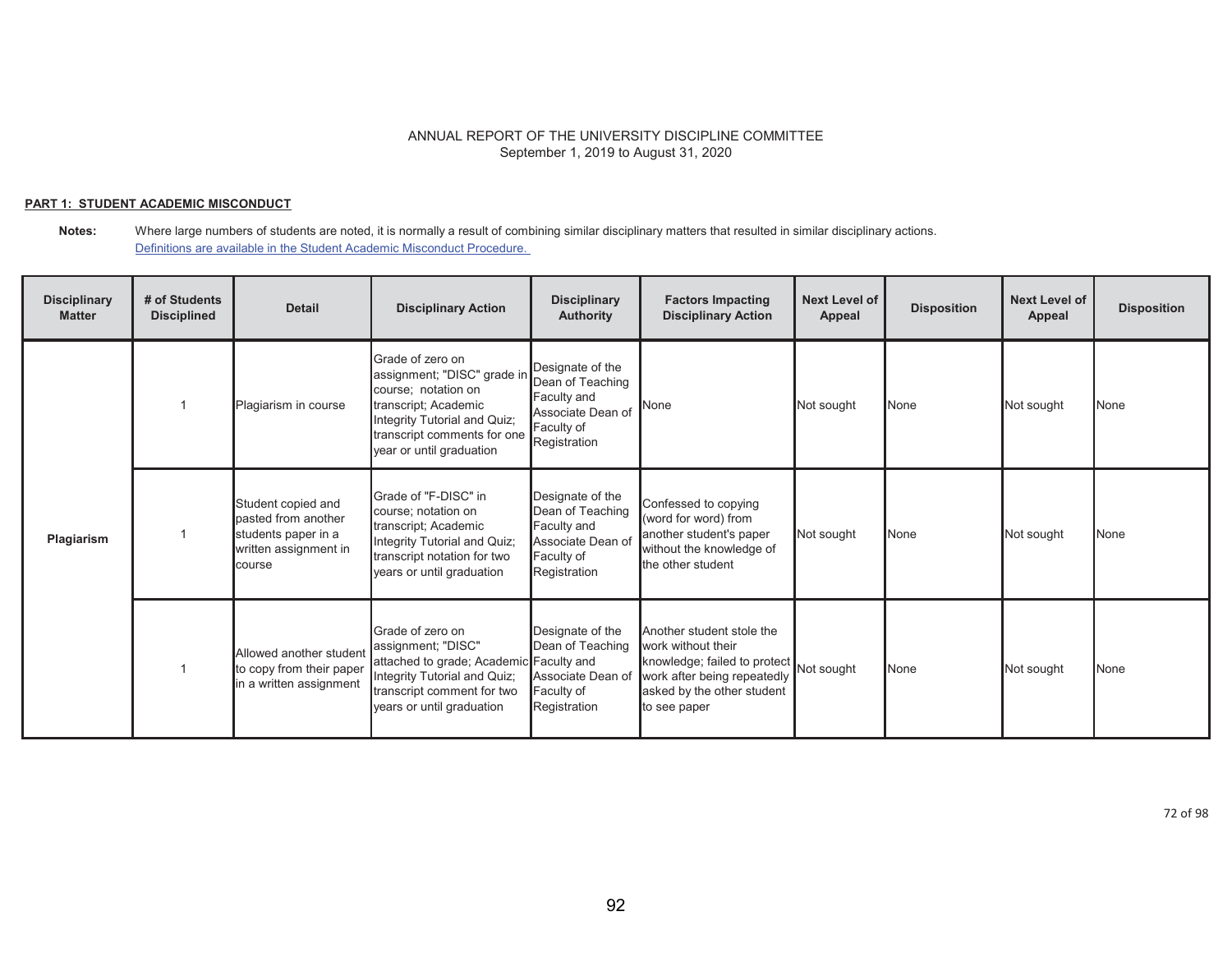### **PART 1: STUDENT ACADEMIC MISCONDUCT**

| <b>Disciplinary</b><br><b>Matter</b> | # of Students<br><b>Disciplined</b> | <b>Detail</b>                                                                                       | <b>Disciplinary Action</b>                                                                                                                                                                                                                                                                         | <b>Disciplinary</b><br><b>Authority</b>                                                | <b>Factors Impacting</b><br><b>Disciplinary Action</b> | <b>Next Level of</b><br>Appeal | <b>Disposition</b> | <b>Next Level of</b><br>Appeal | <b>Disposition</b> |
|--------------------------------------|-------------------------------------|-----------------------------------------------------------------------------------------------------|----------------------------------------------------------------------------------------------------------------------------------------------------------------------------------------------------------------------------------------------------------------------------------------------------|----------------------------------------------------------------------------------------|--------------------------------------------------------|--------------------------------|--------------------|--------------------------------|--------------------|
|                                      |                                     | Student copied and<br>pasted from another<br>students paper in a<br>written assignment in<br>course | Grade of "F-DISC" in<br>course; notation on<br>transcript; Academic<br>Integrity Tutorial and Quiz;<br>transcript comments<br>removed in one year or upon<br>graduation                                                                                                                            | Designate of the<br>Dean                                                               | None                                                   | Not sought                     | none               | Not sought                     | None               |
| Plagiarism                           |                                     | Allowed another student<br>to copy from their paper<br>in a written assignment                      | Grade of "F-DISC" in<br>course; notation on<br>transcript; second offence;<br>barred from Faculty of<br>Registration and Teaching<br>Faculty courses for one<br>year; Academic Integrity<br>Tutorial and Quiz; transcript Registration<br>comments to be removed in<br>one year or upon graduation | Designate of the<br>Dean of Teaching<br>Faculty and<br>Associate Dean of<br>Faculty of | Second offense                                         | Not sought                     | None               | Not sought                     | None               |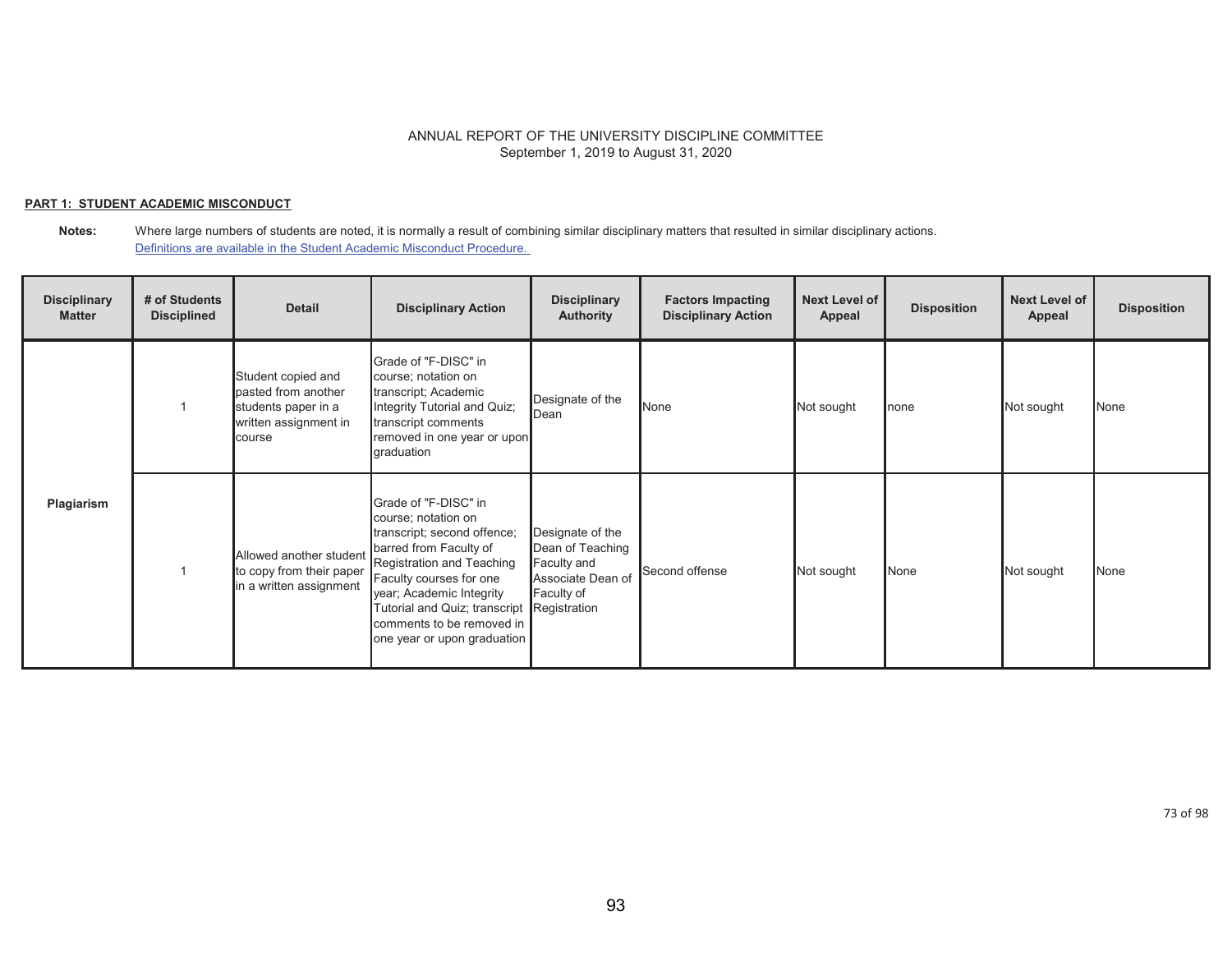### **PART 1: STUDENT ACADEMIC MISCONDUCT**

**Notes:** Where large numbers of students are noted, it is normally a result of combining similar disciplinary matters that resulted in similar disciplinary actions. Definitions are available in the Student Academic Misconduct Procedure.

| <b>Disciplinary</b><br><b>Matter</b> | # of Students<br><b>Disciplined</b> | <b>Detail</b>                                                                                                                                                                                                                                                | <b>Disciplinary Action</b>                                                                                                    | <b>Disciplinary</b><br><b>Authority</b> | <b>Factors Impacting</b><br><b>Disciplinary Action</b>                                                                                                  | <b>Next Level of</b><br>Appeal | <b>Disposition</b> | <b>Next Level of</b><br>Appeal | <b>Disposition</b> |
|--------------------------------------|-------------------------------------|--------------------------------------------------------------------------------------------------------------------------------------------------------------------------------------------------------------------------------------------------------------|-------------------------------------------------------------------------------------------------------------------------------|-----------------------------------------|---------------------------------------------------------------------------------------------------------------------------------------------------------|--------------------------------|--------------------|--------------------------------|--------------------|
| Plagiarism                           |                                     | Two instances of<br>plagiarism; first instance<br>student was given a<br>warning with clear<br>explanation of<br>plagiarism and given the<br>opportunity to rewrite the graduation; Academic<br>assignment; plagiarism<br>found in re-write of<br>assignment | Grade of "F-DISC" in<br>course; transcript notation<br>for three years or until<br>Integrity Tutorial and Quiz                | Dean's Office                           | Student given an<br>opportunity to correct<br>actions and did not                                                                                       | Local Discipline<br>Committee  | Appeal denied      | Not sought                     | None               |
|                                      |                                     | Large section of paper<br>was cut and paste<br>verbatim                                                                                                                                                                                                      | Resubmit paper; meet with<br>the Academic Integrity<br>Coordinator and complete<br>any educational<br>requirements identified | Associate<br><b>Department Head</b>     | First offence; they didn't<br>fully understand how to<br>paraphrase and reference,<br>therefore an educational<br>consequence was deemed<br>appropriate | Not sought                     | None               | Not sought                     | None               |
|                                      | 2                                   | Plagiarism in final term<br>paper                                                                                                                                                                                                                            | Grade of zero on the paper;<br>contact Academic Integrity<br>Coordinator; Academic<br>Integrity Tutorial and Quiz             | Associate<br>Department Head            | First offence; provided a<br>written response; an<br>educational consequence<br>was deemed appropriate                                                  | Not sought                     | None               | Not sought                     | None               |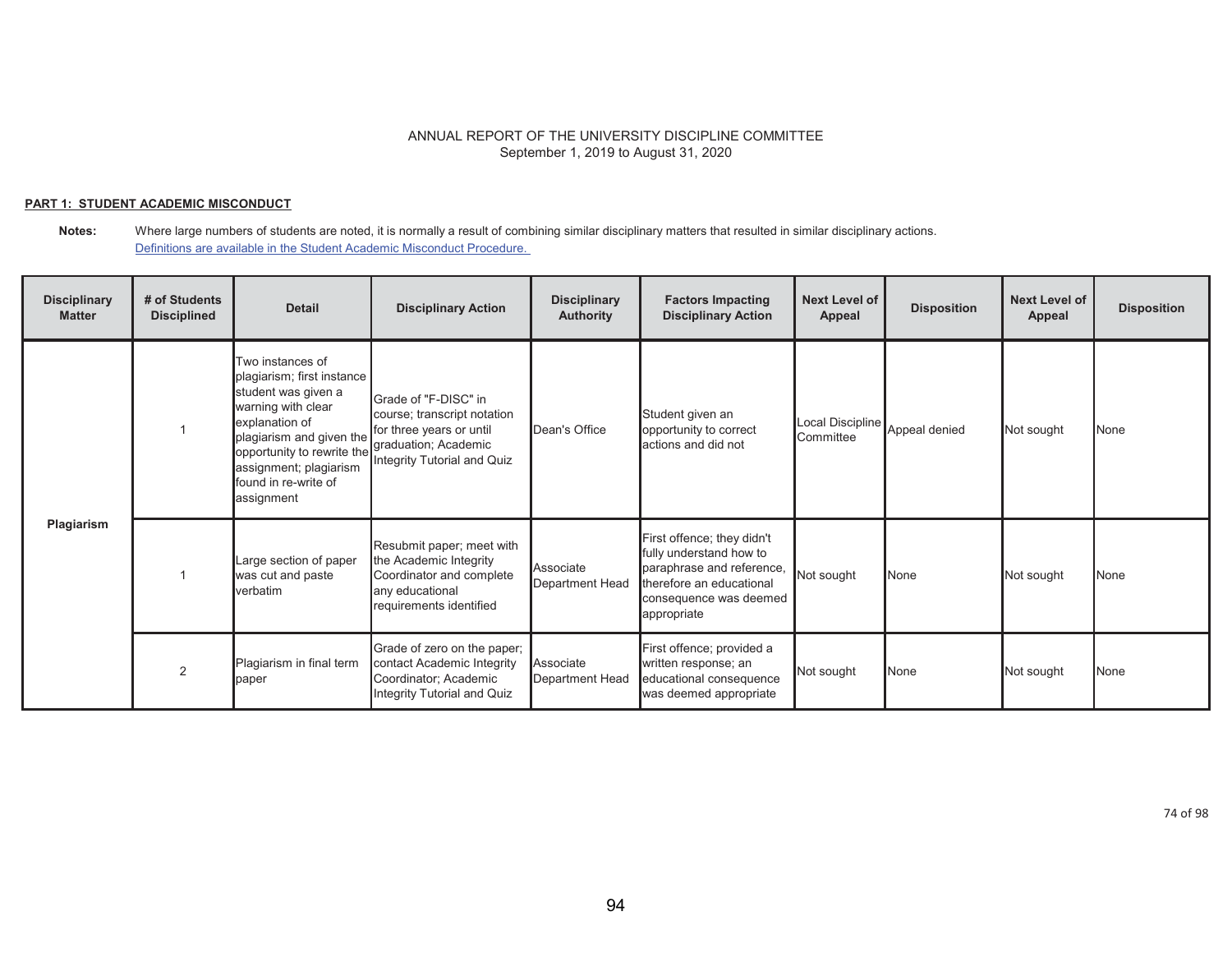## **PART 1: STUDENT ACADEMIC MISCONDUCT**

**Notes:** Where large numbers of students are noted, it is normally a result of combining similar disciplinary matters that resulted in similar disciplinary actions. Definitions are available in the Student Academic Misconduct Procedure.

| <b>Disciplinary</b><br><b>Matter</b> | # of Students<br><b>Disciplined</b> | <b>Detail</b>                                                                                                                          | <b>Disciplinary Action</b>                                                                                                                          | <b>Disciplinary</b><br><b>Authority</b> | <b>Factors Impacting</b><br><b>Disciplinary Action</b>                                                                                                                                         | <b>Next Level of</b><br>Appeal | <b>Disposition</b> | <b>Next Level of</b><br>Appeal | <b>Disposition</b> |
|--------------------------------------|-------------------------------------|----------------------------------------------------------------------------------------------------------------------------------------|-----------------------------------------------------------------------------------------------------------------------------------------------------|-----------------------------------------|------------------------------------------------------------------------------------------------------------------------------------------------------------------------------------------------|--------------------------------|--------------------|--------------------------------|--------------------|
| Plagiarism                           | 2                                   | Plagiarism in final term<br>paper                                                                                                      | Resubmit paper; meet with<br>the Academic Integrity<br>Coordinator and complete<br>any educational<br>requirements and tutorials<br>lidentified     | Associate<br><b>Department Head</b>     | First offence:<br>acknowledged the mistake<br>at the hearing but wasn't<br>aware it was a mistake at<br>the time of writing and an<br>educational consequence<br>was deemed appropriate        | Not sought                     | None               | Not sought                     | None               |
|                                      |                                     | Group project contained<br>material that was taken<br>from sources without<br><b>attribution</b>                                       | Grade of "C-DISC" in<br>course; transcript notation;<br>meet with the Academic<br>Integrity Coordinator;<br>Academic Integrity Tutorial<br>and Quiz | Associate Dean                          | Admitted that they<br>neglected to include a<br>reference page with the<br>assignment                                                                                                          | Not sought                     | None               | Not sought                     | None               |
|                                      |                                     | Parts of the work were<br>cited improperly; student<br>was given a chance to<br>re-do the discussion<br>post but did the same<br>thing | Grade of zero on<br>assignment; transcript<br>notation; meet with the<br>Academic Integrity<br>Coordinator; Academic<br>Integrity Tutorial and Quiz | Associate Dean                          | Allowed to resubmit the<br>assignment on two<br>separate occasions; still<br>contained content that was<br>the same or identical to<br>content on a website and<br>was not cited or referenced | Not sought                     | None               | Not sought                     | <b>None</b>        |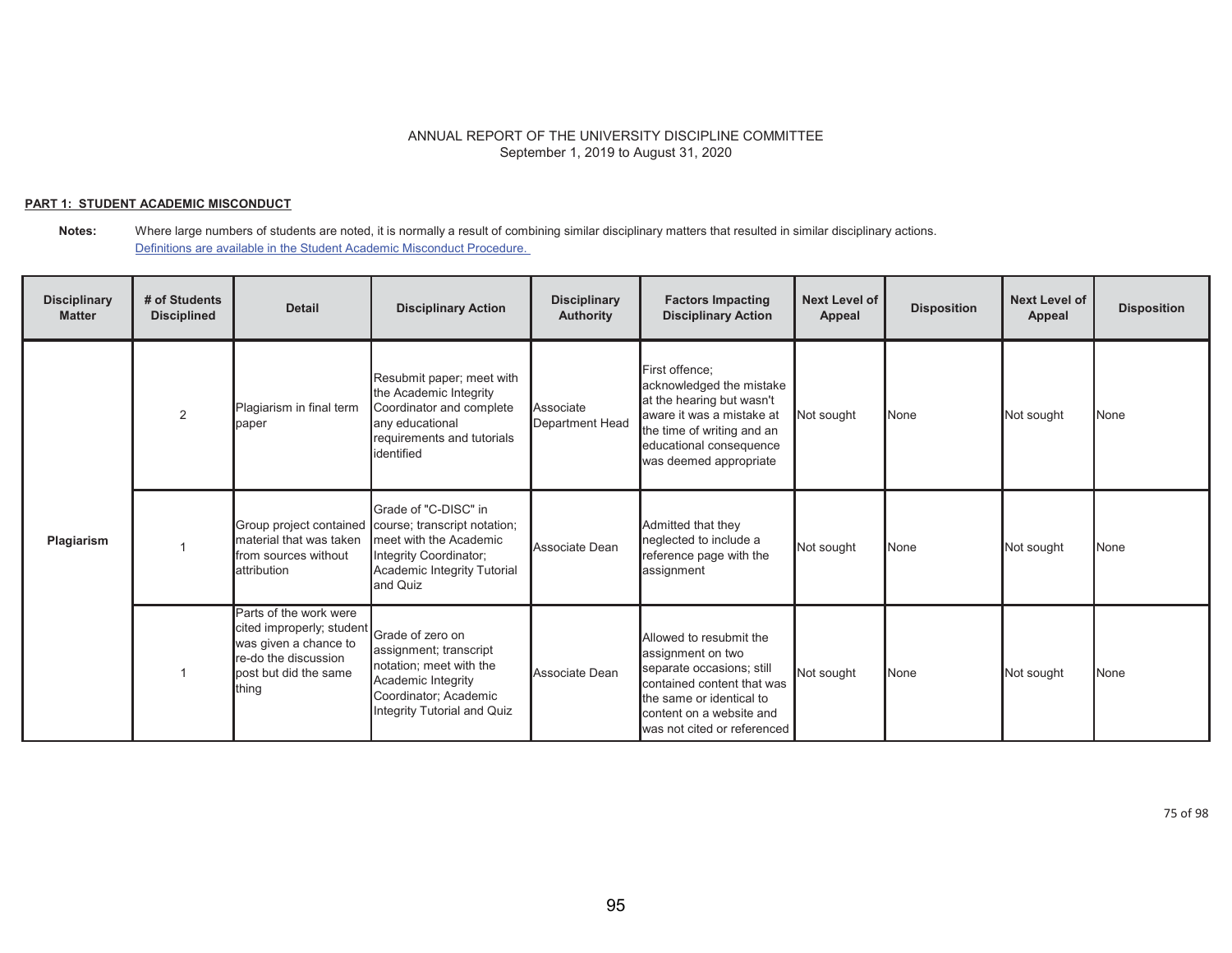## **PART 1: STUDENT ACADEMIC MISCONDUCT**

**Notes:** Where large numbers of students are noted, it is normally a result of combining similar disciplinary matters that resulted in similar disciplinary actions. Definitions are available in the Student Academic Misconduct Procedure.

| <b>Disciplinary</b><br><b>Matter</b> | # of Students<br><b>Disciplined</b> | <b>Detail</b>                                                                                                                                                              | <b>Disciplinary Action</b>                                                                                                                                                   | <b>Disciplinary</b><br><b>Authority</b> | <b>Factors Impacting</b><br><b>Disciplinary Action</b>                                                                                                             | Next Level of<br>Appeal | <b>Disposition</b> | <b>Next Level of</b><br><b>Appeal</b> | <b>Disposition</b> |
|--------------------------------------|-------------------------------------|----------------------------------------------------------------------------------------------------------------------------------------------------------------------------|------------------------------------------------------------------------------------------------------------------------------------------------------------------------------|-----------------------------------------|--------------------------------------------------------------------------------------------------------------------------------------------------------------------|-------------------------|--------------------|---------------------------------------|--------------------|
| Plagiarism                           |                                     | Group assignment was<br>submitted containing<br>material that was<br>citations were missing<br>and it was impossible to<br>tell what material came<br>from which reference | Grade of "C-DISC" in<br>inadequately referenced; course; transcript notation;<br>meet with the Academic<br>Integrity Coordinator;<br>Academic Integrity tutorial<br>and Quiz | Associate Dean                          | The part done by this<br>student contained<br>linformation that was taken<br>directly from a website<br>without attribution                                        | Not sought              | None               | Not sought                            | None               |
|                                      |                                     | Group assignment was<br>submitted containing<br>material that was<br>citations missing were<br>and it was impossible to<br>tell what material came<br>from which reference | inadequately referenced; Transcript notation; meet<br>with the Academic Integrity<br>Coordinator; Academic<br>Integrity Tutorial and Quiz                                    | Associate Dean                          | Responsible for compiling<br>the final document and<br>thought that having a<br>reference list would be<br>sufficient and was not clear<br>on how to use citations | Not sought              | None               | Not sought                            | None               |
|                                      |                                     | Group assignment was<br>information that was<br>inadequately referenced                                                                                                    | Transcript notation; meet<br>submitted that contained with the Academic Integrity<br>Coordinator; Academic<br>Integrity Tutorial and Quiz                                    | Associate Dean                          | Obtained information from<br>an interview with someone<br>along with statistics<br>collected from an app;<br>neither were referenced                               | Not sought              | None               | Not sought                            | None               |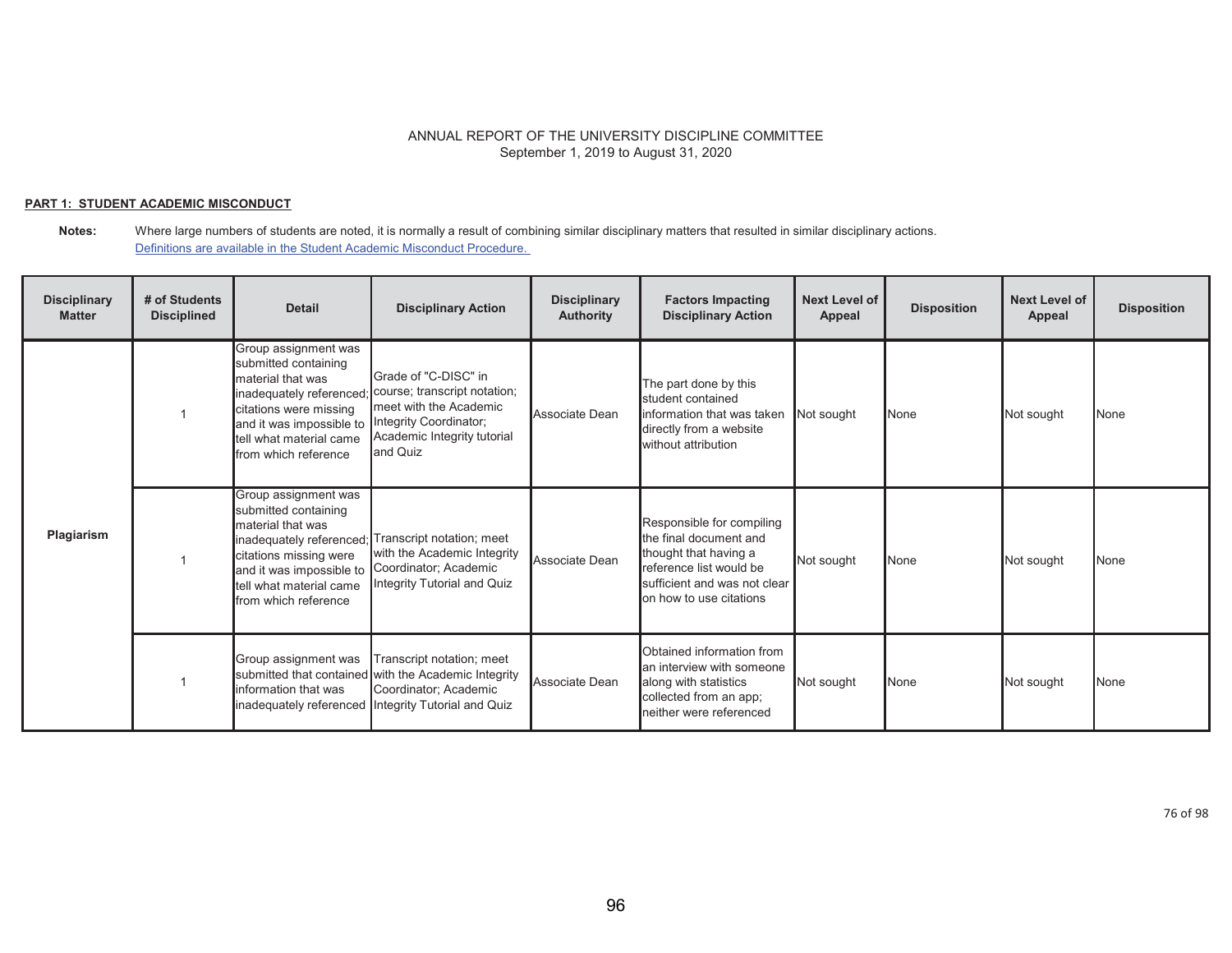#### **PART 1: STUDENT ACADEMIC MISCONDUCT**

**Notes:** Where large numbers of students are noted, it is normally a result of combining similar disciplinary matters that resulted in similar disciplinary actions. Definitions are available in the Student Academic Misconduct Procedure.

| <b>Disciplinary</b><br><b>Matter</b> | # of Students<br><b>Disciplined</b> | <b>Detail</b>                                                                                                              | <b>Disciplinary Action</b>                                                                                                                                    | <b>Disciplinary</b><br><b>Authority</b> | <b>Factors Impacting</b><br><b>Disciplinary Action</b>                                | <b>Next Level of</b><br>Appeal | <b>Disposition</b> | <b>Next Level of</b><br>Appeal | <b>Disposition</b> |
|--------------------------------------|-------------------------------------|----------------------------------------------------------------------------------------------------------------------------|---------------------------------------------------------------------------------------------------------------------------------------------------------------|-----------------------------------------|---------------------------------------------------------------------------------------|--------------------------------|--------------------|--------------------------------|--------------------|
|                                      |                                     | Group assignment was<br>submitted that contained meet with the Academic<br>information that was<br>inadequately referenced | Grade of "C-DISC" in<br>course; transcript notation;<br>Integrity Coordinator;<br>Academic Integrity Tutorial<br>and Quiz                                     | Associate Dean                          | None                                                                                  | Not sought                     | None               | Not sought                     | None               |
| Plagiarism                           |                                     | Discussion forum was<br>submitted that contained<br>content that lacked<br>lattribution to sources                         | Grade of zero on the<br>discussion post; transcript<br>notation; meet with the<br>Academic Integrity<br>Coordinator; Academic<br>Integrity Tutorial and Quiz  | Associate Dean                          | None                                                                                  | Not sought                     | None               | Not sought                     | None               |
|                                      |                                     | Copied and pasted from<br>a website without<br>including references or<br>citations in the final<br>assessment             | Grade of zero on the final<br>assessment; transcript<br>notation; meet with the<br>Academic Integrity<br>Coordinator; Academic<br>Integrity Tutorial and Quiz | Associate Dean                          | Admitted that they did not<br>include citations or<br>references in the<br>assignment | Not sought                     | None               | Not sought                     | None               |
|                                      |                                     | Submitted material<br>without attribution on the<br>final assessment                                                       | Meet with the Academic<br>Integrity Coordinator;<br>Academic Integrity Tutorial<br>and Quiz                                                                   | Associate Dean                          | A third of the paper was<br>copied from a website<br>without attribution              | Not sought                     | None               | Not sought                     | None               |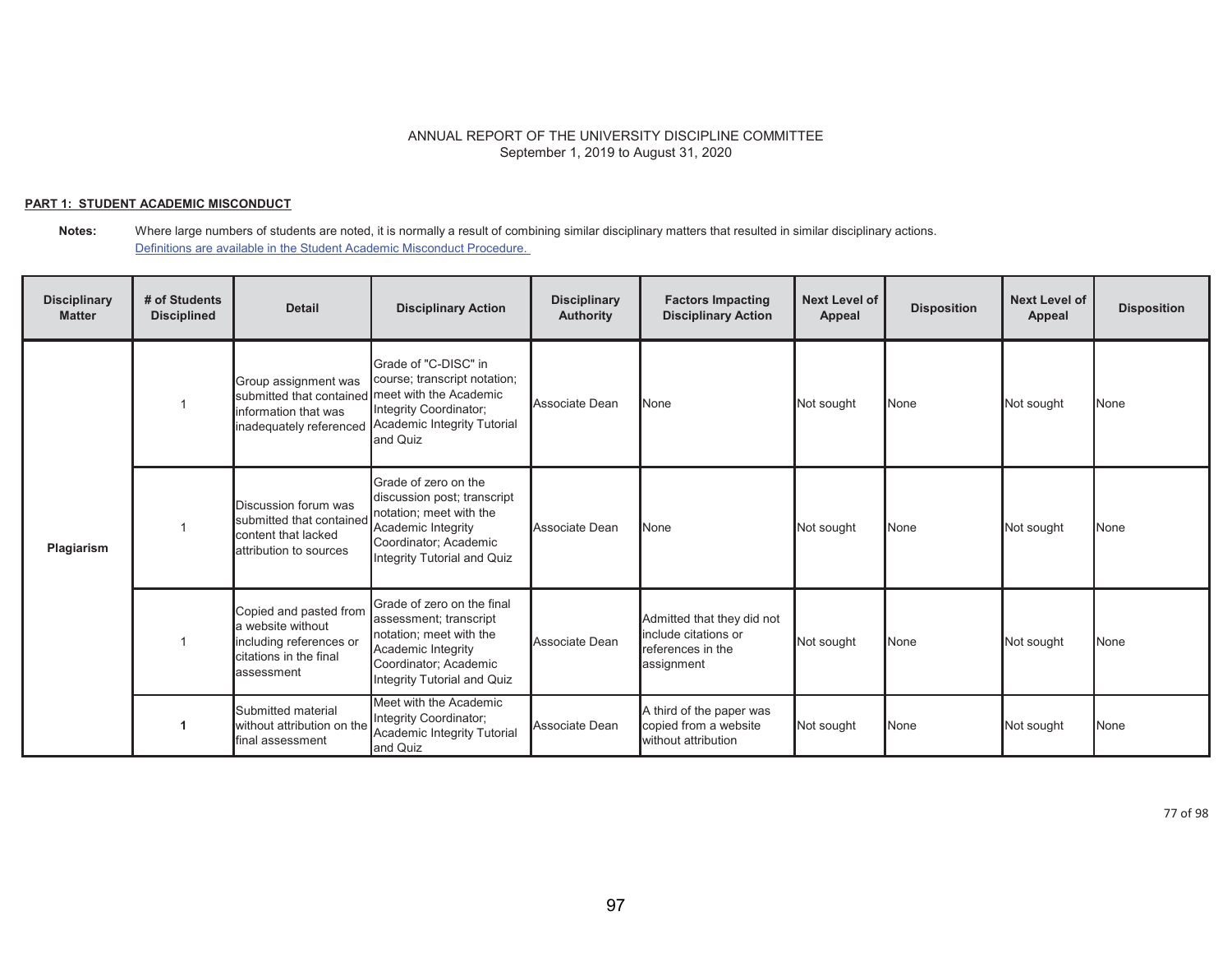### **PART 1: STUDENT ACADEMIC MISCONDUCT**

**Notes:** Where large numbers of students are noted, it is normally a result of combining similar disciplinary matters that resulted in similar disciplinary actions. Definitions are available in the Student Academic Misconduct Procedure.

| <b>Disciplinary</b><br><b>Matter</b> | # of Students<br><b>Disciplined</b> | <b>Detail</b>                                                                                                                                                                                             | <b>Disciplinary Action</b>                                                                                                                                          | <b>Disciplinary</b><br>Authority | <b>Factors Impacting</b><br><b>Disciplinary Action</b>                                                                                           | <b>Next Level of</b><br>Appeal | <b>Disposition</b> | <b>Next Level of</b><br>Appeal | <b>Disposition</b> |
|--------------------------------------|-------------------------------------|-----------------------------------------------------------------------------------------------------------------------------------------------------------------------------------------------------------|---------------------------------------------------------------------------------------------------------------------------------------------------------------------|----------------------------------|--------------------------------------------------------------------------------------------------------------------------------------------------|--------------------------------|--------------------|--------------------------------|--------------------|
| Plagiarism                           |                                     | Group project; sections<br>of the assignment were<br>exact quotes from an<br>online source and other<br>sections were<br>substantially the same<br>as an online source:<br>sources were not<br>referenced | Grade of zero on part of a<br>group assignment; transcript<br>notation; meet with the<br>Academic Integrity<br>Coordinator; Academic<br>Integrity Tutorial and Quiz | Associate Dean                   | Admitted to leaving<br>references out of parts of<br>the assignment due to time<br>constraints                                                   | Not sought                     | None               | Not sought                     | None               |
|                                      |                                     | Student copied and<br>pasted the entire<br>contents of their post in<br>discussion 2 question 3<br>without including<br>citations or references                                                           | Grade of zero on discussion<br>post; transcript notation;<br>meet with the Academic<br>Integrity Coordinator;<br>Academic Integrity Tutorial<br>and Quiz            | Associate Dean                   | The student said they<br>submitted a rough draft of<br>the assignment by mistake                                                                 | Not sought                     | None               | Not sought                     | None               |
|                                      |                                     | Student copied and<br>pasted all of their<br>answers to the final<br>assessment in the<br>course                                                                                                          | Grade of zero on<br>assignment; transcript<br>notation; meet with the<br>Academic Integrity<br>Coordinator; Academic<br>Integrity Tutorial and Quiz                 | Associate Dean                   | Claimed to not have taken<br>information from any<br>sources; large sections of<br>the assignment were<br>copied verbatim from online<br>sources | Not sought                     | None               | Not sought                     | None               |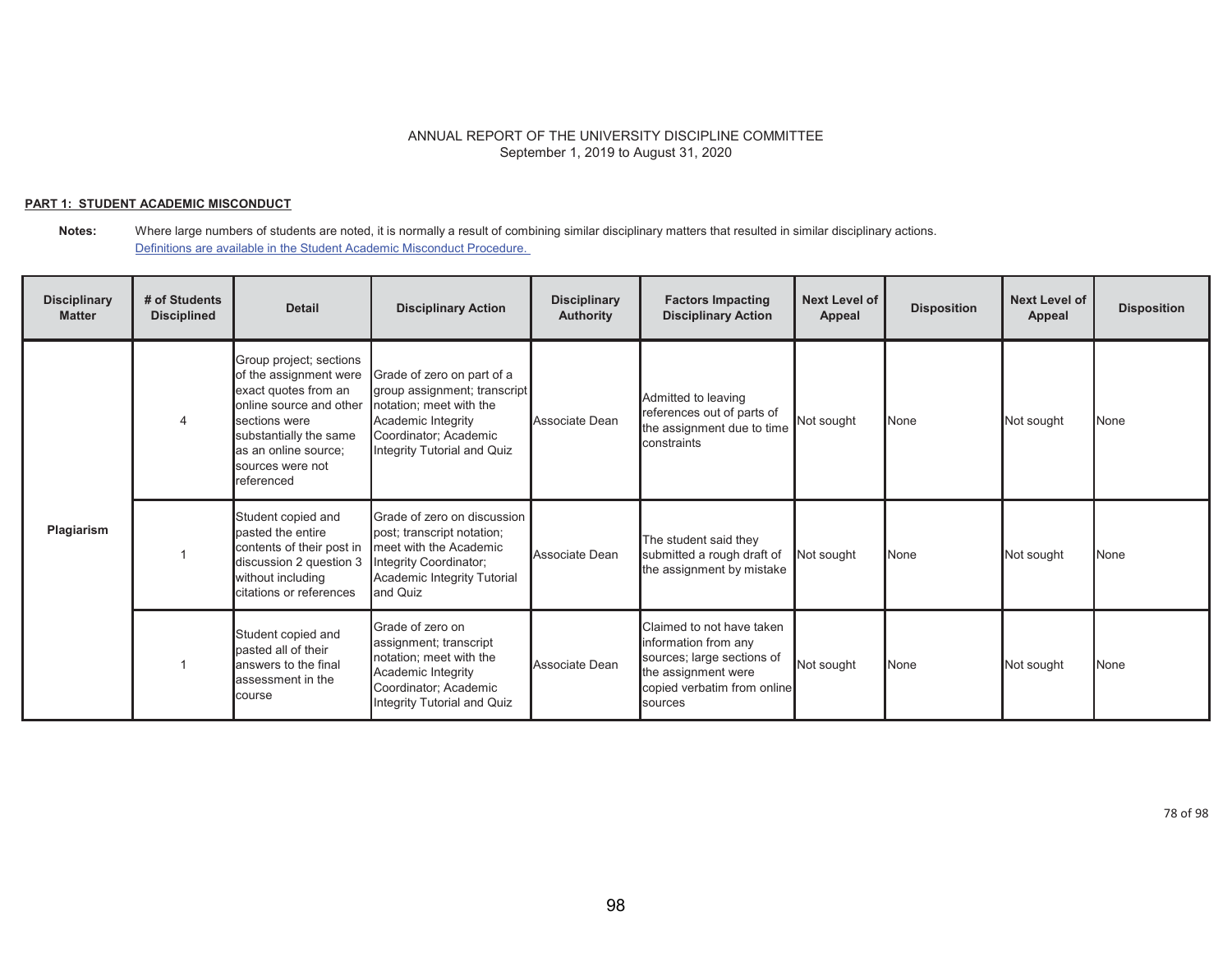#### **PART 1: STUDENT ACADEMIC MISCONDUCT**

| <b>Disciplinary</b><br><b>Matter</b> | # of Students<br><b>Disciplined</b> | <b>Detail</b>                                                                                                                            | <b>Disciplinary Action</b>                                                                                                                          | <b>Disciplinary</b><br>Authority | <b>Factors Impacting</b><br><b>Disciplinary Action</b>                                                                            | <b>Next Level of</b><br>Appeal | <b>Disposition</b> | <b>Next Level of</b><br>Appeal | <b>Disposition</b> |
|--------------------------------------|-------------------------------------|------------------------------------------------------------------------------------------------------------------------------------------|-----------------------------------------------------------------------------------------------------------------------------------------------------|----------------------------------|-----------------------------------------------------------------------------------------------------------------------------------|--------------------------------|--------------------|--------------------------------|--------------------|
|                                      |                                     | Plagiarism on an<br>assignment; answers<br>were substantially the<br>same as an online<br>source                                         | Meet with the Academic<br>Integrity Coordinator;<br>Academic Integrity Tutorial<br>and Quiz                                                         | Associate Dean                   | Content was similar or<br>exactly the same as<br>content that appeared on a<br>website                                            | Not sought                     | None               | Not sought                     | <b>None</b>        |
| Plagiarism                           |                                     | A portion of the<br>assignment was<br>plagiarized                                                                                        | Grade of zero on<br>assignment; transcript<br>notation; meet with the<br>Academic Integrity<br>Coordinator; Academic<br>Integrity Tutorial and Quiz | Associate Dean                   | Tried to paraphrase and did<br>not copy and paste;<br>assignment was very<br>similar or identical to<br>content in online sources | Not sought                     | None               | Not sought                     | <b>N</b> one       |
|                                      |                                     | Assignment contained<br>portions that were<br>identical to the material<br>provided in class:<br>seemed to be a 'bulk<br>copy and paste' | Grade of zero on<br>assignment; transcript<br>notation; meet with the<br>Academic Integrity<br>Coordinator; Academic<br>Integrity Tutorial and Quiz | Associate Dean                   | Admitted to not including<br>references to the materials<br>used in assignment                                                    | Not sought                     | None               | Not sought                     | <b>None</b>        |
|                                      |                                     | Parts of group<br>assignment was similar<br>to information found on<br>la website                                                        | Grade of zero on<br>assignment; transcript<br>notation; meet with the<br>Academic Integrity<br>Coordinator: Academic<br>Integrity Tutorial and Quiz | Associate Dean                   | Section this student was<br>responsible for contained a Not sought<br>large chunk of information<br>taken directly from a source  |                                | None               | Not sought                     | <b>None</b>        |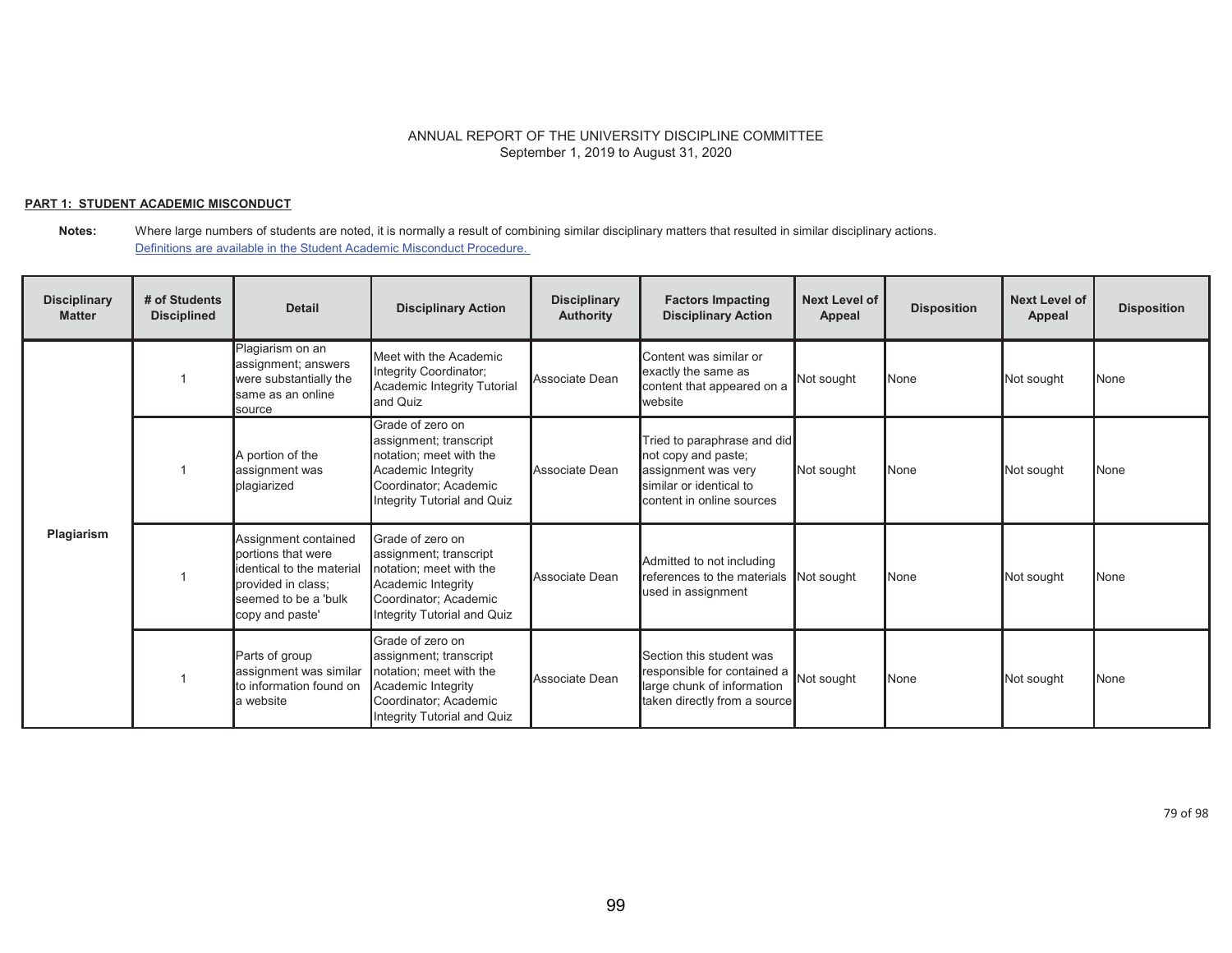### **PART 1: STUDENT ACADEMIC MISCONDUCT**

| <b>Disciplinary</b><br><b>Matter</b> | # of Students<br><b>Disciplined</b> | <b>Detail</b>                                                                                        | <b>Disciplinary Action</b>                                                                                                 | <b>Disciplinary</b><br><b>Authority</b> | <b>Factors Impacting</b><br><b>Disciplinary Action</b>                                                                                                      | <b>Next Level of</b><br>Appeal | <b>Disposition</b> | <b>Next Level of</b><br><b>Appeal</b> | <b>Disposition</b> |
|--------------------------------------|-------------------------------------|------------------------------------------------------------------------------------------------------|----------------------------------------------------------------------------------------------------------------------------|-----------------------------------------|-------------------------------------------------------------------------------------------------------------------------------------------------------------|--------------------------------|--------------------|---------------------------------------|--------------------|
|                                      | 2                                   | assignment was similar<br>to information found on<br>la website                                      | nformation in the group Meet with the Academic<br>Integrity Coordinator;<br>Academic Integrity Tutorial<br>and Quiz        | Associate Dean                          | Removed partial citations<br>that were in the document<br>and plagiarised a definition<br>of a term                                                         | Not sought                     | None               | Not sought                            | None               |
| Plagiarism                           |                                     | Copied the work of a<br>classmate In order to<br>answer discussion posts                             | Grade of "F-DISC" in the<br>course; transcript notation;<br>meet with the Academic<br>Integrity Coordinator                | Associate Dean                          | None                                                                                                                                                        | Not sought                     | None               | Not sought                            | <b>None</b>        |
|                                      |                                     | Did not provide required course; meet with the<br>citations for the group<br>assignment despite      | Grade of "C-DISC" in<br>Academic Integrity<br>Coordinator; Academic<br>being reminded to do so Integrity tutorial and Quiz | Associate Dean                          | Did not include in text<br>citations in the final<br>assignment that was<br>submitted despite the<br>instructor pointing out<br>citations that were missing | Not sought                     | None               | Not sought                            | <b>None</b>        |
|                                      | 3                                   | Did not provide required<br>citations for the group<br>assignment despite<br>being reminded to do so | Letter of reprimand                                                                                                        | Associate Dean                          | Did not use in text citations<br>in the assignment                                                                                                          | Not sought                     | None               | Not sought                            | <b>None</b>        |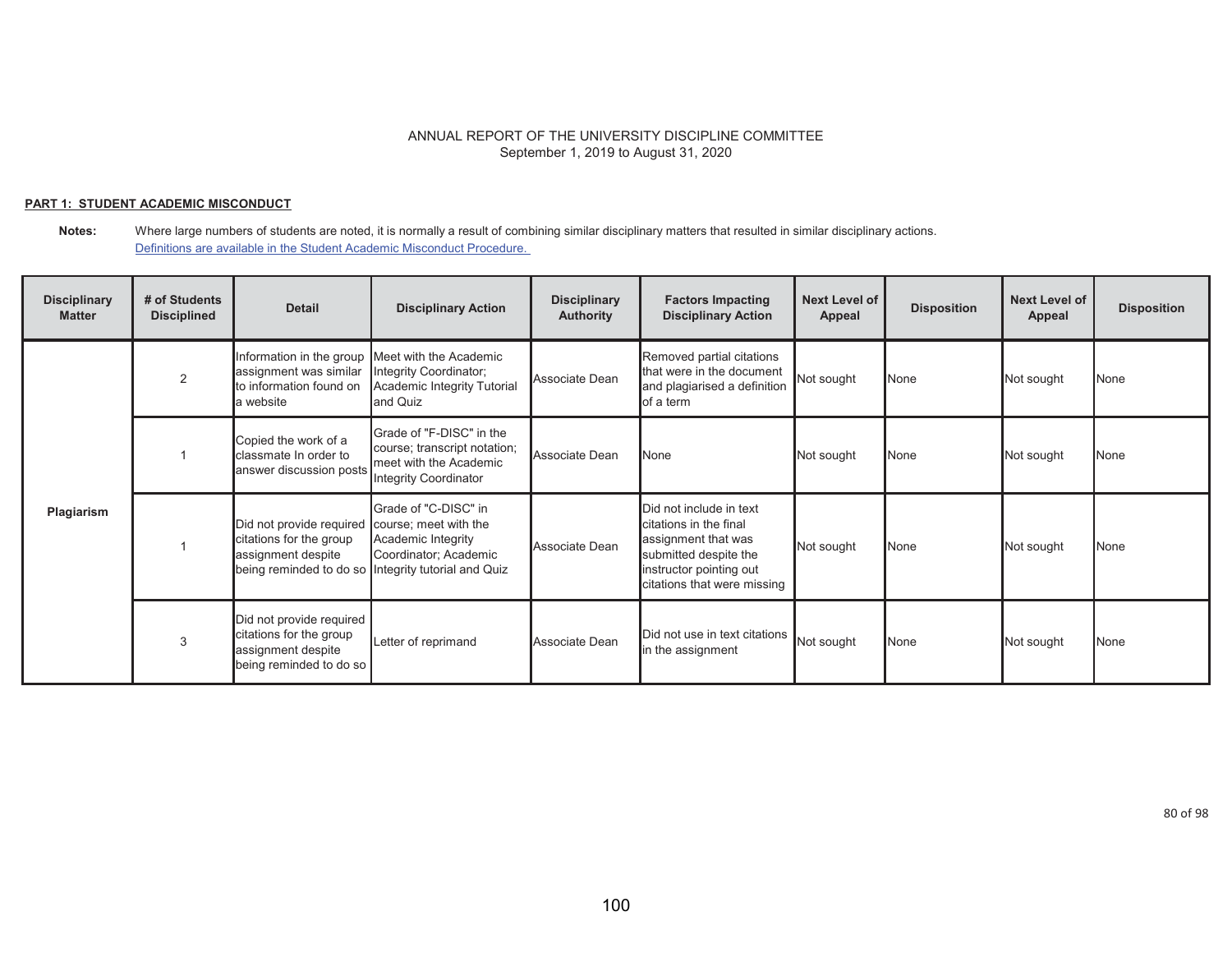### **PART 1: STUDENT ACADEMIC MISCONDUCT**

#### **Notes:** Where large numbers of students are noted, it is normally a result of combining similar disciplinary matters that resulted in similar disciplinary actions. Definitions are available in the Student Academic Misconduct Procedure.

| <b>Disciplinary</b><br><b>Matter</b> | # of Students<br><b>Disciplined</b> | <b>Detail</b>                                                                                | <b>Disciplinary Action</b>                                                                                                                                                                     | <b>Disciplinary</b><br><b>Authority</b> | <b>Factors Impacting</b><br><b>Disciplinary Action</b>                               | Next Level of<br>Appeal | <b>Disposition</b> | <b>Next Level of</b><br>Appeal | <b>Disposition</b> |
|--------------------------------------|-------------------------------------|----------------------------------------------------------------------------------------------|------------------------------------------------------------------------------------------------------------------------------------------------------------------------------------------------|-----------------------------------------|--------------------------------------------------------------------------------------|-------------------------|--------------------|--------------------------------|--------------------|
|                                      |                                     | Assignment; material<br>submitted very similar to<br>material submitted by<br>other students | Grade of "F-DISC";<br>suspension from taking<br>Faculty courses for one<br>year; transcript notation for<br>five years or graduation;<br>Academic Integrity Tutorial<br>and quiz               | Associate Dean                          | Student denied allegation;<br>could not provide plausible<br>alternative explanation | Not sought              | None               | Not sought                     | <b>N</b> one       |
| Plagiarism                           |                                     | Assignment; copied<br>from an online source                                                  | Grade of "F-DISC" in<br>course; suspension from<br>taking Faculty courses for<br>eight months; transcript<br>notation for five years or<br>graduation; Academic<br>Integrity Tutorial and quiz | Associate Dean                          | Honest and took<br>responsibility in the<br>statement they read                      | Not sought              | None               | Not sought                     | <b>None</b>        |
|                                      |                                     | Assignment; material<br>submitted very similar to assignment; Academic<br>other material     | Grade of zero on<br>Integrity Tutorial and Quiz                                                                                                                                                | Associate<br>Department Head            | <b>None</b>                                                                          | Not sought              | None               | Not sought                     | <b>None</b>        |
|                                      | 16                                  | Assignment; material<br>submitted very similar to<br>material submitted by<br>other students | Grade of zero on<br>assignment; Academic<br>Integrity Tutorial and Quiz                                                                                                                        | Associate<br>Department Head            | None                                                                                 | Not sought              | None               | Not sought                     | None               |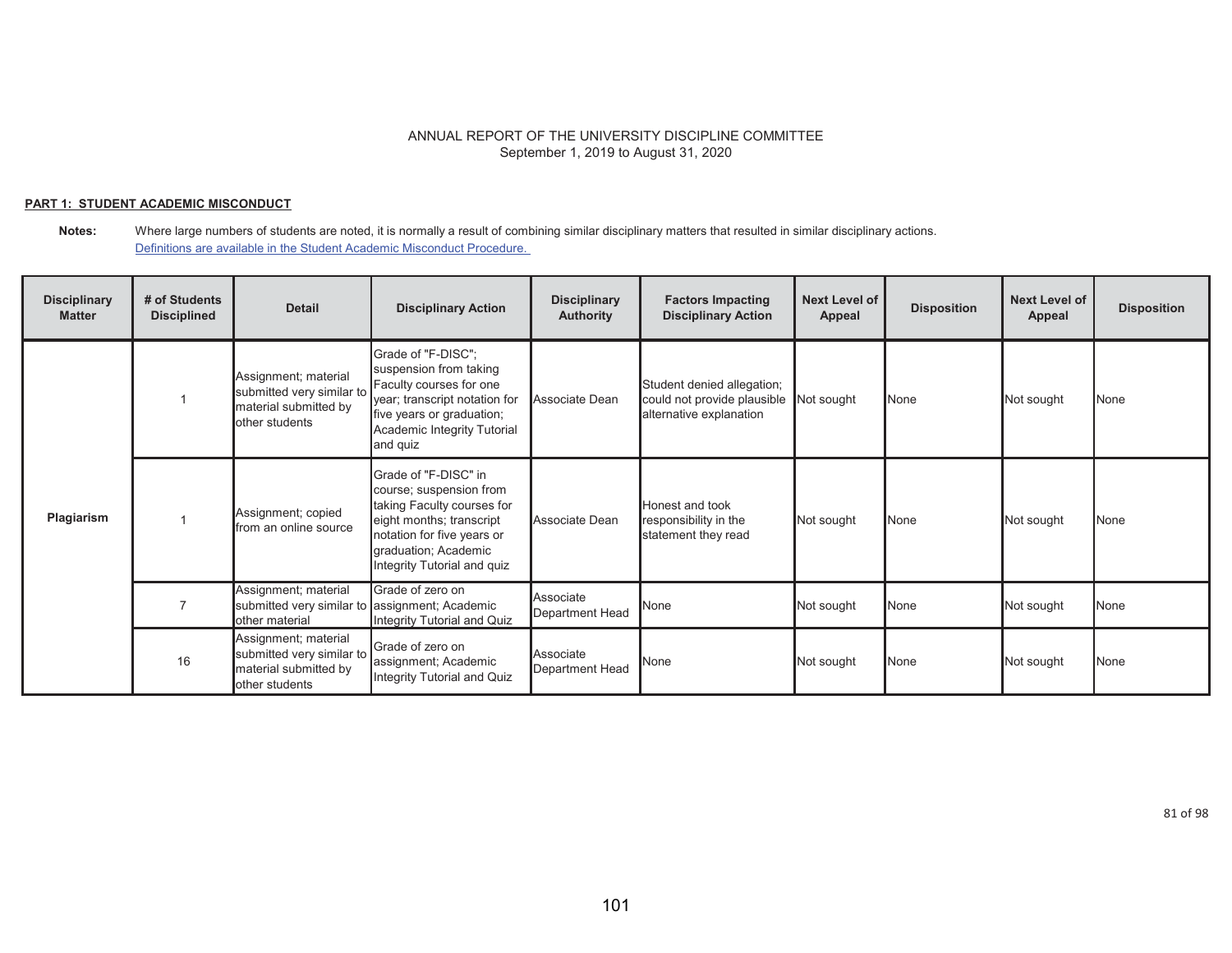### **PART 1: STUDENT ACADEMIC MISCONDUCT**

#### **Notes:** Where large numbers of students are noted, it is normally a result of combining similar disciplinary matters that resulted in similar disciplinary actions. Definitions are available in the Student Academic Misconduct Procedure.

| <b>Disciplinary</b><br><b>Matter</b> | # of Students<br><b>Disciplined</b> | <b>Detail</b>                                                                                            | <b>Disciplinary Action</b>                                                                                                                                                                     | <b>Disciplinary</b><br><b>Authority</b> | <b>Factors Impacting</b><br><b>Disciplinary Action</b>                                                   | <b>Next Level of</b><br>Appeal | <b>Disposition</b> | <b>Next Level of</b><br><b>Appeal</b> | <b>Disposition</b> |
|--------------------------------------|-------------------------------------|----------------------------------------------------------------------------------------------------------|------------------------------------------------------------------------------------------------------------------------------------------------------------------------------------------------|-----------------------------------------|----------------------------------------------------------------------------------------------------------|--------------------------------|--------------------|---------------------------------------|--------------------|
|                                      |                                     | Assignment; copied<br>from an online source                                                              | Grade of "F-DISC" in<br>course; suspension from<br>taking Faculty courses for<br>eight months; transcript<br>notation for five years or<br>graduation; Academic<br>Integrity Tutorial and Quiz | Associate Dean                          | None                                                                                                     | Not sought                     | None               | Not sought                            | None               |
| Plagiarism                           |                                     | Used unauthorized<br>materials on an<br>assignment and lab<br>report                                     | Grade of "F-DISC" in<br>course; suspended from<br>taking Faculty courses for<br>one year                                                                                                       | Associate Dean                          | None                                                                                                     | Not sought                     | None               | Not sought                            | None               |
|                                      | 5                                   | Lab report                                                                                               | Grade of zero on lab report;<br>Academic Integrity Tutorial                                                                                                                                    | Associate<br><b>Department Head</b>     | None                                                                                                     | Not sought                     | None               | Not sought                            | None               |
|                                      | 3                                   | Two assignments                                                                                          | Grade of zero on both<br>assignments; Academic<br>Integrity Tutorial                                                                                                                           | Associate<br><b>Department Head</b>     | None                                                                                                     | Not sought                     | None               | Not sought                            | None               |
|                                      | $\overline{2}$                      | Assignment                                                                                               | Grade of zero on<br>assignment; Academic<br><b>Integrity Tutorial</b>                                                                                                                          | Associate<br>Department Head            | None                                                                                                     | Not sought                     | None               | Not sought                            | None               |
|                                      | 42                                  | Assignment                                                                                               | Grade of zero on<br>assignment                                                                                                                                                                 | Associate<br><b>Department Head</b>     | None                                                                                                     | Not sought                     | None               | Not sought                            | None               |
|                                      | $\overline{2}$                      | Copying and pasting<br>several sentences word<br>for word without<br>appropriately citing the<br>sources | Grade of zero on the final<br>report; warning of a more<br>serious action in case of<br>second offence in the future                                                                           | Associate<br><b>Department Head</b>     | This was the first offence<br>for both students:<br>expressed remorse and<br>promised not to do it again | Not sought                     | None               | Not sought                            | None               |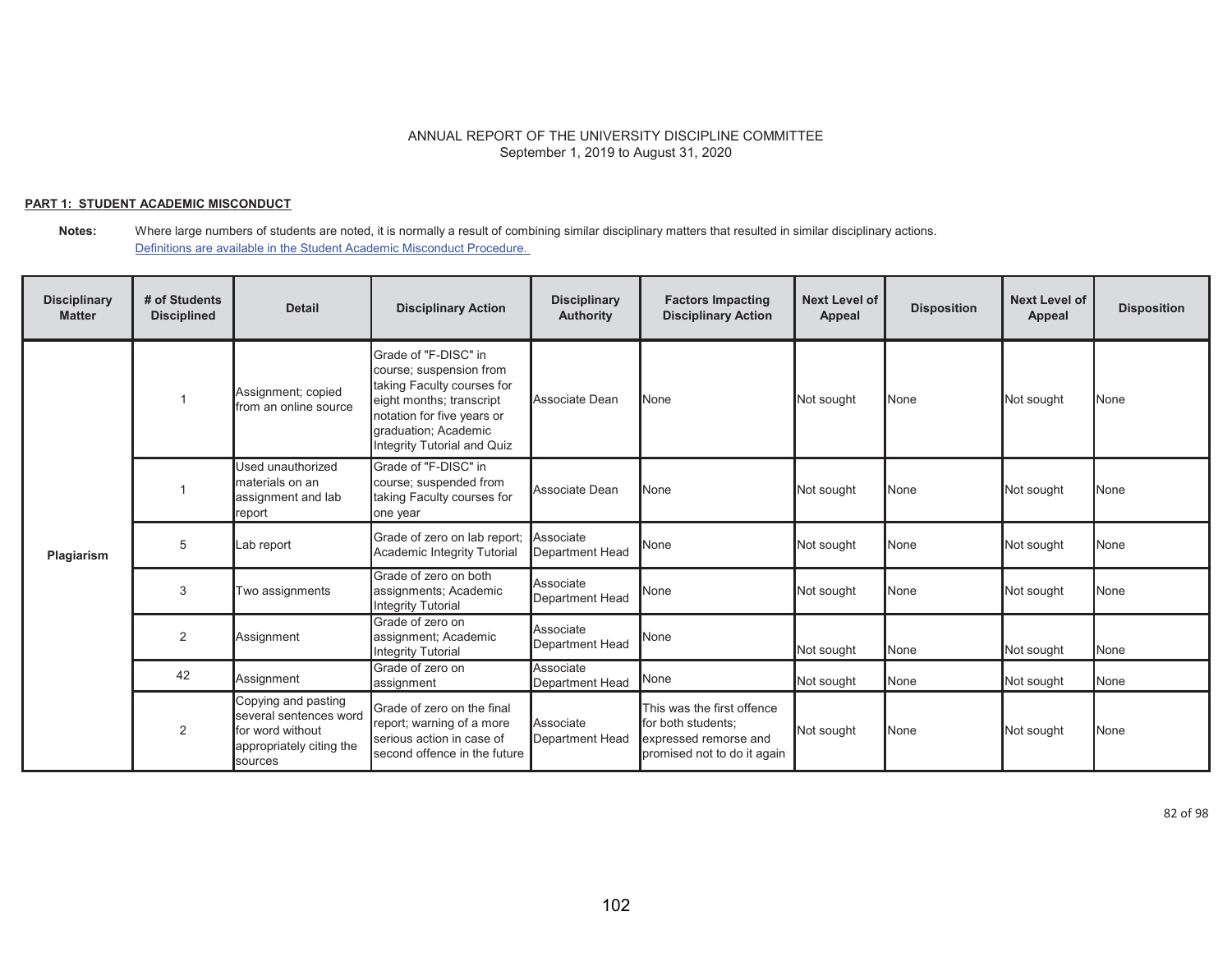## **PART 1: STUDENT ACADEMIC MISCONDUCT**

**Notes:** Where large numbers of students are noted, it is normally a result of combining similar disciplinary matters that resulted in similar disciplinary actions. Definitions are available in the Student Academic Misconduct Procedure.

| <b>Disciplinary</b><br><b>Matter</b> | # of Students<br><b>Disciplined</b> | <b>Detail</b>                                                                                                                                                                        | <b>Disciplinary Action</b>                                                       | <b>Disciplinary</b><br><b>Authority</b> | <b>Factors Impacting</b><br><b>Disciplinary Action</b>      | <b>Next Level of</b><br>Appeal | <b>Disposition</b> | <b>Next Level of</b><br>Appeal | <b>Disposition</b> |
|--------------------------------------|-------------------------------------|--------------------------------------------------------------------------------------------------------------------------------------------------------------------------------------|----------------------------------------------------------------------------------|-----------------------------------------|-------------------------------------------------------------|--------------------------------|--------------------|--------------------------------|--------------------|
|                                      | 2                                   | _ab report                                                                                                                                                                           | Grade of zero on lab report;<br>Academic Integrity Tutorial<br>and Quiz          | Instructor                              | The grader/marker found<br>extensive cases of<br>plagiarism | Not sought                     | None               | Not sought                     | None               |
| Plagiarism                           |                                     | Assignment; copied<br>significant portions from<br>the primary literature                                                                                                            | Grade of zero on<br>assignment; Academic<br>Integrity Tutorial and Quiz          | Instructor                              | None                                                        | Not sought                     | None               | Not sought                     | None               |
|                                      |                                     | After the first answer on<br>the assignment, some<br>grader feedback<br>appeared; evidence<br>suggested that this<br>answer was copied from<br>a student previously in<br>the course | Grade of zero on<br>assignment; Academic<br>Integrity Tutorial and Quiz          | Instructor                              | None                                                        | Not sought                     | None               | Not sought                     | None               |
|                                      |                                     | Assignment; copied<br>significant portions of<br>answers from internet<br>sources                                                                                                    | Grade of zero on<br>assignment; Academic<br>Integrity Tutorial and Quiz          | Instructor                              | None                                                        | Not sought                     | None               | Not sought                     | None               |
|                                      | $\overline{2}$                      | Parts of project<br>plagiarised                                                                                                                                                      | Zero marks given for<br>plagiarised portion of project Department Head           | Associate                               | None                                                        | Not sought                     | None               | Not sought                     | None               |
|                                      |                                     | Plagiarism                                                                                                                                                                           | Contact Academic Integrity<br>Coordinator to complete<br>educational programming | Associate Dean                          | None                                                        | Not sought                     | None               | Not sought                     | None               |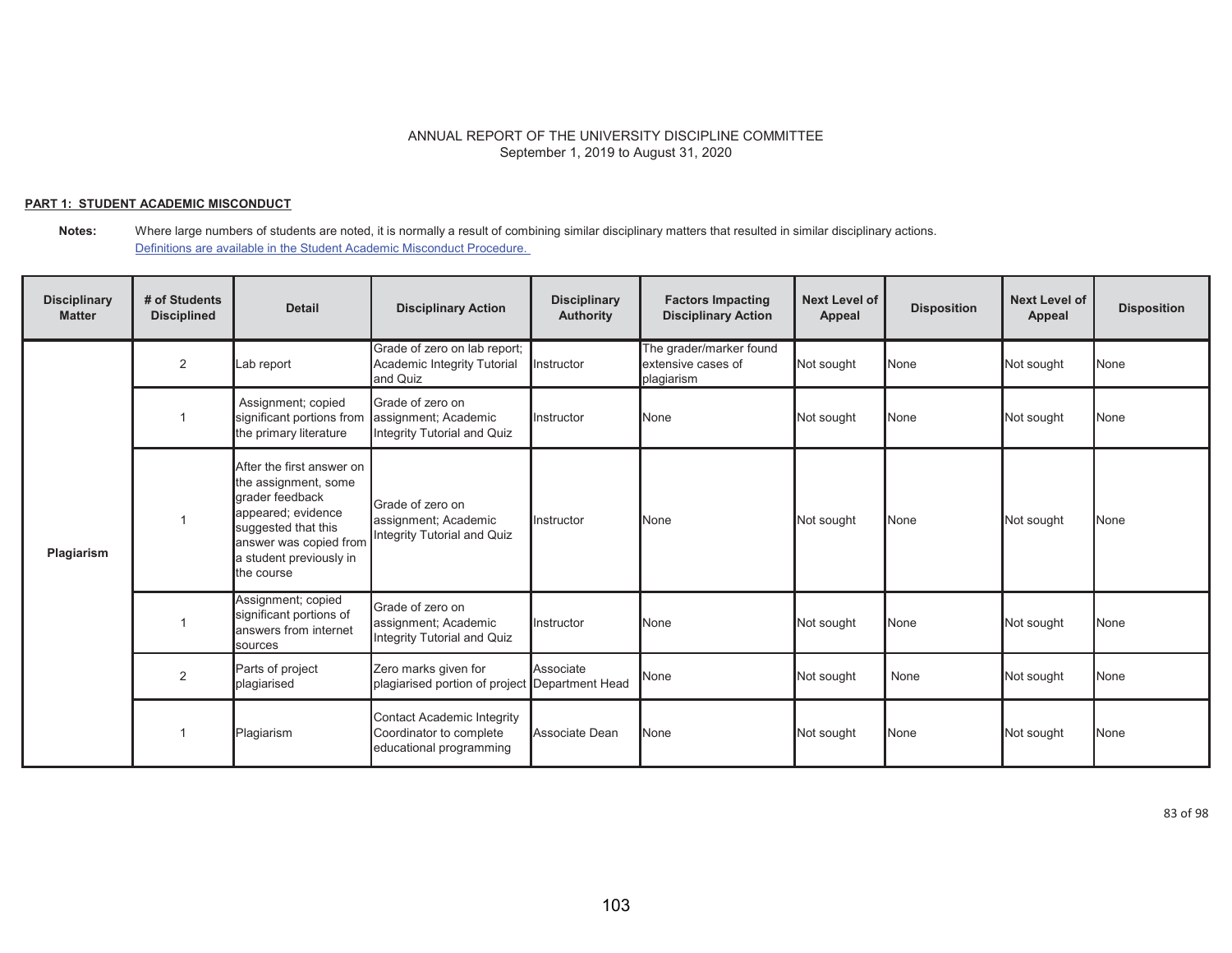## **PART 1: STUDENT ACADEMIC MISCONDUCT**

**Notes:** Where large numbers of students are noted, it is normally a result of combining similar disciplinary matters that resulted in similar disciplinary actions. Definitions are available in the Student Academic Misconduct Procedure.

| <b>Disciplinary</b><br><b>Matter</b> | # of Students<br><b>Disciplined</b> | <b>Detail</b>   | <b>Disciplinary Action</b>                                                                                                                    | <b>Disciplinary</b><br><b>Authority</b> | <b>Factors Impacting</b><br><b>Disciplinary Action</b> | <b>Next Level of</b><br>Appeal | <b>Disposition</b> | <b>Next Level of</b><br>Appeal | <b>Disposition</b> |
|--------------------------------------|-------------------------------------|-----------------|-----------------------------------------------------------------------------------------------------------------------------------------------|-----------------------------------------|--------------------------------------------------------|--------------------------------|--------------------|--------------------------------|--------------------|
|                                      | $\overline{1}$                      | Assignment      | Academic Integrity Tutorial<br>and Quiz; revision and<br>resubmission of assignment                                                           | Department Head                         | None                                                   | Not sought                     | None               | Not sought                     | None               |
| Plagiarism                           |                                     | Assignment      | Meeting with Academic<br>Integrity Coordinator;<br>Academic Integrity Tutorial<br>and Quiz; resubmission of<br>assignment                     | <b>Department Head</b>                  | <b>None</b>                                            | Not sought                     | None               | Not sought                     | None               |
|                                      |                                     | Two assignments | Grade of zero on<br>assignment; final grade of "F-<br>DISC" in course; transcript<br>notation; meet with<br>Academic Integrity<br>Coordinator | <b>Department Head</b>                  | <b>None</b>                                            | Not sought                     | None               | Not sought                     | None               |
|                                      |                                     | Assignment      | Meet with Academic Integrity<br>Coordinator; transcript<br>notation; Academic Integrity<br><b>Tutorial and Quiz</b>                           | <b>Department Head</b>                  | None                                                   | Not sought                     | None               | Not sought                     | None               |
|                                      |                                     | Assignment      | Grade of zero on<br>assignment; final grade of "F-<br>DISC" in course; transcript<br>notation; Academic Integrity<br><b>Tutorial and Quiz</b> | Department Head                         | None                                                   | Not sought                     | None               | Not sought                     | None               |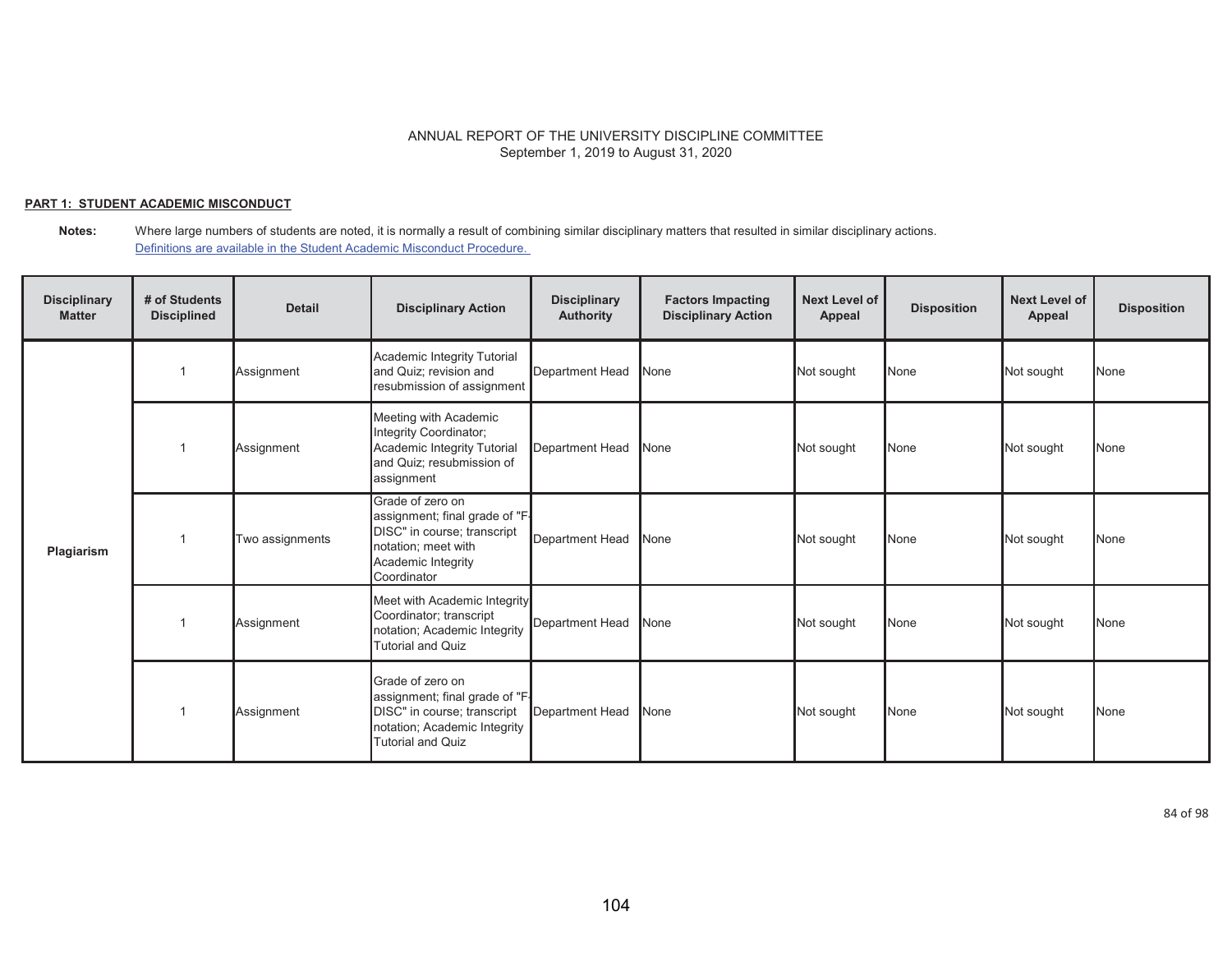## **PART 1: STUDENT ACADEMIC MISCONDUCT**

**Notes:** Where large numbers of students are noted, it is normally a result of combining similar disciplinary matters that resulted in similar disciplinary actions. Definitions are available in the Student Academic Misconduct Procedure.

| <b>Disciplinary</b><br><b>Matter</b> | # of Students<br><b>Disciplined</b> | <b>Detail</b> | <b>Disciplinary Action</b>                                                                                                | <b>Disciplinary</b><br><b>Authority</b> | <b>Factors Impacting</b><br><b>Disciplinary Action</b> | <b>Next Level of</b><br>Appeal | <b>Disposition</b> | <b>Next Level of</b><br>Appeal | <b>Disposition</b> |
|--------------------------------------|-------------------------------------|---------------|---------------------------------------------------------------------------------------------------------------------------|-----------------------------------------|--------------------------------------------------------|--------------------------------|--------------------|--------------------------------|--------------------|
|                                      |                                     | Assignment    | Grade of zero on<br>assignment; transcript<br>notation; meet with<br>Academic Integrity<br>Coordinator                    | Department Head                         | None                                                   | Not sought                     | None               | Not sought                     | None               |
| Plagiarism                           |                                     | Assignment    | Grade of zero on both<br>assignments; required to re-<br>write one assignment;<br>Academic Integrity Tutorial<br>and Quiz | Department Head                         | None                                                   | Not sought                     | None               | Not sought                     | <b>None</b>        |
|                                      |                                     | Assignment    | Grade of zero on<br>assignment; Academic<br>Integrity Tutorial and Quiz                                                   | Department Head                         | None                                                   | Not sought                     | None               | Not sought                     | None               |
|                                      |                                     | Assignment    | Grade of "F-DISC" in<br>course; meeting with<br>Academic Integrity<br>Coordinator                                         | Department Head                         | None                                                   | Not sought                     | None               | Not sought                     | None               |
|                                      |                                     | Assignment    | Grade of zero on<br>assignment; "DISC" notation Department Head<br>on transcript; Academic<br>Integrity Tutorial and Quiz |                                         | None                                                   | Not sought                     | None               | Not sought                     | None               |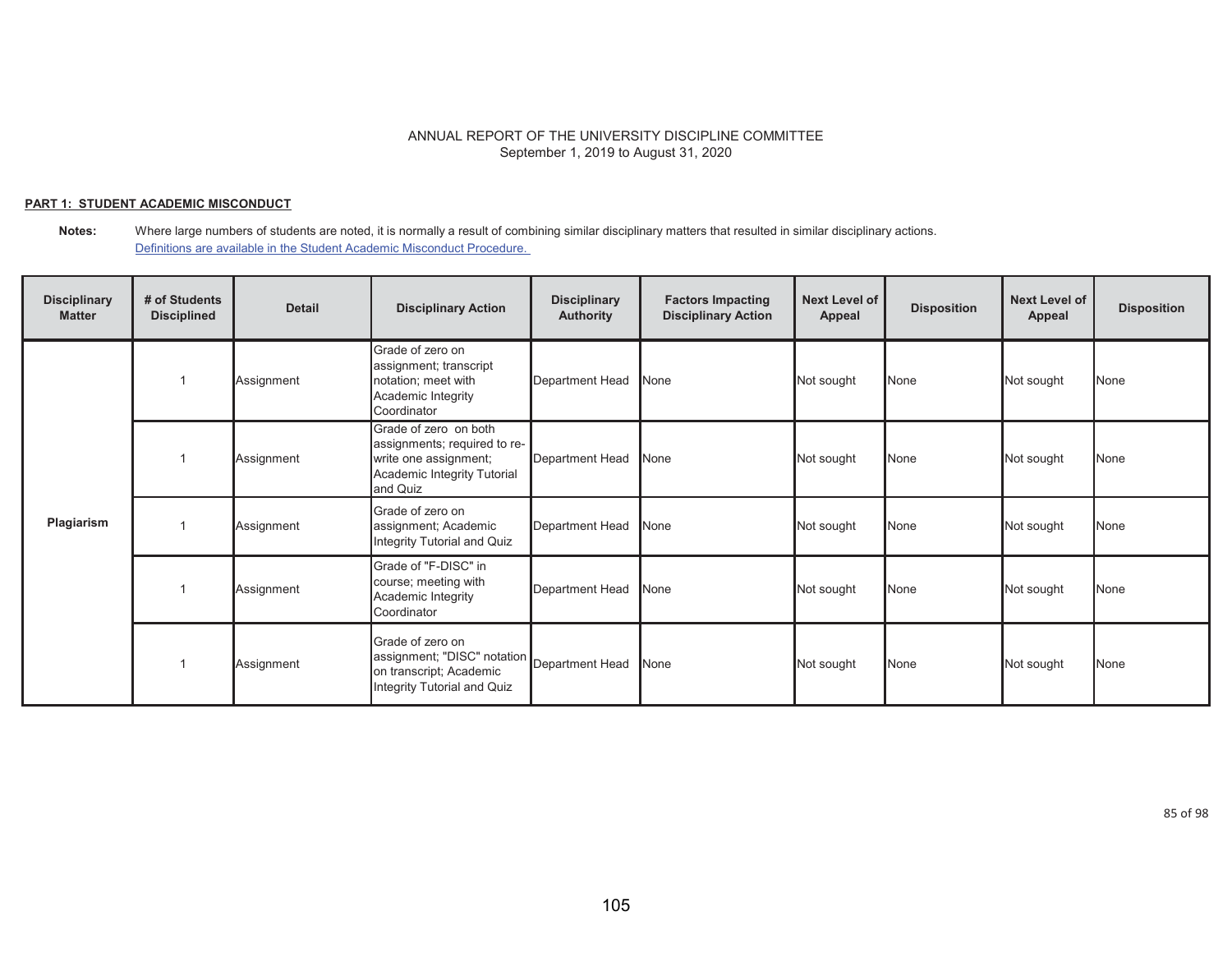## **PART 1: STUDENT ACADEMIC MISCONDUCT**

**Notes:** Where large numbers of students are noted, it is normally a result of combining similar disciplinary matters that resulted in similar disciplinary actions. Definitions are available in the Student Academic Misconduct Procedure.

| <b>Disciplinary</b><br><b>Matter</b> | # of Students<br><b>Disciplined</b> | <b>Detail</b> | <b>Disciplinary Action</b>                                                                                                                                                        | <b>Disciplinary</b><br><b>Authority</b> | <b>Factors Impacting</b><br><b>Disciplinary Action</b>    | <b>Next Level of</b><br>Appeal | <b>Disposition</b> | <b>Next Level of</b><br>Appeal | <b>Disposition</b> |
|--------------------------------------|-------------------------------------|---------------|-----------------------------------------------------------------------------------------------------------------------------------------------------------------------------------|-----------------------------------------|-----------------------------------------------------------|--------------------------------|--------------------|--------------------------------|--------------------|
| Plagiarism                           |                                     | Assignment    | Grade of "F-DISC" in<br>course; suspended from<br>taking courses offered by<br>the Faculty for one year;<br>transcript notation;<br>Academic Integrity Tutorial<br>and Quiz       | Associate Dean                          | Previously upheld<br>allegation of academic<br>misconduct | Not sought                     | None               | Not sought                     | <b>None</b>        |
|                                      |                                     | Assignment    | Grade of zero on<br>assignment; meeting with<br>Academic Integrity<br>Coordinator; Academic<br>Integrity Tutorial and Quiz                                                        | <b>Department Head</b>                  | None                                                      | Not sought                     | None               | Not sought                     | None               |
|                                      |                                     | Assignment    | Meeting with Academic<br>Integrity Coordinator;<br>Academic Integrity Tutorial<br>and Quiz; resubmission of<br>assignment                                                         | <b>Department Head</b>                  | None                                                      | Not sought                     | None               | Not sought                     | <b>None</b>        |
|                                      |                                     | Assignment    | Grade of zero on<br>assignment; transcript<br>notation; meeting with<br>Academic Integrity<br>Coordinator; Academic<br>Integrity Tutorial and Quiz;<br>resubmission of assignment | <b>Department Head</b>                  | None                                                      | Not sought                     | None               | Not sought                     | <b>None</b>        |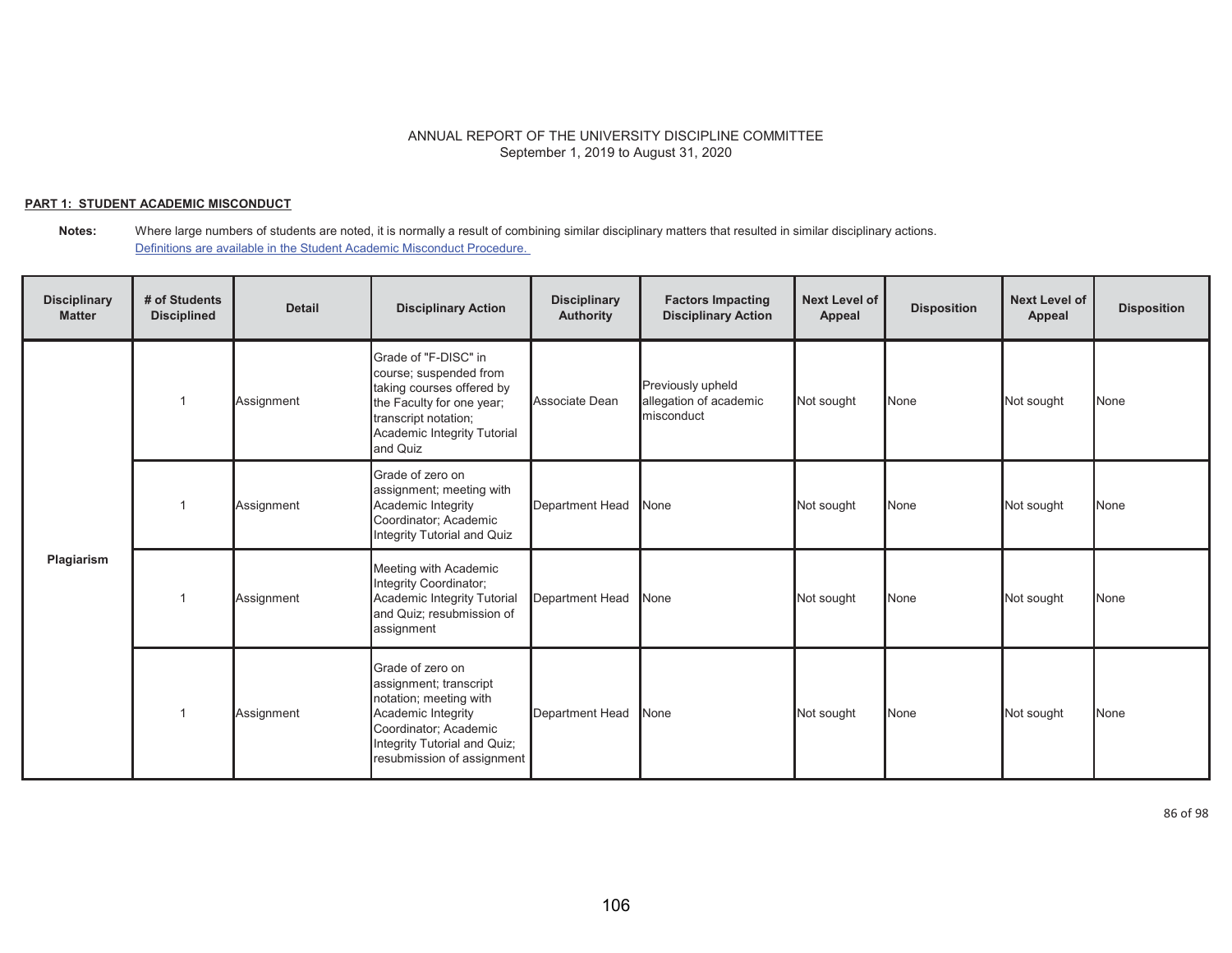## **PART 1: STUDENT ACADEMIC MISCONDUCT**

**Notes:** Where large numbers of students are noted, it is normally a result of combining similar disciplinary matters that resulted in similar disciplinary actions. Definitions are available in the Student Academic Misconduct Procedure.

| <b>Disciplinary</b><br><b>Matter</b> | # of Students<br><b>Disciplined</b> | <b>Detail</b> | <b>Disciplinary Action</b>                                                                                                                                                                                                     | <b>Disciplinary</b><br><b>Authority</b> | <b>Factors Impacting</b><br><b>Disciplinary Action</b>         | Next Level of<br>Appeal | <b>Disposition</b> | <b>Next Level of</b><br>Appeal | <b>Disposition</b> |
|--------------------------------------|-------------------------------------|---------------|--------------------------------------------------------------------------------------------------------------------------------------------------------------------------------------------------------------------------------|-----------------------------------------|----------------------------------------------------------------|-------------------------|--------------------|--------------------------------|--------------------|
|                                      |                                     | Assignment    | Grade of zero on<br>assignment; transcript<br>notation;                                                                                                                                                                        | Department Head                         | None                                                           | Not sought              | None               | Not sought                     | None               |
|                                      |                                     | Assignment    | Grade of zero on<br>assignment                                                                                                                                                                                                 | <b>Department Head</b>                  | None                                                           | Not sought              | None               | Not sought                     | None               |
| Plagiarism                           |                                     | Assignment    | Grade of "F-DISC" in<br>course; suspended from the<br>Faculty for one year;<br>transcript notation;<br>Academic Integrity Tutorial<br>and Quiz                                                                                 | Associate Dean                          | Two previously upheld<br>allegations of academic<br>misconduct | Not sought              | None               | Not sought                     | None               |
|                                      |                                     | Assignment    | Grade of "F-DISC" in<br>course; suspended from<br>taking courses offered by<br>the Teaching Faculty and<br>Faculty of Registration for<br>eight months; transcript<br>notation; Academic Integrity<br><b>Tutorial and Quiz</b> | Associate Dean                          | Previously upheld<br>allegation of academic<br>misconduct      | Not sought              | None               | Not sought                     | None               |
|                                      |                                     | Assignment    | Grade of "F" on assignment;<br>"F-DISC" notation on record;<br>Academic Integrity Tutorial<br>and Quiz; Cite Right<br>Program                                                                                                  | Department Head                         | None                                                           | Not sought              | None               | Not sought                     | None               |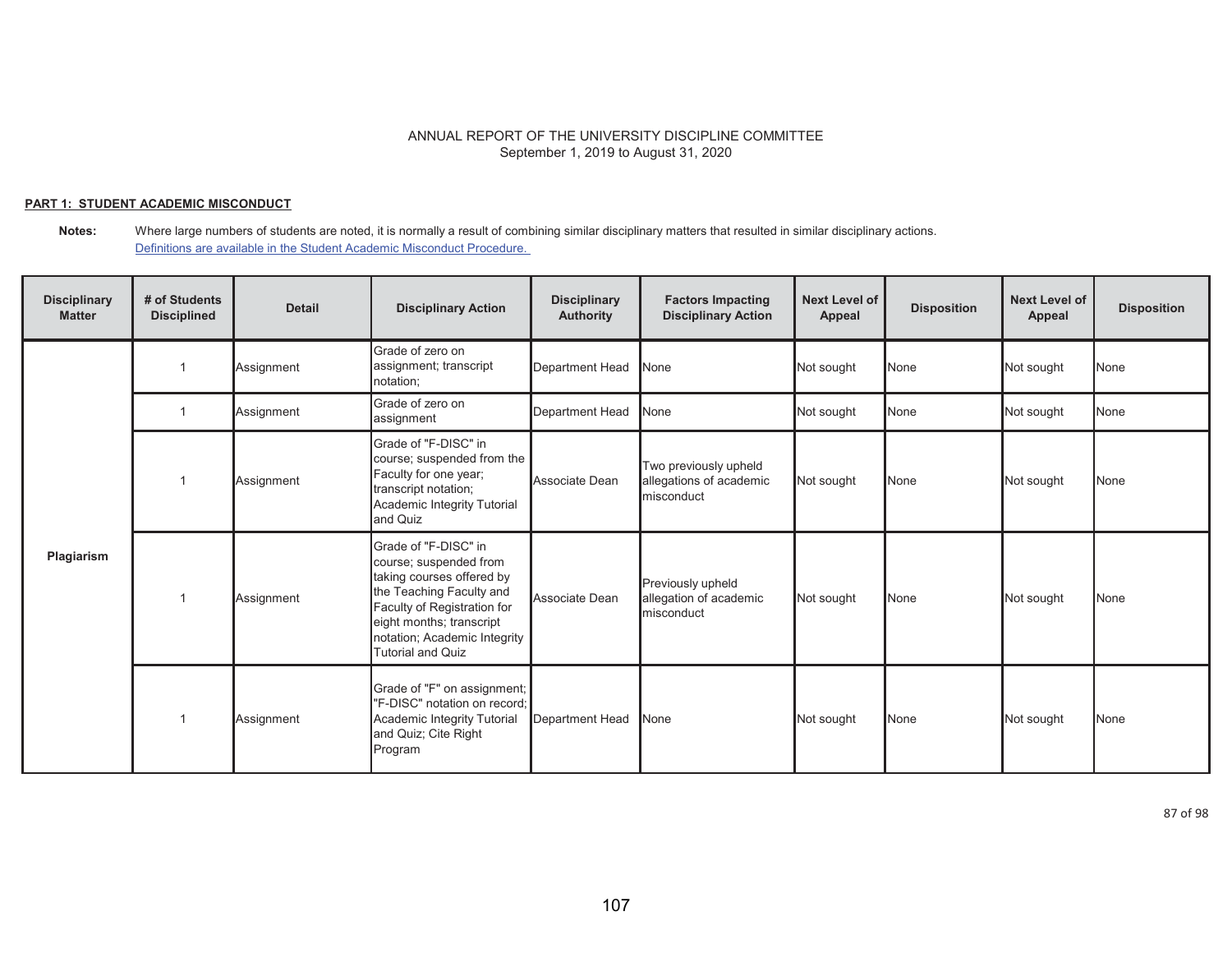### **PART 1: STUDENT ACADEMIC MISCONDUCT**

**Notes:** Where large numbers of students are noted, it is normally a result of combining similar disciplinary matters that resulted in similar disciplinary actions. Definitions are available in the Student Academic Misconduct Procedure.

| <b>Disciplinary</b><br><b>Matter</b> | # of Students<br><b>Disciplined</b> | <b>Detail</b> | <b>Disciplinary Action</b>                                                                                                              | <b>Disciplinary</b><br><b>Authority</b> | <b>Factors Impacting</b><br><b>Disciplinary Action</b> | <b>Next Level of</b><br>Appeal | <b>Disposition</b> | <b>Next Level of</b><br>Appeal | <b>Disposition</b> |
|--------------------------------------|-------------------------------------|---------------|-----------------------------------------------------------------------------------------------------------------------------------------|-----------------------------------------|--------------------------------------------------------|--------------------------------|--------------------|--------------------------------|--------------------|
|                                      |                                     | Assignment    | Grade of zero on<br>assignment; grade of "F-<br>DISC" in course; transcript<br>notation; Academic Integrity<br><b>Tutorial and Quiz</b> | Department Head                         | None                                                   | Not sought                     | None               | Not sought                     | None               |
| Plagiarism                           |                                     | Assignment    | Grade of zero on<br>assignment; "DISC" notation Department Head<br>on record; Academic<br>Integrity Tutorial and Quiz                   |                                         | None                                                   | Not sought                     | None               | Not sought                     | None               |
|                                      |                                     | Assignment    | Grade of zero on<br>assignment; final grade of "F-Department Head<br>DISC" in course                                                    |                                         | None                                                   | Not sought                     | None               | Not sought                     | None               |
|                                      |                                     | Assignment    | Grade of zero on<br>assignment; "DISC" notation<br>on record; meet with<br>Academic Integrity<br>Coordinator                            | Department Head                         | None                                                   | Not sought                     | None               | Not sought                     | None               |
|                                      |                                     | Assignment    | Graze of zero on<br>assignment; completion of<br>UM Essentials Program                                                                  | Department Head                         | None                                                   | Not sought                     | None               | Not sought                     | None               |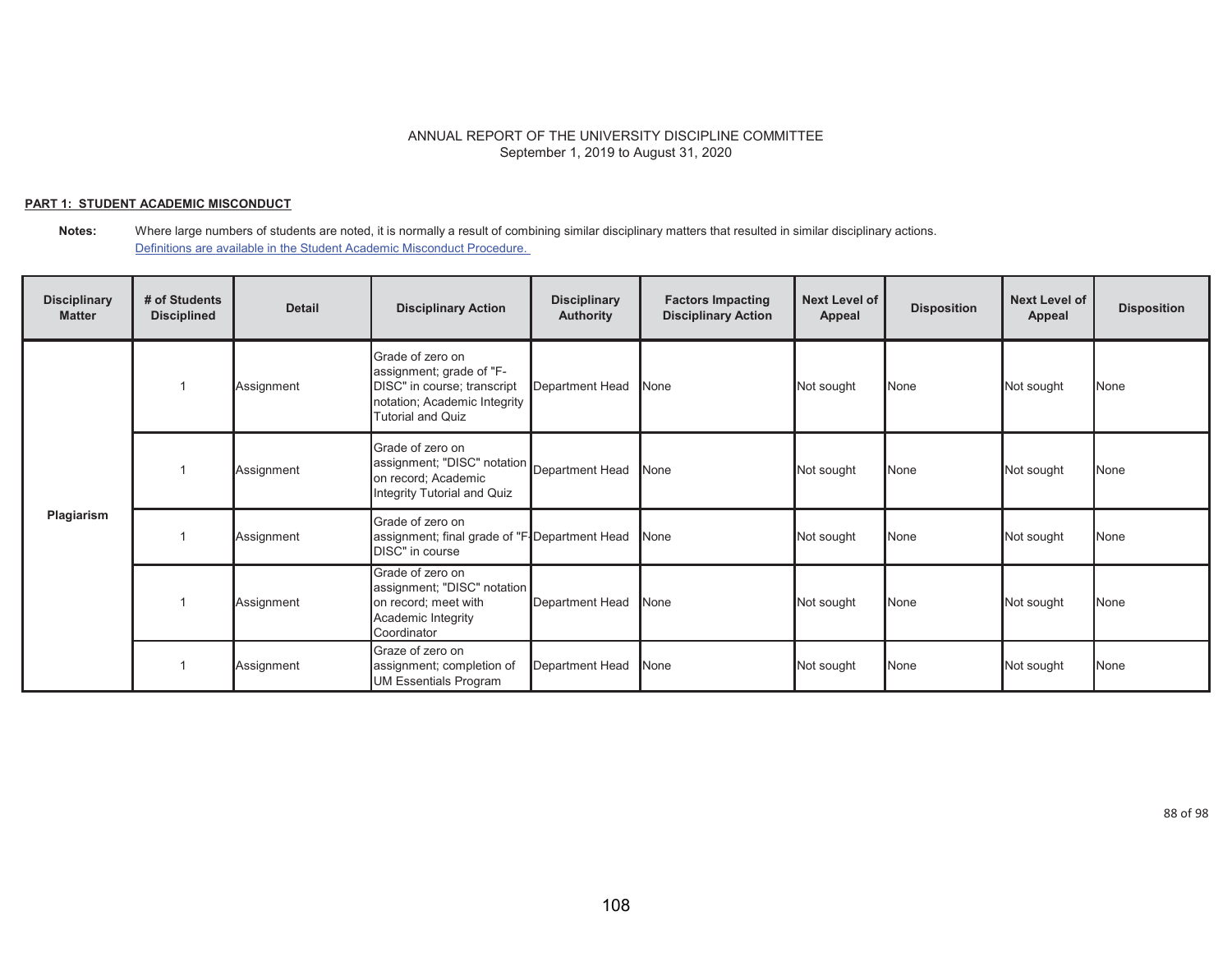## **PART 1: STUDENT ACADEMIC MISCONDUCT**

**Notes:** Where large numbers of students are noted, it is normally a result of combining similar disciplinary matters that resulted in similar disciplinary actions. Definitions are available in the Student Academic Misconduct Procedure.

| <b>Disciplinary</b><br><b>Matter</b> | # of Students<br><b>Disciplined</b> | <b>Detail</b> | <b>Disciplinary Action</b>                                                                                                                                | <b>Disciplinary</b><br><b>Authority</b> | <b>Factors Impacting</b><br><b>Disciplinary Action</b> | <b>Next Level of</b><br>Appeal | <b>Disposition</b> | <b>Next Level of</b><br>Appeal | <b>Disposition</b> |
|--------------------------------------|-------------------------------------|---------------|-----------------------------------------------------------------------------------------------------------------------------------------------------------|-----------------------------------------|--------------------------------------------------------|--------------------------------|--------------------|--------------------------------|--------------------|
|                                      | 2                                   | Assignment    | Grade of zero on<br>assignment; "DISC" notation<br>on transcript; meet with<br>Academic Integrity<br>Coordinator; Academic<br>Integrity Tutorial and Quiz | Department Head                         | None                                                   | Not sought                     | None               | Not sought                     | None               |
|                                      |                                     | Assignment    | Grade of "F-DISC" in<br>course; "DISC" notation on<br>record; Academic Integrity<br><b>Tutorial and Quiz</b>                                              | Department Head                         | None                                                   | Not sought                     | None               | Not sought                     | None               |
| Plagiarism                           |                                     | Assignment    | Grade of zero on<br>assignment; "DISC" notation Department Head<br>on record; Academic<br>Integrity Tutorial and Quiz                                     |                                         | None                                                   | Not sought                     | None               | Not sought                     | None               |
|                                      |                                     | Assignment    | Academic Integrity Tutorial<br>and Quiz; resubmission of<br>assignment                                                                                    | Department Head                         | None                                                   | Not sought                     | None               | Not sought                     | None               |
|                                      |                                     | Assignment    | Meet with Academic Integrity Department Head<br>Coordinator; Academic<br>Integrity Tutorial and Quiz;<br>resubmission of assignment                       |                                         | None                                                   | Not sought                     | None               | Not sought                     | None               |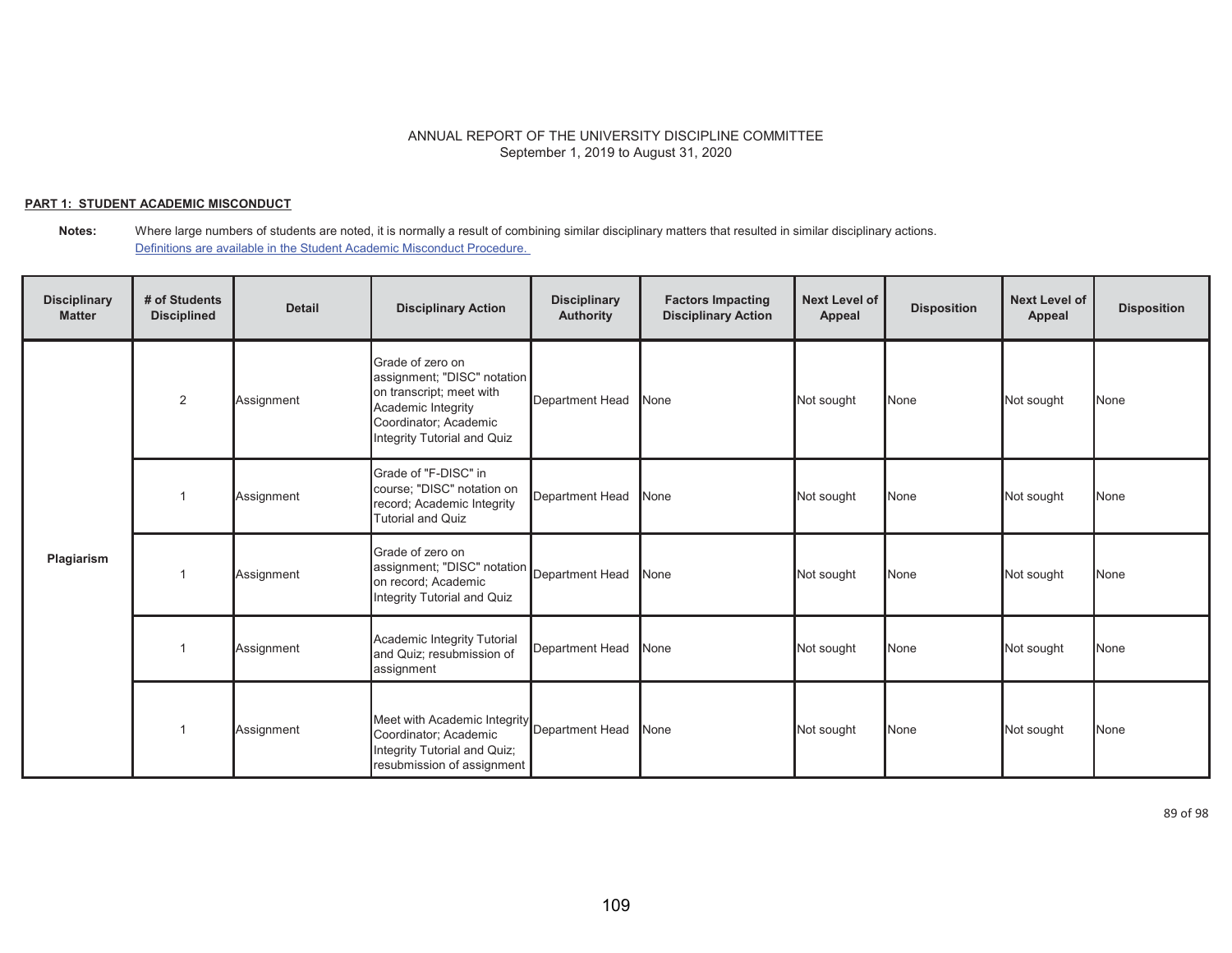## **PART 1: STUDENT ACADEMIC MISCONDUCT**

**Notes:** Where large numbers of students are noted, it is normally a result of combining similar disciplinary matters that resulted in similar disciplinary actions. Definitions are available in the Student Academic Misconduct Procedure.

| <b>Disciplinary</b><br><b>Matter</b> | # of Students<br><b>Disciplined</b> | <b>Detail</b> | <b>Disciplinary Action</b>                                                                                          | <b>Disciplinary</b><br><b>Authority</b> | <b>Factors Impacting</b><br><b>Disciplinary Action</b> | <b>Next Level of</b><br>Appeal | <b>Disposition</b> | <b>Next Level of</b><br>Appeal | <b>Disposition</b> |
|--------------------------------------|-------------------------------------|---------------|---------------------------------------------------------------------------------------------------------------------|-----------------------------------------|--------------------------------------------------------|--------------------------------|--------------------|--------------------------------|--------------------|
|                                      |                                     | Assignment    | Grade of zero on<br>assignment; final grade of "F-Department Head<br>DISC" in course                                |                                         | None                                                   | Not sought                     | None               | Not sought                     | None               |
|                                      | 2                                   | Assignment    | Meet with Academic Integrity<br>Coordinator; Academic<br>Integrity Tutorial and Quiz;<br>resubmission of assignment | Department Head                         | None                                                   | Not sought                     | None               | Not sought                     | None               |
| Plagiarism                           |                                     | Assignment    | Grade of zero on<br>assignment; grade of "F-<br>DISC" in course                                                     | Department Head                         | <b>N</b> one                                           | Not sought                     | None               | Not sought                     | None               |
|                                      |                                     | Assignment    | Grade of zero on<br>assignment; final grade of "F-<br>DISC" in course; transcript<br>notation                       | Department Head                         | None                                                   | Not sought                     | None               | Not sought                     | None               |
|                                      | 3                                   | Assignment    | Grade of zero on<br>assignment                                                                                      | Department Head                         | None                                                   | Not sought                     | None               | Not sought                     | None               |
|                                      | 2                                   | Assignment    | Grade of zero on<br>assignment; meet with<br>Academic Integrity<br>Coordinator                                      | Department Head                         | None                                                   | Not sought                     | None               | Not sought                     | None               |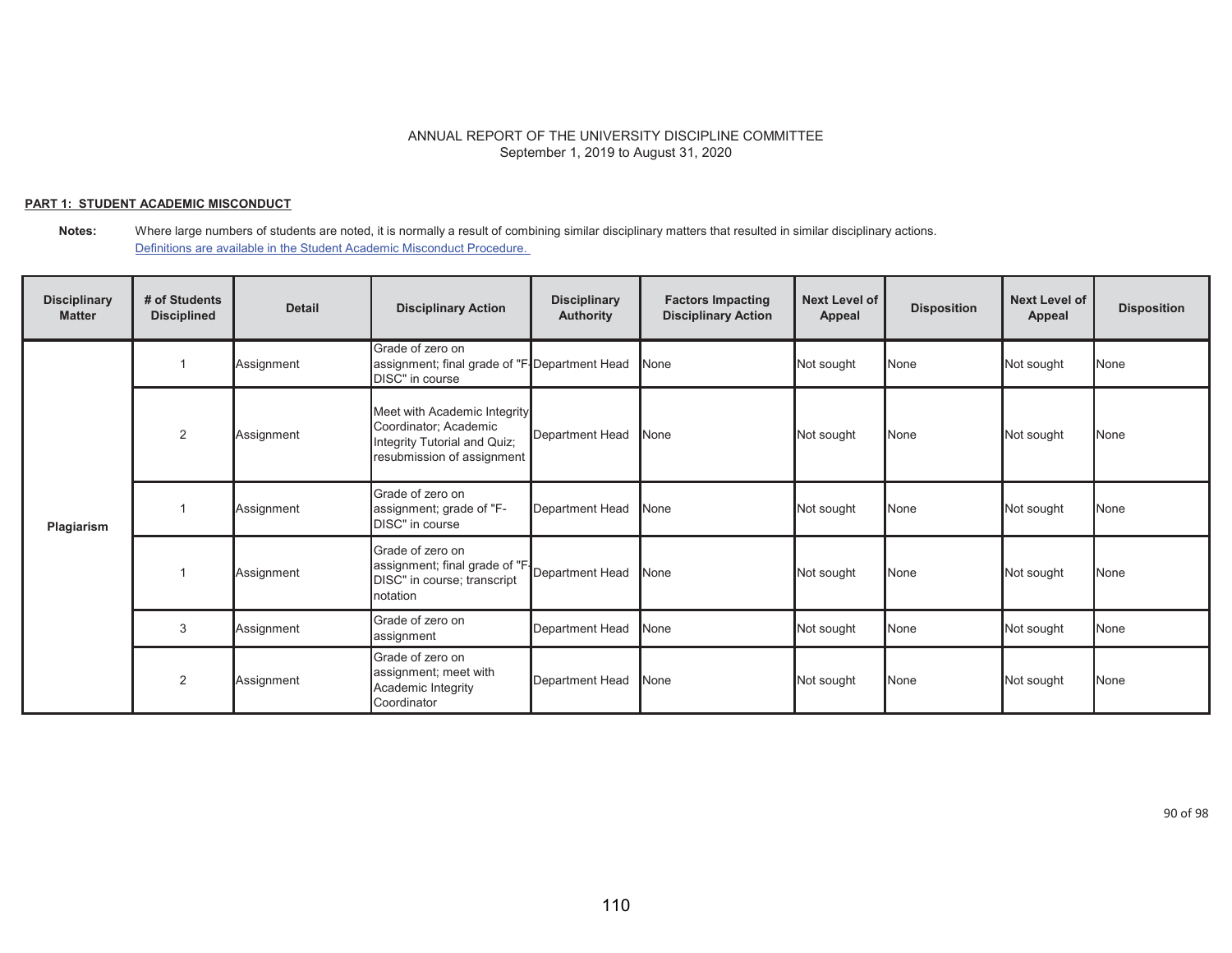### **PART 1: STUDENT ACADEMIC MISCONDUCT**

**Notes:** Where large numbers of students are noted, it is normally a result of combining similar disciplinary matters that resulted in similar disciplinary actions. Definitions are available in the Student Academic Misconduct Procedure.

| <b>Disciplinary</b><br><b>Matter</b> | # of Students<br><b>Disciplined</b> | <b>Detail</b> | <b>Disciplinary Action</b>                                                                                                                    | <b>Disciplinary</b><br><b>Authority</b> | <b>Factors Impacting</b><br><b>Disciplinary Action</b> | <b>Next Level of</b><br>Appeal | <b>Disposition</b> | <b>Next Level of</b><br>Appeal               | <b>Disposition</b> |
|--------------------------------------|-------------------------------------|---------------|-----------------------------------------------------------------------------------------------------------------------------------------------|-----------------------------------------|--------------------------------------------------------|--------------------------------|--------------------|----------------------------------------------|--------------------|
|                                      |                                     | Assignment    | Grade of zero in<br>assignment; grade of "F-<br>DISC" in course; "DISC"<br>notation on record; meet<br>with Academic Integrity<br>Coordinator | <b>Department Head</b>                  | None                                                   | Not sought                     | None               | Not sought                                   | None               |
| Plagiarism                           | 2                                   | Assignment    | Grade of "F-DISC" in<br>course; meet with Academic Department Head<br><b>Integrity Coordinator</b>                                            |                                         | None                                                   | Not sought                     | None               | Not sought                                   | None               |
|                                      |                                     | Assignment    | Grade of zero on<br>assignment; meet with<br>Academic Integrity<br>Coordinator                                                                | <b>Department Head</b>                  | None                                                   | Local Discipline<br>Committee  | Appeal denied      | University<br><b>Discipline</b><br>Committee | Appeal withdrawn   |
|                                      |                                     | Assignment    | Grade of zero on<br>assignment; grade of "F-<br>DISC" in course; transcript<br>notation; meet with<br>Academic Integrity<br>Coordinator       | Department Head                         | None                                                   | Not sought                     | None               | Not sought                                   | None               |
|                                      |                                     | Assignment    | Grade of zero on<br>assignment; transcript<br>notation; meeting with<br>Academic Integrity<br>Coordinator                                     | Department Head                         | <b>None</b>                                            | Not sought                     | None               | Not sought                                   | None               |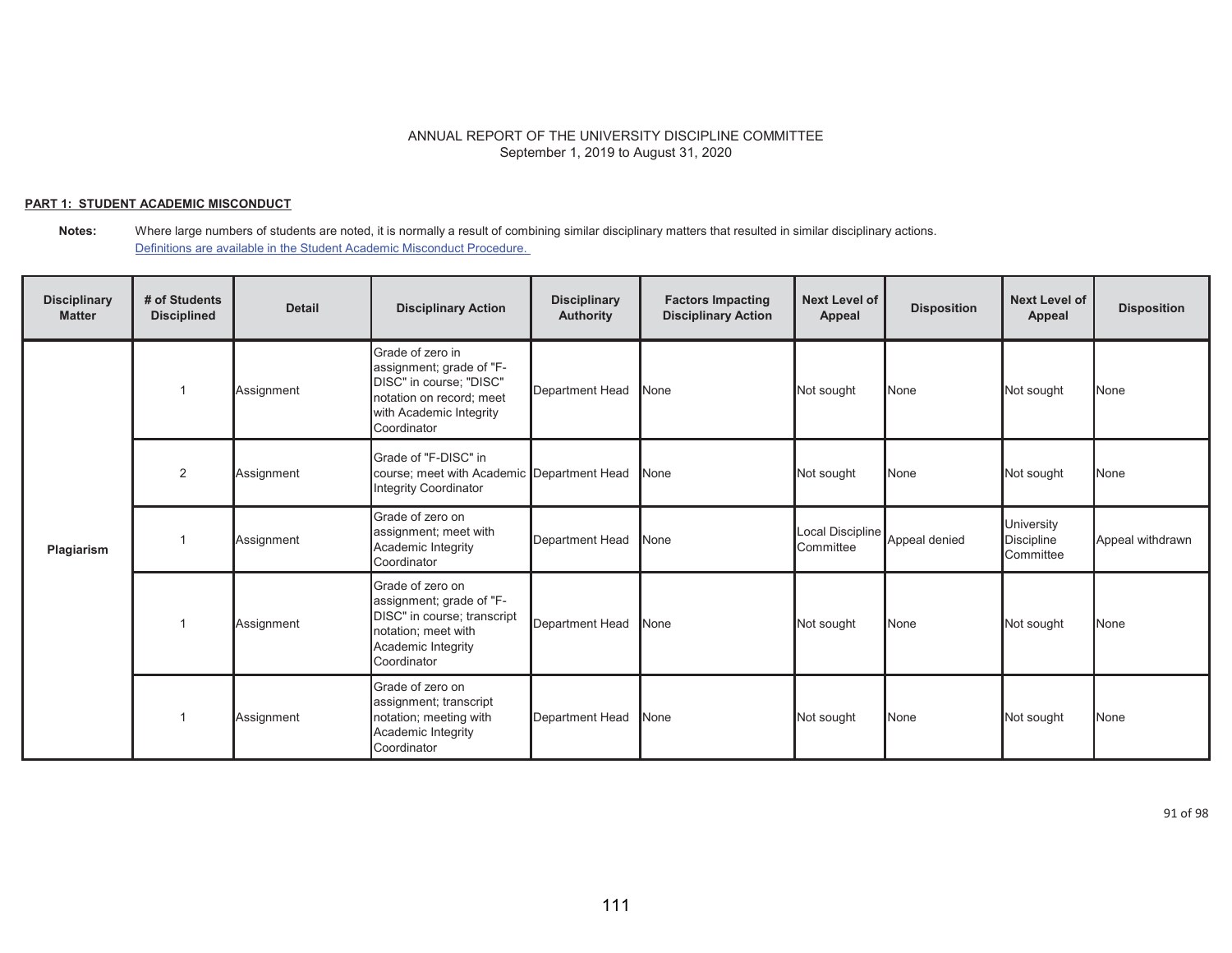### **PART 1: STUDENT ACADEMIC MISCONDUCT**

**Notes:** Where large numbers of students are noted, it is normally a result of combining similar disciplinary matters that resulted in similar disciplinary actions. Definitions are available in the Student Academic Misconduct Procedure.

| <b>Disciplinary</b><br><b>Matter</b> | # of Students<br><b>Disciplined</b> | <b>Detail</b> | <b>Disciplinary Action</b>                                                                                                              | <b>Disciplinary</b><br><b>Authority</b> | <b>Factors Impacting</b><br><b>Disciplinary Action</b> | <b>Next Level of</b><br>Appeal | <b>Disposition</b> | <b>Next Level of</b><br>Appeal | <b>Disposition</b> |
|--------------------------------------|-------------------------------------|---------------|-----------------------------------------------------------------------------------------------------------------------------------------|-----------------------------------------|--------------------------------------------------------|--------------------------------|--------------------|--------------------------------|--------------------|
|                                      | 3                                   | Assignment    | Grade of zero on<br>assignment; transcript<br>notation; meet with<br>Academic Integrity<br>Coordinator                                  | <b>Department Head</b>                  | None                                                   | Not sought                     | None               | Not sought                     | None               |
| Plagiarism                           |                                     | Assignment    | Grade of zero on<br>assignment; transcript<br>notation; Academic Integrity<br><b>Tutorial and Quiz</b>                                  | <b>Department Head</b>                  | None                                                   | Not sought                     | None               | Not sought                     | None               |
|                                      |                                     | Assignment    | Grade of "F" on<br>assignment; Academic<br>Integrity Tutorial and Quiz                                                                  | <b>Department Head</b>                  | None                                                   | Not sought                     | None               | Not sought                     | None               |
|                                      |                                     | Assignment    | Grade of zero on<br>assignment; grade of "F-<br>DISC" in course; transcript<br>notation; Academic Integrity<br><b>Tutorial and Quiz</b> | <b>Department Head</b>                  | None                                                   | Not sought                     | None               | Not sought                     | None               |
|                                      |                                     | Assignment    | Grade of zero on<br>assignment; transcript<br>notation                                                                                  | <b>Department Head</b>                  | None                                                   | Not sought                     | None               | Not sought                     | None               |
|                                      |                                     | Assignment    | Grade of zero on<br>assignment; "DISC" notation Department Head<br>on transcript; Academic<br>Integrity Tutorial and Quiz               |                                         | None                                                   | Not sought                     | None               | Not sought                     | None               |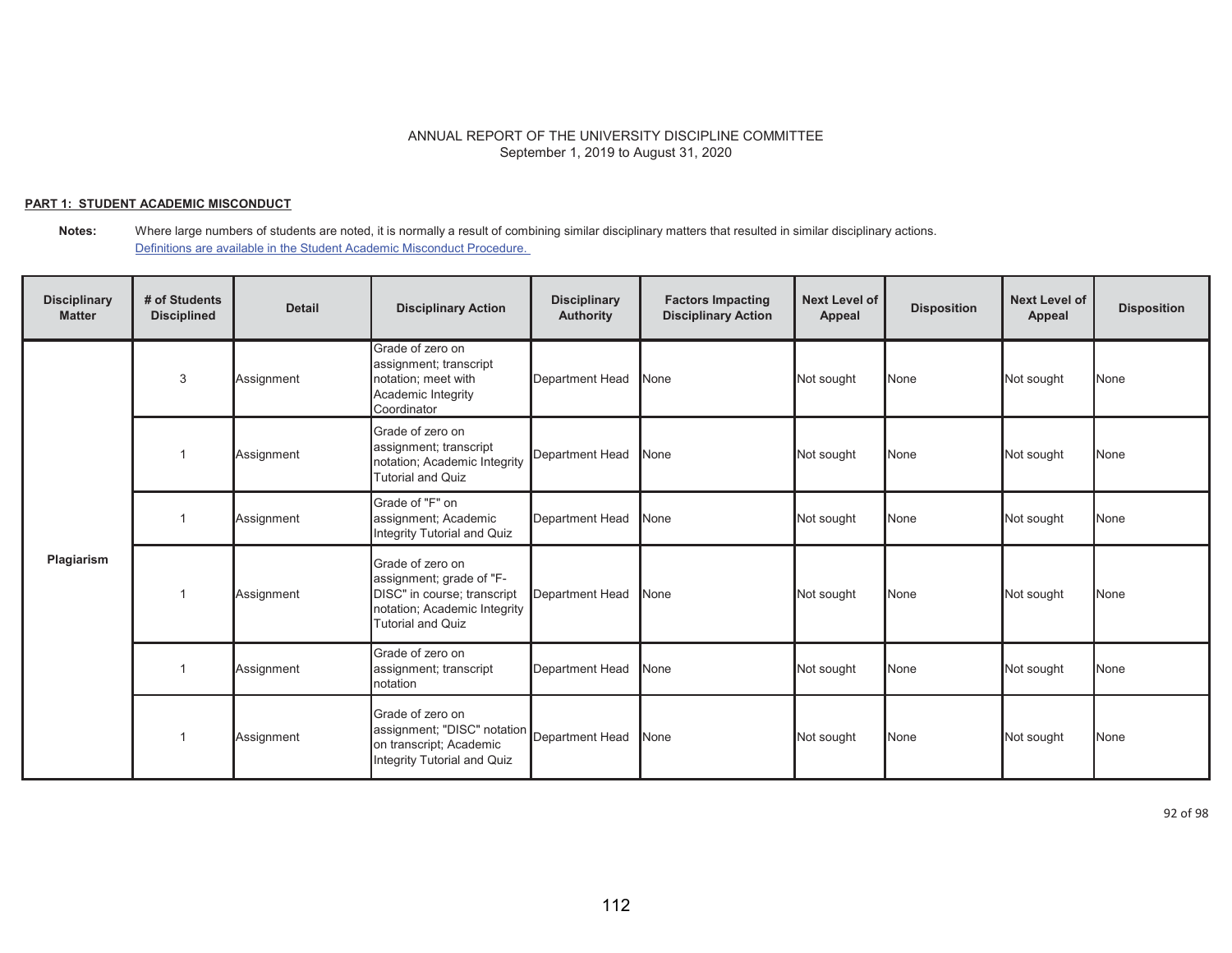### **PART 1: STUDENT ACADEMIC MISCONDUCT**

**Notes:** Where large numbers of students are noted, it is normally a result of combining similar disciplinary matters that resulted in similar disciplinary actions. Definitions are available in the Student Academic Misconduct Procedure.

| <b>Disciplinary</b><br><b>Matter</b> | # of Students<br><b>Disciplined</b> | <b>Detail</b> | <b>Disciplinary Action</b>                                                                                                              | <b>Disciplinary</b><br><b>Authority</b> | <b>Factors Impacting</b><br><b>Disciplinary Action</b> | <b>Next Level of</b><br>Appeal | <b>Disposition</b> | <b>Next Level of</b><br>Appeal | <b>Disposition</b> |
|--------------------------------------|-------------------------------------|---------------|-----------------------------------------------------------------------------------------------------------------------------------------|-----------------------------------------|--------------------------------------------------------|--------------------------------|--------------------|--------------------------------|--------------------|
|                                      |                                     | Assignment    | Meet with Academic Integrity Department Head<br>Coordinator; Academic<br>Integrity Tutorial and Quiz;<br>resubmission of assignment     |                                         | None                                                   | Not sought                     | None               | Not sought                     | <b>None</b>        |
|                                      | 8                                   | Assignment    | Grade of "F" on assignment;<br>transcript notation;<br>Academic Integrity Tutorial<br>and Quiz                                          | Department Head                         | None                                                   | Not sought                     | None               | Not sought                     | None               |
| Plagiarism                           | 4                                   | Assignment    | Grade of zero on<br>assignment; grade of "F-<br>DISC" in course; transcript<br>notation; meet with<br>Academic Integrity<br>Coordinator | <b>Department Head</b>                  | None                                                   | Not sought                     | None               | Not sought                     | None               |
|                                      |                                     | Assignment    | Grade of zero on<br>assignment                                                                                                          | Department Head                         | None                                                   | Not sought                     | None               | Not sought                     | None               |
|                                      | $\overline{4}$                      | Assignment    | Grade of "F-DISC" in<br>course; transcript notation                                                                                     | <b>Department Head</b>                  | <b>None</b>                                            | Not sought                     | None               | Not sought                     | None               |
|                                      | 2                                   | Assignment    | Grade of "F-DISC" in<br>course; transcript notation;<br>Academic Integrity Tutorial<br>and Quiz                                         | <b>Department Head</b>                  | None                                                   | Not sought                     | None               | Not sought                     | <b>None</b>        |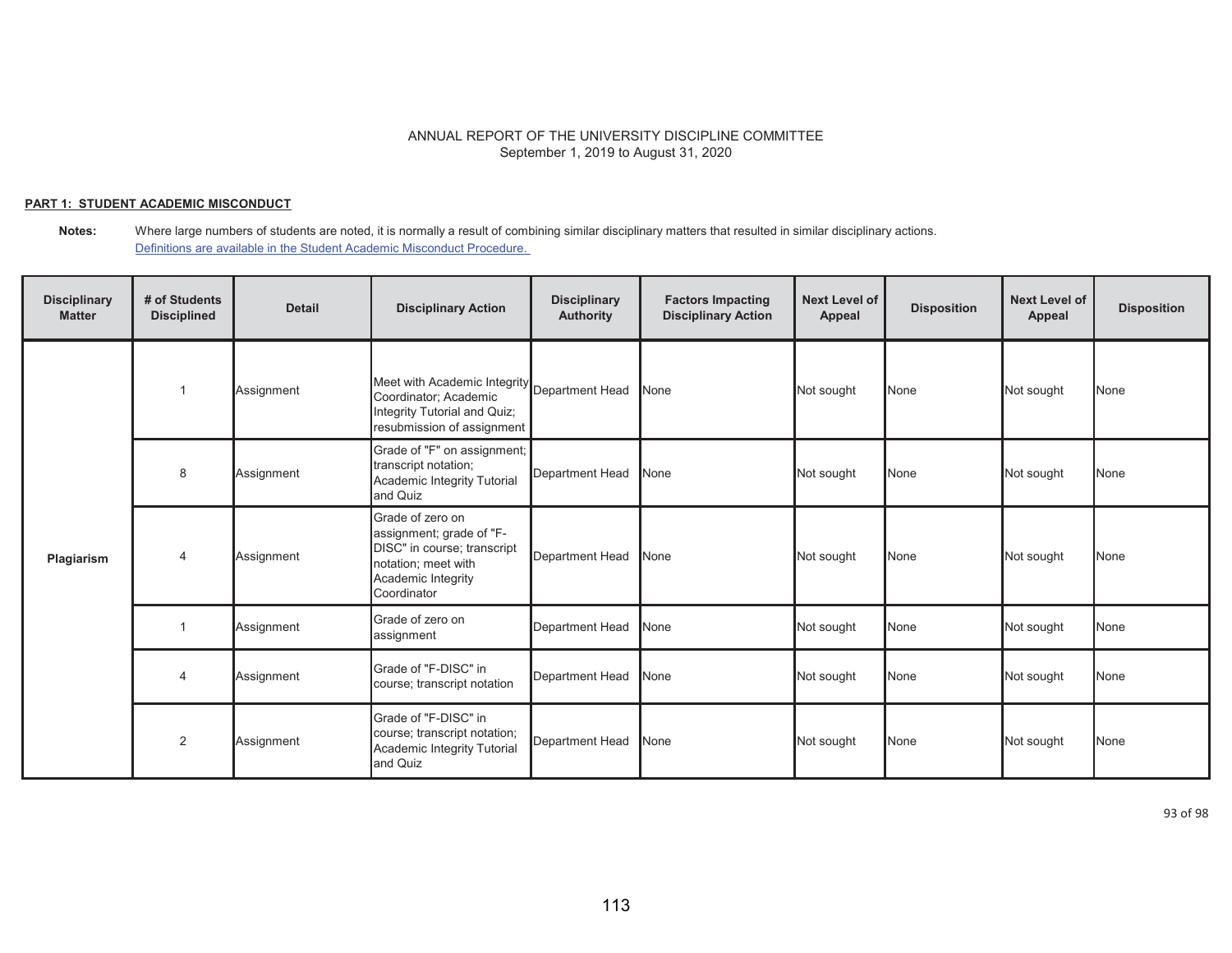### **PART 1: STUDENT ACADEMIC MISCONDUCT**

**Notes:** Where large numbers of students are noted, it is normally a result of combining similar disciplinary matters that resulted in similar disciplinary actions. Definitions are available in the Student Academic Misconduct Procedure.

| <b>Disciplinary</b><br><b>Matter</b> | # of Students<br><b>Disciplined</b> | <b>Detail</b> | <b>Disciplinary Action</b>                                                                                                                                                                                                                                                                                                           | <b>Disciplinary</b><br>Authority | <b>Factors Impacting</b><br><b>Disciplinary Action</b>                                                          | <b>Next Level of</b><br><b>Appeal</b> | <b>Disposition</b> | <b>Next Level of</b><br>Appeal | <b>Disposition</b> |
|--------------------------------------|-------------------------------------|---------------|--------------------------------------------------------------------------------------------------------------------------------------------------------------------------------------------------------------------------------------------------------------------------------------------------------------------------------------|----------------------------------|-----------------------------------------------------------------------------------------------------------------|---------------------------------------|--------------------|--------------------------------|--------------------|
| Plagiarism                           |                                     | Assignment    | Grade of "F-DISC" in<br>course; transcript notation;<br>meet with Academic<br>Integrity Coordinator;<br>Academic Integrity Tutorial<br>and Quiz                                                                                                                                                                                      | Associate Dean                   | Two allegations of<br>plagiarism in the same<br>course dealt with at the<br>same time by the Associate<br>Dean. | Not sought                            | None               | Not sought                     | None               |
|                                      |                                     | Assignment    | Grade of "F-DISC" in<br>course; transcript notation;<br>Academic Integrity Tutorial<br>and Quiz                                                                                                                                                                                                                                      | Associate Dean                   | Previously upheld<br>allegation of academic<br>misconduct                                                       | Not sought                            | None               | Not sought                     | None               |
|                                      |                                     | Assignment    | Grade of "F-DISC" in<br>course; suspended from<br>taking courses offered by<br>the Teaching Faculty for one<br>year; suspended from taking<br>courses offered by the<br>Faculty of Registration for<br>eight months; transcript<br>notation; meet with<br>Academic Integrity<br>Coordinator; Academic<br>Integrity Tutorial and Quiz | Associate Dean                   | Previously upheld<br>allegation of academic<br>misconduct                                                       | Not sought                            | None               | Not sought                     | None               |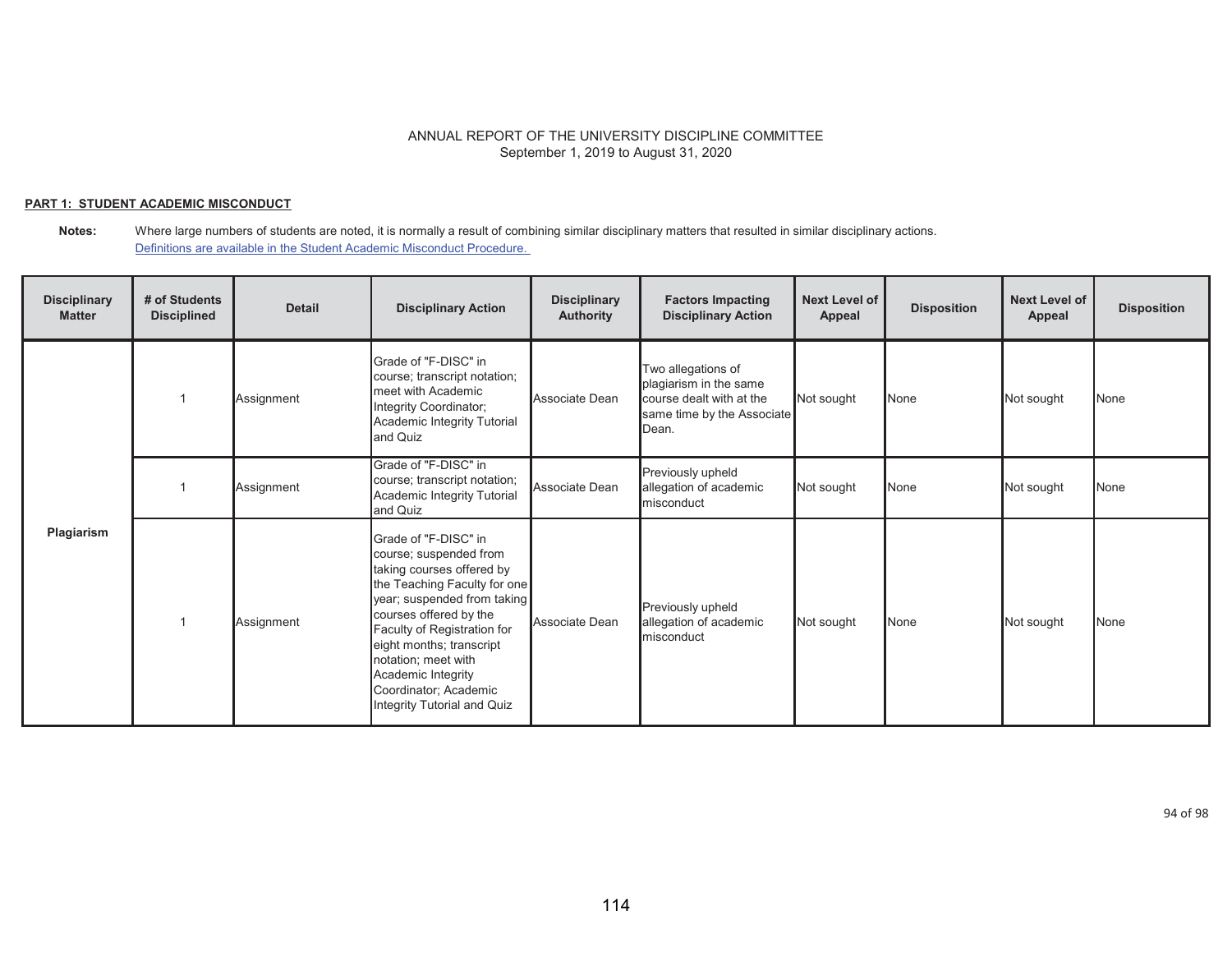## **PART 1: STUDENT ACADEMIC MISCONDUCT**

**Notes:** Where large numbers of students are noted, it is normally a result of combining similar disciplinary matters that resulted in similar disciplinary actions. Definitions are available in the Student Academic Misconduct Procedure.

| <b>Disciplinary</b><br><b>Matter</b> | # of Students<br><b>Disciplined</b> | <b>Detail</b> | <b>Disciplinary Action</b>                                                                                                                                                                                               | <b>Disciplinary</b><br><b>Authority</b> | <b>Factors Impacting</b><br><b>Disciplinary Action</b>    | <b>Next Level of</b><br>Appeal | <b>Disposition</b> | <b>Next Level of</b><br>Appeal | <b>Disposition</b> |
|--------------------------------------|-------------------------------------|---------------|--------------------------------------------------------------------------------------------------------------------------------------------------------------------------------------------------------------------------|-----------------------------------------|-----------------------------------------------------------|--------------------------------|--------------------|--------------------------------|--------------------|
| Plagiarism                           |                                     | Assignment    | Grade of "F-DISC" in<br>course; suspended from<br>taking courses offered by<br>the Faculty for one year;<br>transcript notation; meet<br>with Academic Integrity<br>Coordinator; Academic<br>Integrity Tutorial and Quiz | Associate Dean                          | Previously upheld<br>allegation of academic<br>misconduct | Not sought                     | None               | Not sought                     | <b>None</b>        |
|                                      | $\overline{2}$                      | Assignment    | Grade of zero on<br>assignment; "F-DISC"<br>notation; Academic Integrity<br>Tutorial and Quiz; meet with<br>Academic Integrity<br>Coordinator                                                                            | Department Head                         | None                                                      | Not sought                     | None               | Not sought                     | None               |
|                                      |                                     | Assignment    | Grade of "F-DISC" in<br>course; transcript notation;<br>Academic Integrity Tutorial<br>and Quiz                                                                                                                          | Department Head                         | None                                                      | Not sought                     | None               | Not sought                     | None               |
|                                      |                                     | Assignment    | Grade of "F-DISC" in<br>course; suspended from<br>taking courses offered by<br>the Faculty for one year;<br>transcript notation;<br>Academic Integrity Tutorial<br>and Quiz                                              | Associate Dean                          | Previously upheld<br>allegation of academic<br>misconduct | Not sought                     | None               | Not sought                     | <b>None</b>        |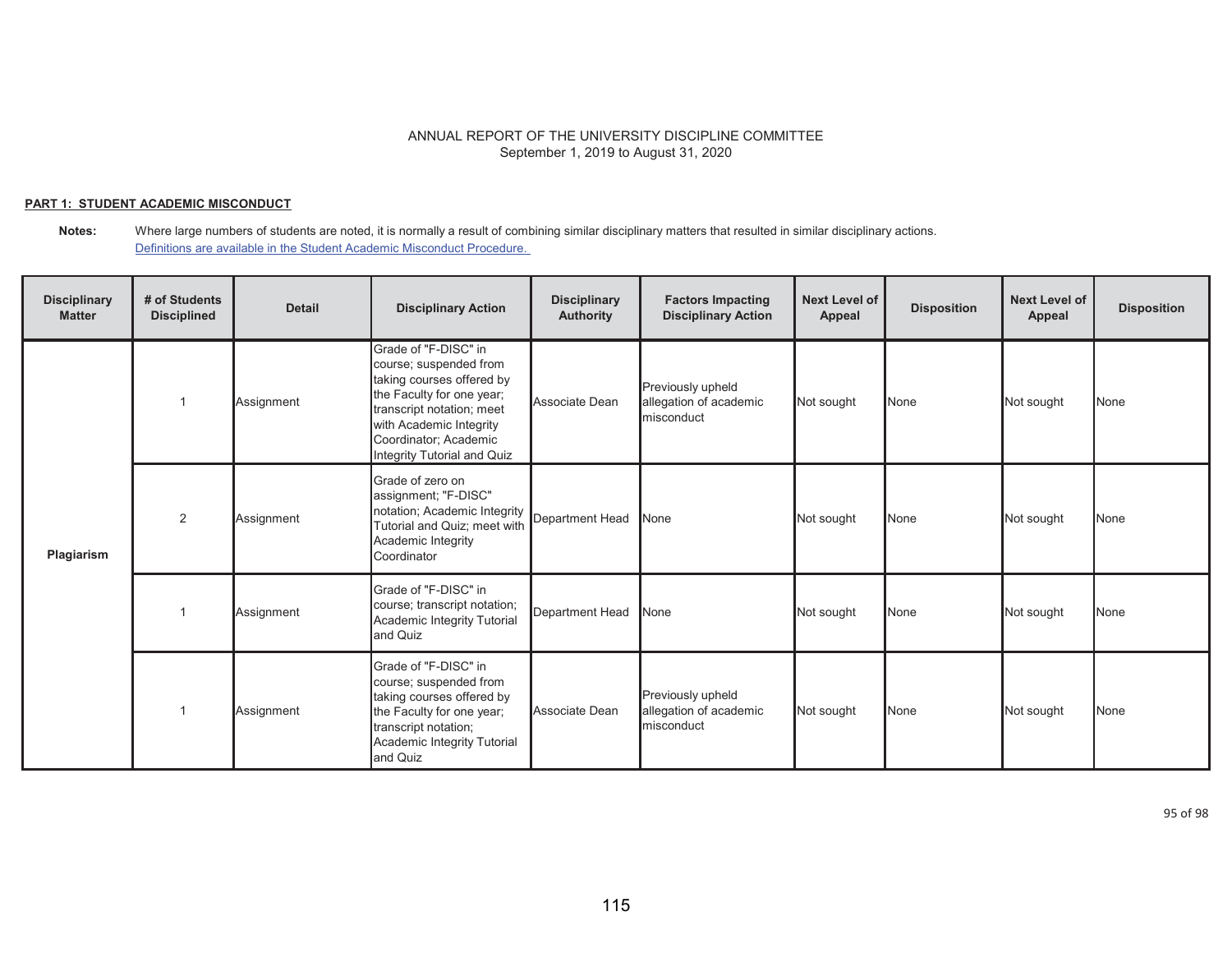## **PART 1: STUDENT ACADEMIC MISCONDUCT**

**Notes:** Where large numbers of students are noted, it is normally a result of combining similar disciplinary matters that resulted in similar disciplinary actions. Definitions are available in the Student Academic Misconduct Procedure.

| <b>Disciplinary</b><br><b>Matter</b> | # of Students<br><b>Disciplined</b> | <b>Detail</b> | <b>Disciplinary Action</b>                                                                                                                    | <b>Disciplinary</b><br><b>Authority</b> | <b>Factors Impacting</b><br><b>Disciplinary Action</b> | <b>Next Level of</b><br>Appeal | <b>Disposition</b> | <b>Next Level of</b><br>Appeal | <b>Disposition</b> |
|--------------------------------------|-------------------------------------|---------------|-----------------------------------------------------------------------------------------------------------------------------------------------|-----------------------------------------|--------------------------------------------------------|--------------------------------|--------------------|--------------------------------|--------------------|
| Plagiarism                           |                                     | Assignment    | Grade of zero on<br>assignment; "F-DISC"<br>notation; Academic Integrity<br>Tutorial and Quiz; meet with<br>Academic Integrity<br>Coordinator | Department Head                         | None                                                   | Not sought                     | None               | Not sought                     | None               |
|                                      | 2                                   | Assignments   | Grade of zero on<br>assignment; grade of "F-<br>DISC" in course; transcript<br>notation; meet with<br>Academic Integrity<br>Coordinator       | Department Head                         | None                                                   | Not sought                     | None               | Not sought                     | None               |
|                                      | 3                                   | Assignment    | Grade of "F" on assignment Department Head                                                                                                    |                                         | None                                                   | Not sought                     | None               | Not sought                     | None               |
|                                      |                                     | Assignment    | Grade of "F-DISC" in<br>course; transcript notation;<br>Academic Integrity Tutorial<br>and Quiz                                               | Department Head                         | None                                                   | Not sought                     | None               | Not sought                     | None               |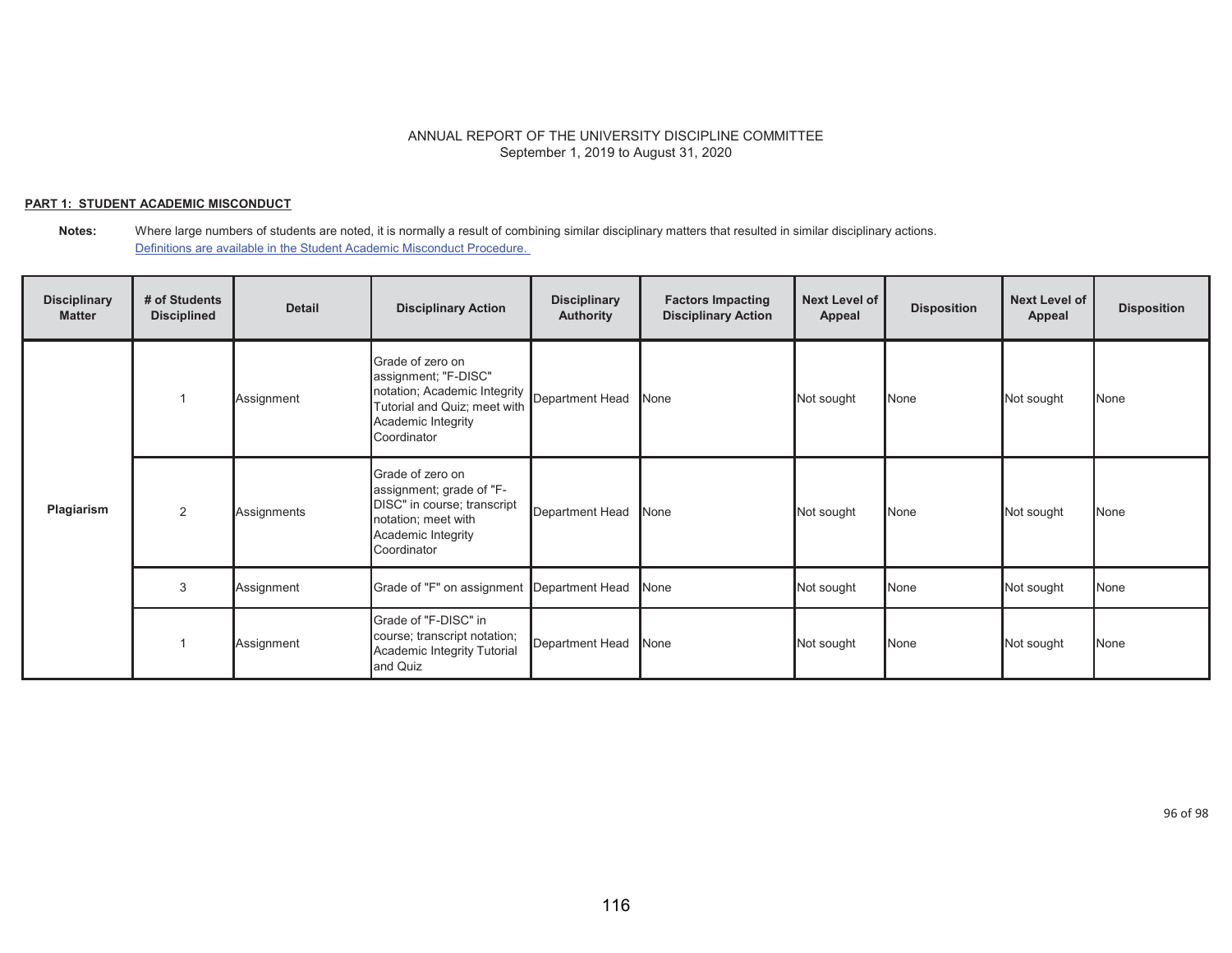## **PART 1: STUDENT ACADEMIC MISCONDUCT**

**Notes:** Where large numbers of students are noted, it is normally a result of combining similar disciplinary matters that resulted in similar disciplinary actions. Definitions are available in the Student Academic Misconduct Procedure.

| <b>Disciplinary</b><br><b>Matter</b> | # of Students<br><b>Disciplined</b> | <b>Detail</b> | <b>Disciplinary Action</b>                                                                                                                                                                                                                                                            | <b>Disciplinary</b><br><b>Authority</b> | <b>Factors Impacting</b><br><b>Disciplinary Action</b>    | <b>Next Level of</b><br>Appeal | <b>Disposition</b> | <b>Next Level of</b><br>Appeal | <b>Disposition</b> |
|--------------------------------------|-------------------------------------|---------------|---------------------------------------------------------------------------------------------------------------------------------------------------------------------------------------------------------------------------------------------------------------------------------------|-----------------------------------------|-----------------------------------------------------------|--------------------------------|--------------------|--------------------------------|--------------------|
| Plagiarism                           |                                     | Assignment    | Grade of "F-DISC" in<br>course; suspension from<br>Faculty of Registration for a<br>period of four months;<br>suspended from taking<br>courses offered by the<br>Teaching Faculty for a<br>period of one year; transcript<br>notation; Academic Integrity<br><b>Tutorial and Quiz</b> | Associate Dean                          | Previously upheld<br>allegation of academic<br>misconduct | Local Discipline<br>Committee  | Appeal denied      | Not sought                     | None               |
|                                      |                                     | Assignments   | Grade of zero on<br>assignments; grade of "F-<br>DISC" in course; transcript<br>notation; meet with<br>Academic Integrity<br>Coordinator                                                                                                                                              | Department Head                         | None                                                      | Not sought                     | None               | Not sought                     | None               |
|                                      |                                     | Assignment    | Grade of zero on<br>assignment; grade of "F-<br>DISC" in course; transcript<br>notation; Academic Integrity<br><b>Tutorial and Quiz</b>                                                                                                                                               | Department Head                         | None                                                      | Not sought                     | None               | Not sought                     | None               |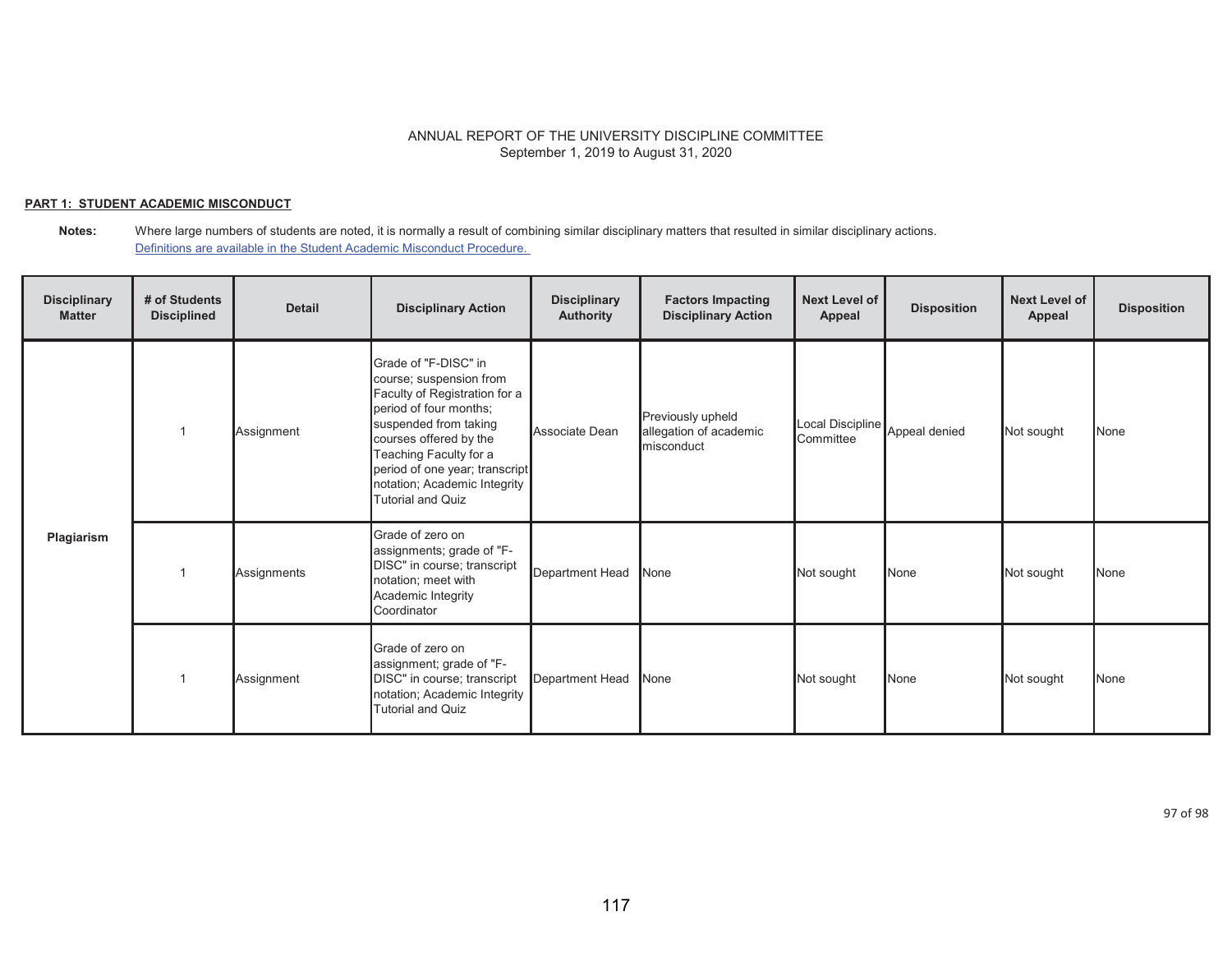### **PART 1: STUDENT ACADEMIC MISCONDUCT**

#### **Notes:** Where large numbers of students are noted, it is normally a result of combining similar disciplinary matters that resulted in similar disciplinary actions. Definitions are available in the Student Academic Misconduct Procedure.

| <b>Disciplinary</b><br><b>Matter</b> | # of Students<br><b>Disciplined</b> | <b>Detail</b>                                                                                                                      | <b>Disciplinary Action</b>                                                                                                                                  | <b>Disciplinary</b><br><b>Authority</b> | <b>Factors Impacting</b><br><b>Disciplinary Action</b>                                                       | <b>Next Level of</b><br>Appeal | <b>Disposition</b> | <b>Next Level of</b><br>Appeal | <b>Disposition</b> |
|--------------------------------------|-------------------------------------|------------------------------------------------------------------------------------------------------------------------------------|-------------------------------------------------------------------------------------------------------------------------------------------------------------|-----------------------------------------|--------------------------------------------------------------------------------------------------------------|--------------------------------|--------------------|--------------------------------|--------------------|
| Plagiarism                           |                                     | Direct quotations in a<br>paper submitted for a<br>course without<br>acknowledging that they Academic Integrity<br>were quotations | Grade of "F" on paper;<br>Academic Integrity Tutorial<br>and Quiz; meet with<br>Coordinator                                                                 | Associate Dean                          | Sources cited, but direct<br>quotations not<br>acknowledged                                                  | Not sought                     | None               | Not sought                     | None               |
|                                      |                                     | Uncited sources in a<br>paper submitted for a<br>course                                                                            | Academic Integrity Tutorial<br>and Quiz; meet with<br>Academic Integrity<br>Coordinator                                                                     | Associate Dean                          | Lack of clarity in<br>instructions for paper;<br>explanation for areas in<br>paper identified as<br>concerns | Not sought                     | None               | Not sought                     | None               |
|                                      |                                     | Copied information<br>verbatim from<br>references                                                                                  | Resubmit the assignment<br>and the grade was reduced<br>to 50%; meet with the<br>Academic Integrity<br>Coordinator; Academic<br>Integrity Tutorial and Quiz | Associate Dean                          | None                                                                                                         | Not sought                     | None               | Not sought                     | None               |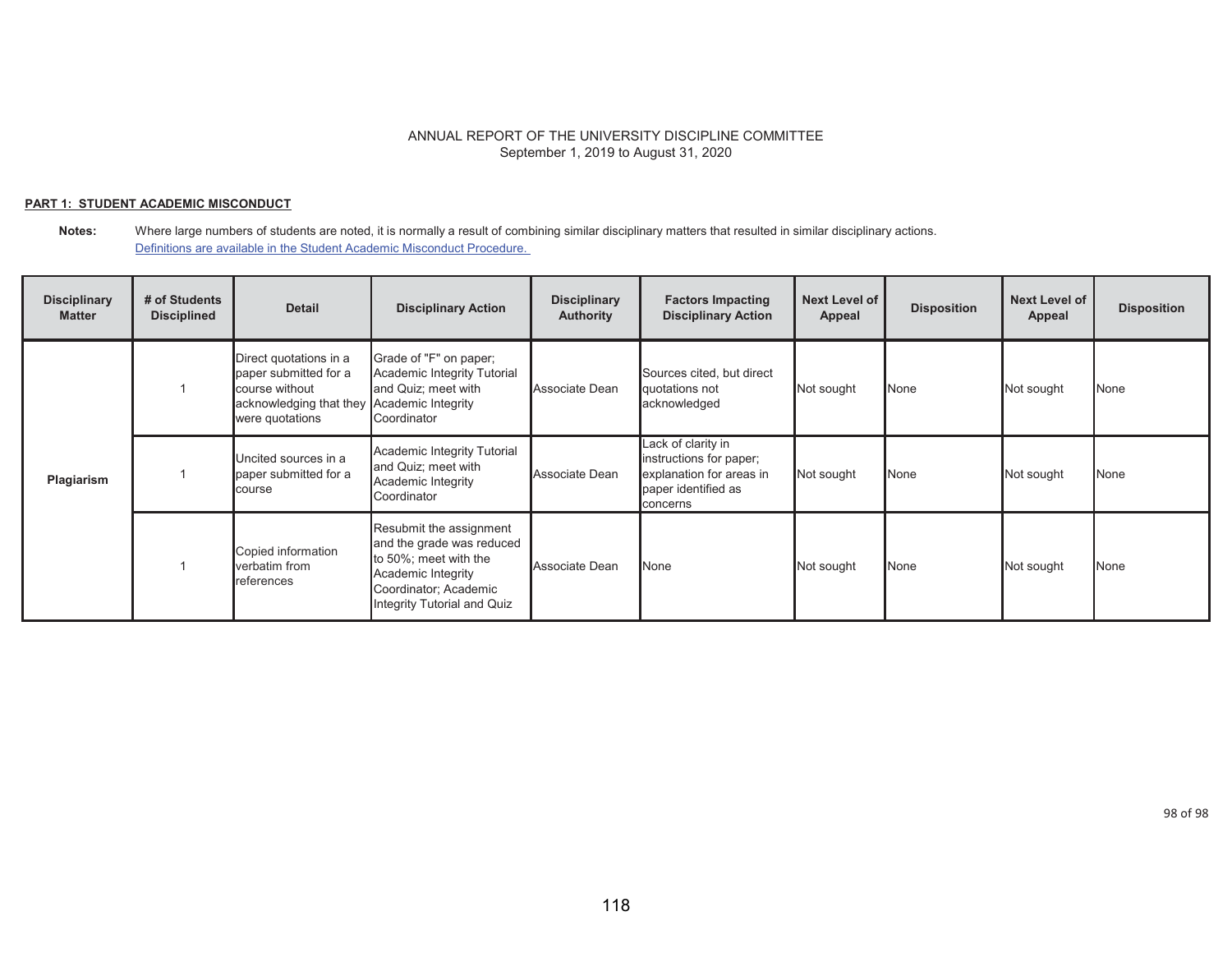### **PART 2: STUDENT NON-ACADEMIC MISCONDUCT AND CONCERNING BEHAVIOUR**

**Notes:** Where large numbers of students are noted, it is normally a result of combining similar disciplinary matters that resulted in similar disciplinary actions. Definitions are available in the Student Non-Academic Misconduct and Concerning Behaviour Procedure.

| <b>Disciplinary Matter</b>                                      | # of Students<br><b>Disciplined</b> | <b>Detail</b>                                              | <b>Disciplinary Action</b>              | <b>Disciplinary</b><br><b>Authority</b> | <b>Factors Impacting</b><br><b>Disciplinary Action</b>                                    | <b>Next Level of</b><br>Appeal | <b>Disposition</b> | Next Level of<br><b>Appeal</b> | <b>Disposition</b> |
|-----------------------------------------------------------------|-------------------------------------|------------------------------------------------------------|-----------------------------------------|-----------------------------------------|-------------------------------------------------------------------------------------------|--------------------------------|--------------------|--------------------------------|--------------------|
|                                                                 | 21                                  | Noise Complaint                                            | Verbal Warning                          | Student<br>Residence                    | None                                                                                      | Not sought                     | <b>None</b>        | Not sought                     | None               |
|                                                                 |                                     | Noise Complaint                                            | Written warning; \$50 fine              | <b>Student</b><br>Residence             | Student not compliant                                                                     | Not sought                     | <b>None</b>        | Not sought                     | <b>None</b>        |
|                                                                 |                                     | Open alcohol                                               | Verbal Warning                          | <b>Student</b><br>Residence             | <b>First offense</b>                                                                      | Not sought                     | None               | Not sought                     | <b>None</b>        |
|                                                                 | 16                                  | Over intoxication                                          | Verbal Warning                          | Student<br>Residence                    | First offense                                                                             | Not sought                     | None               | Not sought                     | None               |
| Abuse of the                                                    | 2                                   | Over intoxication                                          | Meetings With AFM or<br><b>SCCM</b>     | Student<br>Residence                    | Help requested by<br>student; multiple verbal Not sought<br>warnings                      |                                | None               | Not sought                     | <b>None</b>        |
| <b>Process of</b><br><b>University Policies:</b>                | 2                                   | Over intoxication                                          | Meetings with AFM; alcohol<br>probation | Student<br>Residence                    | Multiple warnings; staff<br>meeting                                                       | Not sought                     | None               | Not sought                     | None               |
| <b>Breach of</b><br><b>Residence Hall</b><br><b>Regulations</b> |                                     | Over intoxication; breach of Eviction<br>alcohol probation |                                         | Student<br>Residence                    | Inability to control<br>alcohol consumption;<br>causing safety issues in<br>the community | Not sought                     | None               | Not sought                     | <b>None</b>        |
|                                                                 | 2                                   | <b>Guest Policy (unattended</b><br>auest)                  | Verbal warning                          | Student<br>Residence                    | First offense                                                                             | Not sought                     | None               | Not sought                     | None               |
|                                                                 | $\overline{2}$                      | <b>Guest Policy (unattended</b><br>auest)                  | Written warning                         | Student<br>Residence                    | Multiple complaints                                                                       | Not sought                     | None               | Not sought                     | None               |
|                                                                 |                                     | <b>Guest Policy</b>                                        | Written warning; guest ban              | Student<br>Residence                    | Over intoxicated quest<br>left unattended and<br>causing disruption                       | Not sought                     | None               | Not sought                     | <b>None</b>        |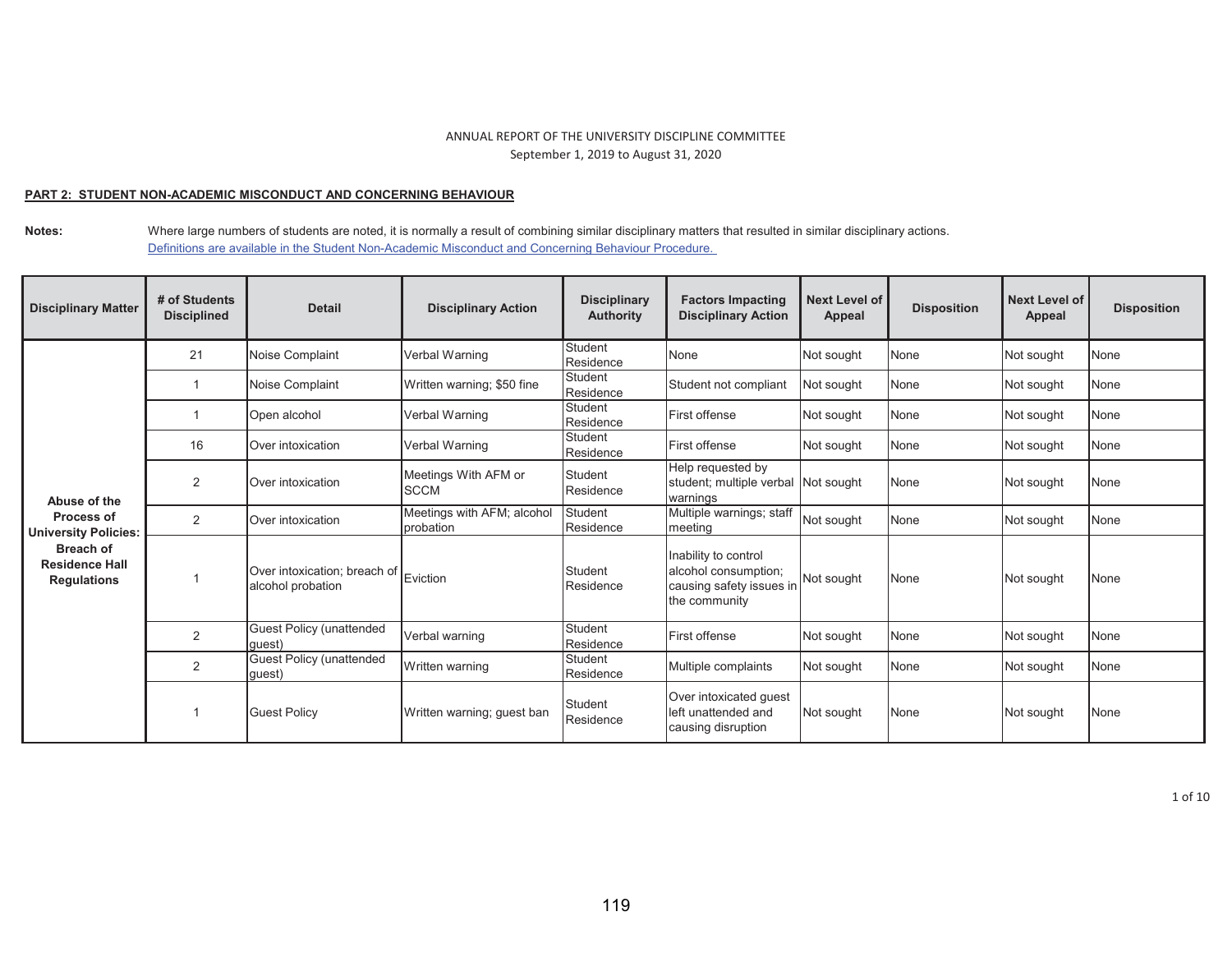### **PART 2: STUDENT NON-ACADEMIC MISCONDUCT AND CONCERNING BEHAVIOUR**

**Notes:** Where large numbers of students are noted, it is normally a result of combining similar disciplinary matters that resulted in similar disciplinary actions. Definitions are available in the Student Non-Academic Misconduct and Concerning Behaviour Procedure.

| <b>Disciplinary Matter</b>                                    | # of Students<br><b>Disciplined</b> | <b>Detail</b>                                        | <b>Disciplinary Action</b>              | <b>Disciplinary</b><br><b>Authority</b> | <b>Factors Impacting</b><br><b>Disciplinary Action</b>              | <b>Next Level of</b><br>Appeal | <b>Disposition</b> | Next Level of<br><b>Appeal</b> | <b>Disposition</b> |
|---------------------------------------------------------------|-------------------------------------|------------------------------------------------------|-----------------------------------------|-----------------------------------------|---------------------------------------------------------------------|--------------------------------|--------------------|--------------------------------|--------------------|
|                                                               |                                     | <b>Guest Policy</b>                                  | Written warning; Residence<br>Probation | <b>Student</b><br>Residence             | Multiple community<br>disruptions; physical<br>fight with guest     | Not sought                     | None               | Not sought                     | None               |
|                                                               | 20                                  | Suspected marijuana<br>smoking in room               | Verbal Warning                          | <b>Student</b><br>Residence             | First offense                                                       | Not sought                     | None               | Not sought                     | None               |
| Abuse of the                                                  | $\overline{2}$                      | Smoking Marijuana indoors Written warning; \$50 fine |                                         | Student<br>Residence                    | Student compliant                                                   | Not sought                     | None               | Not sought                     | None               |
| Process of<br><b>University Policies:</b><br><b>Breach of</b> |                                     | Smoking Marijuana indoors \$200 fine                 |                                         | Student<br>Residence                    | Smoke detector<br>covered; multiple<br>offenses                     | Not sought                     | None               | Not sought                     | None               |
| <b>Residence Hall</b><br><b>Regulations</b>                   |                                     | Smoking Marijuana indoors Eviction                   |                                         | Student<br>Residence                    | Multiple offenses;<br>tampered smoke<br>detector; non-<br>compliant | Not sought                     | None               | Not sought                     | None               |
|                                                               | 5                                   | Smoking in residence room Verbal warning             |                                         | Student<br>Residence                    | <b>First offense</b>                                                | Not sought                     | None               | Not sought                     | None               |
|                                                               |                                     | Smoking in residence room Written warning            |                                         | Residence<br>Probation                  | Student not compliant                                               | Not sought                     | None               | <b>Non</b>                     | None               |
|                                                               | 6                                   | Smoking in residence room Written warning; \$50 fine |                                         | Student<br>Residence                    | Student not compliant                                               | Not sought                     | None               | Not sought                     | None               |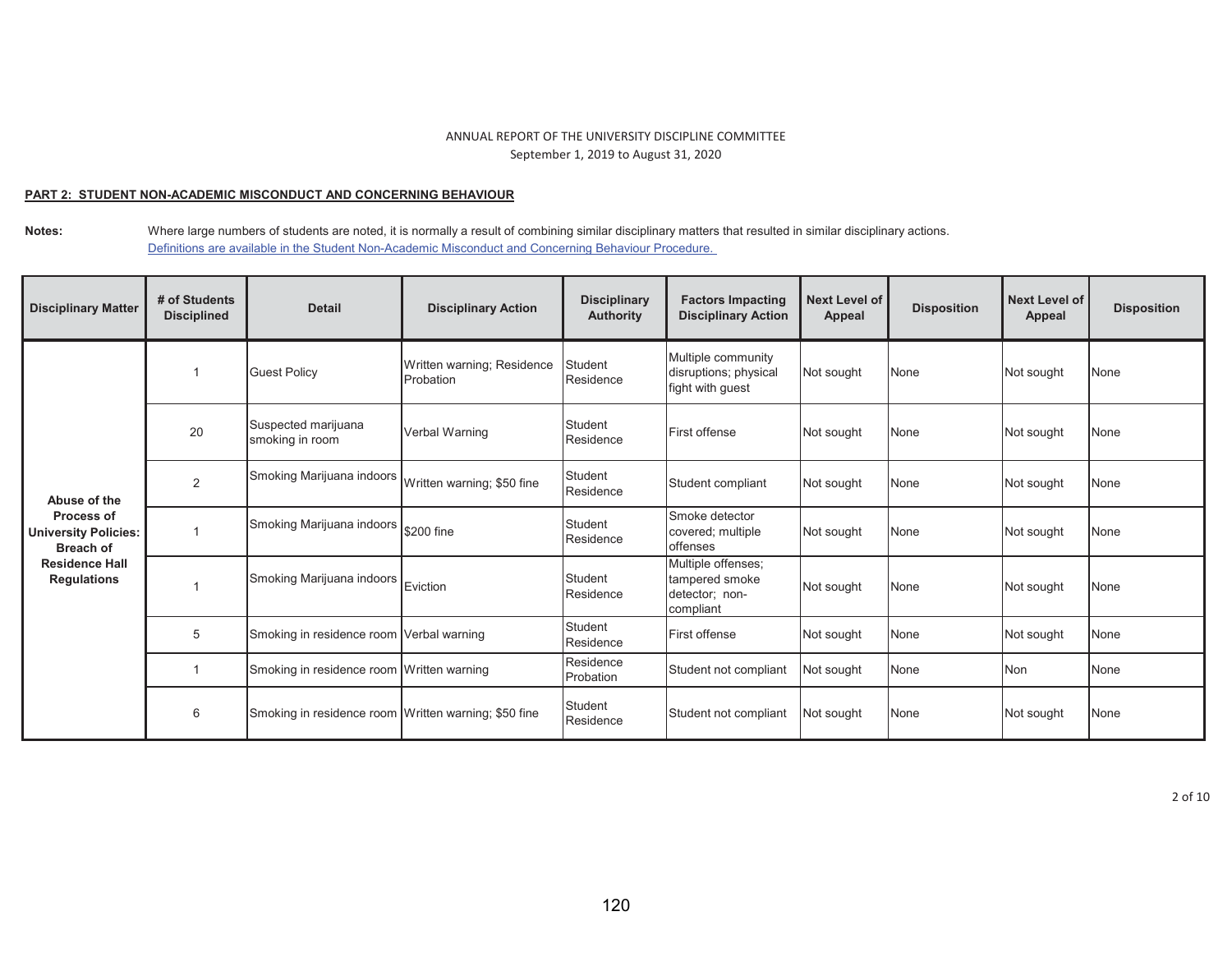#### **PART 2: STUDENT NON-ACADEMIC MISCONDUCT AND CONCERNING BEHAVIOUR**

**Notes:** Where large numbers of students are noted, it is normally a result of combining similar disciplinary matters that resulted in similar disciplinary actions. Definitions are available in the Student Non-Academic Misconduct and Concerning Behaviour Procedure.

| <b>Disciplinary Matter</b>                                               | # of Students<br><b>Disciplined</b> | <b>Detail</b>                                     | <b>Disciplinary Action</b>                          | <b>Disciplinary</b><br><b>Authority</b> | <b>Factors Impacting</b><br><b>Disciplinary Action</b>   | <b>Next Level of</b><br>Appeal | <b>Disposition</b> | <b>Next Level of</b><br><b>Appeal</b> | <b>Disposition</b> |
|--------------------------------------------------------------------------|-------------------------------------|---------------------------------------------------|-----------------------------------------------------|-----------------------------------------|----------------------------------------------------------|--------------------------------|--------------------|---------------------------------------|--------------------|
|                                                                          | 3                                   | Vaping in Residence                               | Verbal warning                                      | <b>Student</b><br>Residence             | First offense; photo<br>posted on social media           | Not sought                     | None               | Not sought                            | None               |
|                                                                          | 5                                   | Vaping in lounge                                  | Written warning; \$50 fine                          | <b>Student</b><br>Residence             | Multiple verbal<br>warnings                              | Not sought                     | None               | Not sought                            | None               |
|                                                                          |                                     | Vaping in lounge causing<br>fire alarm            | Written warning; \$100 fine                         | Student<br>Residence                    | Multiple offenses                                        | Not sought                     | None               | Not sought                            | None               |
|                                                                          |                                     | Vaping in lounge causing<br>fire alarm            | Written warning; residence<br>probation; \$150 fine | <b>Student</b><br>Residence             | Multiple offenses; non-<br>compliant                     | Not sought                     | None               | Not sought                            | None               |
| Abuse of the<br>Process of                                               |                                     | Disrespectful to staff                            | Verbal warning                                      | <b>Student</b><br>Residence             | Disrespectful language<br>to staff                       | Not sought                     | None               | Not sought                            | None               |
| <b>University Policies:</b><br><b>Breach of</b><br><b>Residence Hall</b> | $\overline{2}$                      | Displaying poster with non-<br>inclusive language | Verbal warning                                      | Student<br>Residence                    | First offense                                            | Not sought                     | None               | Not sought                            | None               |
| <b>Regulations</b>                                                       | 2                                   | Tampering with fire system Verbal warning         |                                                     | <b>Student</b><br>Residence             | Tampering with<br>sprinkler                              | Not sought                     | None               | Not sought                            | None               |
|                                                                          |                                     | Tampering with fire exit                          | Written warning; \$50 fine                          | <b>Student</b><br>Residence             | Multiple warning<br>regarding propping<br>open fire exit | Not sought                     | None               | Not sought                            | None               |
|                                                                          | 14                                  | Unauthorized cooking<br>appliance                 | Verbal warning                                      | Student<br>Residence                    | Possession of a hot<br>plate                             | Not sought                     | None               | Not sought                            | None               |
|                                                                          | 6                                   | Unauthorized cooking<br>appliance                 | Written warning; hot plate<br>removed               | <b>Student</b><br>Residence             | Second offense                                           | Not sought                     | None               | Not sought                            | None               |
|                                                                          | 3                                   | Unauthorized cooking<br>appliance                 | Written warning; \$50 fine;<br>hot plate removed    | <b>Student</b><br>Residence             | Student not compliant                                    | Not sought                     | None               | Not sought                            | None               |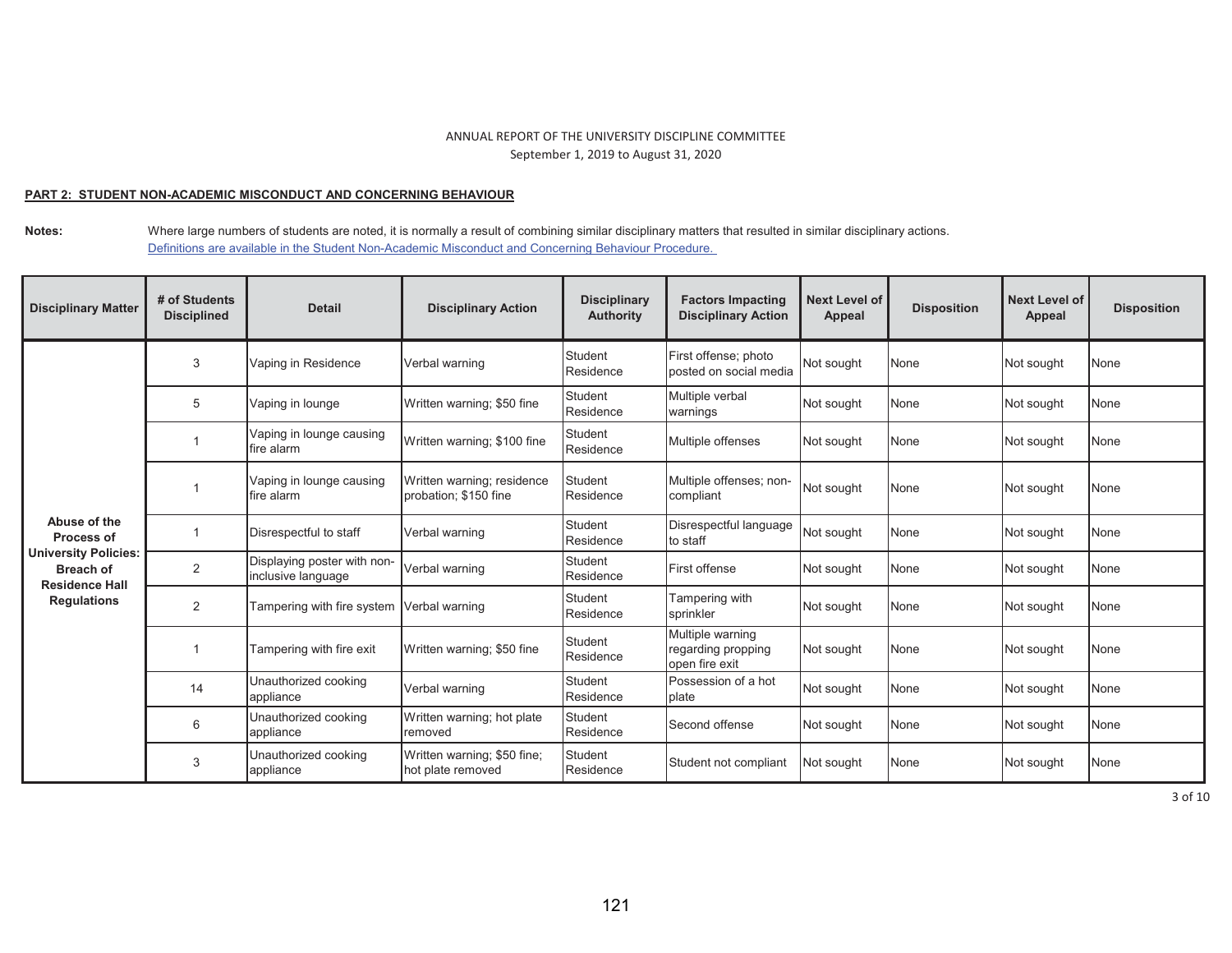## **PART 2: STUDENT NON-ACADEMIC MISCONDUCT AND CONCERNING BEHAVIOUR**

**Notes:** Where large numbers of students are noted, it is normally a result of combining similar disciplinary matters that resulted in similar disciplinary actions. Definitions are available in the Student Non-Academic Misconduct and Concerning Behaviour Procedure.

| <b>Disciplinary Matter</b>                                                              | # of Students<br><b>Disciplined</b> | <b>Detail</b>                                | <b>Disciplinary Action</b>                     | <b>Disciplinary</b><br><b>Authority</b> | <b>Factors Impacting</b><br><b>Disciplinary Action</b>           | Next Level of<br>Appeal | <b>Disposition</b> | Next Level of<br>Appeal | <b>Disposition</b> |
|-----------------------------------------------------------------------------------------|-------------------------------------|----------------------------------------------|------------------------------------------------|-----------------------------------------|------------------------------------------------------------------|-------------------------|--------------------|-------------------------|--------------------|
|                                                                                         |                                     | Unauthorized cooking<br>appliance            | Written warning; \$50 fine;<br>\$60 in repairs | <b>Student</b><br>Residence             | Use of hot plate<br>causing property<br>damage                   | Not sought              | None               | Not sought              | None               |
|                                                                                         | 2                                   | <b>Fire Safety</b>                           | Verbal warning                                 | Student<br>Residence                    | Previously lit candle<br>found during room<br>inspections        | Not sought              | None               | Not sought              | None               |
| Abuse of the<br><b>Process of</b>                                                       | 6                                   | <b>Fire Safety</b>                           | Written warning                                | Student<br>Residence                    | Failure to leave during<br>a fire alarm                          | Not sought              | None               | Not sought              | None               |
| University Policies:<br><b>Breach of</b><br><b>Residence Hall</b><br><b>Regulations</b> |                                     | Fire Safety                                  | Written warning; \$50 fine                     | Student<br>Residence                    | Refusing to evacuate<br>during alarm; not<br>compliant           | Not sought              | None               | Not sought              | None               |
|                                                                                         |                                     | <b>Physical Altercation</b>                  | Student mediations with<br><b>SCCM</b>         | Student<br>Residence                    | Student compliant                                                | Not sought              | None               | Not sought              | None               |
|                                                                                         |                                     | Operating barber shop in<br>residence lounge | Verbal warning                                 | Student<br>Residence                    | Resident did not<br>understand policy on<br>operating a business | Not sought              | None               | Not sought              | None               |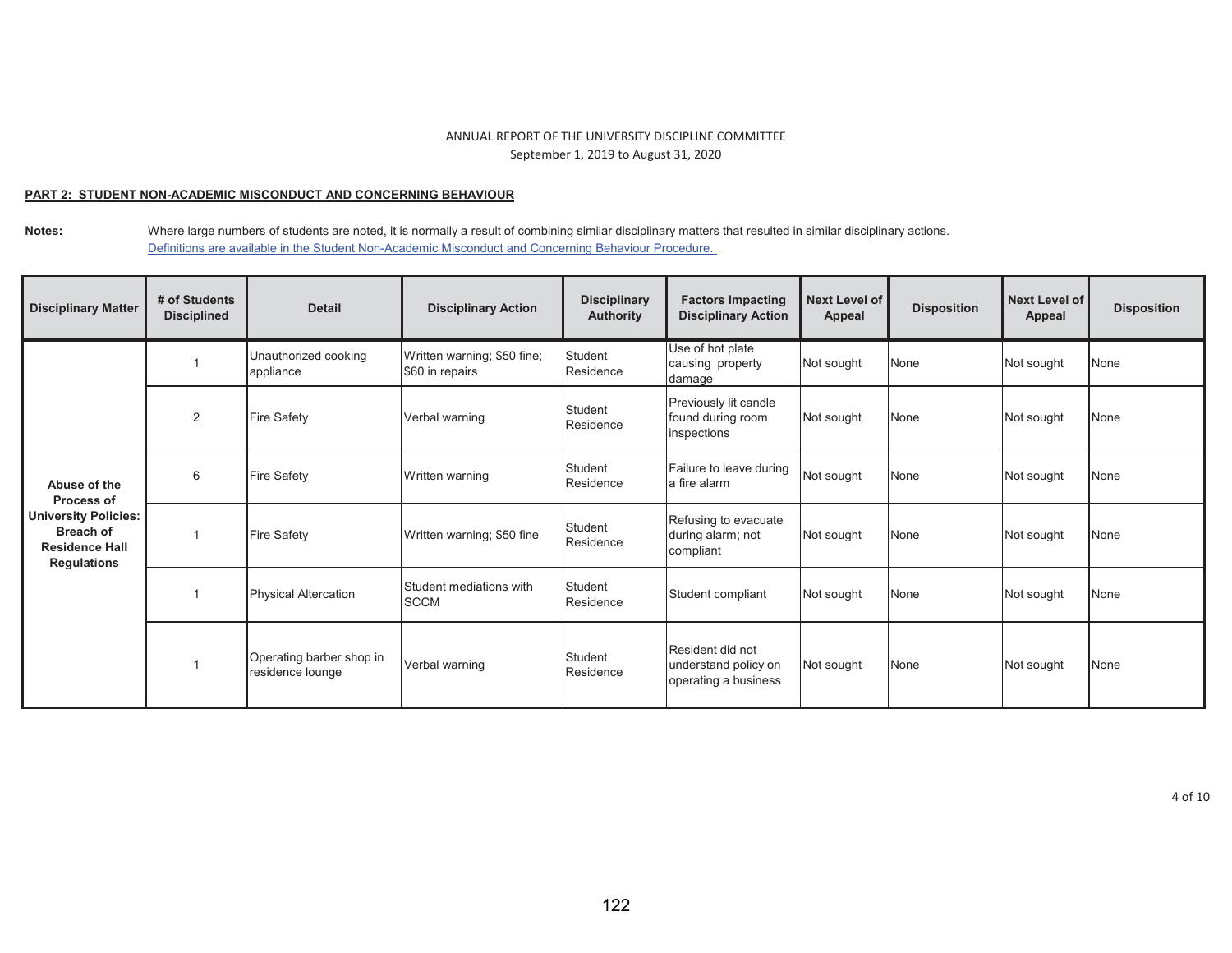## **PART 2: STUDENT NON-ACADEMIC MISCONDUCT AND CONCERNING BEHAVIOUR**

**Notes:** Where large numbers of students are noted, it is normally a result of combining similar disciplinary matters that resulted in similar disciplinary actions. Definitions are available in the Student Non-Academic Misconduct and Concerning Behaviour Procedure.

| <b>Disciplinary Matter</b>                                                                                                   | # of Students<br><b>Disciplined</b> | <b>Detail</b>                               | <b>Disciplinary Action</b>                       | <b>Disciplinary</b><br><b>Authority</b> | <b>Factors Impacting</b><br><b>Disciplinary Action</b>                                                                                                                       | Next Level of<br>Appeal | <b>Disposition</b> | Next Level of<br><b>Appeal</b> | <b>Disposition</b> |
|------------------------------------------------------------------------------------------------------------------------------|-------------------------------------|---------------------------------------------|--------------------------------------------------|-----------------------------------------|------------------------------------------------------------------------------------------------------------------------------------------------------------------------------|-------------------------|--------------------|--------------------------------|--------------------|
| Abuse of the<br>Process of<br><b>University Policies:</b><br><b>Breach of</b><br><b>Residence Hall</b><br><b>Regulations</b> | 2                                   | Unauthorized items:<br>multiple heat lamps  | Verbal warning                                   | Student<br>Residence                    | Housekeeping and<br>maintenance reported<br>large amount of<br>growing equipment in<br>room; trying to grow<br>tomatoes inside with<br>irrigation equipment<br>and heatlamps | Not sought              | None               | Not sought                     | None               |
|                                                                                                                              |                                     | Pet living in residence                     | Verbal warning and follow-up                     | Student<br>Residence                    | Found animal cage but<br>there was no pet<br>present                                                                                                                         | Not sought              | None               | Not sought                     | None               |
|                                                                                                                              | 3                                   | Unauthorized Wi-Fi                          | Verbal warning from<br>Residence IT              | Student<br>Residence                    | <b>First offense</b>                                                                                                                                                         | Not sought              | None               | Not sought                     | None               |
|                                                                                                                              | $\overline{2}$                      | Excessive garbage left<br>after move out    | Written warning; \$75 fine for<br>extra cleaning | Student<br>Residence                    | Extra staff and time<br>needed to clean                                                                                                                                      | Not sought              | None               | Not sought                     | None               |
|                                                                                                                              | 3                                   | Disobeying social<br>distancing regulations | Verbal warning                                   | Student<br>Residence                    | Too many occupants in<br>one space (over six)                                                                                                                                | Not sought              | None               | Not sought                     | None               |

5 of 10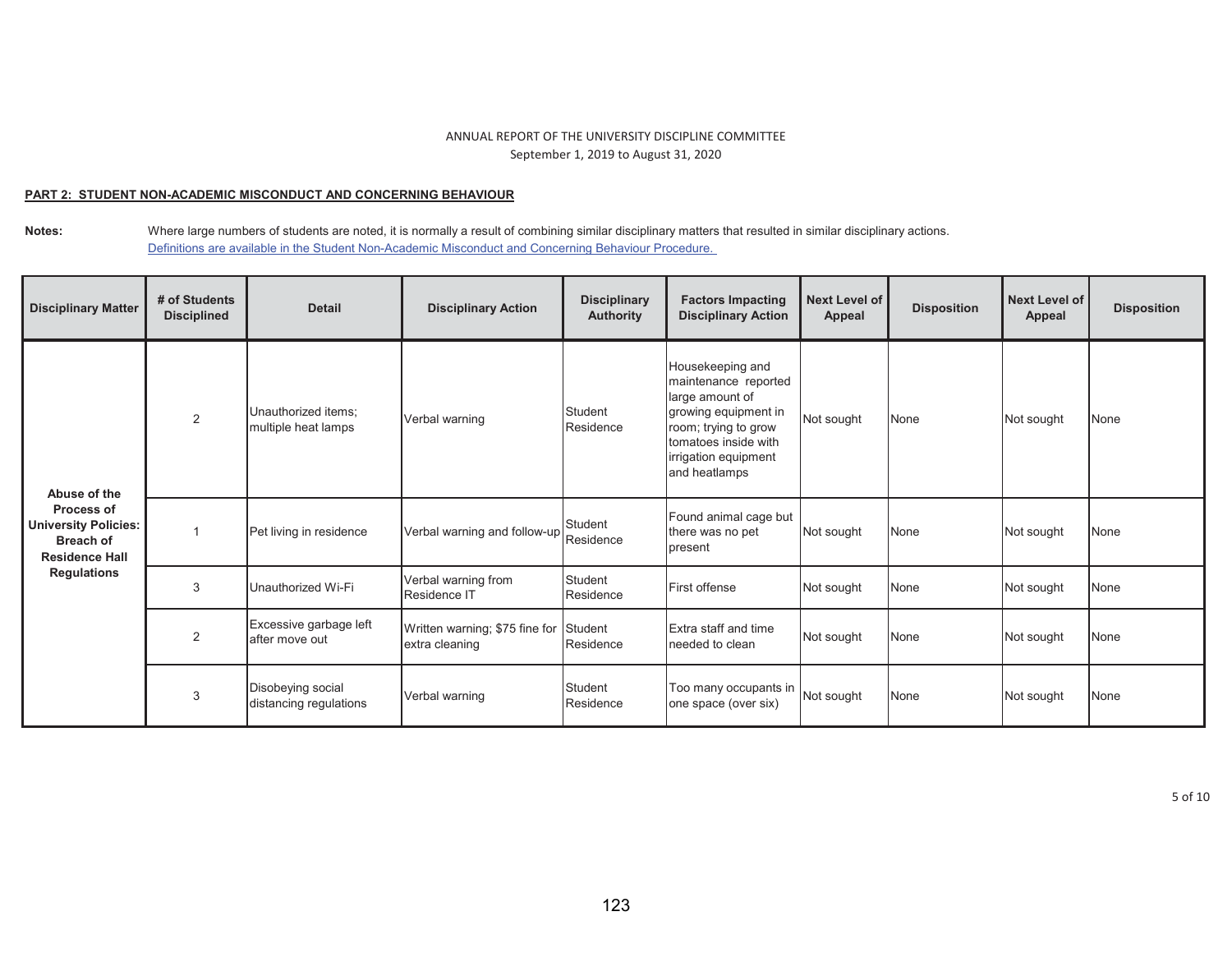## **PART 2: STUDENT NON-ACADEMIC MISCONDUCT AND CONCERNING BEHAVIOUR**

| <b>Disciplinary Matter</b>                                                                                                   | # of Students<br><b>Disciplined</b> | <b>Detail</b>                                                                                | <b>Disciplinary Action</b>                                                                                                      | <b>Disciplinary</b><br><b>Authority</b> | <b>Factors Impacting</b><br><b>Disciplinary Action</b> | <b>Next Level of</b><br>Appeal          | <b>Disposition</b> | Next Level of<br>Appeal                      | <b>Disposition</b> |
|------------------------------------------------------------------------------------------------------------------------------|-------------------------------------|----------------------------------------------------------------------------------------------|---------------------------------------------------------------------------------------------------------------------------------|-----------------------------------------|--------------------------------------------------------|-----------------------------------------|--------------------|----------------------------------------------|--------------------|
| Abuse of the<br>Process of<br><b>University Policies:</b><br><b>Breach of</b><br><b>Residence Hall</b><br><b>Regulations</b> |                                     | Non-enrolment in classes<br>and non-payment of fees                                          | Eviction                                                                                                                        | Student<br>Residence                    | None                                                   | Not sought                              | None               | Not sought                                   | None               |
| Inappropriate or<br><b>Disruptive</b><br>Behaviour:<br><b>Disorderly Conduct</b>                                             |                                     | Roommate conflict                                                                            | Student mediation; room<br>change                                                                                               | Student<br>Residence                    | Multiple interventions                                 | Not sought                              | None               | Not sought                                   | None               |
| Inappropriate or<br><b>Disruptive</b><br>Behaviour:<br>Unprofessional<br>conduct                                             |                                     | Social media posts which<br>had a negative impact on<br>the learning and work<br>environment | Expulsion from the program                                                                                                      | Associate Dean                          |                                                        | Local<br><b>Discipline</b><br>Committee | Appeal denied      | University<br><b>Discipline</b><br>Committee | Appeal denied      |
|                                                                                                                              |                                     | Lack of integrity, sound<br>judgement, & professional<br>communication                       | Apology letters; transcript<br>notation; personal and<br>professional development;<br>counselling; one year<br><b>probation</b> | Associate Dean                          |                                                        | Not sought                              | None               | Not sought                                   | None               |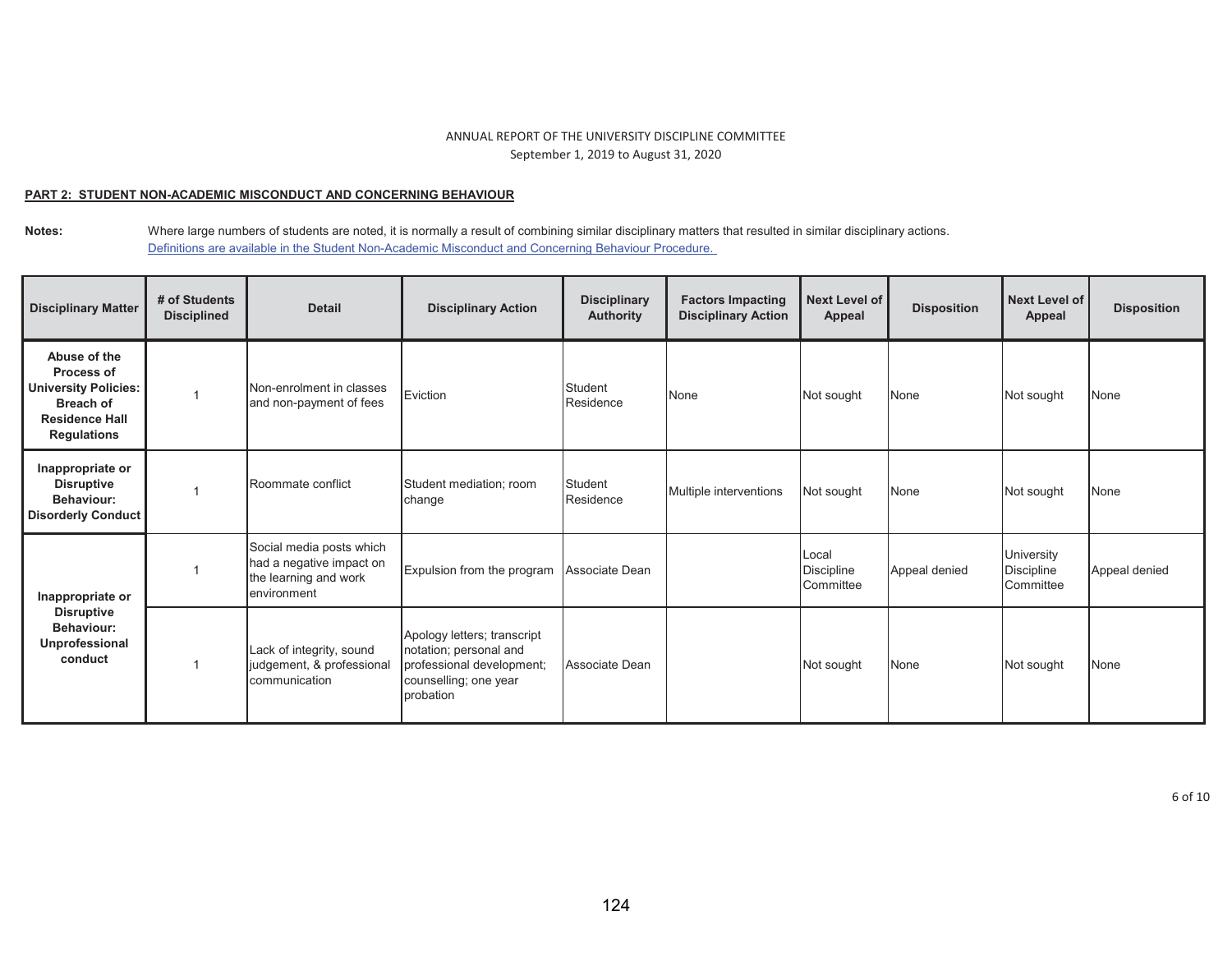## **PART 2: STUDENT NON-ACADEMIC MISCONDUCT AND CONCERNING BEHAVIOUR**

| <b>Disciplinary Matter</b>                                                              | # of Students<br><b>Disciplined</b> | <b>Detail</b>                                                                                                                              | <b>Disciplinary Action</b>                                                                                                                                                                                          | <b>Disciplinary</b><br><b>Authority</b> | <b>Factors Impacting</b><br><b>Disciplinary Action</b> | Next Level of<br>Appeal                 | <b>Disposition</b> | Next Level of<br>Appeal               | <b>Disposition</b> |
|-----------------------------------------------------------------------------------------|-------------------------------------|--------------------------------------------------------------------------------------------------------------------------------------------|---------------------------------------------------------------------------------------------------------------------------------------------------------------------------------------------------------------------|-----------------------------------------|--------------------------------------------------------|-----------------------------------------|--------------------|---------------------------------------|--------------------|
| Inappropriate or<br><b>Disruptive</b><br><b>Behaviour:</b><br>Unprofessional<br>conduct |                                     | Lack of integrity, sound<br>judgement, questionable<br>character, tardiness,<br>absenteeism, leaving<br>practicum and failing to<br>return | Apology letter; transcript<br>notation; personal and<br>professional development;<br>counselling; one year<br>probation; reduced course<br>load and graduated return;<br>practicum grade changed to<br>F Incomplete | Associate Dean                          | None                                                   | Not sought                              | None               | Not sought                            | None               |
|                                                                                         |                                     | Altered communication                                                                                                                      | Expulsion from the program                                                                                                                                                                                          | Associate Dean                          | None                                                   | Local<br><b>Discipline</b><br>Committee | Appeal denied      | University<br>Discipline<br>Committee | Appeal denied      |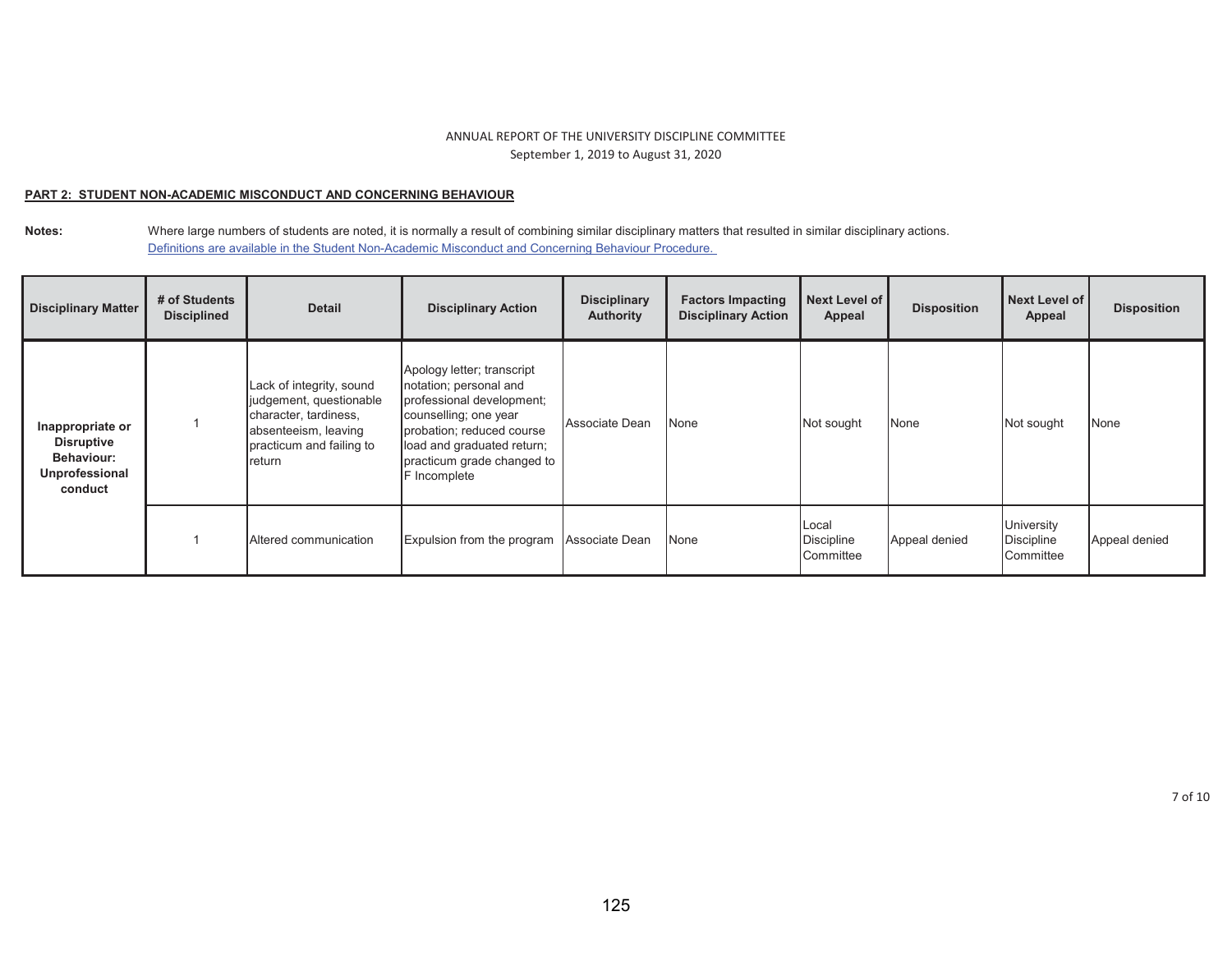## **PART 2: STUDENT NON-ACADEMIC MISCONDUCT AND CONCERNING BEHAVIOUR**

| <b>Disciplinary Matter</b>                                                                       | # of Students<br><b>Disciplined</b> | <b>Detail</b>                                                                                                                                                               | <b>Disciplinary Action</b>                                                                                                                                                                                              | <b>Disciplinary</b><br><b>Authority</b>                  | <b>Factors Impacting</b><br><b>Disciplinary Action</b>                                                                                                                                                                                                                              | <b>Next Level of</b><br>Appeal | <b>Disposition</b> | Next Level of<br>Appeal | <b>Disposition</b> |
|--------------------------------------------------------------------------------------------------|-------------------------------------|-----------------------------------------------------------------------------------------------------------------------------------------------------------------------------|-------------------------------------------------------------------------------------------------------------------------------------------------------------------------------------------------------------------------|----------------------------------------------------------|-------------------------------------------------------------------------------------------------------------------------------------------------------------------------------------------------------------------------------------------------------------------------------------|--------------------------------|--------------------|-------------------------|--------------------|
| Inappropriate and<br><b>Distruptive</b><br><b>Behaviour:</b><br>Unprofessional<br><b>Conduct</b> |                                     | Using CEO bank account<br>and other corporate<br>sponsorship for personal<br>use as well as<br>misrepresenting student<br>status for personal gain                          | Suspended from the Faculty<br>of Registration and Teaching Associate Dean of<br>Faculty for five years;<br>transcript notation; can apply<br>to the Registrar's Office to<br>have notations removed<br>after five years | <b>Teaching Faculty</b><br>and Associate<br>Registration | Did not appreciate the<br>gravity of their actions;<br>would not tolerate<br>fsimilar behaviours in<br>own company's staff;<br>contradicted own<br>Dean of Faculty of statements during the<br>meeting; demonstrated<br>a lack of accountability;<br>lack of remorse for<br>actions | Not sought                     | None               | Not sought              | None               |
|                                                                                                  |                                     | Student displayed<br>threatening behaviour<br>towards professor during a<br>term test                                                                                       | Barred from attending<br>classes until an apology<br>letter was written; register<br>with SAS and liaise closely<br>with student advisors                                                                               | <b>Director</b>                                          | None                                                                                                                                                                                                                                                                                | Not sought                     | None               | Not sought              | None               |
| Other: Forgery                                                                                   |                                     | Fraudulent document<br>purported to be from UM<br>and provided to<br>Immigration Refugees and<br>Citizenship Canada in<br>support of application for<br>temporary residence | Expulsion for three years;<br>must reapply for admission<br>after the end of three years                                                                                                                                | Vice-Provost<br>(Students)                               | Admission of forging<br>the document in order<br>to provide the<br>document to IRCC                                                                                                                                                                                                 | Not sought                     | None               | Not sought              | None               |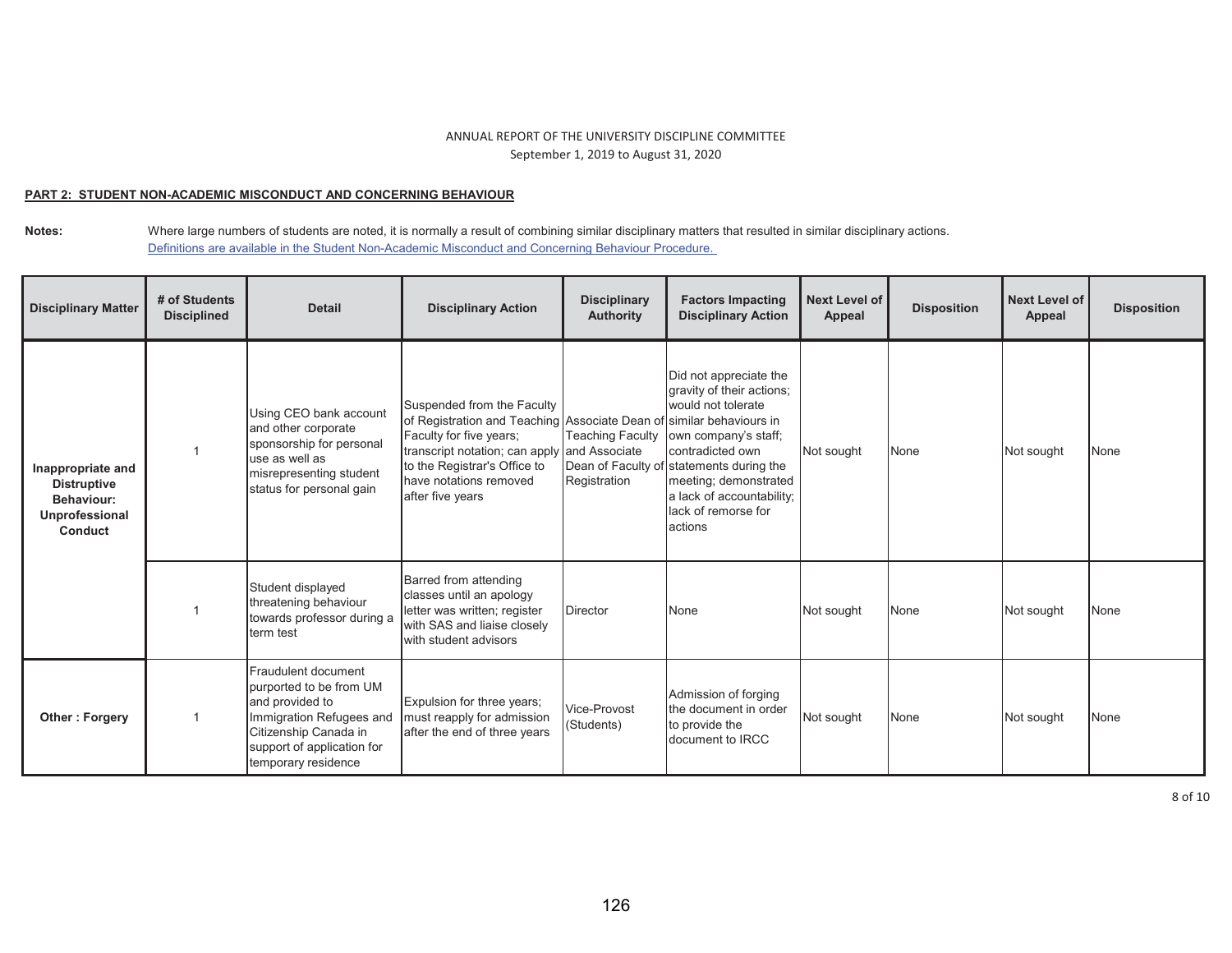## **PART 2: STUDENT NON-ACADEMIC MISCONDUCT AND CONCERNING BEHAVIOUR**

| <b>Disciplinary Matter</b>                                     | # of Students<br><b>Disciplined</b> | <b>Detail</b>                                                                                                                                   | <b>Disciplinary Action</b>                                                                                                                                                                                                                                                   | <b>Disciplinary</b><br><b>Authority</b> | <b>Factors Impacting</b><br><b>Disciplinary Action</b> | Next Level of<br>Appeal          | <b>Disposition</b> | Next Level of<br>Appeal | <b>Disposition</b> |
|----------------------------------------------------------------|-------------------------------------|-------------------------------------------------------------------------------------------------------------------------------------------------|------------------------------------------------------------------------------------------------------------------------------------------------------------------------------------------------------------------------------------------------------------------------------|-----------------------------------------|--------------------------------------------------------|----------------------------------|--------------------|-------------------------|--------------------|
| Threats of Harm or<br><b>Actual Harm:</b><br><b>Harassment</b> |                                     | Directing unwanted and<br>repeated communication<br>toward another student<br>even after being<br>continuously asked to stop                    | RWLE investigation; interim<br>measures imposed; student<br>in question would have no<br>contact with the other<br>student                                                                                                                                                   | Associate Dean                          | None                                                   | Not sought                       | None               | Not sought              | None               |
|                                                                |                                     | Student sent inappropriate<br>emails to fellow student:<br>threatening in group work,<br>caused discord within the<br>group; bullying behaviour | Withdrawn from course that<br>the effected student was in<br>for winter term; no contact<br>with effected student; letter<br>of apology to all effected<br>students; counselling<br>sessions; liaised with advisor<br>on regular basis; transcript<br>notation for two years | <b>Director</b>                         | Student was in final<br>year of program                | Local<br>Discipline<br>Committee | Appeal withdrawn   | Not sought              | <b>None</b>        |
| Threats of Harm or<br>Actual Harm: Sexual<br><b>Assault</b>    |                                     | Alleged assault                                                                                                                                 | Hold on account; no contact<br>permitted                                                                                                                                                                                                                                     | Vice-President<br>(Administration)      | None                                                   | Not sought                       | None               | Not sought              | None               |